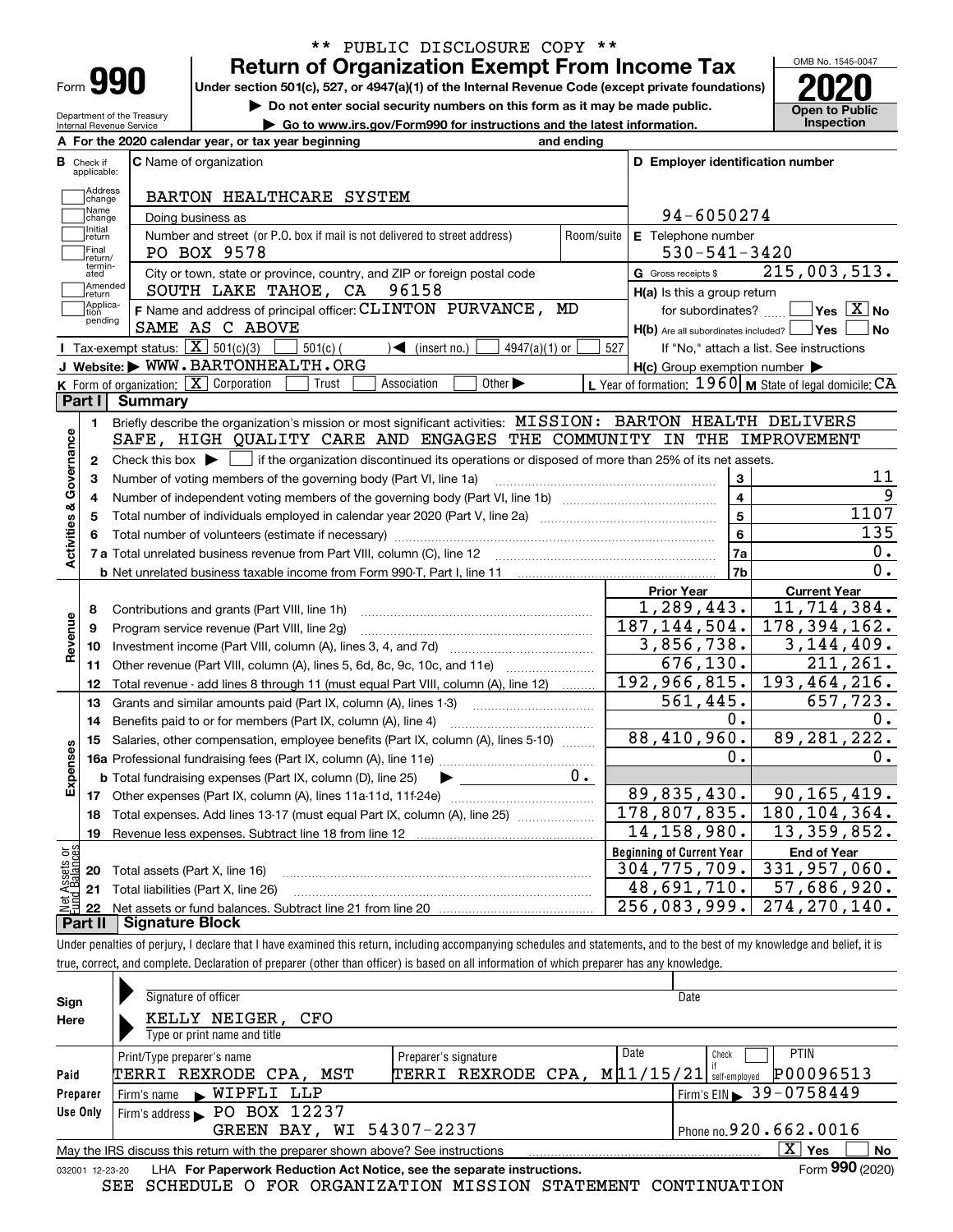|                                                                                                   | 94-6050274<br>BARTON HEALTHCARE SYSTEM<br>Page 2<br>Form 990 (2020)<br>Part III   Statement of Program Service Accomplishments                                   |
|---------------------------------------------------------------------------------------------------|------------------------------------------------------------------------------------------------------------------------------------------------------------------|
|                                                                                                   | $\boxed{\text{X}}$                                                                                                                                               |
|                                                                                                   | Briefly describe the organization's mission:                                                                                                                     |
|                                                                                                   | MISSION: BARTON HEALTH DELIVERS SAFE, HIGH QUALITY CARE AND ENGAGES                                                                                              |
|                                                                                                   | THE COMMUNITY IN THE IMPROVEMENT OF HEALTH AND WELLNESS.<br>VISION:                                                                                              |
|                                                                                                   | BARTON HEALTH IS THE COMMUNITY HEALTH LEADER KNOWN FOR COMPASSION AND                                                                                            |
|                                                                                                   | CHOSEN FOR QUALITY.                                                                                                                                              |
|                                                                                                   | Did the organization undertake any significant program services during the year which were not listed on the<br>$\boxed{\text{X}}$ Yes                           |
|                                                                                                   | ∣No<br>prior Form 990 or 990-EZ?<br>If "Yes," describe these new services on Schedule O.                                                                         |
|                                                                                                   | $\overline{\ }$ Yes $\overline{\phantom{a}X}$ No<br>Did the organization cease conducting, or make significant changes in how it conducts, any program services? |
|                                                                                                   | If "Yes," describe these changes on Schedule O.                                                                                                                  |
|                                                                                                   | Describe the organization's program service accomplishments for each of its three largest program services, as measured by expenses.                             |
|                                                                                                   | Section 501(c)(3) and 501(c)(4) organizations are required to report the amount of grants and allocations to others, the total expenses, and                     |
|                                                                                                   | revenue, if any, for each program service reported.                                                                                                              |
|                                                                                                   | 657,723.<br>129,909,368.<br>169,736,622.<br>including grants of \$<br>(Revenue \$<br>(Expenses \$<br>(Code:                                                      |
|                                                                                                   | BARTON HEALTHCARE SYSTEM (BARTON HEALTH) IS A 501(C)(3) COMMUNITY                                                                                                |
|                                                                                                   | HEALTH SYSTEM THAT INCLUDES A LICENSED 63-BED FULL-SERVICE, GENERAL                                                                                              |
|                                                                                                   | ACUTE CARE HOSPITAL WITH A 24-HOUR EMERGENCY ROOM; 48 BED SKILLED                                                                                                |
|                                                                                                   | NURSING AND LONG TERM CARE FACILITY; AND 22 AMBULATORY OUTPATIENT                                                                                                |
|                                                                                                   | CLINICS.<br>BARTON HEALTH IS A BI-STATE HEALTH SYSTEM SERVING THE GREATER                                                                                        |
|                                                                                                   | LAKE TAHOE REGION IN ADDITION TO TRANSIENT-BASED PATIENTS. IN 2020, DUE                                                                                          |
|                                                                                                   | TO COVID-19, BARTON PREPARED A SURGE PLAN THAT WOULD EXPAND TO 150                                                                                               |
|                                                                                                   | ACUTE BEDS AND 25 ICU BEDS. NINE VENTILATORS AND EIGHT EMERGENCY RESCUE                                                                                          |
|                                                                                                   | VENTILATORS WERE ALSO ON-HAND.                                                                                                                                   |
|                                                                                                   |                                                                                                                                                                  |
|                                                                                                   | BARTON HEALTH PROVIDES EXCEPTIONAL MEDICAL CARE REGARDLESS OF AN                                                                                                 |
|                                                                                                   | INDIVIDUAL'S ABILITY TO PAY.                                                                                                                                     |
|                                                                                                   | 8,355,079.<br>6,304,620.<br>$0 \cdot$ ) (Revenue \$<br>including grants of \$<br>(Expenses \$<br>(Code:                                                          |
|                                                                                                   | THE BARTON COMMUNITY HEALTH CENTER PROVIDES ROUTINE MEDICAL CARE TO<br>MEDICARE AND MEDI-CAL BENEFICIARIES, THOSE WITH INSURANCE BUT VERY HIGH                   |
|                                                                                                   | DEDUCTIBLES OR THOSE WHO ARE UNINSURED.<br>SAME DAY APPOINTMENTS ARE                                                                                             |
|                                                                                                   | USUALLY AVAILABLE WHICH IMPROVES MEDICAL OUTCOMES.<br>THE BARTON                                                                                                 |
|                                                                                                   | COMMUNITY HEALTH CENTER COMBINES THE EFFORTS OF NUMEROUS SKILLED                                                                                                 |
|                                                                                                   | PROFESSIONALS INCLUDING NURSE PRACTITIONERS, PHYSICIAN ASSISTANTS,                                                                                               |
|                                                                                                   | MEDICAL ASSISTANTS, NURSES, OTHER MEDICAL SUPPORT STAFF, AND CONTRACTS                                                                                           |
|                                                                                                   | WITH FAMILY AND SPECIALTY PHYSICIANS. SPECIALTY PHYSICIANS WHO SEE                                                                                               |
|                                                                                                   | PATIENTS AT THE CLINIC INCLUDE PEDIATRICS, ORTHOPEDICS, OBSTETRICS,                                                                                              |
| 1<br>$\mathbf{2}$<br>3<br>4<br>4a<br>4b.<br>4c (Code:<br>032002 12-23-20<br>14041115 147695 97539 | GYNECOLOGY, CHILD PSYCHIATRY, ADULT PSYCHIATRY, ADHD TREATMENT,                                                                                                  |
|                                                                                                   | DERMATOLOGY, INFECTION DISEASE, PSYCHOLOGY, RHEUMATOLOGY,                                                                                                        |
|                                                                                                   | ENDOCRINOLOGY, AND NEUROLOGY.                                                                                                                                    |
|                                                                                                   | 1, 398, 294. including grants of \$<br>$0_{.}$<br>$0.$ ) (Revenue \$<br>) (Expenses \$                                                                           |
|                                                                                                   | THE FINANCIAL ASSISTANCE PROGRAM ASSISTS PATIENTS OF BARTON MEMORIAL                                                                                             |
|                                                                                                   | IT MATCHES THE PATIENTS' ABILITY TO<br>HOSPITAL WITH THEIR MEDICAL BILLS.                                                                                        |
|                                                                                                   | PAY ACCORDING TO THEIR UNIQUE CIRCUMSTANCE.<br>PATIENTS ARE ASKED TO                                                                                             |
|                                                                                                   | COMPLETE AN APPLICATION AND PROVIDE FINANCIAL INFORMATION ABOUT THEIR                                                                                            |
|                                                                                                   | THE DISCOUNT PATIENTS<br>INCOME TO DETERMINE THEIR ABILITY TO PAY.                                                                                               |
|                                                                                                   | RECEIVE TOWARD THEIR MEDICAL BILL DEPENDS ON THEIR ADJUSTED GROSS                                                                                                |
|                                                                                                   | INCOME COMPARED WITH THE U.S. DEPARTMENT OF HEALTH & HUMAN SERVICES                                                                                              |
|                                                                                                   | THE PROGRAM IS DESIGNED FOR THOSE PATIENTS<br>POVERTY INCOME GUIDELINES.                                                                                         |
|                                                                                                   | WHO CANNOT AFFORD THEIR MEDICAL BILLS, BARTON HEALTH PROVIDES DISCOUNTS                                                                                          |
|                                                                                                   | FOR THOSE WITH INCOMES UP THE 400 PERCENT OF THE MOST RECENT POVERTY                                                                                             |
|                                                                                                   | INCOME GUIDELINES, AND/OR UNDER SPECIAL CIRCUMSTANCES.<br><b>DURING THE</b>                                                                                      |
|                                                                                                   | CURRENT YEAR THIS PROGRAM PROVIDED OVER \$6.8 MILLION OF GROSS CHARGES                                                                                           |
|                                                                                                   | 4d Other program services (Describe on Schedule O.)                                                                                                              |
|                                                                                                   | (Expenses \$<br>including grants of \$<br>(Revenue \$<br>137,612,282.                                                                                            |
|                                                                                                   | 4e Total program service expenses                                                                                                                                |
|                                                                                                   |                                                                                                                                                                  |
|                                                                                                   | Form 990 (2020)<br>SEE SCHEDULE O FOR CONTINUATION(S)                                                                                                            |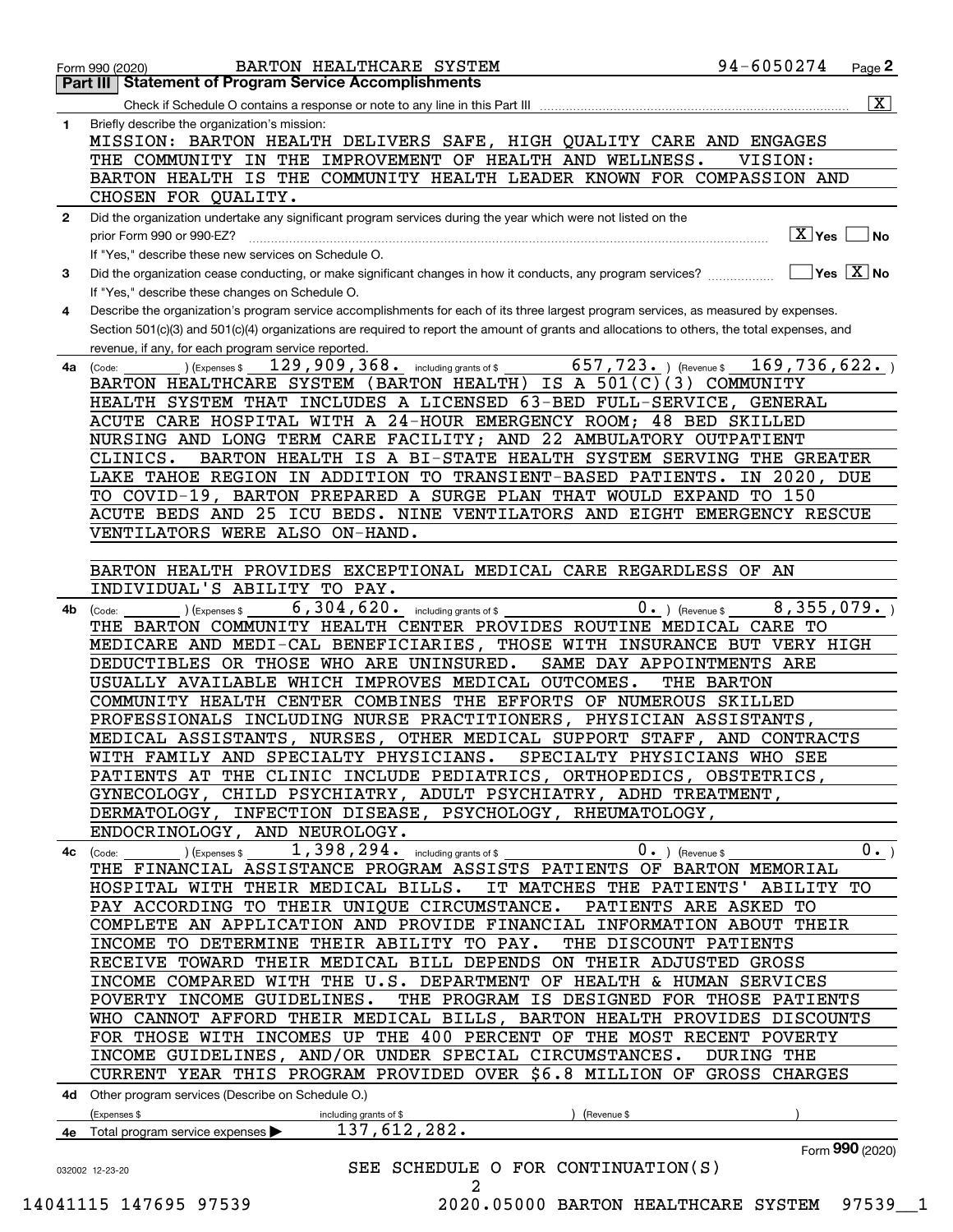|  | Form 990 (2020) |  |
|--|-----------------|--|

|     |                                                                                                                                       |                 | Yes         | No              |
|-----|---------------------------------------------------------------------------------------------------------------------------------------|-----------------|-------------|-----------------|
| 1.  | Is the organization described in section 501(c)(3) or 4947(a)(1) (other than a private foundation)?                                   |                 |             |                 |
|     |                                                                                                                                       | 1               | х           |                 |
| 2   |                                                                                                                                       | $\mathbf{2}$    | $\mathbf X$ |                 |
| 3   | Did the organization engage in direct or indirect political campaign activities on behalf of or in opposition to candidates for       |                 |             |                 |
|     |                                                                                                                                       | 3               |             | X.              |
| 4   | Section 501(c)(3) organizations. Did the organization engage in lobbying activities, or have a section 501(h) election in effect      |                 |             |                 |
|     |                                                                                                                                       | 4               | X           |                 |
| 5   | Is the organization a section 501(c)(4), 501(c)(5), or 501(c)(6) organization that receives membership dues, assessments, or          |                 |             |                 |
|     |                                                                                                                                       | 5               |             | X.              |
| 6   | Did the organization maintain any donor advised funds or any similar funds or accounts for which donors have the right to             |                 |             | X.              |
|     | provide advice on the distribution or investment of amounts in such funds or accounts? If "Yes," complete Schedule D, Part I          | 6               |             |                 |
| 7   | Did the organization receive or hold a conservation easement, including easements to preserve open space,                             | 7               |             | X.              |
| 8   | Did the organization maintain collections of works of art, historical treasures, or other similar assets? If "Yes," complete          |                 |             |                 |
|     |                                                                                                                                       | 8               | X           |                 |
| 9   | Did the organization report an amount in Part X, line 21, for escrow or custodial account liability, serve as a custodian for         |                 |             |                 |
|     | amounts not listed in Part X; or provide credit counseling, debt management, credit repair, or debt negotiation services?             |                 |             |                 |
|     |                                                                                                                                       | 9               |             | x               |
| 10  | Did the organization, directly or through a related organization, hold assets in donor-restricted endowments                          |                 |             |                 |
|     |                                                                                                                                       | 10              | х           |                 |
| 11  | If the organization's answer to any of the following questions is "Yes," then complete Schedule D, Parts VI, VIII, VIII, IX, or X     |                 |             |                 |
|     | as applicable.                                                                                                                        |                 |             |                 |
|     | a Did the organization report an amount for land, buildings, and equipment in Part X, line 10? If "Yes," complete Schedule D,         |                 |             |                 |
|     |                                                                                                                                       | 11a             | x           |                 |
|     | <b>b</b> Did the organization report an amount for investments - other securities in Part X, line 12, that is 5% or more of its total |                 |             |                 |
|     |                                                                                                                                       | 11b             |             | X.              |
|     | c Did the organization report an amount for investments - program related in Part X, line 13, that is 5% or more of its total         |                 |             |                 |
|     |                                                                                                                                       | 11с             | x           |                 |
|     | d Did the organization report an amount for other assets in Part X, line 15, that is 5% or more of its total assets reported in       |                 |             |                 |
|     |                                                                                                                                       | 11d             |             | X.              |
|     | e Did the organization report an amount for other liabilities in Part X, line 25? If "Yes," complete Schedule D, Part X               | 11e             | X           |                 |
| f   | Did the organization's separate or consolidated financial statements for the tax year include a footnote that addresses               |                 |             |                 |
|     | the organization's liability for uncertain tax positions under FIN 48 (ASC 740)? If "Yes," complete Schedule D, Part X                | 11f             |             | X.              |
|     | 12a Did the organization obtain separate, independent audited financial statements for the tax year? If "Yes," complete               |                 |             |                 |
|     |                                                                                                                                       | 12a             |             | X.              |
|     | <b>b</b> Was the organization included in consolidated, independent audited financial statements for the tax year?                    |                 |             |                 |
|     | If "Yes," and if the organization answered "No" to line 12a, then completing Schedule D, Parts XI and XII is optional                 | 12 <sub>b</sub> | х           |                 |
| 13  | Is the organization a school described in section 170(b)(1)(A)(ii)? If "Yes," complete Schedule E                                     | 13              |             | X<br>X          |
| 14a | Did the organization maintain an office, employees, or agents outside of the United States?                                           | 14a             |             |                 |
| b   | Did the organization have aggregate revenues or expenses of more than \$10,000 from grantmaking, fundraising, business,               |                 |             |                 |
|     | investment, and program service activities outside the United States, or aggregate foreign investments valued at \$100,000            | 14b             |             | X.              |
| 15  | Did the organization report on Part IX, column (A), line 3, more than \$5,000 of grants or other assistance to or for any             |                 |             |                 |
|     |                                                                                                                                       | 15              |             | X.              |
| 16  | Did the organization report on Part IX, column (A), line 3, more than \$5,000 of aggregate grants or other assistance to              |                 |             |                 |
|     |                                                                                                                                       | 16              |             | X.              |
| 17  | Did the organization report a total of more than \$15,000 of expenses for professional fundraising services on Part IX,               |                 |             |                 |
|     |                                                                                                                                       | 17              |             | X.              |
| 18  | Did the organization report more than \$15,000 total of fundraising event gross income and contributions on Part VIII, lines          |                 |             |                 |
|     |                                                                                                                                       | 18              |             | X.              |
| 19  | Did the organization report more than \$15,000 of gross income from gaming activities on Part VIII, line 9a? If "Yes."                |                 |             |                 |
|     |                                                                                                                                       | 19              |             | X.              |
| 20a |                                                                                                                                       | 20a             | X           |                 |
|     | b If "Yes" to line 20a, did the organization attach a copy of its audited financial statements to this return?                        | 20b             | х           |                 |
| 21  | Did the organization report more than \$5,000 of grants or other assistance to any domestic organization or                           |                 |             |                 |
|     |                                                                                                                                       | 21              | X           |                 |
|     | 032003 12-23-20                                                                                                                       |                 |             | Form 990 (2020) |

3

032003 12-23-20

14041115 147695 97539 2020.05000 BARTON HEALTHCARE SYSTEM 97539\_\_1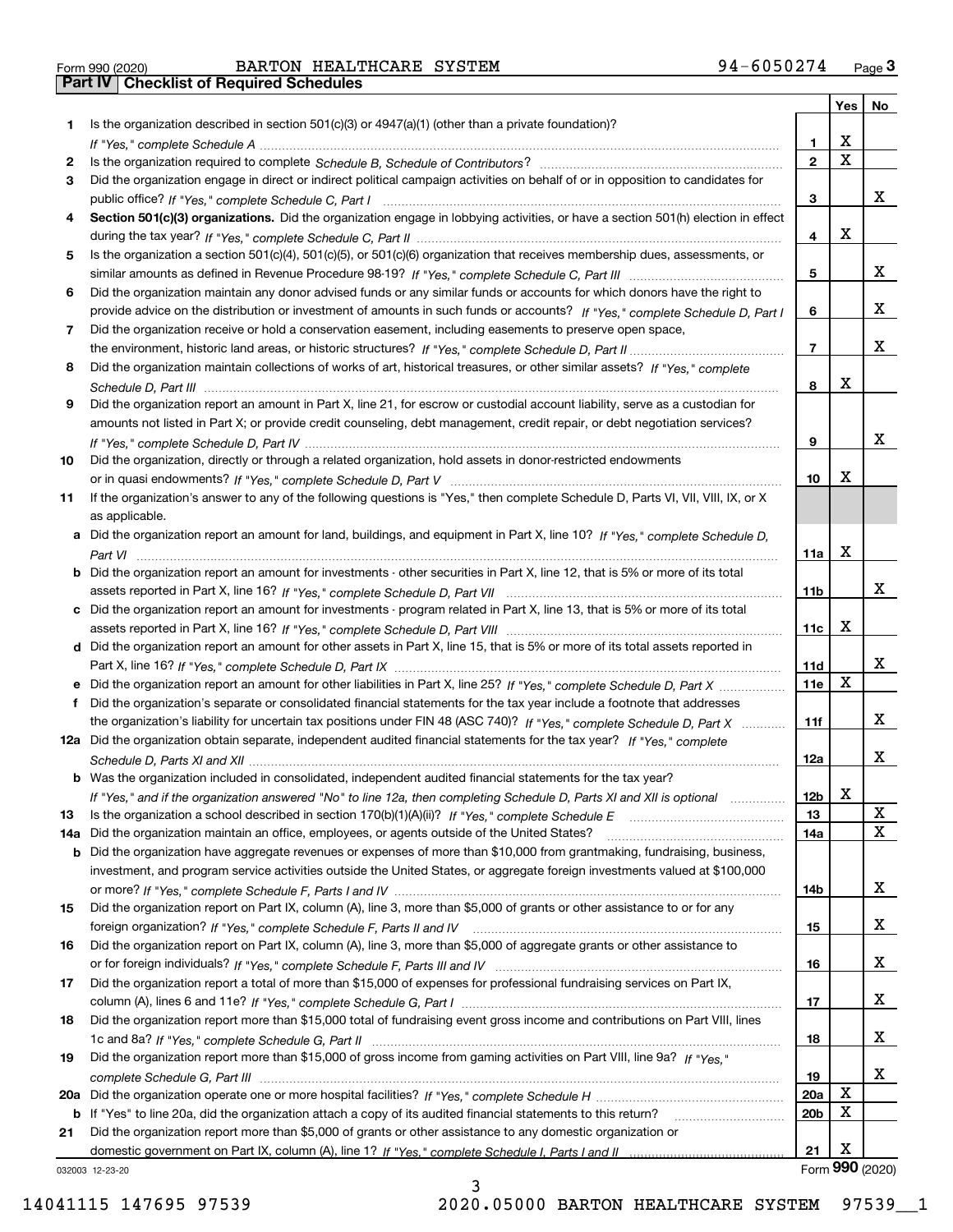|  | Form 990 (2020) |
|--|-----------------|

*(continued)*

|               |                                                                                                                              |                 | Yes | No.             |
|---------------|------------------------------------------------------------------------------------------------------------------------------|-----------------|-----|-----------------|
| 22            | Did the organization report more than \$5,000 of grants or other assistance to or for domestic individuals on                |                 |     |                 |
|               |                                                                                                                              | 22              | Х   |                 |
| 23            | Did the organization answer "Yes" to Part VII, Section A, line 3, 4, or 5 about compensation of the organization's current   |                 |     |                 |
|               | and former officers, directors, trustees, key employees, and highest compensated employees? If "Yes," complete               |                 |     |                 |
|               |                                                                                                                              | 23              | Х   |                 |
|               | 24a Did the organization have a tax-exempt bond issue with an outstanding principal amount of more than \$100,000 as of the  |                 |     |                 |
|               | last day of the year, that was issued after December 31, 2002? If "Yes," answer lines 24b through 24d and complete           |                 |     |                 |
|               |                                                                                                                              | 24a             | х   |                 |
|               | b Did the organization invest any proceeds of tax-exempt bonds beyond a temporary period exception?                          | 24b             |     | х               |
|               | c Did the organization maintain an escrow account other than a refunding escrow at any time during the year to defease       |                 |     |                 |
|               |                                                                                                                              | 24c             |     | х               |
|               |                                                                                                                              | 24d             |     | $\mathbf X$     |
|               | 25a Section 501(c)(3), 501(c)(4), and 501(c)(29) organizations. Did the organization engage in an excess benefit             |                 |     |                 |
|               |                                                                                                                              | 25a             |     | х               |
|               | b Is the organization aware that it engaged in an excess benefit transaction with a disqualified person in a prior year, and |                 |     |                 |
|               | that the transaction has not been reported on any of the organization's prior Forms 990 or 990-EZ? If "Yes," complete        |                 |     |                 |
|               | Schedule L, Part I                                                                                                           | 25 <sub>b</sub> |     | х               |
| 26            | Did the organization report any amount on Part X, line 5 or 22, for receivables from or payables to any current              |                 |     |                 |
|               | or former officer, director, trustee, key employee, creator or founder, substantial contributor, or 35%                      |                 |     |                 |
|               |                                                                                                                              | 26              |     | х               |
| 27            | Did the organization provide a grant or other assistance to any current or former officer, director, trustee, key employee,  |                 |     |                 |
|               | creator or founder, substantial contributor or employee thereof, a grant selection committee member, or to a 35% controlled  |                 |     |                 |
|               | entity (including an employee thereof) or family member of any of these persons? If "Yes," complete Schedule L, Part III     | 27              |     | х               |
| 28            | Was the organization a party to a business transaction with one of the following parties (see Schedule L, Part IV            |                 |     |                 |
|               | instructions, for applicable filing thresholds, conditions, and exceptions):                                                 |                 |     |                 |
|               | a A current or former officer, director, trustee, key employee, creator or founder, or substantial contributor? If           |                 |     |                 |
|               |                                                                                                                              | 28a             |     | х               |
|               |                                                                                                                              | 28b             | х   |                 |
|               | c A 35% controlled entity of one or more individuals and/or organizations described in lines 28a or 28b? If                  |                 |     |                 |
|               |                                                                                                                              | 28c             | х   |                 |
| 29            |                                                                                                                              | 29              | Χ   |                 |
| 30            | Did the organization receive contributions of art, historical treasures, or other similar assets, or qualified conservation  |                 |     |                 |
|               |                                                                                                                              | 30              |     | x               |
| 31            | Did the organization liquidate, terminate, or dissolve and cease operations? If "Yes," complete Schedule N, Part I           | 31              |     | $\mathbf x$     |
| 32            | Did the organization sell, exchange, dispose of, or transfer more than 25% of its net assets? If "Yes," complete             |                 |     |                 |
|               | Schedule N, Part II                                                                                                          | 32              |     | х               |
| 33            | Did the organization own 100% of an entity disregarded as separate from the organization under Regulations                   |                 |     |                 |
|               |                                                                                                                              | 33              | х   |                 |
| 34            | Was the organization related to any tax-exempt or taxable entity? If "Yes," complete Schedule R, Part II, III, or IV, and    |                 |     |                 |
|               |                                                                                                                              | 34              | х   |                 |
|               | 35a Did the organization have a controlled entity within the meaning of section 512(b)(13)?                                  | <b>35a</b>      | х   |                 |
|               | b If "Yes" to line 35a, did the organization receive any payment from or engage in any transaction with a controlled entity  |                 |     |                 |
|               |                                                                                                                              | 35 <sub>b</sub> |     | X               |
| 36            | Section 501(c)(3) organizations. Did the organization make any transfers to an exempt non-charitable related organization?   |                 |     |                 |
|               |                                                                                                                              | 36              |     | X               |
| 37            | Did the organization conduct more than 5% of its activities through an entity that is not a related organization             |                 |     |                 |
|               | and that is treated as a partnership for federal income tax purposes? If "Yes," complete Schedule R, Part VI                 | 37              |     | x               |
| 38            | Did the organization complete Schedule O and provide explanations in Schedule O for Part VI, lines 11b and 19?               |                 |     |                 |
|               | Note: All Form 990 filers are required to complete Schedule O                                                                | 38              | х   |                 |
| <b>Part V</b> | <b>Statements Regarding Other IRS Filings and Tax Compliance</b>                                                             |                 |     |                 |
|               | Check if Schedule O contains a response or note to any line in this Part V                                                   |                 |     |                 |
|               |                                                                                                                              |                 | Yes | No              |
|               | 336<br><b>1a</b> Enter the number reported in Box 3 of Form 1096. Enter -0- if not applicable <i>manumumumum</i><br>1a       |                 |     |                 |
|               | 0<br>1b                                                                                                                      |                 |     |                 |
|               | c Did the organization comply with backup withholding rules for reportable payments to vendors and reportable gaming         |                 |     |                 |
|               | (gambling) winnings to prize winners?                                                                                        | 1c              | х   |                 |
|               | 032004 12-23-20                                                                                                              |                 |     | Form 990 (2020) |
|               |                                                                                                                              |                 |     |                 |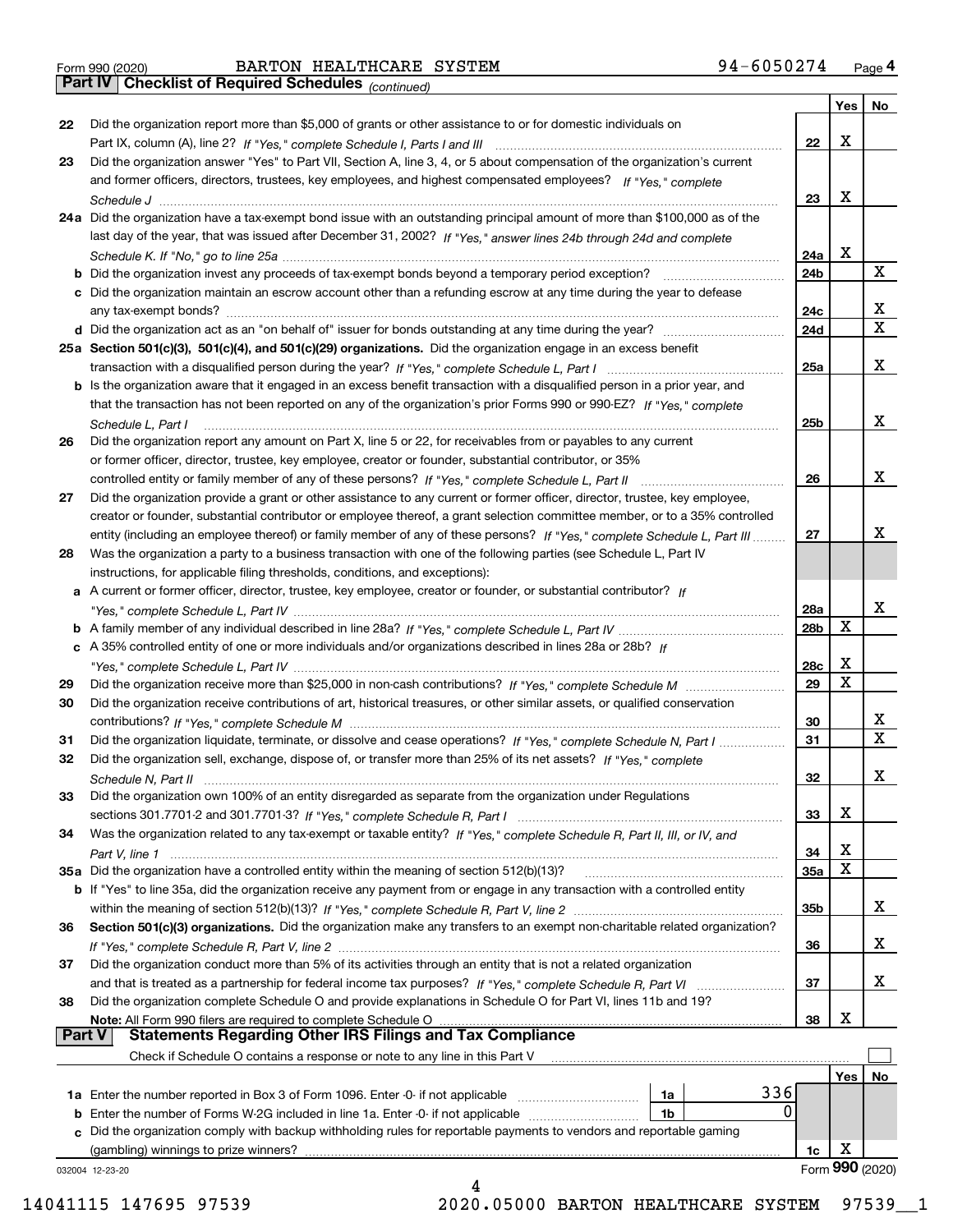|               | 94-6050274<br>BARTON HEALTHCARE SYSTEM<br>Form 990 (2020)                                                                                       |                |     | $Page$ <sup>5</sup> |
|---------------|-------------------------------------------------------------------------------------------------------------------------------------------------|----------------|-----|---------------------|
| <b>Part V</b> | Statements Regarding Other IRS Filings and Tax Compliance (continued)                                                                           |                |     |                     |
|               |                                                                                                                                                 |                | Yes | No                  |
|               | 2a Enter the number of employees reported on Form W-3, Transmittal of Wage and Tax Statements,                                                  |                |     |                     |
|               | 1107<br>filed for the calendar year ending with or within the year covered by this return <i>[[[[[[[[[[[[[[]]]</i> ]]<br>2a                     |                |     |                     |
|               |                                                                                                                                                 | 2 <sub>b</sub> | х   |                     |
|               |                                                                                                                                                 |                |     |                     |
|               | 3a Did the organization have unrelated business gross income of \$1,000 or more during the year?                                                | 3a             |     | х                   |
|               |                                                                                                                                                 | 3b             |     |                     |
|               | 4a At any time during the calendar year, did the organization have an interest in, or a signature or other authority over, a                    |                |     |                     |
|               |                                                                                                                                                 | 4a             |     | х                   |
|               | <b>b</b> If "Yes," enter the name of the foreign country $\blacktriangleright$                                                                  |                |     |                     |
|               | See instructions for filing requirements for FinCEN Form 114, Report of Foreign Bank and Financial Accounts (FBAR).                             |                |     |                     |
|               | 5a Was the organization a party to a prohibited tax shelter transaction at any time during the tax year?                                        | 5a             |     | x                   |
|               |                                                                                                                                                 | 5b             |     | X                   |
| b             |                                                                                                                                                 |                |     |                     |
| c             |                                                                                                                                                 | 5c             |     |                     |
|               | 6a Does the organization have annual gross receipts that are normally greater than \$100,000, and did the organization solicit                  |                |     |                     |
|               | any contributions that were not tax deductible as charitable contributions?                                                                     | 6a             |     | x                   |
|               | <b>b</b> If "Yes," did the organization include with every solicitation an express statement that such contributions or gifts                   |                |     |                     |
|               | were not tax deductible?                                                                                                                        | 6b             |     |                     |
| 7             | Organizations that may receive deductible contributions under section 170(c).                                                                   |                |     |                     |
| a             | Did the organization receive a payment in excess of \$75 made partly as a contribution and partly for goods and services provided to the payor? | 7a             |     | х                   |
|               | <b>b</b> If "Yes," did the organization notify the donor of the value of the goods or services provided?                                        | 7b             |     |                     |
|               | c Did the organization sell, exchange, or otherwise dispose of tangible personal property for which it was required                             |                |     |                     |
|               |                                                                                                                                                 | 7c             |     | х                   |
|               | 7d<br>d If "Yes," indicate the number of Forms 8282 filed during the year manufactured in the set of the set of the water.                      |                |     |                     |
| е             | Did the organization receive any funds, directly or indirectly, to pay premiums on a personal benefit contract?                                 | 7e             |     | х                   |
| f             | Did the organization, during the year, pay premiums, directly or indirectly, on a personal benefit contract?                                    | 7f             |     | х                   |
| g             | If the organization received a contribution of qualified intellectual property, did the organization file Form 8899 as required?                | 7g             |     |                     |
| h.            | If the organization received a contribution of cars, boats, airplanes, or other vehicles, did the organization file a Form 1098-C?              | 7h             |     |                     |
| 8             | Sponsoring organizations maintaining donor advised funds. Did a donor advised fund maintained by the                                            |                |     |                     |
|               | sponsoring organization have excess business holdings at any time during the year?                                                              | 8              |     |                     |
| 9             | Sponsoring organizations maintaining donor advised funds.                                                                                       |                |     |                     |
| а             | Did the sponsoring organization make any taxable distributions under section 4966?                                                              | 9а             |     |                     |
| b             | Did the sponsoring organization make a distribution to a donor, donor advisor, or related person?                                               | 9b             |     |                     |
| 10            | Section 501(c)(7) organizations. Enter:                                                                                                         |                |     |                     |
|               | 10a                                                                                                                                             |                |     |                     |
|               | 10b <br>Gross receipts, included on Form 990, Part VIII, line 12, for public use of club facilities                                             |                |     |                     |
| 11            | Section 501(c)(12) organizations. Enter:                                                                                                        |                |     |                     |
| a             | Gross income from members or shareholders<br>11a                                                                                                |                |     |                     |
|               | b Gross income from other sources (Do not net amounts due or paid to other sources against                                                      |                |     |                     |
|               | 11b                                                                                                                                             |                |     |                     |
|               | 12a Section 4947(a)(1) non-exempt charitable trusts. Is the organization filing Form 990 in lieu of Form 1041?                                  | 12a            |     |                     |
|               | 12b<br><b>b</b> If "Yes," enter the amount of tax-exempt interest received or accrued during the year <i>manument</i>                           |                |     |                     |
| 13            | Section 501(c)(29) qualified nonprofit health insurance issuers.                                                                                |                |     |                     |
| a             | Is the organization licensed to issue qualified health plans in more than one state?                                                            | 13а            |     |                     |
|               | Note: See the instructions for additional information the organization must report on Schedule O.                                               |                |     |                     |
|               | <b>b</b> Enter the amount of reserves the organization is required to maintain by the states in which the                                       |                |     |                     |
|               | 13b                                                                                                                                             |                |     |                     |
|               | 13с                                                                                                                                             |                |     |                     |
|               | 14a Did the organization receive any payments for indoor tanning services during the tax year?                                                  | 14a            |     | х                   |
|               | <b>b</b> If "Yes," has it filed a Form 720 to report these payments? If "No," provide an explanation on Schedule O                              | 14b            |     |                     |
| 15            | Is the organization subject to the section 4960 tax on payment(s) of more than \$1,000,000 in remuneration or                                   |                |     |                     |
|               |                                                                                                                                                 | 15             |     | x                   |
|               | If "Yes," see instructions and file Form 4720, Schedule N.                                                                                      |                |     |                     |
|               |                                                                                                                                                 |                |     | x                   |
| 16            | Is the organization an educational institution subject to the section 4968 excise tax on net investment income?                                 | 16             |     |                     |
|               | If "Yes," complete Form 4720, Schedule O.                                                                                                       |                |     | $\mathbf{QQ}$       |

5

Form (2020) **990**

032005 12-23-20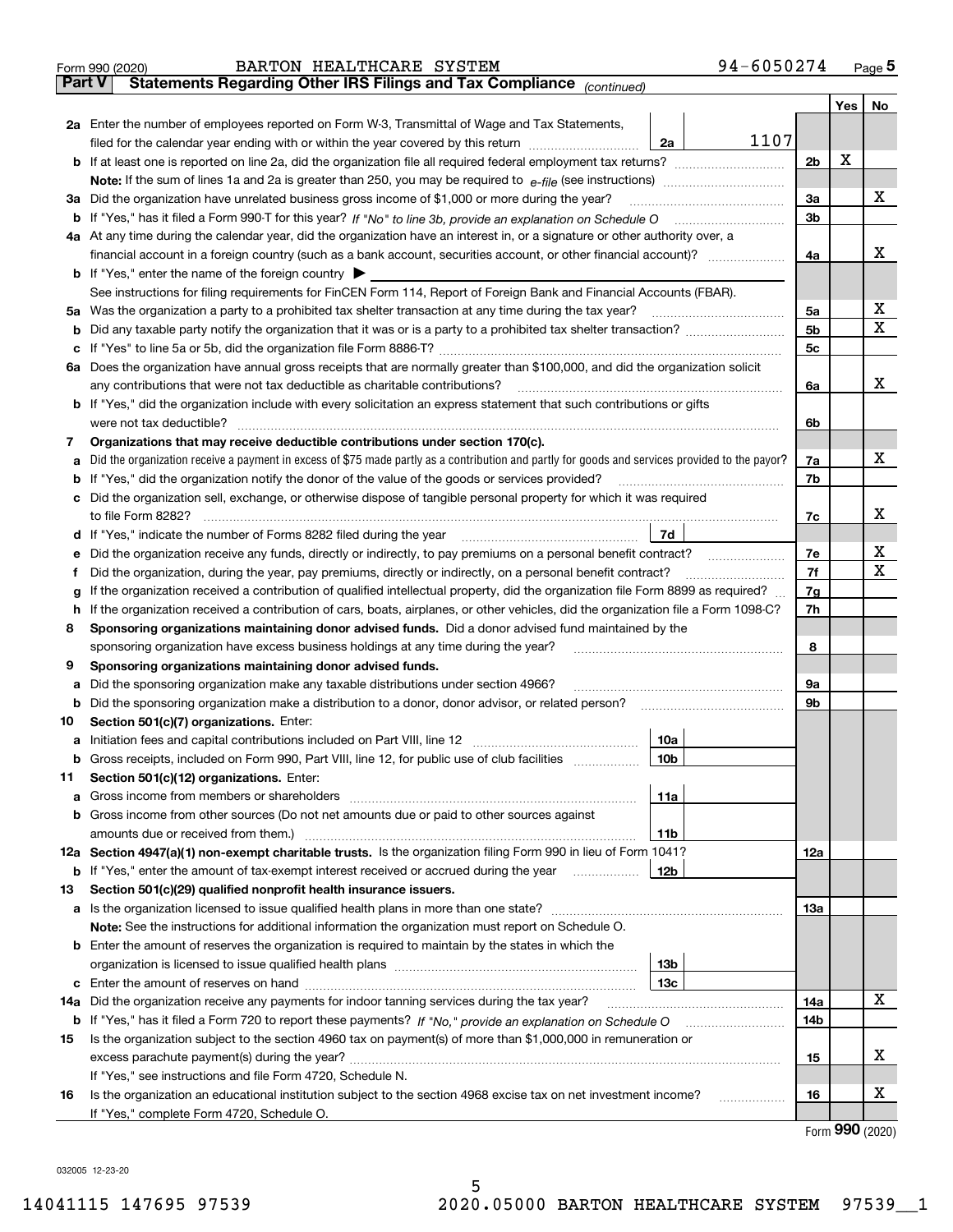|  | Form 990 (2020) |
|--|-----------------|
|  |                 |

| Form 990 (2020) |                                                                                                                               | BARTON HEALTHCARE SYSTEM | 94-6050274 | Page $6$ |
|-----------------|-------------------------------------------------------------------------------------------------------------------------------|--------------------------|------------|----------|
|                 | Part VI   Governance, Management, and Disclosure For each "Yes" response to lines 2 through 7b below, and for a "No" response |                          |            |          |
|                 | to line 8a, 8b, or 10b below, describe the circumstances, processes, or changes on Schedule O. See instructions.              |                          |            |          |

|    |                                                                                                                                                                               |    |                |                 | Yes         | No                      |
|----|-------------------------------------------------------------------------------------------------------------------------------------------------------------------------------|----|----------------|-----------------|-------------|-------------------------|
|    | <b>1a</b> Enter the number of voting members of the governing body at the end of the tax year                                                                                 | 1a | 11             |                 |             |                         |
|    | If there are material differences in voting rights among members of the governing body, or if the governing                                                                   |    |                |                 |             |                         |
|    | body delegated broad authority to an executive committee or similar committee, explain on Schedule O.                                                                         |    |                |                 |             |                         |
|    | Enter the number of voting members included on line 1a, above, who are independent                                                                                            | 1b | 9              |                 |             |                         |
| 2  | Did any officer, director, trustee, or key employee have a family relationship or a business relationship with any other                                                      |    |                |                 |             |                         |
|    | officer, director, trustee, or key employee?                                                                                                                                  |    |                | $\mathbf{2}$    | X           |                         |
| 3  | Did the organization delegate control over management duties customarily performed by or under the direct supervision                                                         |    |                |                 |             |                         |
|    |                                                                                                                                                                               |    |                | 3               |             | X                       |
|    | Did the organization make any significant changes to its governing documents since the prior Form 990 was filed?                                                              |    | $\overline{4}$ |                 |             | $\overline{\mathbf{x}}$ |
| 4  |                                                                                                                                                                               |    |                | 5               |             | $\mathbf{X}$            |
| 5  | Did the organization have members or stockholders?                                                                                                                            |    | 6              |                 | $\mathbf X$ |                         |
| 6  |                                                                                                                                                                               |    |                |                 |             |                         |
| 7a | Did the organization have members, stockholders, or other persons who had the power to elect or appoint one or                                                                |    |                |                 |             |                         |
|    |                                                                                                                                                                               |    |                | 7a              | х           |                         |
|    | <b>b</b> Are any governance decisions of the organization reserved to (or subject to approval by) members, stockholders, or                                                   |    |                |                 |             |                         |
|    | persons other than the governing body?                                                                                                                                        |    | 7b             |                 | x           |                         |
| 8  | Did the organization contemporaneously document the meetings held or written actions undertaken during the year by the following:                                             |    |                |                 |             |                         |
| a  |                                                                                                                                                                               |    | 8а             |                 | X           |                         |
| b  |                                                                                                                                                                               |    | 8b             |                 |             | $\mathbf{X}$            |
| 9  | Is there any officer, director, trustee, or key employee listed in Part VII, Section A, who cannot be reached at the                                                          |    |                |                 |             |                         |
|    |                                                                                                                                                                               |    | 9              |                 |             | x                       |
|    | Section B. Policies <sub>(This</sub> Section B requests information about policies not required by the Internal Revenue Code.)                                                |    |                |                 |             |                         |
|    |                                                                                                                                                                               |    |                |                 | Yes         | No                      |
|    |                                                                                                                                                                               |    |                | 10a             |             | X                       |
|    | <b>b</b> If "Yes," did the organization have written policies and procedures governing the activities of such chapters, affiliates,                                           |    |                |                 |             |                         |
|    |                                                                                                                                                                               |    |                | 10 <sub>b</sub> |             |                         |
|    | 11a Has the organization provided a complete copy of this Form 990 to all members of its governing body before filing the form?                                               |    |                | 11a             | X           |                         |
|    | <b>b</b> Describe in Schedule O the process, if any, used by the organization to review this Form 990.                                                                        |    |                |                 |             |                         |
|    |                                                                                                                                                                               |    |                | 12a             | X           |                         |
| b  |                                                                                                                                                                               |    |                | 12 <sub>b</sub> | X           |                         |
| с  | Did the organization regularly and consistently monitor and enforce compliance with the policy? If "Yes," describe                                                            |    |                |                 |             |                         |
|    | in Schedule O how this was done encourance and the control of the control of the control of the control of the                                                                |    |                | 12c             | Х           |                         |
| 13 |                                                                                                                                                                               |    |                | 13              | X           |                         |
| 14 | Did the organization have a written document retention and destruction policy? manufactured and the organization have a written document retention and destruction policy?    |    |                | 14              | X           |                         |
| 15 | Did the process for determining compensation of the following persons include a review and approval by independent                                                            |    |                |                 |             |                         |
|    | persons, comparability data, and contemporaneous substantiation of the deliberation and decision?                                                                             |    |                |                 |             |                         |
| а  | The organization's CEO, Executive Director, or top management official manufactured content content of the organization's CEO, Executive Director, or top management official |    |                | <b>15a</b>      | X           |                         |
|    |                                                                                                                                                                               |    |                | 15b             |             | X                       |
|    | If "Yes" to line 15a or 15b, describe the process in Schedule O (see instructions).                                                                                           |    |                |                 |             |                         |
|    | 16a Did the organization invest in, contribute assets to, or participate in a joint venture or similar arrangement with a                                                     |    |                |                 |             |                         |
|    | taxable entity during the year?                                                                                                                                               |    |                | 16a             |             | х                       |
|    | b If "Yes," did the organization follow a written policy or procedure requiring the organization to evaluate its participation                                                |    |                |                 |             |                         |
|    | in joint venture arrangements under applicable federal tax law, and take steps to safeguard the organization's                                                                |    |                |                 |             |                         |
|    | exempt status with respect to such arrangements?                                                                                                                              |    |                | 16b             |             |                         |
|    | <b>Section C. Disclosure</b>                                                                                                                                                  |    |                |                 |             |                         |
| 17 | List the states with which a copy of this Form 990 is required to be filed $\blacktriangleright$ CA                                                                           |    |                |                 |             |                         |
| 18 | Section 6104 requires an organization to make its Forms 1023 (1024 or 1024-A, if applicable), 990, and 990-T (Section 501(c)(3)s only) available                              |    |                |                 |             |                         |
|    | for public inspection. Indicate how you made these available. Check all that apply.                                                                                           |    |                |                 |             |                         |
|    | $ X $ Own website<br>$X$ Upon request<br>Another's website<br>Other (explain on Schedule O)                                                                                   |    |                |                 |             |                         |
| 19 | Describe on Schedule O whether (and if so, how) the organization made its governing documents, conflict of interest policy, and financial                                     |    |                |                 |             |                         |
|    | statements available to the public during the tax year.                                                                                                                       |    |                |                 |             |                         |
| 20 | State the name, address, and telephone number of the person who possesses the organization's books and records                                                                |    |                |                 |             |                         |
|    | KELLY NEIGER $-530-541-3420$                                                                                                                                                  |    |                |                 |             |                         |
|    | 96158<br>PO BOX 9578, SOUTH LAKE TAHOE,<br>CA                                                                                                                                 |    |                |                 |             |                         |
|    |                                                                                                                                                                               |    |                |                 |             |                         |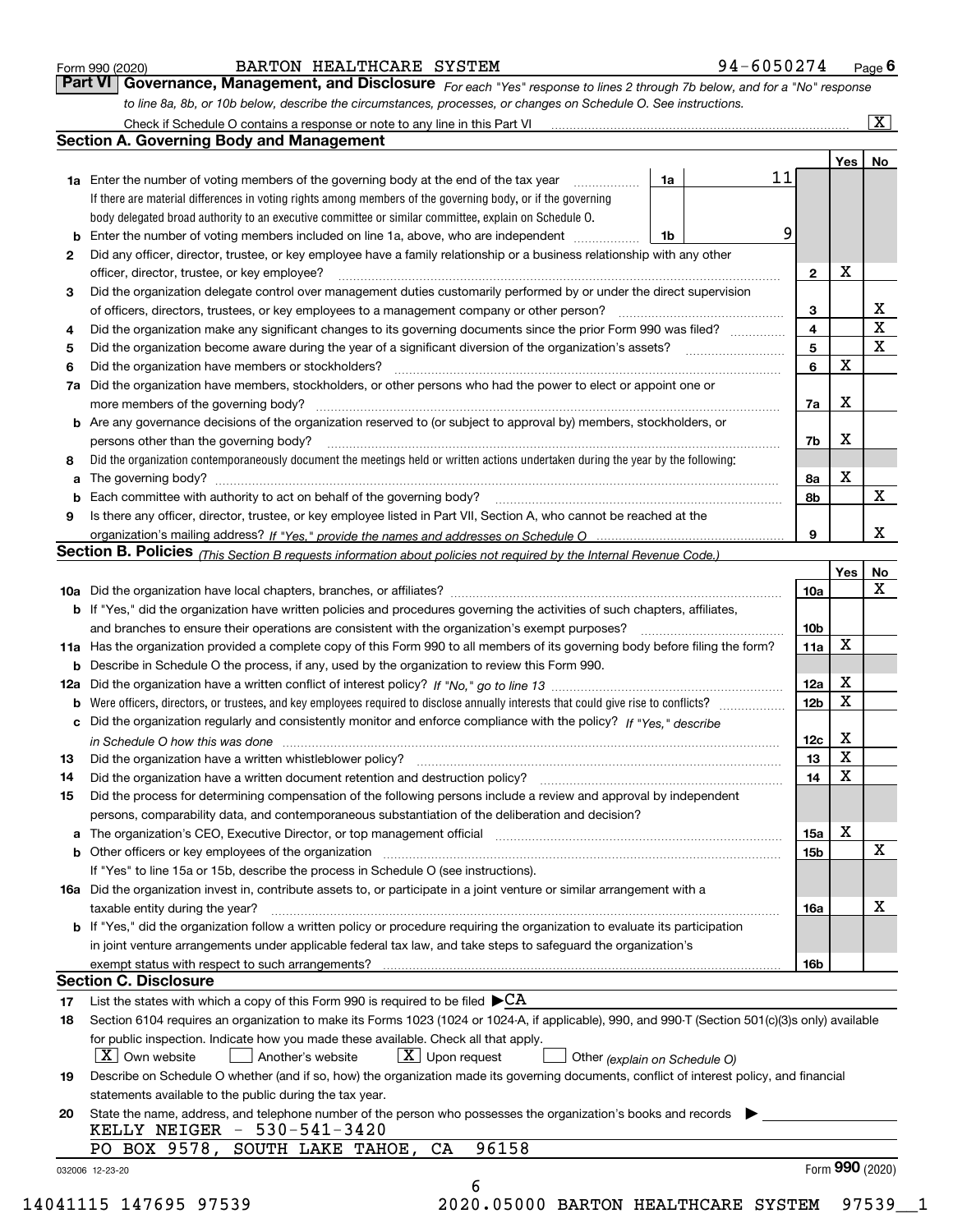$\mathcal{L}^{\text{max}}$ 

**7Part VII Compensation of Officers, Directors, Trustees, Key Employees, Highest Compensated Employees, and Independent Contractors**

Check if Schedule O contains a response or note to any line in this Part VII

**Section A. Officers, Directors, Trustees, Key Employees, and Highest Compensated Employees**

**1a**  Complete this table for all persons required to be listed. Report compensation for the calendar year ending with or within the organization's tax year. **•** List all of the organization's current officers, directors, trustees (whether individuals or organizations), regardless of amount of compensation.

Enter -0- in columns (D), (E), and (F) if no compensation was paid.

 $\bullet$  List all of the organization's  $\,$ current key employees, if any. See instructions for definition of "key employee."

**•** List the organization's five current highest compensated employees (other than an officer, director, trustee, or key employee) who received reportable compensation (Box 5 of Form W-2 and/or Box 7 of Form 1099-MISC) of more than \$100,000 from the organization and any related organizations.

**•** List all of the organization's former officers, key employees, and highest compensated employees who received more than \$100,000 of reportable compensation from the organization and any related organizations.

**former directors or trustees**  ¥ List all of the organization's that received, in the capacity as a former director or trustee of the organization, more than \$10,000 of reportable compensation from the organization and any related organizations.

See instructions for the order in which to list the persons above.

Check this box if neither the organization nor any related organization compensated any current officer, director, or trustee.  $\mathcal{L}^{\text{max}}$ 

| (A)                                 | (B)                    |                                |                       |          | (C)          |                                                                  |        | (D)                 | (E)                              | (F)                             |
|-------------------------------------|------------------------|--------------------------------|-----------------------|----------|--------------|------------------------------------------------------------------|--------|---------------------|----------------------------------|---------------------------------|
| Name and title                      | Average                |                                |                       | Position |              | (do not check more than one                                      |        | Reportable          | Reportable                       | Estimated                       |
|                                     | hours per              |                                |                       |          |              | box, unless person is both an<br>officer and a director/trustee) |        | compensation        | compensation                     | amount of                       |
|                                     | week                   |                                |                       |          |              |                                                                  |        | from                | from related                     | other                           |
|                                     | (list any<br>hours for |                                |                       |          |              |                                                                  |        | the<br>organization | organizations<br>(W-2/1099-MISC) | compensation<br>from the        |
|                                     | related                |                                |                       |          |              |                                                                  |        | (W-2/1099-MISC)     |                                  | organization                    |
|                                     | organizations          |                                |                       |          |              |                                                                  |        |                     |                                  | and related                     |
|                                     | below                  | Individual trustee or director | Institutional trustee |          | Key employee |                                                                  |        |                     |                                  | organizations                   |
|                                     | line)                  |                                |                       | Officer  |              | Highest compensated<br> employee                                 | Former |                     |                                  |                                 |
| (1)<br><b>JASON ROBERTS</b>         | 40.00                  |                                |                       |          |              |                                                                  |        |                     |                                  |                                 |
| DIR. OF INFO. SYSTEMS (THRU 11/20)  |                        |                                |                       |          |              | X                                                                |        | 235,590.            | 0.                               | 38,281.                         |
| (2)<br><b>JULIE HOWES</b>           | 40.00                  |                                |                       |          |              |                                                                  |        |                     |                                  |                                 |
| CONTROLLER                          |                        |                                |                       |          |              | X                                                                |        | 221,337.            | 0.                               | 20,801.                         |
| SIOBHAN KELLER<br>(3)               | 40.00                  |                                |                       |          |              |                                                                  |        |                     |                                  |                                 |
| DIRECTOR OF NURSING                 |                        |                                |                       |          |              | $\mathbf X$                                                      |        | 204,200.            | 0.                               | 40,634.                         |
| <b>JEFFREY KOECK</b><br>(4)         | 40.00                  |                                |                       |          |              |                                                                  |        |                     |                                  |                                 |
| DIRECTOR OF PHARMACY                |                        |                                |                       |          |              | X                                                                |        | 200, 410.           | 0.                               | 38,612.                         |
| <b>MATTHEW SLATER</b><br>(5)        | 40.00                  |                                |                       |          |              |                                                                  |        |                     |                                  |                                 |
| DIRECTOR OF OPERATIONS AMBULATORY   |                        |                                |                       |          |              | $\mathbf X$                                                      |        | 197,797.            | 0.                               | 29,276.                         |
| MATTHEW WONNACOTT<br>(6)            | 40.00                  |                                |                       |          |              |                                                                  |        |                     |                                  |                                 |
| CHIEF MEDICAL OFFICER               |                        |                                |                       |          | X            |                                                                  |        | 537,334.            | 0.                               | $37,421$ .                      |
| <b>JULIE CLAYTON</b><br>(7)         | 40.00                  |                                |                       |          |              |                                                                  |        |                     |                                  |                                 |
| CHIEF NURSING OFFICER               |                        |                                |                       |          | X            |                                                                  |        | 444,453.            | 0.                               | 34,364.                         |
| ELIZABETH STORK<br>(8)              | 40.00                  |                                |                       |          |              |                                                                  |        |                     |                                  |                                 |
| CHIEF HUMAN RESOURCES OFFICER       |                        |                                |                       |          | X            |                                                                  |        | 402,031.            | $\mathbf 0$ .                    | 11, 157.                        |
| DEANNA KYRIMIS<br>(9)               | 40.00                  |                                |                       |          |              |                                                                  |        |                     |                                  |                                 |
| CHIEF AMBULATORY OPERATIONS OFFICER |                        |                                |                       |          | $\mathbf X$  |                                                                  |        | 376,420.            | 0.                               | 25,064.                         |
| (10) CLINTON PURVANCE, MD           | 39.50                  |                                |                       |          |              |                                                                  |        |                     |                                  |                                 |
| CEO                                 | 0.50                   |                                |                       | X        |              |                                                                  |        | 741,892.            | 0.                               | 52,394.                         |
| (11) KELLY NEIGER                   | 39.50                  |                                |                       |          |              |                                                                  |        |                     |                                  |                                 |
| CFO                                 | 0.50                   |                                |                       | X        |              |                                                                  |        | 429,569.            | о.                               | 42,657.                         |
| (12) KIRK LEDBETTER                 | 5.00                   |                                |                       |          |              |                                                                  |        |                     |                                  |                                 |
| CHAIRMAN                            |                        | $\mathbf X$                    |                       | X        |              |                                                                  |        | 0.                  | 0.                               | 0.                              |
| (13) CHUCK SCHARER                  | 5.00                   |                                |                       |          |              |                                                                  |        |                     |                                  |                                 |
| VICE CHAIRMAN                       |                        | $\mathbf X$                    |                       | X        |              |                                                                  |        | 0.                  | 0.                               | $\mathbf 0$ .                   |
| (14) ABBY KILLEBREW                 | 5.00                   |                                |                       |          |              |                                                                  |        |                     |                                  |                                 |
| SECRETARY/TREASURER                 |                        | $\mathbf X$                    |                       | X        |              |                                                                  |        | 0.                  | 0.                               | $0_{.}$                         |
| (15) BAGHDASSAR BAGHDIKAN           | 25.00                  |                                |                       |          |              |                                                                  |        |                     |                                  |                                 |
| TRUSTEE/MEDICAL DIRECTOR            |                        | X                              |                       |          |              |                                                                  |        | 44,176.             | 0.                               | 0.                              |
| (16) KATHRYN BIASOTTI               | 5.00                   |                                |                       |          |              |                                                                  |        |                     |                                  |                                 |
| <b>TRUSTEE</b>                      |                        | X                              |                       |          |              |                                                                  |        | $0$ .               | 0.                               | 0.                              |
| (17) MIKE BRADFORD                  | 5.00                   |                                |                       |          |              |                                                                  |        |                     |                                  |                                 |
| TRUSTEE                             |                        | $\mathbf X$                    |                       |          |              |                                                                  |        | 0.                  | 0.                               | $\mathbf 0$ .<br>$\overline{2}$ |

032007 12-23-20

14041115 147695 97539 2020.05000 BARTON HEALTHCARE SYSTEM 97539\_\_1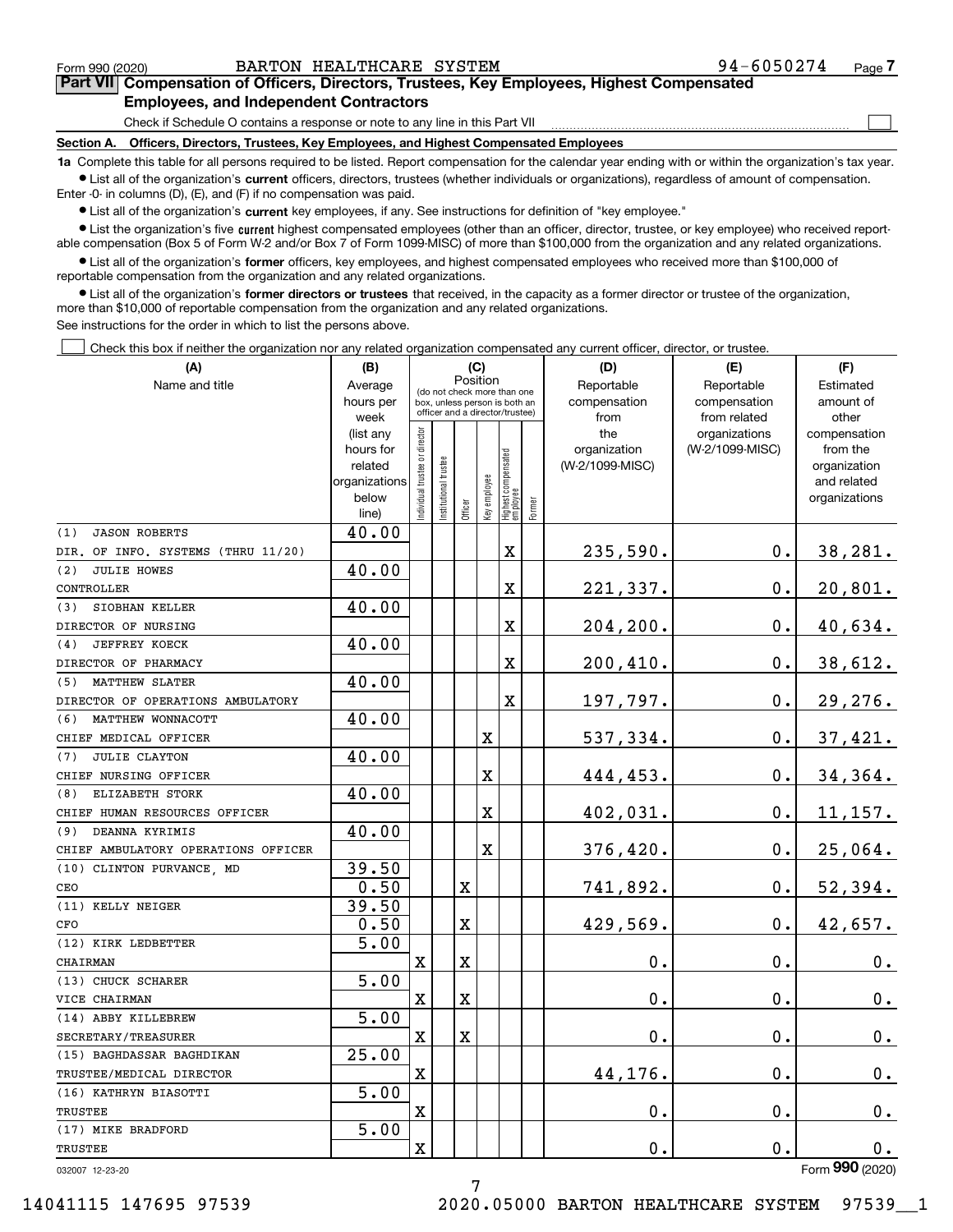| BARTON HEALTHCARE SYSTEM<br>Form 990 (2020)                                                                                                         |                        |                                |                       |          |              |                                                                  |        |                                 | 94-6050274      |                  |                     |                          | Page 8        |
|-----------------------------------------------------------------------------------------------------------------------------------------------------|------------------------|--------------------------------|-----------------------|----------|--------------|------------------------------------------------------------------|--------|---------------------------------|-----------------|------------------|---------------------|--------------------------|---------------|
| <b>Part VII</b><br>Section A. Officers, Directors, Trustees, Key Employees, and Highest Compensated Employees (continued)                           |                        |                                |                       |          |              |                                                                  |        |                                 |                 |                  |                     |                          |               |
| (A)                                                                                                                                                 | (B)                    |                                |                       | (C)      |              |                                                                  |        | (D)                             | (E)             |                  |                     | (F)                      |               |
| Name and title                                                                                                                                      | Average                |                                |                       | Position |              | (do not check more than one                                      |        | Reportable                      | Reportable      |                  |                     | Estimated                |               |
|                                                                                                                                                     | hours per              |                                |                       |          |              | box, unless person is both an<br>officer and a director/trustee) |        | compensation                    | compensation    |                  |                     | amount of                |               |
|                                                                                                                                                     | week                   |                                |                       |          |              |                                                                  |        | from                            | from related    |                  |                     | other                    |               |
|                                                                                                                                                     | (list any<br>hours for |                                |                       |          |              |                                                                  |        | the                             | organizations   |                  |                     | compensation             |               |
|                                                                                                                                                     | related                |                                |                       |          |              |                                                                  |        | organization<br>(W-2/1099-MISC) | (W-2/1099-MISC) |                  |                     | from the<br>organization |               |
|                                                                                                                                                     | organizations          |                                |                       |          |              |                                                                  |        |                                 |                 |                  |                     | and related              |               |
|                                                                                                                                                     | below                  |                                |                       |          |              |                                                                  |        |                                 |                 |                  |                     | organizations            |               |
|                                                                                                                                                     | line)                  | Individual trustee or director | Institutional trustee | Officer  | Key employee | Highest compensated<br>  employee                                | Former |                                 |                 |                  |                     |                          |               |
| (18) WENDY DAVID                                                                                                                                    | $\overline{5.00}$      |                                |                       |          |              |                                                                  |        |                                 |                 |                  |                     |                          |               |
| TRUSTEE                                                                                                                                             |                        | X                              |                       |          |              |                                                                  |        | 0.                              |                 | 0.               |                     |                          | 0.            |
| (19) PATRICK FRY                                                                                                                                    | 5.00                   |                                |                       |          |              |                                                                  |        |                                 |                 |                  |                     |                          |               |
| TRUSTEE                                                                                                                                             |                        | X                              |                       |          |              |                                                                  |        | 0.                              |                 | $\mathbf 0$ .    |                     |                          | $\mathbf 0$ . |
| (20) TERRY ORR , MD                                                                                                                                 | 5.00                   |                                |                       |          |              |                                                                  |        |                                 |                 |                  |                     |                          |               |
| TRUSTEE (THRU 5/20)                                                                                                                                 |                        | $\mathbf X$                    |                       |          |              |                                                                  |        | 0.                              |                 | $\mathbf 0$ .    |                     |                          | $\mathbf 0$ . |
| (21) JEFF RAHBECK                                                                                                                                   | 5.00                   |                                |                       |          |              |                                                                  |        |                                 |                 |                  |                     |                          |               |
| TRUSTEE                                                                                                                                             |                        | $\mathbf X$                    |                       |          |              |                                                                  |        | 0.                              |                 | $\mathbf 0$ .    |                     |                          | $0$ .         |
| (22) STEFAN SCHUNK, MD                                                                                                                              | 5.00                   |                                |                       |          |              |                                                                  |        |                                 |                 |                  |                     |                          |               |
| TRUSTEE                                                                                                                                             |                        | X                              |                       |          |              |                                                                  |        | 0.                              |                 | 0.               |                     |                          | $\mathbf 0$ . |
| (23) DENA SCHWARTE                                                                                                                                  | 5.00                   |                                |                       |          |              |                                                                  |        |                                 |                 |                  |                     |                          |               |
| TRUSTEE                                                                                                                                             |                        | $\mathbf X$                    |                       |          |              |                                                                  |        | 0.                              |                 | 0.               |                     |                          | 0.            |
|                                                                                                                                                     |                        |                                |                       |          |              |                                                                  |        |                                 |                 |                  |                     |                          |               |
|                                                                                                                                                     |                        |                                |                       |          |              |                                                                  |        |                                 |                 |                  |                     |                          |               |
|                                                                                                                                                     |                        |                                |                       |          |              |                                                                  |        |                                 |                 |                  |                     |                          |               |
|                                                                                                                                                     |                        |                                |                       |          |              |                                                                  |        |                                 |                 |                  |                     |                          |               |
|                                                                                                                                                     |                        |                                |                       |          |              |                                                                  |        |                                 |                 |                  |                     |                          |               |
|                                                                                                                                                     |                        |                                |                       |          |              |                                                                  |        |                                 |                 |                  |                     |                          |               |
|                                                                                                                                                     |                        |                                |                       |          |              |                                                                  |        | 4,035,209.                      |                 | $0$ .            |                     | 370,661.                 |               |
| 1b Subtotal                                                                                                                                         |                        |                                |                       |          |              |                                                                  |        | 0.                              |                 | $\overline{0}$ . |                     |                          | 0.            |
|                                                                                                                                                     |                        |                                |                       |          |              |                                                                  |        | 4,035,209.                      |                 | $\overline{0}$ . |                     | 370,661.                 |               |
| d $Total (add lines 1b and 1c)$                                                                                                                     |                        |                                |                       |          |              |                                                                  |        |                                 |                 |                  |                     |                          |               |
| Total number of individuals (including but not limited to those listed above) who received more than \$100,000 of reportable<br>$\mathbf{2}$        |                        |                                |                       |          |              |                                                                  |        |                                 |                 |                  |                     |                          | 193           |
| compensation from the organization                                                                                                                  |                        |                                |                       |          |              |                                                                  |        |                                 |                 |                  |                     | <b>Yes</b>               | <b>No</b>     |
|                                                                                                                                                     |                        |                                |                       |          |              |                                                                  |        |                                 |                 |                  |                     |                          |               |
| Did the organization list any former officer, director, trustee, key employee, or highest compensated employee on<br>3                              |                        |                                |                       |          |              |                                                                  |        |                                 |                 |                  |                     |                          | X             |
|                                                                                                                                                     |                        |                                |                       |          |              |                                                                  |        |                                 |                 |                  | 3                   |                          |               |
| For any individual listed on line 1a, is the sum of reportable compensation and other compensation from the organization<br>4                       |                        |                                |                       |          |              |                                                                  |        |                                 |                 |                  |                     | х                        |               |
|                                                                                                                                                     |                        |                                |                       |          |              |                                                                  |        |                                 |                 |                  | 4                   |                          |               |
| Did any person listed on line 1a receive or accrue compensation from any unrelated organization or individual for services<br>5                     |                        |                                |                       |          |              |                                                                  |        |                                 |                 |                  |                     |                          |               |
| <b>Section B. Independent Contractors</b>                                                                                                           |                        |                                |                       |          |              |                                                                  |        |                                 |                 |                  | 5                   |                          | х             |
|                                                                                                                                                     |                        |                                |                       |          |              |                                                                  |        |                                 |                 |                  |                     |                          |               |
| Complete this table for your five highest compensated independent contractors that received more than \$100,000 of compensation from<br>$\mathbf 1$ |                        |                                |                       |          |              |                                                                  |        |                                 |                 |                  |                     |                          |               |
| the organization. Report compensation for the calendar year ending with or within the organization's tax year.                                      |                        |                                |                       |          |              |                                                                  |        |                                 |                 |                  |                     |                          |               |
| (A)<br>Name and business address                                                                                                                    |                        |                                |                       |          |              |                                                                  |        | (B)<br>Description of services  |                 |                  | (C)<br>Compensation |                          |               |
|                                                                                                                                                     |                        |                                |                       |          |              |                                                                  |        |                                 |                 |                  |                     |                          |               |
| TAHOE CARSON VALLEY MEDICAL GROUP, INC,                                                                                                             |                        |                                |                       |          |              |                                                                  |        |                                 |                 |                  |                     |                          |               |
| 2155 SOUTH AVENUE, STE 24, SOUTH LAKE                                                                                                               |                        |                                |                       |          |              |                                                                  |        | PHYSICIAN SERVICES              |                 |                  | 15, 293, 135.       |                          |               |
| TAHOE ORTHOPEDICS & SPORTS                                                                                                                          |                        |                                |                       |          |              |                                                                  |        |                                 |                 |                  |                     |                          |               |
| PO BOX 11889, ZEPHYR COVE, NV 89448                                                                                                                 |                        |                                |                       |          |              |                                                                  |        | PHYSICIAN SERVICES              |                 |                  | 3,677,420.          |                          |               |
| FOCUSONE SOLUTIONS, LLC                                                                                                                             |                        |                                |                       |          |              |                                                                  |        |                                 |                 |                  |                     |                          |               |
| 13609 CALIFORNIA STREET, OMAHA, NE 68154                                                                                                            |                        |                                |                       |          |              |                                                                  |        | STAFF LABOR SERVICES            |                 |                  | 3, 175, 773.        |                          |               |
| LAKE TAHOE ORTHOPAEDIC INSTITUTE, INC                                                                                                               |                        |                                |                       |          |              |                                                                  |        |                                 |                 |                  |                     |                          |               |
| PO BOX 11889, ZEPHYR COVE, NV 89448                                                                                                                 |                        |                                |                       |          |              |                                                                  |        | PHYSICIAN SERVICES              |                 |                  | 1,839,011.          |                          |               |
| SO TAHOE ANESTHSIA MED GROUP                                                                                                                        |                        |                                |                       |          |              |                                                                  |        |                                 |                 |                  |                     |                          |               |

**2**Total number of independent contractors (including but not limited to those listed above) who received more than \$100,000 of compensation from the organization PO BOX 5641, PORTLAND, OR 97228 49 PHYSICIAN SERVICES

Form (2020) **990**

1,731,122.

032008 12-23-20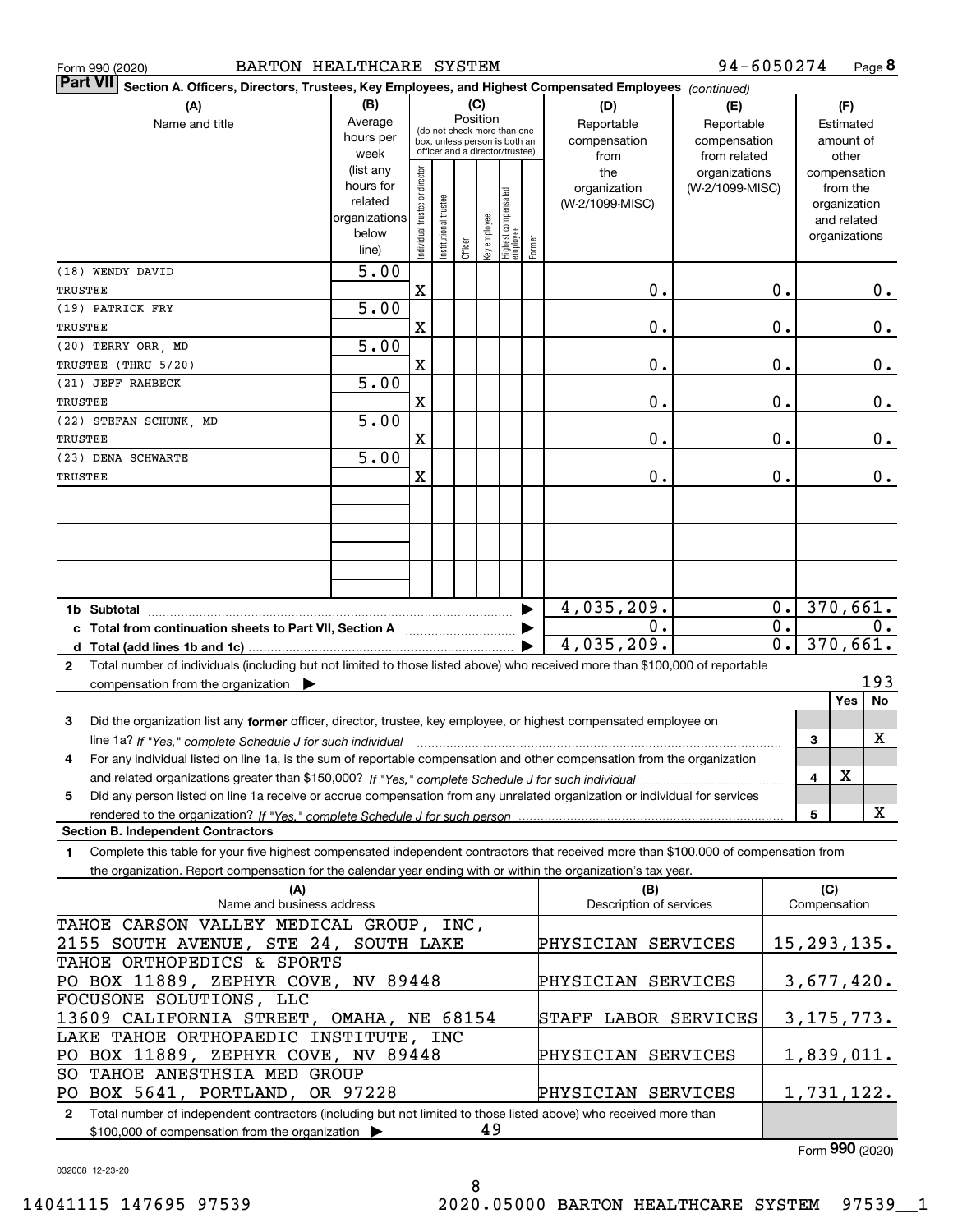|                                                           |    |      | Check if Schedule O contains a response or note to any line in this Part VIII                                        |                    |                     |                |                      |                |                                       |                                      |                                                                 |
|-----------------------------------------------------------|----|------|----------------------------------------------------------------------------------------------------------------------|--------------------|---------------------|----------------|----------------------|----------------|---------------------------------------|--------------------------------------|-----------------------------------------------------------------|
|                                                           |    |      |                                                                                                                      |                    |                     |                |                      | Total revenue  | Related or exempt<br>function revenue | (C)<br>Unrelated<br>business revenue | (D)<br>Revenue excluded<br>from tax under<br>sections 512 - 514 |
|                                                           |    |      | 1 a Federated campaigns                                                                                              |                    |                     | 1a             |                      |                |                                       |                                      |                                                                 |
| Contributions, Gifts, Grants<br>and Other Similar Amounts |    |      | <b>b</b> Membership dues                                                                                             |                    |                     | 1 <sub>b</sub> |                      |                |                                       |                                      |                                                                 |
|                                                           |    |      | c Fundraising events                                                                                                 |                    |                     | 1c             |                      |                |                                       |                                      |                                                                 |
|                                                           |    |      | d Related organizations                                                                                              |                    | .                   | 1 <sub>d</sub> | 400,076.             |                |                                       |                                      |                                                                 |
|                                                           |    |      | e Government grants (contributions)                                                                                  |                    |                     | 1e             | 11, 170, 849.        |                |                                       |                                      |                                                                 |
|                                                           |    |      | f All other contributions, gifts, grants, and                                                                        |                    |                     |                |                      |                |                                       |                                      |                                                                 |
|                                                           |    |      | similar amounts not included above                                                                                   |                    |                     | 1f             | 143,459.             |                |                                       |                                      |                                                                 |
|                                                           |    |      | <b>g</b> Noncash contributions included in lines 1a-1f                                                               |                    |                     | $1g$   \$      | 130,526.             |                |                                       |                                      |                                                                 |
|                                                           |    |      |                                                                                                                      |                    |                     |                |                      | 11,714,384.    |                                       |                                      |                                                                 |
|                                                           |    |      |                                                                                                                      |                    |                     |                | <b>Business Code</b> |                |                                       |                                      |                                                                 |
|                                                           |    | 2 a  | NET PATIENT SERVICE REVENUE                                                                                          |                    |                     |                | 621990               | 171, 183, 813. | 171, 183, 813.                        |                                      |                                                                 |
|                                                           |    | b    | INVESTMENT IN WASHOE BARTON MEDIC                                                                                    |                    |                     |                | 621110               | 4,224,488.     | 4,224,488.                            |                                      |                                                                 |
|                                                           |    |      | SUPPORTING REVENUE                                                                                                   |                    |                     |                | 621990               | 2,683,400.     | 2,683,400.                            |                                      |                                                                 |
|                                                           |    | d    | CAFETERIA                                                                                                            |                    |                     |                | 900099               | 302,461.       |                                       |                                      | 302,461.                                                        |
| Program Service<br>Revenue                                |    | е    |                                                                                                                      |                    |                     |                |                      |                |                                       |                                      |                                                                 |
|                                                           |    |      | All other program service revenue                                                                                    |                    |                     |                |                      |                |                                       |                                      |                                                                 |
|                                                           |    | a    |                                                                                                                      |                    |                     |                |                      | 178, 394, 162. |                                       |                                      |                                                                 |
|                                                           | 3  |      | Investment income (including dividends, interest, and                                                                |                    |                     |                |                      |                |                                       |                                      |                                                                 |
|                                                           |    |      |                                                                                                                      |                    |                     |                |                      | 2,188,996.     |                                       |                                      | 2,188,996.                                                      |
|                                                           | 4  |      | Income from investment of tax-exempt bond proceeds                                                                   |                    |                     |                |                      |                |                                       |                                      |                                                                 |
|                                                           | 5  |      |                                                                                                                      |                    |                     |                |                      |                |                                       |                                      |                                                                 |
|                                                           |    |      |                                                                                                                      |                    |                     | (i) Real       | (ii) Personal        |                |                                       |                                      |                                                                 |
|                                                           |    |      | 6 a Gross rents<br>.                                                                                                 | 6a                 |                     | 204,059.       |                      |                |                                       |                                      |                                                                 |
|                                                           |    |      | <b>b</b> Less: rental expenses                                                                                       | 6b                 |                     | 0.             |                      |                |                                       |                                      |                                                                 |
|                                                           |    |      | c Rental income or (loss)                                                                                            | 6с                 |                     | 204,059.       |                      |                |                                       |                                      |                                                                 |
|                                                           |    |      | d Net rental income or (loss)                                                                                        |                    |                     |                |                      | 204,059        |                                       |                                      | 204,059.                                                        |
|                                                           |    |      | 7 a Gross amount from sales of                                                                                       |                    |                     | (i) Securities | (ii) Other           |                |                                       |                                      |                                                                 |
|                                                           |    |      | assets other than inventory                                                                                          |                    | $7a$ 22, 362, 375.  |                | 102,680.             |                |                                       |                                      |                                                                 |
|                                                           |    |      | <b>b</b> Less: cost or other basis                                                                                   |                    |                     |                |                      |                |                                       |                                      |                                                                 |
|                                                           |    |      | and sales expenses                                                                                                   |                    | $7b$ $21,509,642$ . |                | 0.                   |                |                                       |                                      |                                                                 |
| ther Revenue                                              |    |      | c Gain or (loss)                                                                                                     | $\vert$ 7c $\vert$ |                     | 852,733.       | 102,680.             |                |                                       |                                      |                                                                 |
|                                                           |    |      |                                                                                                                      |                    |                     |                |                      | 955,413.       |                                       |                                      | 955, 413.                                                       |
|                                                           |    |      | 8 a Gross income from fundraising events (not                                                                        |                    |                     |                |                      |                |                                       |                                      |                                                                 |
| o                                                         |    |      | including \$                                                                                                         |                    |                     | of             |                      |                |                                       |                                      |                                                                 |
|                                                           |    |      | contributions reported on line 1c). See                                                                              |                    |                     |                |                      |                |                                       |                                      |                                                                 |
|                                                           |    |      |                                                                                                                      |                    |                     | 8a<br>8b       |                      |                |                                       |                                      |                                                                 |
|                                                           |    |      | <b>b</b> Less: direct expenses <i></i><br>c Net income or (loss) from fundraising events                             |                    |                     |                |                      |                |                                       |                                      |                                                                 |
|                                                           |    |      | 9 a Gross income from gaming activities. See                                                                         |                    |                     |                |                      |                |                                       |                                      |                                                                 |
|                                                           |    |      |                                                                                                                      |                    |                     | 9a             |                      |                |                                       |                                      |                                                                 |
|                                                           |    |      | <b>b</b> Less: direct expenses <b>manually</b>                                                                       |                    |                     | 9 <sub>b</sub> |                      |                |                                       |                                      |                                                                 |
|                                                           |    |      | c Net income or (loss) from gaming activities                                                                        |                    |                     |                | .                    |                |                                       |                                      |                                                                 |
|                                                           |    |      | 10 a Gross sales of inventory, less returns                                                                          |                    |                     |                |                      |                |                                       |                                      |                                                                 |
|                                                           |    |      |                                                                                                                      |                    |                     | 10a            | 36,857.              |                |                                       |                                      |                                                                 |
|                                                           |    |      | <b>b</b> Less: cost of goods sold                                                                                    |                    |                     | 10b            | 29,655.              |                |                                       |                                      |                                                                 |
|                                                           |    |      | c Net income or (loss) from sales of inventory                                                                       |                    |                     |                | ▶                    | 7,202.         |                                       |                                      | 7,202.                                                          |
|                                                           |    |      |                                                                                                                      |                    |                     |                | <b>Business Code</b> |                |                                       |                                      |                                                                 |
|                                                           |    | 11 a | <u> 1989 - Johann Barbara, martin amerikan basar dan berasal dalam basa dalam basar dalam basar dalam basar dala</u> |                    |                     |                |                      |                |                                       |                                      |                                                                 |
| Miscellaneous                                             |    | b    |                                                                                                                      |                    |                     |                |                      |                |                                       |                                      |                                                                 |
| Revenue                                                   |    | c    |                                                                                                                      |                    |                     |                |                      |                |                                       |                                      |                                                                 |
|                                                           |    |      |                                                                                                                      |                    |                     |                |                      |                |                                       |                                      |                                                                 |
|                                                           |    |      |                                                                                                                      |                    |                     |                | ▶                    |                |                                       |                                      |                                                                 |
|                                                           | 12 |      |                                                                                                                      |                    |                     |                |                      | 193, 464, 216. | 178,091,701.                          | 0.                                   | 3,658,131.                                                      |
| 032009 12-23-20                                           |    |      |                                                                                                                      |                    |                     |                |                      |                |                                       |                                      | Form 990 (2020)                                                 |

**Part VIII Statement of Revenue**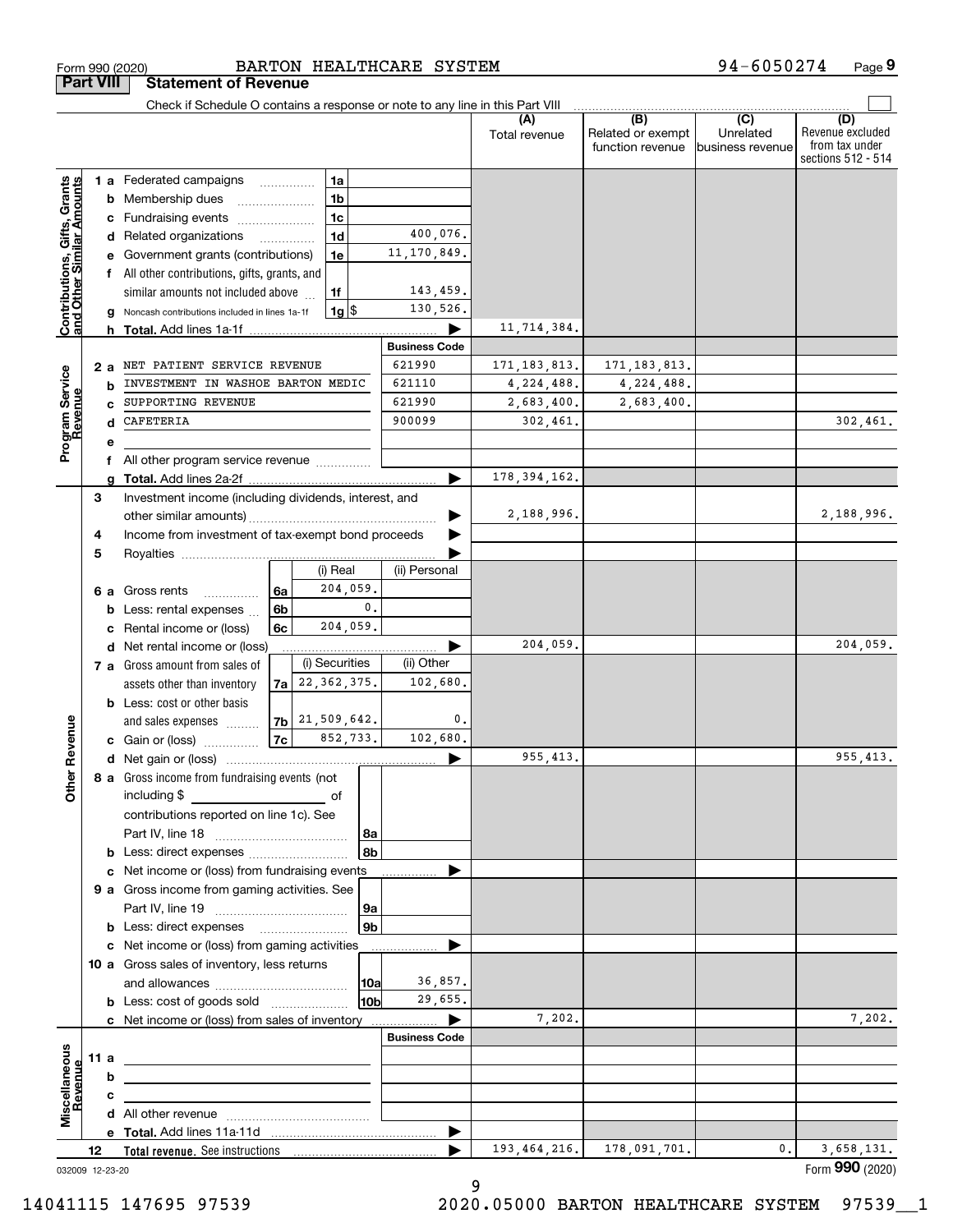Form 990 (2020) Page **Part IX Statement of Functional Expenses** BARTON HEALTHCARE SYSTEM 94-6050274

|              | Section 501(c)(3) and 501(c)(4) organizations must complete all columns. All other organizations must complete column (A).                                                                                 |                               |                                                                                                                           |                                           |                                |  |  |  |  |  |  |
|--------------|------------------------------------------------------------------------------------------------------------------------------------------------------------------------------------------------------------|-------------------------------|---------------------------------------------------------------------------------------------------------------------------|-------------------------------------------|--------------------------------|--|--|--|--|--|--|
|              | Check if Schedule O contains a response or note to any line in this Part IX                                                                                                                                |                               |                                                                                                                           |                                           | $\overline{\mathbf{X}}$        |  |  |  |  |  |  |
|              | Do not include amounts reported on lines 6b,<br>7b, 8b, 9b, and 10b of Part VIII.                                                                                                                          | (A)<br>Total expenses         | (B)<br>Program service<br>expenses                                                                                        | (C)<br>Management and<br>general expenses | (D)<br>Fundraising<br>expenses |  |  |  |  |  |  |
| 1.           | Grants and other assistance to domestic organizations                                                                                                                                                      |                               |                                                                                                                           |                                           |                                |  |  |  |  |  |  |
|              | and domestic governments. See Part IV, line 21                                                                                                                                                             | 566,912.                      | 566,912.                                                                                                                  |                                           |                                |  |  |  |  |  |  |
| $\mathbf{2}$ | Grants and other assistance to domestic                                                                                                                                                                    |                               |                                                                                                                           |                                           |                                |  |  |  |  |  |  |
|              | individuals. See Part IV, line 22                                                                                                                                                                          | 90,811.                       | 90,811.                                                                                                                   |                                           |                                |  |  |  |  |  |  |
| 3            | Grants and other assistance to foreign                                                                                                                                                                     |                               |                                                                                                                           |                                           |                                |  |  |  |  |  |  |
|              | organizations, foreign governments, and foreign                                                                                                                                                            |                               |                                                                                                                           |                                           |                                |  |  |  |  |  |  |
|              | individuals. See Part IV, lines 15 and 16                                                                                                                                                                  |                               |                                                                                                                           |                                           |                                |  |  |  |  |  |  |
| 4            | Benefits paid to or for members                                                                                                                                                                            |                               |                                                                                                                           |                                           |                                |  |  |  |  |  |  |
| 5            | Compensation of current officers, directors,                                                                                                                                                               |                               |                                                                                                                           |                                           |                                |  |  |  |  |  |  |
|              |                                                                                                                                                                                                            | 3, 178, 932.                  | 618,931.                                                                                                                  | 2,560,001.                                |                                |  |  |  |  |  |  |
| 6            | Compensation not included above to disqualified                                                                                                                                                            |                               |                                                                                                                           |                                           |                                |  |  |  |  |  |  |
|              | persons (as defined under section 4958(f)(1)) and                                                                                                                                                          |                               |                                                                                                                           |                                           |                                |  |  |  |  |  |  |
|              | persons described in section 4958(c)(3)(B)<br>1.1.1.1.1.1.1                                                                                                                                                |                               |                                                                                                                           |                                           |                                |  |  |  |  |  |  |
| 7            |                                                                                                                                                                                                            | 68, 186, 946.                 | $149, 238, 879.$ 18, 948, 067.                                                                                            |                                           |                                |  |  |  |  |  |  |
| 8            | Pension plan accruals and contributions (include                                                                                                                                                           |                               |                                                                                                                           |                                           |                                |  |  |  |  |  |  |
|              | section 401(k) and 403(b) employer contributions)                                                                                                                                                          |                               | $\begin{array}{ c c c c c c }\n\hline\n2,610,422. & 1,967,186. \\ \hline\n0,131,662. & 6,799,356. \\ \hline\n\end{array}$ | 643,236.                                  |                                |  |  |  |  |  |  |
| 9            |                                                                                                                                                                                                            | 10, 131, 662.                 |                                                                                                                           | 3,332,306.                                |                                |  |  |  |  |  |  |
| 10           |                                                                                                                                                                                                            | 5, 173, 260.                  | 3,767,878.                                                                                                                | 1,405,382.                                |                                |  |  |  |  |  |  |
| 11           | Fees for services (nonemployees):                                                                                                                                                                          |                               |                                                                                                                           |                                           |                                |  |  |  |  |  |  |
| a            |                                                                                                                                                                                                            |                               |                                                                                                                           |                                           |                                |  |  |  |  |  |  |
| b            |                                                                                                                                                                                                            | 1,429,941.                    | 110,904.                                                                                                                  | 1,319,037.                                |                                |  |  |  |  |  |  |
|              |                                                                                                                                                                                                            |                               |                                                                                                                           |                                           |                                |  |  |  |  |  |  |
|              |                                                                                                                                                                                                            |                               |                                                                                                                           |                                           |                                |  |  |  |  |  |  |
|              | Professional fundraising services. See Part IV, line 17                                                                                                                                                    |                               |                                                                                                                           |                                           |                                |  |  |  |  |  |  |
|              | Investment management fees                                                                                                                                                                                 | 210,952.                      |                                                                                                                           | 210,952.                                  |                                |  |  |  |  |  |  |
|              | g Other. (If line 11g amount exceeds 10% of line 25,                                                                                                                                                       |                               |                                                                                                                           |                                           |                                |  |  |  |  |  |  |
|              | column (A) amount, list line 11g expenses on Sch O.)                                                                                                                                                       |                               | 36,887,048. 31,936,126.                                                                                                   | 4,950,922.                                |                                |  |  |  |  |  |  |
| 12           |                                                                                                                                                                                                            | 337,269.                      | 1,670.                                                                                                                    | 335,599.                                  |                                |  |  |  |  |  |  |
| 13           |                                                                                                                                                                                                            | 8, 169, 272.                  | 5,092,191.                                                                                                                | 3,077,081.                                |                                |  |  |  |  |  |  |
| 14           |                                                                                                                                                                                                            | 3,977,164.                    | 540,981.                                                                                                                  | 3,436,183.                                |                                |  |  |  |  |  |  |
| 15           |                                                                                                                                                                                                            |                               |                                                                                                                           |                                           |                                |  |  |  |  |  |  |
| 16           |                                                                                                                                                                                                            | 2,827,852.                    | 1,352,425.                                                                                                                | 1,475,427.                                |                                |  |  |  |  |  |  |
| 17           |                                                                                                                                                                                                            | 147,393.                      | 76,796.                                                                                                                   | 70, 597.                                  |                                |  |  |  |  |  |  |
| 18           | Payments of travel or entertainment expenses                                                                                                                                                               |                               |                                                                                                                           |                                           |                                |  |  |  |  |  |  |
|              | for any federal, state, or local public officials                                                                                                                                                          |                               |                                                                                                                           |                                           |                                |  |  |  |  |  |  |
| 19           | Conferences, conventions, and meetings                                                                                                                                                                     |                               |                                                                                                                           |                                           |                                |  |  |  |  |  |  |
| 20           | Interest                                                                                                                                                                                                   | 420,528.                      | 420,528.                                                                                                                  |                                           |                                |  |  |  |  |  |  |
| 21           |                                                                                                                                                                                                            |                               |                                                                                                                           |                                           |                                |  |  |  |  |  |  |
| 22           | Depreciation, depletion, and amortization                                                                                                                                                                  | 1,988,622.                    | 10, 765, 202. 10, 393, 155.<br>1,961,899.                                                                                 | 372,047.<br>$\overline{26,723.}$          |                                |  |  |  |  |  |  |
| 23           | Insurance                                                                                                                                                                                                  |                               |                                                                                                                           |                                           |                                |  |  |  |  |  |  |
| 24           | Other expenses. Itemize expenses not covered<br>above (List miscellaneous expenses on line 24e. If<br>line 24e amount exceeds 10% of line 25, column (A)<br>amount, list line 24e expenses on Schedule O.) |                               |                                                                                                                           |                                           |                                |  |  |  |  |  |  |
| a            | MEDICAL SUPPLIES                                                                                                                                                                                           |                               | 19,664,388. 19,513,056.                                                                                                   | 151, 332.                                 |                                |  |  |  |  |  |  |
| b            | BAD DEBT EXPENSE                                                                                                                                                                                           | 821, 101.                     | 821,101.                                                                                                                  |                                           |                                |  |  |  |  |  |  |
| с            |                                                                                                                                                                                                            |                               |                                                                                                                           |                                           |                                |  |  |  |  |  |  |
| d            |                                                                                                                                                                                                            |                               |                                                                                                                           |                                           |                                |  |  |  |  |  |  |
|              | e All other expenses                                                                                                                                                                                       |                               | $2,518,687.$ 2, 341, 497.                                                                                                 | 177,190.                                  |                                |  |  |  |  |  |  |
| 25           | Total functional expenses. Add lines 1 through 24e                                                                                                                                                         | 180, 104, 364. 137, 612, 282. |                                                                                                                           | 42,492,082.                               | 0.                             |  |  |  |  |  |  |
| 26           | Joint costs. Complete this line only if the organization                                                                                                                                                   |                               |                                                                                                                           |                                           |                                |  |  |  |  |  |  |
|              | reported in column (B) joint costs from a combined                                                                                                                                                         |                               |                                                                                                                           |                                           |                                |  |  |  |  |  |  |
|              | educational campaign and fundraising solicitation.                                                                                                                                                         |                               |                                                                                                                           |                                           |                                |  |  |  |  |  |  |
|              | Check here $\blacktriangleright$<br>if following SOP 98-2 (ASC 958-720)                                                                                                                                    |                               |                                                                                                                           |                                           |                                |  |  |  |  |  |  |

10

032010 12-23-20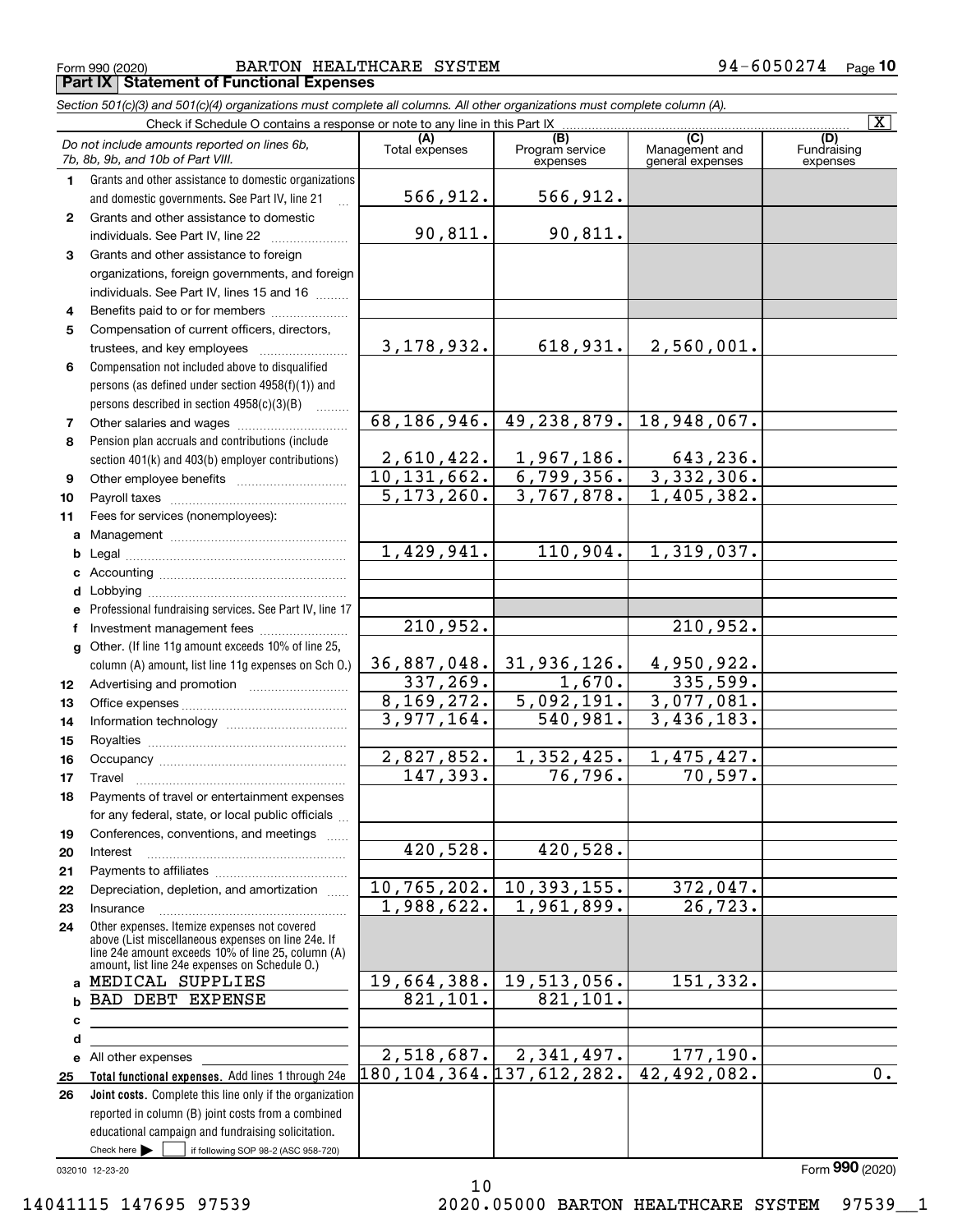### Form 990 (2020) BARTON HEALTHCARE SYSTEM 9 4-6050274 <sub>Page</sub>

Check if Schedule O contains a response or note to any line in this Part X

|                             |    |                                                                                                                                                                                                                                |                                | (A)<br>Beginning of year |                 | (B)<br>End of year          |
|-----------------------------|----|--------------------------------------------------------------------------------------------------------------------------------------------------------------------------------------------------------------------------------|--------------------------------|--------------------------|-----------------|-----------------------------|
|                             | 1  | Cash - non-interest-bearing                                                                                                                                                                                                    |                                | 26,921,529.              | 1               | 43, 175, 917.               |
|                             | 2  |                                                                                                                                                                                                                                |                                |                          | $\mathbf{2}$    | 3,602,226.                  |
|                             | з  |                                                                                                                                                                                                                                |                                |                          | 3               |                             |
|                             | 4  |                                                                                                                                                                                                                                |                                | 29, 262, 594.            | 4               | 30, 578, 448.               |
|                             | 5  | Loans and other receivables from any current or former officer, director,                                                                                                                                                      |                                |                          |                 |                             |
|                             |    | trustee, key employee, creator or founder, substantial contributor, or 35%                                                                                                                                                     |                                |                          |                 |                             |
|                             |    | controlled entity or family member of any of these persons                                                                                                                                                                     |                                |                          | 5               |                             |
|                             | 6  | Loans and other receivables from other disqualified persons (as defined                                                                                                                                                        |                                |                          |                 |                             |
|                             |    | under section $4958(f)(1)$ , and persons described in section $4958(c)(3)(B)$                                                                                                                                                  | $\ldots$                       |                          | 6               |                             |
|                             | 7  |                                                                                                                                                                                                                                |                                | 33,266.                  | 7               | 0.                          |
| Assets                      | 8  |                                                                                                                                                                                                                                | $\overline{3}$ , 111, 713.     | 8                        | 4,080,857.      |                             |
|                             | 9  | Prepaid expenses and deferred charges                                                                                                                                                                                          |                                | 2,557,433.               | 9               | 2,687,472.                  |
|                             |    | <b>10a</b> Land, buildings, and equipment: cost or other                                                                                                                                                                       |                                |                          |                 |                             |
|                             |    | basis. Complete Part VI of Schedule D    10a   222, 861, 109.                                                                                                                                                                  |                                |                          |                 |                             |
|                             |    | <b>b</b> Less: accumulated depreciation                                                                                                                                                                                        | $\frac{10b}{10b}$ 114,001,483. | 114,734,198.             | 10c             | 108,859,626.                |
|                             | 11 |                                                                                                                                                                                                                                |                                | 72,732,715.              | 11              | $\overline{73}$ , 746, 325. |
|                             | 12 |                                                                                                                                                                                                                                |                                | 13, 165, 488.            | 12 <sup>2</sup> | $\overline{15, 941, 538}$ . |
|                             | 13 |                                                                                                                                                                                                                                |                                | 32,397,063.              | 13              | 36,621,551.                 |
|                             | 14 |                                                                                                                                                                                                                                |                                | 14                       |                 |                             |
|                             | 15 |                                                                                                                                                                                                                                |                                | 9,859,710.               | 15              | 12,663,100.                 |
|                             | 16 |                                                                                                                                                                                                                                |                                | 304,775,709.             | 16              | 331,957,060.                |
|                             | 17 |                                                                                                                                                                                                                                |                                | 14,908,263.              | 17              | 18,700,901.                 |
|                             | 18 |                                                                                                                                                                                                                                |                                |                          | 18              |                             |
|                             | 19 | Deferred revenue manual contracts and contracts are all the contracts and contracts are contracted and contracts are contracted and contract are contracted and contract are contracted and contract are contracted and contra |                                | 19                       |                 |                             |
|                             | 20 |                                                                                                                                                                                                                                |                                | 20,885,109.              | 20              | 16,840,198.                 |
|                             | 21 | Escrow or custodial account liability. Complete Part IV of Schedule D                                                                                                                                                          |                                |                          | 21              |                             |
|                             | 22 | Loans and other payables to any current or former officer, director,                                                                                                                                                           |                                |                          |                 |                             |
| Liabilities                 |    | trustee, key employee, creator or founder, substantial contributor, or 35%                                                                                                                                                     |                                |                          |                 |                             |
|                             |    | controlled entity or family member of any of these persons                                                                                                                                                                     |                                |                          | 22              |                             |
|                             | 23 | Secured mortgages and notes payable to unrelated third parties                                                                                                                                                                 |                                | 3,751,188.               | 23              | 2,728,839.                  |
|                             | 24 |                                                                                                                                                                                                                                |                                |                          | 24              |                             |
|                             | 25 | Other liabilities (including federal income tax, payables to related third                                                                                                                                                     |                                |                          |                 |                             |
|                             |    | parties, and other liabilities not included on lines 17-24). Complete Part X                                                                                                                                                   |                                |                          |                 |                             |
|                             |    | of Schedule D                                                                                                                                                                                                                  |                                | 9, 147, 150.             | 25              | 19,416,982.                 |
|                             | 26 |                                                                                                                                                                                                                                |                                | 48,691,710.              | 26              | 57,686,920.                 |
|                             |    | Organizations that follow FASB ASC 958, check here $\triangleright \lfloor X \rfloor$                                                                                                                                          |                                |                          |                 |                             |
|                             |    | and complete lines 27, 28, 32, and 33.                                                                                                                                                                                         |                                |                          |                 |                             |
|                             | 27 | Net assets without donor restrictions                                                                                                                                                                                          |                                | 256,083,999.             | 27              | 274, 270, 140.              |
|                             | 28 |                                                                                                                                                                                                                                |                                |                          | 28              |                             |
|                             |    | Organizations that do not follow FASB ASC 958, check here $\blacktriangleright$                                                                                                                                                |                                |                          |                 |                             |
|                             |    | and complete lines 29 through 33.                                                                                                                                                                                              |                                |                          |                 |                             |
|                             | 29 |                                                                                                                                                                                                                                |                                |                          | 29              |                             |
|                             | 30 | Paid-in or capital surplus, or land, building, or equipment fund                                                                                                                                                               |                                |                          | 30              |                             |
| Net Assets or Fund Balances | 31 | Retained earnings, endowment, accumulated income, or other funds                                                                                                                                                               | 1.1.1.1.1.1.1.1.1.1            | 256,083,999.             | 31              | 274, 270, 140.              |
|                             | 32 |                                                                                                                                                                                                                                |                                | 304, 775, 709.           | 32<br>33        | 331,957,060.                |
|                             | 33 |                                                                                                                                                                                                                                |                                |                          |                 |                             |

**11**

 $\mathcal{L}^{\text{max}}$ 

Form (2020) **990**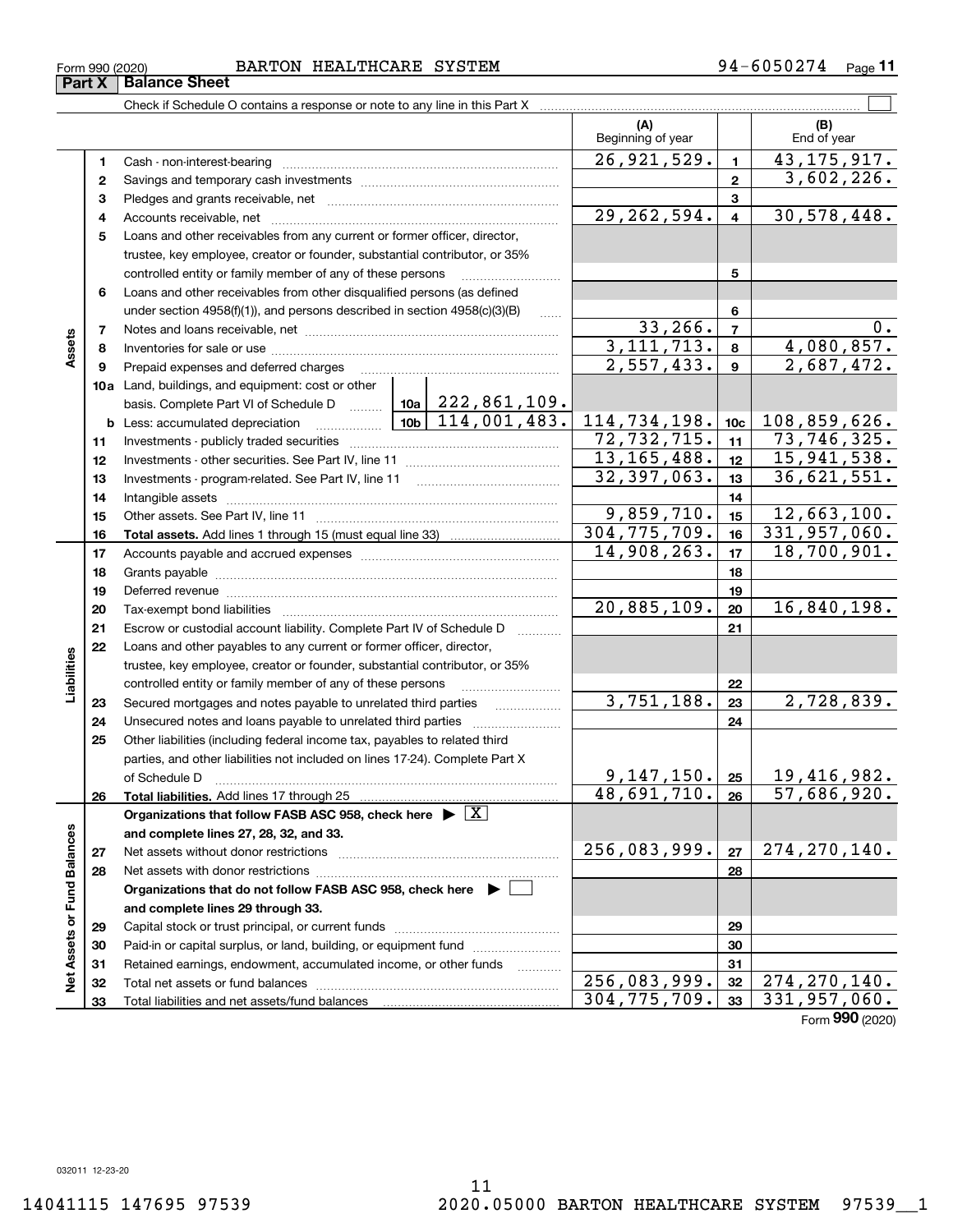|    | BARTON HEALTHCARE SYSTEM<br>Form 990 (2020)                                                                                     |                  | 94-6050274    |                              |      | Page $12$ |
|----|---------------------------------------------------------------------------------------------------------------------------------|------------------|---------------|------------------------------|------|-----------|
|    | Part XI<br><b>Reconciliation of Net Assets</b>                                                                                  |                  |               |                              |      |           |
|    |                                                                                                                                 |                  |               |                              |      |           |
|    |                                                                                                                                 |                  |               |                              |      |           |
| 1  |                                                                                                                                 | 1.               |               | 193,464,216.                 |      |           |
| 2  |                                                                                                                                 | $\mathbf{2}$     |               | 180, 104, 364.               |      |           |
| з  | Revenue less expenses. Subtract line 2 from line 1                                                                              |                  | 13, 359, 852. |                              |      |           |
| 4  |                                                                                                                                 | 4                |               | $\overline{256}$ , 083, 999. |      |           |
| 5  | Net unrealized gains (losses) on investments                                                                                    | 5                |               | 4,826,289.                   |      |           |
| 6  |                                                                                                                                 | 6                |               |                              |      |           |
| 7  | Investment expenses www.communication.com/www.communication.com/www.communication.com/www.communication.com                     | $\overline{7}$   |               |                              |      |           |
| 8  | Prior period adjustments www.communication.communication.com/news/communication.com/news/communication.com/new                  | 8                |               |                              |      |           |
| 9  | Other changes in net assets or fund balances (explain on Schedule O)                                                            | 9                |               |                              |      | 0.        |
| 10 | Net assets or fund balances at end of year. Combine lines 3 through 9 (must equal Part X, line 32,                              |                  |               |                              |      |           |
|    |                                                                                                                                 | 10 <sup>10</sup> |               | 274, 270, 140.               |      |           |
|    | <b>Part XII</b> Financial Statements and Reporting                                                                              |                  |               |                              |      |           |
|    |                                                                                                                                 |                  |               |                              |      |           |
|    |                                                                                                                                 |                  |               |                              | Yes  | <b>No</b> |
| 1. | $\boxed{\mathbf{X}}$ Accrual<br>Accounting method used to prepare the Form 990: <u>[</u> Cash<br>$\vert$ $\vert$ Other          |                  |               |                              |      |           |
|    | If the organization changed its method of accounting from a prior year or checked "Other," explain in Schedule O.               |                  |               |                              |      |           |
|    | 2a Were the organization's financial statements compiled or reviewed by an independent accountant?                              |                  |               | 2a                           |      | Х         |
|    | If "Yes," check a box below to indicate whether the financial statements for the year were compiled or reviewed on a            |                  |               |                              |      |           |
|    | separate basis, consolidated basis, or both:                                                                                    |                  |               |                              |      |           |
|    | Separate basis<br><b>Consolidated basis</b><br>Both consolidated and separate basis                                             |                  |               |                              |      |           |
|    | b Were the organization's financial statements audited by an independent accountant?                                            |                  |               | 2 <sub>b</sub>               | Χ    |           |
|    | If "Yes," check a box below to indicate whether the financial statements for the year were audited on a separate basis,         |                  |               |                              |      |           |
|    | consolidated basis, or both:                                                                                                    |                  |               |                              |      |           |
|    | $\boxed{\mathbf{X}}$ Consolidated basis<br>Both consolidated and separate basis<br>Separate basis                               |                  |               |                              |      |           |
|    | c If "Yes" to line 2a or 2b, does the organization have a committee that assumes responsibility for oversight of the audit,     |                  |               |                              |      |           |
|    |                                                                                                                                 |                  |               | 2c                           | Χ    |           |
|    | If the organization changed either its oversight process or selection process during the tax year, explain on Schedule O.       |                  |               |                              |      |           |
|    | 3a As a result of a federal award, was the organization required to undergo an audit or audits as set forth in the Single Audit |                  |               |                              |      |           |
|    |                                                                                                                                 |                  |               | За                           |      | x         |
|    | b If "Yes," did the organization undergo the required audit or audits? If the organization did not undergo the required audit   |                  |               |                              |      |           |
|    |                                                                                                                                 |                  |               | 3b                           | nnn. |           |

Form (2020) **990**

032012 12-23-20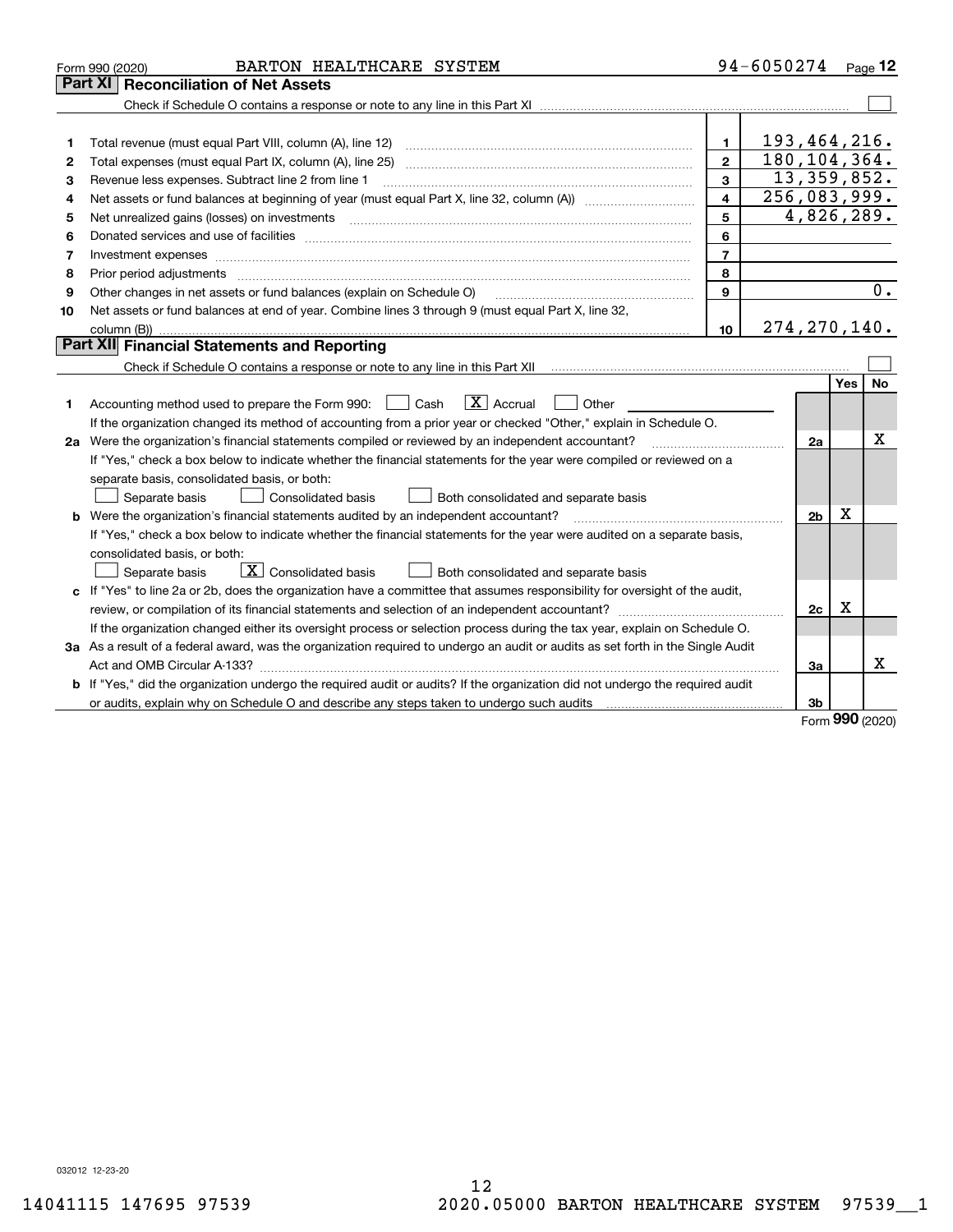| <b>SCHEDULE A</b> |
|-------------------|
|-------------------|

Department of the Treasury Internal Revenue Service

**(Form 990 or 990-EZ)**

# **Public Charity Status and Public Support**

**Complete if the organization is a section 501(c)(3) organization or a section 4947(a)(1) nonexempt charitable trust.**

| Attach to Form 990 or Form 990-EZ.                                |  |
|-------------------------------------------------------------------|--|
| Go to www.irs.gov/Form990 for instructions and the latest informa |  |

| ation. |  |  | Inspection | Open to Public |
|--------|--|--|------------|----------------|
|        |  |  |            |                |

OMB No. 1545-0047

**2020**

|               |   | Name of the organization                                                                                                                     |                          |                                                        |                             |                                 |                            |  | <b>Employer identification number</b>              |  |  |  |
|---------------|---|----------------------------------------------------------------------------------------------------------------------------------------------|--------------------------|--------------------------------------------------------|-----------------------------|---------------------------------|----------------------------|--|----------------------------------------------------|--|--|--|
|               |   |                                                                                                                                              | BARTON HEALTHCARE SYSTEM |                                                        |                             |                                 |                            |  | 94-6050274                                         |  |  |  |
| Part I        |   | Reason for Public Charity Status. (All organizations must complete this part.) See instructions.                                             |                          |                                                        |                             |                                 |                            |  |                                                    |  |  |  |
|               |   | The organization is not a private foundation because it is: (For lines 1 through 12, check only one box.)                                    |                          |                                                        |                             |                                 |                            |  |                                                    |  |  |  |
| 1.            |   | A church, convention of churches, or association of churches described in section 170(b)(1)(A)(i).                                           |                          |                                                        |                             |                                 |                            |  |                                                    |  |  |  |
| 2             |   | A school described in section 170(b)(1)(A)(ii). (Attach Schedule E (Form 990 or 990-EZ).)                                                    |                          |                                                        |                             |                                 |                            |  |                                                    |  |  |  |
| 3             | X | A hospital or a cooperative hospital service organization described in section 170(b)(1)(A)(iii).                                            |                          |                                                        |                             |                                 |                            |  |                                                    |  |  |  |
|               |   | A medical research organization operated in conjunction with a hospital described in section 170(b)(1)(A)(iii). Enter the hospital's name,   |                          |                                                        |                             |                                 |                            |  |                                                    |  |  |  |
|               |   | city, and state:                                                                                                                             |                          |                                                        |                             |                                 |                            |  |                                                    |  |  |  |
| 5             |   | An organization operated for the benefit of a college or university owned or operated by a governmental unit described in                    |                          |                                                        |                             |                                 |                            |  |                                                    |  |  |  |
|               |   | section 170(b)(1)(A)(iv). (Complete Part II.)                                                                                                |                          |                                                        |                             |                                 |                            |  |                                                    |  |  |  |
| 6             |   | A federal, state, or local government or governmental unit described in section 170(b)(1)(A)(v).                                             |                          |                                                        |                             |                                 |                            |  |                                                    |  |  |  |
| 7             |   | An organization that normally receives a substantial part of its support from a governmental unit or from the general public described in    |                          |                                                        |                             |                                 |                            |  |                                                    |  |  |  |
|               |   | section 170(b)(1)(A)(vi). (Complete Part II.)                                                                                                |                          |                                                        |                             |                                 |                            |  |                                                    |  |  |  |
| 8             |   | A community trust described in section 170(b)(1)(A)(vi). (Complete Part II.)                                                                 |                          |                                                        |                             |                                 |                            |  |                                                    |  |  |  |
| 9             |   | An agricultural research organization described in section 170(b)(1)(A)(ix) operated in conjunction with a land-grant college                |                          |                                                        |                             |                                 |                            |  |                                                    |  |  |  |
|               |   | or university or a non-land-grant college of agriculture (see instructions). Enter the name, city, and state of the college or               |                          |                                                        |                             |                                 |                            |  |                                                    |  |  |  |
|               |   | university:                                                                                                                                  |                          |                                                        |                             |                                 |                            |  |                                                    |  |  |  |
| 10            |   | An organization that normally receives (1) more than 33 1/3% of its support from contributions, membership fees, and gross receipts from     |                          |                                                        |                             |                                 |                            |  |                                                    |  |  |  |
|               |   | activities related to its exempt functions, subject to certain exceptions; and (2) no more than 33 1/3% of its support from gross investment |                          |                                                        |                             |                                 |                            |  |                                                    |  |  |  |
|               |   | income and unrelated business taxable income (less section 511 tax) from businesses acquired by the organization after June 30, 1975.        |                          |                                                        |                             |                                 |                            |  |                                                    |  |  |  |
|               |   | See section 509(a)(2). (Complete Part III.)                                                                                                  |                          |                                                        |                             |                                 |                            |  |                                                    |  |  |  |
| 11            |   | An organization organized and operated exclusively to test for public safety. See section 509(a)(4).                                         |                          |                                                        |                             |                                 |                            |  |                                                    |  |  |  |
| 12            |   | An organization organized and operated exclusively for the benefit of, to perform the functions of, or to carry out the purposes of one or   |                          |                                                        |                             |                                 |                            |  |                                                    |  |  |  |
|               |   | more publicly supported organizations described in section 509(a)(1) or section 509(a)(2). See section 509(a)(3). Check the box in           |                          |                                                        |                             |                                 |                            |  |                                                    |  |  |  |
|               |   | lines 12a through 12d that describes the type of supporting organization and complete lines 12e, 12f, and 12g.                               |                          |                                                        |                             |                                 |                            |  |                                                    |  |  |  |
| а             |   | Type I. A supporting organization operated, supervised, or controlled by its supported organization(s), typically by giving                  |                          |                                                        |                             |                                 |                            |  |                                                    |  |  |  |
|               |   | the supported organization(s) the power to regularly appoint or elect a majority of the directors or trustees of the supporting              |                          |                                                        |                             |                                 |                            |  |                                                    |  |  |  |
|               |   | organization. You must complete Part IV, Sections A and B.                                                                                   |                          |                                                        |                             |                                 |                            |  |                                                    |  |  |  |
| b             |   | Type II. A supporting organization supervised or controlled in connection with its supported organization(s), by having                      |                          |                                                        |                             |                                 |                            |  |                                                    |  |  |  |
|               |   | control or management of the supporting organization vested in the same persons that control or manage the supported                         |                          |                                                        |                             |                                 |                            |  |                                                    |  |  |  |
|               |   | organization(s). You must complete Part IV, Sections A and C.                                                                                |                          |                                                        |                             |                                 |                            |  |                                                    |  |  |  |
| с             |   | Type III functionally integrated. A supporting organization operated in connection with, and functionally integrated with,                   |                          |                                                        |                             |                                 |                            |  |                                                    |  |  |  |
|               |   | its supported organization(s) (see instructions). You must complete Part IV, Sections A, D, and E.                                           |                          |                                                        |                             |                                 |                            |  |                                                    |  |  |  |
| d             |   | Type III non-functionally integrated. A supporting organization operated in connection with its supported organization(s)                    |                          |                                                        |                             |                                 |                            |  |                                                    |  |  |  |
|               |   | that is not functionally integrated. The organization generally must satisfy a distribution requirement and an attentiveness                 |                          |                                                        |                             |                                 |                            |  |                                                    |  |  |  |
|               |   | requirement (see instructions). You must complete Part IV, Sections A and D, and Part V.                                                     |                          |                                                        |                             |                                 |                            |  |                                                    |  |  |  |
|               |   | Check this box if the organization received a written determination from the IRS that it is a Type I, Type II, Type III                      |                          |                                                        |                             |                                 |                            |  |                                                    |  |  |  |
|               |   | functionally integrated, or Type III non-functionally integrated supporting organization.                                                    |                          |                                                        |                             |                                 |                            |  |                                                    |  |  |  |
|               |   | f Enter the number of supported organizations                                                                                                |                          |                                                        |                             |                                 |                            |  |                                                    |  |  |  |
|               |   | Provide the following information about the supported organization(s).                                                                       |                          |                                                        |                             |                                 |                            |  |                                                    |  |  |  |
|               |   | (i) Name of supported                                                                                                                        | (ii) EIN                 | (iii) Type of organization<br>(described on lines 1-10 | in your governing document? | (iv) Is the organization listed | (v) Amount of monetary     |  | (vi) Amount of other<br>support (see instructions) |  |  |  |
|               |   | organization                                                                                                                                 |                          | above (see instructions))                              | Yes                         | No                              | support (see instructions) |  |                                                    |  |  |  |
|               |   |                                                                                                                                              |                          |                                                        |                             |                                 |                            |  |                                                    |  |  |  |
|               |   |                                                                                                                                              |                          |                                                        |                             |                                 |                            |  |                                                    |  |  |  |
|               |   |                                                                                                                                              |                          |                                                        |                             |                                 |                            |  |                                                    |  |  |  |
|               |   |                                                                                                                                              |                          |                                                        |                             |                                 |                            |  |                                                    |  |  |  |
|               |   |                                                                                                                                              |                          |                                                        |                             |                                 |                            |  |                                                    |  |  |  |
|               |   |                                                                                                                                              |                          |                                                        |                             |                                 |                            |  |                                                    |  |  |  |
|               |   |                                                                                                                                              |                          |                                                        |                             |                                 |                            |  |                                                    |  |  |  |
|               |   |                                                                                                                                              |                          |                                                        |                             |                                 |                            |  |                                                    |  |  |  |
|               |   |                                                                                                                                              |                          |                                                        |                             |                                 |                            |  |                                                    |  |  |  |
| To <u>tal</u> |   |                                                                                                                                              |                          |                                                        |                             |                                 |                            |  |                                                    |  |  |  |

LHA For Paperwork Reduction Act Notice, see the Instructions for Form 990 or 990-EZ. <sub>032021</sub> o1-25-21 Schedule A (Form 990 or 990-EZ) 2020 13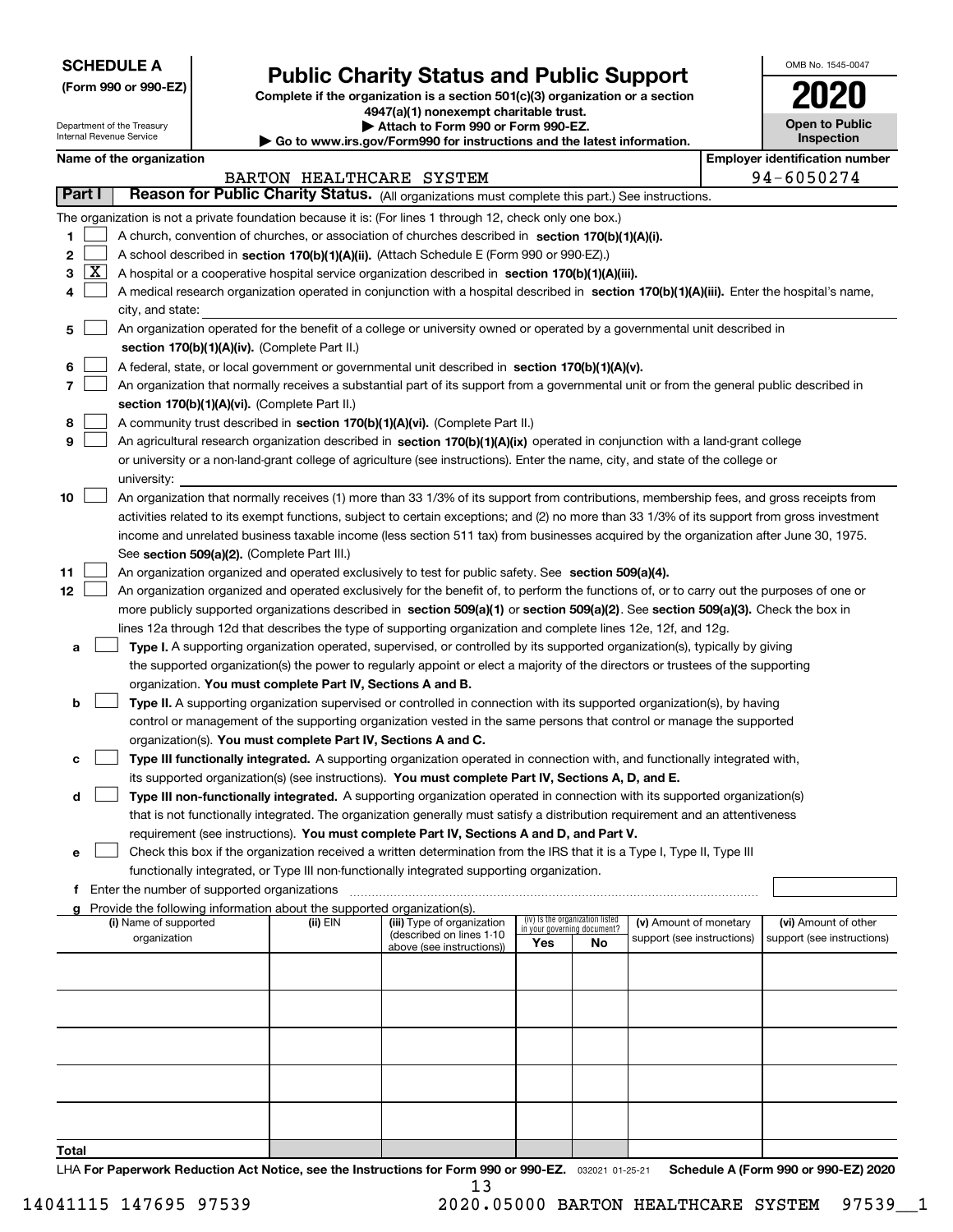### Schedule A (Form 990 or 990-EZ) 2020 Page BARTON HEALTHCARE SYSTEM 94-6050274

**2**

(Complete only if you checked the box on line 5, 7, or 8 of Part I or if the organization failed to qualify under Part III. If the organization fails to qualify under the tests listed below, please complete Part III.) **Part II** Support Schedule for Organizations Described in Sections 170(b)(1)(A)(iv) and 170(b)(1)(A)(vi)

|    | <b>Section A. Public Support</b>                                                                                                               |          |            |            |            |          |                                      |
|----|------------------------------------------------------------------------------------------------------------------------------------------------|----------|------------|------------|------------|----------|--------------------------------------|
|    | Calendar year (or fiscal year beginning in) $\blacktriangleright$                                                                              | (a) 2016 | (b) 2017   | $(c)$ 2018 | $(d)$ 2019 | (e) 2020 | (f) Total                            |
|    | <b>1</b> Gifts, grants, contributions, and                                                                                                     |          |            |            |            |          |                                      |
|    | membership fees received. (Do not                                                                                                              |          |            |            |            |          |                                      |
|    | include any "unusual grants.")                                                                                                                 |          |            |            |            |          |                                      |
|    | 2 Tax revenues levied for the organ-                                                                                                           |          |            |            |            |          |                                      |
|    | ization's benefit and either paid to                                                                                                           |          |            |            |            |          |                                      |
|    | or expended on its behalf                                                                                                                      |          |            |            |            |          |                                      |
|    | 3 The value of services or facilities                                                                                                          |          |            |            |            |          |                                      |
|    | furnished by a governmental unit to                                                                                                            |          |            |            |            |          |                                      |
|    | the organization without charge                                                                                                                |          |            |            |            |          |                                      |
|    | 4 Total. Add lines 1 through 3                                                                                                                 |          |            |            |            |          |                                      |
| 5. | The portion of total contributions                                                                                                             |          |            |            |            |          |                                      |
|    | by each person (other than a                                                                                                                   |          |            |            |            |          |                                      |
|    | governmental unit or publicly                                                                                                                  |          |            |            |            |          |                                      |
|    | supported organization) included                                                                                                               |          |            |            |            |          |                                      |
|    | on line 1 that exceeds 2% of the                                                                                                               |          |            |            |            |          |                                      |
|    | amount shown on line 11,                                                                                                                       |          |            |            |            |          |                                      |
|    | column (f)                                                                                                                                     |          |            |            |            |          |                                      |
|    | 6 Public support. Subtract line 5 from line 4.                                                                                                 |          |            |            |            |          |                                      |
|    | <b>Section B. Total Support</b>                                                                                                                |          |            |            |            |          |                                      |
|    | Calendar year (or fiscal year beginning in) $\blacktriangleright$                                                                              | (a) 2016 | $(b)$ 2017 | $(c)$ 2018 | $(d)$ 2019 | (e) 2020 | (f) Total                            |
|    | 7 Amounts from line 4                                                                                                                          |          |            |            |            |          |                                      |
|    | 8 Gross income from interest,                                                                                                                  |          |            |            |            |          |                                      |
|    | dividends, payments received on                                                                                                                |          |            |            |            |          |                                      |
|    | securities loans, rents, royalties,                                                                                                            |          |            |            |            |          |                                      |
|    | and income from similar sources                                                                                                                |          |            |            |            |          |                                      |
|    | <b>9</b> Net income from unrelated business                                                                                                    |          |            |            |            |          |                                      |
|    | activities, whether or not the                                                                                                                 |          |            |            |            |          |                                      |
|    | business is regularly carried on                                                                                                               |          |            |            |            |          |                                      |
|    | <b>10</b> Other income. Do not include gain                                                                                                    |          |            |            |            |          |                                      |
|    | or loss from the sale of capital                                                                                                               |          |            |            |            |          |                                      |
|    | assets (Explain in Part VI.)                                                                                                                   |          |            |            |            |          |                                      |
|    | <b>11 Total support.</b> Add lines 7 through 10                                                                                                |          |            |            |            |          |                                      |
|    | <b>12</b> Gross receipts from related activities, etc. (see instructions)                                                                      |          |            |            |            | 12       |                                      |
|    | 13 First 5 years. If the Form 990 is for the organization's first, second, third, fourth, or fifth tax year as a section 501(c)(3)             |          |            |            |            |          |                                      |
|    | <b>Section C. Computation of Public Support Percentage</b>                                                                                     |          |            |            |            |          |                                      |
|    |                                                                                                                                                |          |            |            |            |          |                                      |
|    | 14 Public support percentage for 2020 (line 6, column (f), divided by line 11, column (f) <i>mummumumum</i>                                    |          |            |            |            | 14       | %                                    |
|    |                                                                                                                                                |          |            |            |            | 15       | %                                    |
|    | 16a 33 1/3% support test - 2020. If the organization did not check the box on line 13, and line 14 is 33 1/3% or more, check this box and      |          |            |            |            |          |                                      |
|    | stop here. The organization qualifies as a publicly supported organization                                                                     |          |            |            |            |          |                                      |
|    | b 33 1/3% support test - 2019. If the organization did not check a box on line 13 or 16a, and line 15 is 33 1/3% or more, check this box       |          |            |            |            |          |                                      |
|    | and stop here. The organization qualifies as a publicly supported organization                                                                 |          |            |            |            |          |                                      |
|    | 17a 10% -facts-and-circumstances test - 2020. If the organization did not check a box on line 13, 16a, or 16b, and line 14 is 10% or more,     |          |            |            |            |          |                                      |
|    | and if the organization meets the facts-and-circumstances test, check this box and stop here. Explain in Part VI how the organization          |          |            |            |            |          |                                      |
|    | meets the facts-and-circumstances test. The organization qualifies as a publicly supported organization                                        |          |            |            |            |          |                                      |
|    | <b>b 10% -facts-and-circumstances test - 2019.</b> If the organization did not check a box on line 13, 16a, 16b, or 17a, and line 15 is 10% or |          |            |            |            |          |                                      |
|    | more, and if the organization meets the facts-and-circumstances test, check this box and stop here. Explain in Part VI how the                 |          |            |            |            |          |                                      |
|    | organization meets the facts-and-circumstances test. The organization qualifies as a publicly supported organization                           |          |            |            |            |          |                                      |
| 18 | Private foundation. If the organization did not check a box on line 13, 16a, 16b, 17a, or 17b, check this box and see instructions             |          |            |            |            |          | Schedule A (Form 990 or 990-F7) 2020 |

**Schedule A (Form 990 or 990-EZ) 2020**

032022 01-25-21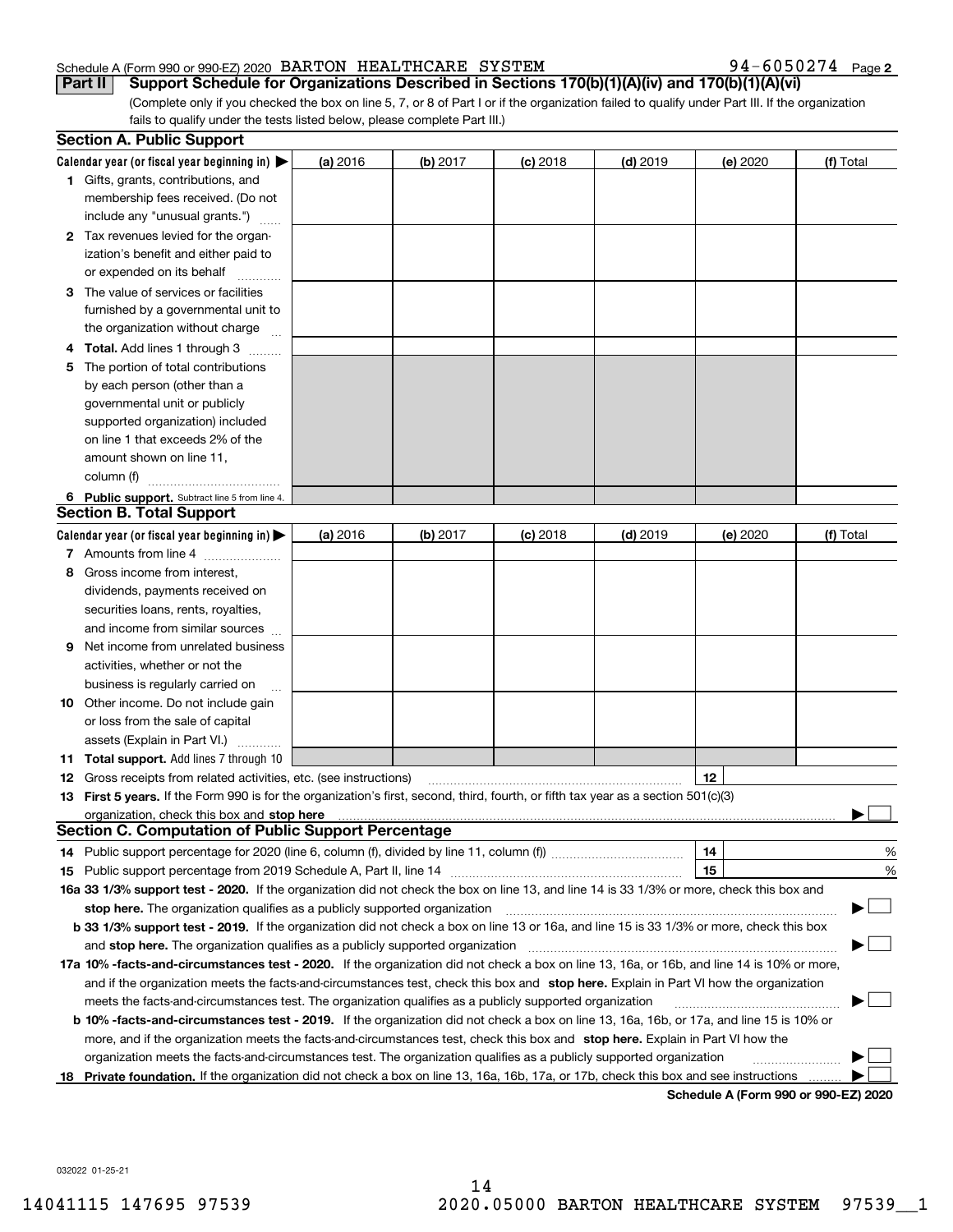### Schedule A (Form 990 or 990-EZ) 2020 Page BARTON HEALTHCARE SYSTEM 94-6050274 **Part III | Support Schedule for Organizations Described in Section 509(a)(2)**

(Complete only if you checked the box on line 10 of Part I or if the organization failed to qualify under Part II. If the organization fails to qualify under the tests listed below, please complete Part II.)

|    | <b>Section A. Public Support</b>                                                                                                                                                                |          |          |            |            |                                      |           |
|----|-------------------------------------------------------------------------------------------------------------------------------------------------------------------------------------------------|----------|----------|------------|------------|--------------------------------------|-----------|
|    | Calendar year (or fiscal year beginning in) $\blacktriangleright$                                                                                                                               | (a) 2016 | (b) 2017 | $(c)$ 2018 | $(d)$ 2019 | (e) 2020                             | (f) Total |
|    | 1 Gifts, grants, contributions, and<br>membership fees received. (Do not                                                                                                                        |          |          |            |            |                                      |           |
|    | include any "unusual grants.")                                                                                                                                                                  |          |          |            |            |                                      |           |
|    |                                                                                                                                                                                                 |          |          |            |            |                                      |           |
|    | <b>2</b> Gross receipts from admissions,<br>merchandise sold or services per-<br>formed, or facilities furnished in<br>any activity that is related to the<br>organization's tax-exempt purpose |          |          |            |            |                                      |           |
|    | 3 Gross receipts from activities that<br>are not an unrelated trade or bus-                                                                                                                     |          |          |            |            |                                      |           |
|    | iness under section 513                                                                                                                                                                         |          |          |            |            |                                      |           |
| 4  | Tax revenues levied for the organ-<br>ization's benefit and either paid to<br>or expended on its behalf                                                                                         |          |          |            |            |                                      |           |
|    | 5 The value of services or facilities<br>furnished by a governmental unit to                                                                                                                    |          |          |            |            |                                      |           |
|    | the organization without charge                                                                                                                                                                 |          |          |            |            |                                      |           |
|    | <b>6 Total.</b> Add lines 1 through 5                                                                                                                                                           |          |          |            |            |                                      |           |
|    | <b>7a</b> Amounts included on lines 1, 2, and<br>3 received from disqualified persons                                                                                                           |          |          |            |            |                                      |           |
|    | <b>b</b> Amounts included on lines 2 and 3 received<br>from other than disqualified persons that<br>exceed the greater of \$5,000 or 1% of the<br>amount on line 13 for the year                |          |          |            |            |                                      |           |
|    | c Add lines 7a and 7b                                                                                                                                                                           |          |          |            |            |                                      |           |
|    | 8 Public support. (Subtract line 7c from line 6.)                                                                                                                                               |          |          |            |            |                                      |           |
|    | <b>Section B. Total Support</b>                                                                                                                                                                 |          |          |            |            |                                      |           |
|    | Calendar year (or fiscal year beginning in) $\blacktriangleright$                                                                                                                               | (a) 2016 | (b) 2017 | $(c)$ 2018 | $(d)$ 2019 | (e) 2020                             | (f) Total |
|    | <b>9</b> Amounts from line 6                                                                                                                                                                    |          |          |            |            |                                      |           |
|    | <b>10a</b> Gross income from interest,<br>dividends, payments received on<br>securities loans, rents, royalties,<br>and income from similar sources                                             |          |          |            |            |                                      |           |
|    | <b>b</b> Unrelated business taxable income<br>(less section 511 taxes) from businesses<br>acquired after June 30, 1975                                                                          |          |          |            |            |                                      |           |
|    | c Add lines 10a and 10b                                                                                                                                                                         |          |          |            |            |                                      |           |
|    | <b>11</b> Net income from unrelated business<br>activities not included in line 10b.<br>whether or not the business is<br>regularly carried on                                                  |          |          |            |            |                                      |           |
|    | <b>12</b> Other income. Do not include gain<br>or loss from the sale of capital<br>assets (Explain in Part VI.)                                                                                 |          |          |            |            |                                      |           |
|    | <b>13</b> Total support. (Add lines 9, 10c, 11, and 12.)                                                                                                                                        |          |          |            |            |                                      |           |
|    | 14 First 5 years. If the Form 990 is for the organization's first, second, third, fourth, or fifth tax year as a section 501(c)(3) organization,                                                |          |          |            |            |                                      |           |
|    | check this box and stop here                                                                                                                                                                    |          |          |            |            |                                      |           |
|    | Section C. Computation of Public Support Percentage                                                                                                                                             |          |          |            |            |                                      |           |
|    |                                                                                                                                                                                                 |          |          |            |            | 15                                   | %         |
| 16 | Public support percentage from 2019 Schedule A, Part III, line 15                                                                                                                               |          |          |            |            | 16                                   | %         |
|    | <b>Section D. Computation of Investment Income Percentage</b>                                                                                                                                   |          |          |            |            |                                      |           |
|    |                                                                                                                                                                                                 |          |          |            |            | 17                                   | %         |
|    | 18 Investment income percentage from 2019 Schedule A, Part III, line 17                                                                                                                         |          |          |            |            | 18                                   | %         |
|    | 19a 33 1/3% support tests - 2020. If the organization did not check the box on line 14, and line 15 is more than 33 1/3%, and line 17 is not                                                    |          |          |            |            |                                      |           |
|    | more than 33 1/3%, check this box and stop here. The organization qualifies as a publicly supported organization                                                                                |          |          |            |            |                                      |           |
|    | b 33 1/3% support tests - 2019. If the organization did not check a box on line 14 or line 19a, and line 16 is more than 33 1/3%, and                                                           |          |          |            |            |                                      |           |
|    | line 18 is not more than 33 1/3%, check this box and stop here. The organization qualifies as a publicly supported organization                                                                 |          |          |            |            |                                      |           |
| 20 | <b>Private foundation.</b> If the organization did not check a box on line 14, 19a, or 19b, check this box and see instructions                                                                 |          |          |            |            | Schedule A (Form 990 or 990-EZ) 2020 |           |
|    | 032023 01-25-21                                                                                                                                                                                 |          | 15       |            |            |                                      |           |

14041115 147695 97539 2020.05000 BARTON HEALTHCARE SYSTEM 97539\_\_1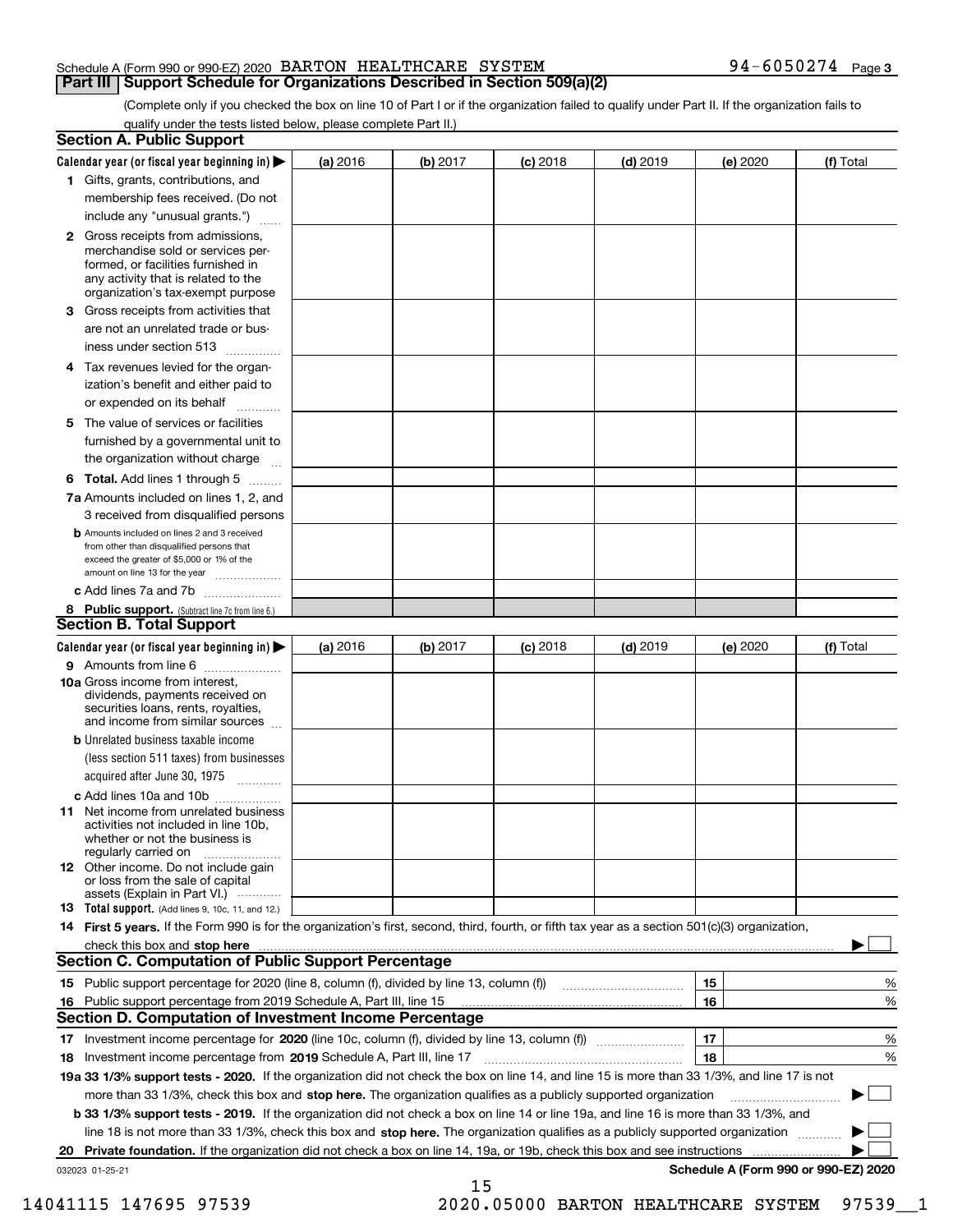### Schedule A (Form 990 or 990-EZ) 2020 Page BARTON HEALTHCARE SYSTEM 94-6050274

### 94-6050274 Page 4

**1**

**2**

**3a**

**YesNo**

## **Part IV Supporting Organizations**

(Complete only if you checked a box in line 12 on Part I. If you checked box 12a, Part I, complete Sections A and B. If you checked box 12b, Part I, complete Sections A and C. If you checked box 12c, Part I, complete Sections A, D, and E. If you checked box 12d, Part I, complete Sections A and D, and complete Part V.)

### **Section A. All Supporting Organizations**

- **1** Are all of the organization's supported organizations listed by name in the organization's governing documents? If "No," describe in **Part VI** how the supported organizations are designated. If designated by *class or purpose, describe the designation. If historic and continuing relationship, explain.*
- **2** Did the organization have any supported organization that does not have an IRS determination of status under section 509(a)(1) or (2)? If "Yes," explain in Part VI how the organization determined that the supported *organization was described in section 509(a)(1) or (2).*
- **3a** Did the organization have a supported organization described in section 501(c)(4), (5), or (6)? If "Yes," answer *lines 3b and 3c below.*
- **b** Did the organization confirm that each supported organization qualified under section 501(c)(4), (5), or (6) and satisfied the public support tests under section 509(a)(2)? If "Yes," describe in **Part VI** when and how the *organization made the determination.*
- **c**Did the organization ensure that all support to such organizations was used exclusively for section 170(c)(2)(B) purposes? If "Yes," explain in **Part VI** what controls the organization put in place to ensure such use.
- **4a***If* Was any supported organization not organized in the United States ("foreign supported organization")? *"Yes," and if you checked box 12a or 12b in Part I, answer lines 4b and 4c below.*
- **b** Did the organization have ultimate control and discretion in deciding whether to make grants to the foreign supported organization? If "Yes," describe in **Part VI** how the organization had such control and discretion *despite being controlled or supervised by or in connection with its supported organizations.*
- **c** Did the organization support any foreign supported organization that does not have an IRS determination under sections 501(c)(3) and 509(a)(1) or (2)? If "Yes," explain in **Part VI** what controls the organization used *to ensure that all support to the foreign supported organization was used exclusively for section 170(c)(2)(B) purposes.*
- **5a** Did the organization add, substitute, or remove any supported organizations during the tax year? If "Yes," answer lines 5b and 5c below (if applicable). Also, provide detail in **Part VI,** including (i) the names and EIN *numbers of the supported organizations added, substituted, or removed; (ii) the reasons for each such action; (iii) the authority under the organization's organizing document authorizing such action; and (iv) how the action was accomplished (such as by amendment to the organizing document).*
- **b** Type I or Type II only. Was any added or substituted supported organization part of a class already designated in the organization's organizing document?
- **cSubstitutions only.**  Was the substitution the result of an event beyond the organization's control?
- **6** Did the organization provide support (whether in the form of grants or the provision of services or facilities) to **Part VI.** *If "Yes," provide detail in* support or benefit one or more of the filing organization's supported organizations? anyone other than (i) its supported organizations, (ii) individuals that are part of the charitable class benefited by one or more of its supported organizations, or (iii) other supporting organizations that also
- **7**Did the organization provide a grant, loan, compensation, or other similar payment to a substantial contributor *If "Yes," complete Part I of Schedule L (Form 990 or 990-EZ).* regard to a substantial contributor? (as defined in section 4958(c)(3)(C)), a family member of a substantial contributor, or a 35% controlled entity with
- **8** Did the organization make a loan to a disqualified person (as defined in section 4958) not described in line 7? *If "Yes," complete Part I of Schedule L (Form 990 or 990-EZ).*
- **9a** Was the organization controlled directly or indirectly at any time during the tax year by one or more in section 509(a)(1) or (2))? If "Yes," *provide detail in* <code>Part VI.</code> disqualified persons, as defined in section 4946 (other than foundation managers and organizations described
- **b** Did one or more disqualified persons (as defined in line 9a) hold a controlling interest in any entity in which the supporting organization had an interest? If "Yes," provide detail in P**art VI**.
- **c**Did a disqualified person (as defined in line 9a) have an ownership interest in, or derive any personal benefit from, assets in which the supporting organization also had an interest? If "Yes," provide detail in P**art VI.**
- **10a** Was the organization subject to the excess business holdings rules of section 4943 because of section supporting organizations)? If "Yes," answer line 10b below. 4943(f) (regarding certain Type II supporting organizations, and all Type III non-functionally integrated
- **b** Did the organization have any excess business holdings in the tax year? (Use Schedule C, Form 4720, to *determine whether the organization had excess business holdings.)*

16

032024 01-25-21



**Schedule A (Form 990 or 990-EZ) 2020**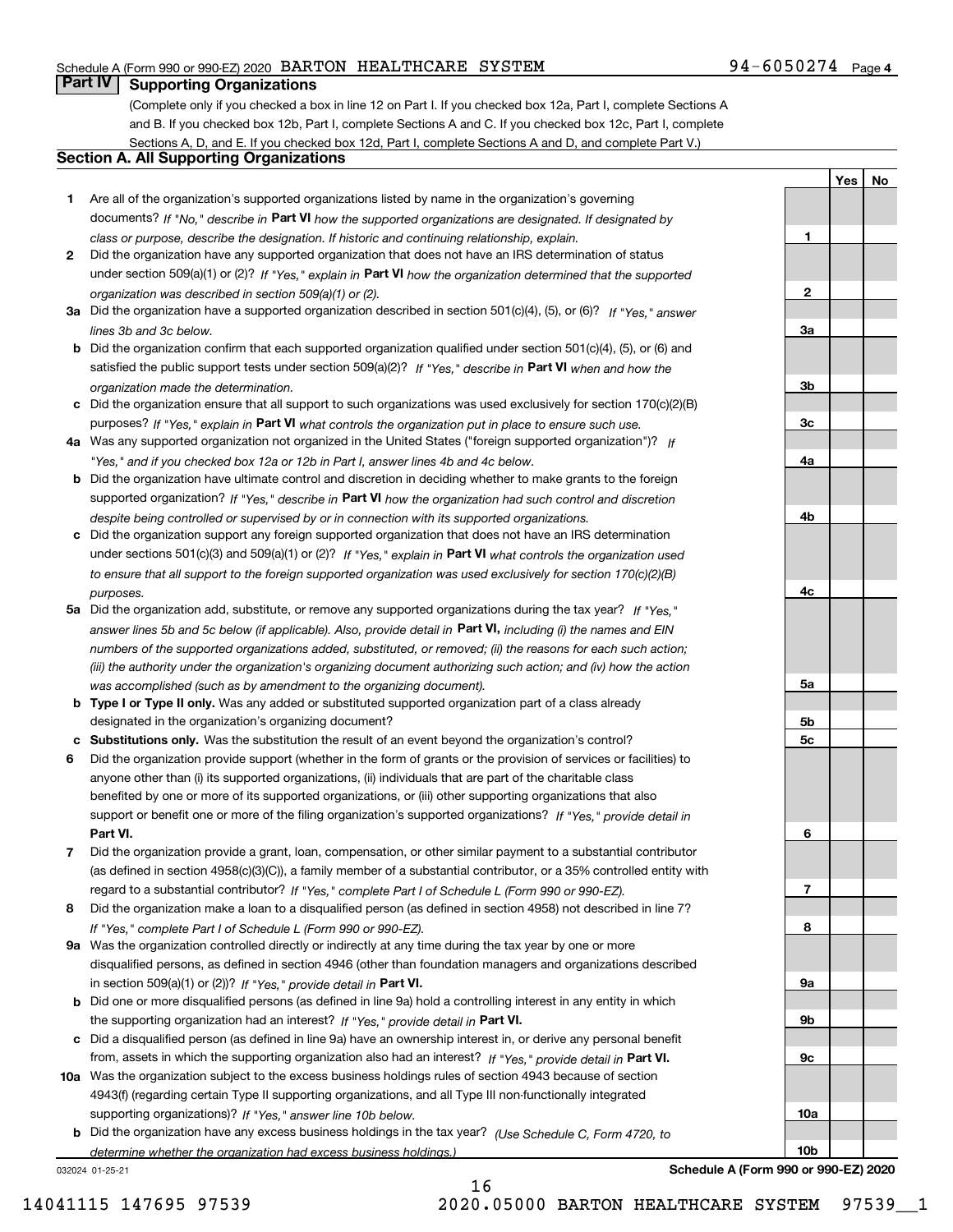### Schedule A (Form 990 or 990-EZ) 2020 Page BARTON HEALTHCARE SYSTEM 94-6050274

|    | Part IV<br><b>Supporting Organizations (continued)</b>                                                                                                                                                                                                     |              |     |    |
|----|------------------------------------------------------------------------------------------------------------------------------------------------------------------------------------------------------------------------------------------------------------|--------------|-----|----|
|    |                                                                                                                                                                                                                                                            |              | Yes | No |
| 11 | Has the organization accepted a gift or contribution from any of the following persons?                                                                                                                                                                    |              |     |    |
|    | a A person who directly or indirectly controls, either alone or together with persons described in lines 11b and                                                                                                                                           |              |     |    |
|    | 11c below, the governing body of a supported organization?                                                                                                                                                                                                 | 11a          |     |    |
|    | <b>b</b> A family member of a person described in line 11a above?                                                                                                                                                                                          | 11b          |     |    |
|    | c A 35% controlled entity of a person described in line 11a or 11b above? If "Yes" to line 11a, 11b, or 11c, provide                                                                                                                                       |              |     |    |
|    | detail in Part VI.                                                                                                                                                                                                                                         | 11c          |     |    |
|    | <b>Section B. Type I Supporting Organizations</b>                                                                                                                                                                                                          |              |     |    |
|    |                                                                                                                                                                                                                                                            |              | Yes | No |
| 1  | Did the governing body, members of the governing body, officers acting in their official capacity, or membership of one or                                                                                                                                 |              |     |    |
|    | more supported organizations have the power to regularly appoint or elect at least a majority of the organization's officers,                                                                                                                              |              |     |    |
|    | directors, or trustees at all times during the tax year? If "No," describe in Part VI how the supported organization(s)                                                                                                                                    |              |     |    |
|    | effectively operated, supervised, or controlled the organization's activities. If the organization had more than one supported<br>organization, describe how the powers to appoint and/or remove officers, directors, or trustees were allocated among the |              |     |    |
|    | supported organizations and what conditions or restrictions, if any, applied to such powers during the tax year.                                                                                                                                           | 1            |     |    |
| 2  | Did the organization operate for the benefit of any supported organization other than the supported                                                                                                                                                        |              |     |    |
|    | organization(s) that operated, supervised, or controlled the supporting organization? If "Yes," explain in                                                                                                                                                 |              |     |    |
|    | Part VI how providing such benefit carried out the purposes of the supported organization(s) that operated.                                                                                                                                                |              |     |    |
|    | supervised, or controlled the supporting organization.                                                                                                                                                                                                     | $\mathbf{2}$ |     |    |
|    | <b>Section C. Type II Supporting Organizations</b>                                                                                                                                                                                                         |              |     |    |
|    |                                                                                                                                                                                                                                                            |              | Yes | No |
| 1. | Were a majority of the organization's directors or trustees during the tax year also a majority of the directors                                                                                                                                           |              |     |    |
|    | or trustees of each of the organization's supported organization(s)? If "No." describe in Part VI how control                                                                                                                                              |              |     |    |
|    | or management of the supporting organization was vested in the same persons that controlled or managed                                                                                                                                                     |              |     |    |
|    | the supported organization(s).                                                                                                                                                                                                                             | 1            |     |    |
|    | Section D. All Type III Supporting Organizations                                                                                                                                                                                                           |              |     |    |
|    |                                                                                                                                                                                                                                                            |              | Yes | No |
| 1  | Did the organization provide to each of its supported organizations, by the last day of the fifth month of the                                                                                                                                             |              |     |    |
|    | organization's tax year, (i) a written notice describing the type and amount of support provided during the prior tax                                                                                                                                      |              |     |    |
|    | year, (ii) a copy of the Form 990 that was most recently filed as of the date of notification, and (iii) copies of the                                                                                                                                     |              |     |    |
|    | organization's governing documents in effect on the date of notification, to the extent not previously provided?                                                                                                                                           | 1            |     |    |
| 2  | Were any of the organization's officers, directors, or trustees either (i) appointed or elected by the supported                                                                                                                                           |              |     |    |
|    | organization(s) or (ii) serving on the governing body of a supported organization? If "No," explain in Part VI how                                                                                                                                         |              |     |    |
|    | the organization maintained a close and continuous working relationship with the supported organization(s).                                                                                                                                                | 2            |     |    |
| 3  | By reason of the relationship described in line 2, above, did the organization's supported organizations have a                                                                                                                                            |              |     |    |
|    | significant voice in the organization's investment policies and in directing the use of the organization's                                                                                                                                                 |              |     |    |
|    | income or assets at all times during the tax year? If "Yes," describe in Part VI the role the organization's                                                                                                                                               |              |     |    |
|    | supported organizations played in this regard.<br>Section E. Type III Functionally Integrated Supporting Organizations                                                                                                                                     | 3            |     |    |
|    |                                                                                                                                                                                                                                                            |              |     |    |
| 1  | Check the box next to the method that the organization used to satisfy the Integral Part Test during the year (see instructions).                                                                                                                          |              |     |    |
| а  | The organization satisfied the Activities Test. Complete line 2 below.                                                                                                                                                                                     |              |     |    |
| b  | The organization is the parent of each of its supported organizations. Complete line 3 below.                                                                                                                                                              |              |     |    |
| c  | The organization supported a governmental entity. Describe in Part VI how you supported a governmental entity (see instructions)                                                                                                                           |              |     |    |
| 2  | Activities Test. Answer lines 2a and 2b below.                                                                                                                                                                                                             |              | Yes | No |
| а  | Did substantially all of the organization's activities during the tax year directly further the exempt purposes of                                                                                                                                         |              |     |    |
|    | the supported organization(s) to which the organization was responsive? If "Yes," then in Part VI identify                                                                                                                                                 |              |     |    |
|    | those supported organizations and explain how these activities directly furthered their exempt purposes,                                                                                                                                                   |              |     |    |
|    | how the organization was responsive to those supported organizations, and how the organization determined                                                                                                                                                  |              |     |    |
|    | that these activities constituted substantially all of its activities.                                                                                                                                                                                     | 2a           |     |    |

- **b** Did the activities described in line 2a, above, constitute activities that, but for the organization's involvement, **Part VI**  *the reasons for the organization's position that its supported organization(s) would have engaged in* one or more of the organization's supported organization(s) would have been engaged in? If "Yes," e*xplain in these activities but for the organization's involvement.*
- **3** Parent of Supported Organizations. Answer lines 3a and 3b below.

**a** Did the organization have the power to regularly appoint or elect a majority of the officers, directors, or trustees of each of the supported organizations? If "Yes" or "No" provide details in P**art VI.** 

032025 01-25-21 **b** Did the organization exercise a substantial degree of direction over the policies, programs, and activities of each of its supported organizations? If "Yes," describe in Part VI the role played by the organization in this regard.

17

**Schedule A (Form 990 or 990-EZ) 2020**

**2b**

**3a**

**3b**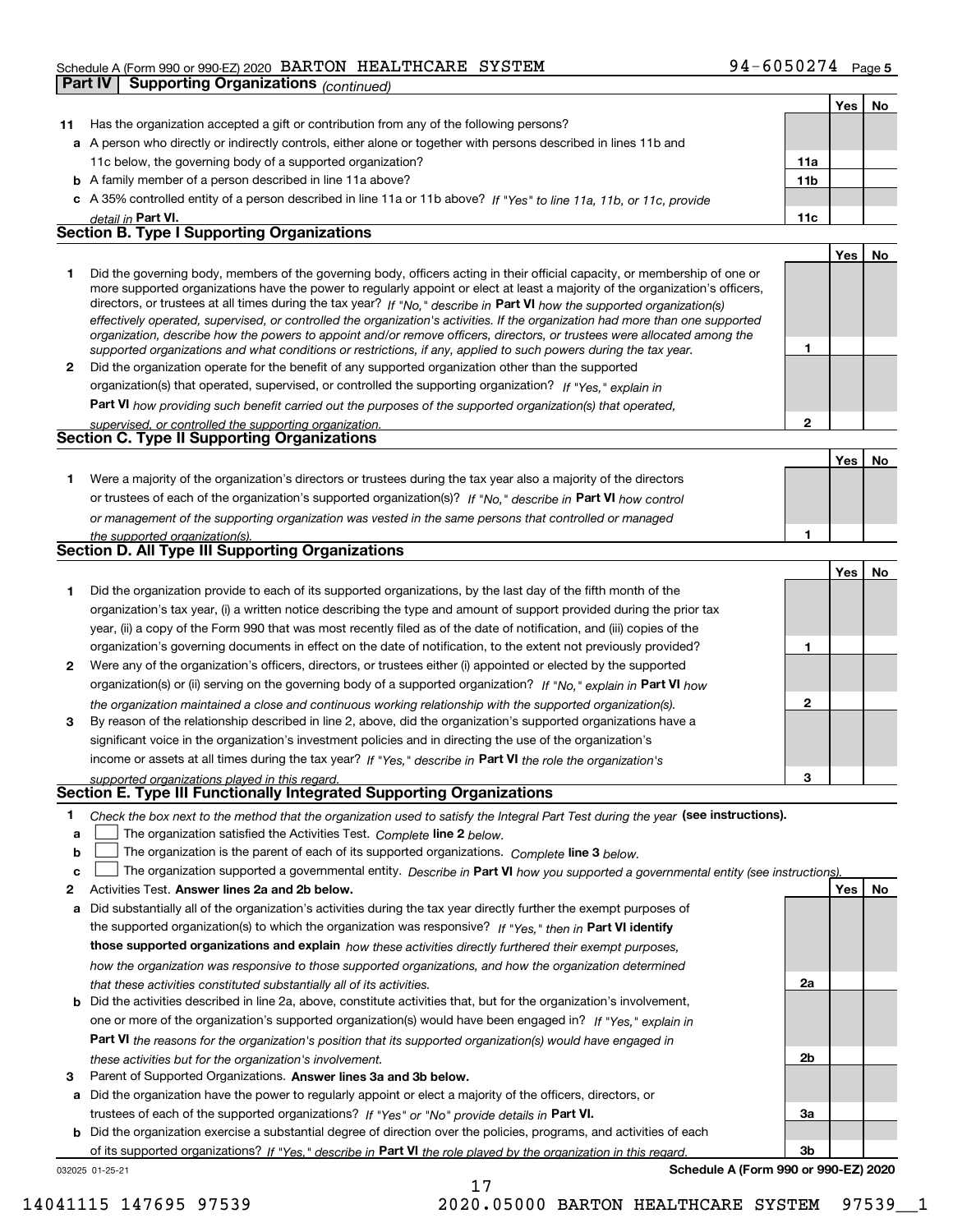|   | Schedule A (Form 990 or 990-EZ) 2020 BARTON HEALTHCARE SYSTEM                                                                                  |   |                | $94 - 6050274$<br>Page         |
|---|------------------------------------------------------------------------------------------------------------------------------------------------|---|----------------|--------------------------------|
|   | Type III Non-Functionally Integrated 509(a)(3) Supporting Organizations<br>Part V                                                              |   |                |                                |
|   | Check here if the organization satisfied the Integral Part Test as a qualifying trust on Nov. 20, 1970 (explain in Part VI). See instructions. |   |                |                                |
|   | All other Type III non-functionally integrated supporting organizations must complete Sections A through E.                                    |   |                |                                |
|   | Section A - Adjusted Net Income                                                                                                                |   | (A) Prior Year | (B) Current Year<br>(optional) |
|   | Net short-term capital gain                                                                                                                    |   |                |                                |
| 2 | Recoveries of prior-year distributions                                                                                                         | 2 |                |                                |
|   | Other gross income (see instructions)                                                                                                          | з |                |                                |
|   | Add lines 1 through 3.                                                                                                                         | 4 |                |                                |
| 5 | Depreciation and depletion                                                                                                                     | 5 |                |                                |
| 6 | Portion of operating expenses paid or incurred for production or                                                                               |   |                |                                |
|   | collection of gross income or for management, conservation, or                                                                                 |   |                |                                |
|   | maintenance of property held for production of income (see instructions)                                                                       | 6 |                |                                |
|   | Other expenses (see instructions)                                                                                                              | 7 |                |                                |
|   | Adjusted Net Income (subtract lines 5, 6, and 7 from line 4)                                                                                   | 8 |                |                                |
|   |                                                                                                                                                |   |                | $(5)$ $(2)$ $(3)$              |

### **Section B - Minimum Asset Amount 1**Aggregate fair market value of all non-exempt-use assets (see **2**Acquisition indebtedness applicable to non-exempt-use assets **3** Subtract line 2 from line 1d. **4**Cash deemed held for exempt use. Enter 0.015 of line 3 (for greater amount, **5** Net value of non-exempt-use assets (subtract line 4 from line 3) **678a** Average monthly value of securities **b** Average monthly cash balances **c**Fair market value of other non-exempt-use assets **dTotal**  (add lines 1a, 1b, and 1c) **eDiscount** claimed for blockage or other factors **1a1b1c 1d2345678**(explain in detail in Part VI): **Minimum Asset Amount**  (add line 7 to line 6) **Section C - Distributable Amount 123456123456Distributable Amount.** Subtract line 5 from line 4, unless subject to (B) Current Yea (optional)(A) Prior Year instructions for short tax year or assets held for part of year): see instructions). Multiply line 5 by 0.035. Recoveries of prior-year distributions Current Year Adjusted net income for prior year (from Section A, line 8, column A) Enter 0.85 of line 1. Minimum asset amount for prior year (from Section B, line 8, column A) Enter greater of line 2 or line 3. Income tax imposed in prior year emergency temporary reduction (see instructions).

**7**Check here if the current year is the organization's first as a non-functionally integrated Type III supporting organization (see instructions). $\mathcal{L}^{\text{max}}$ 

**Schedule A (Form 990 or 990-EZ) 2020**

**6**

032026 01-25-21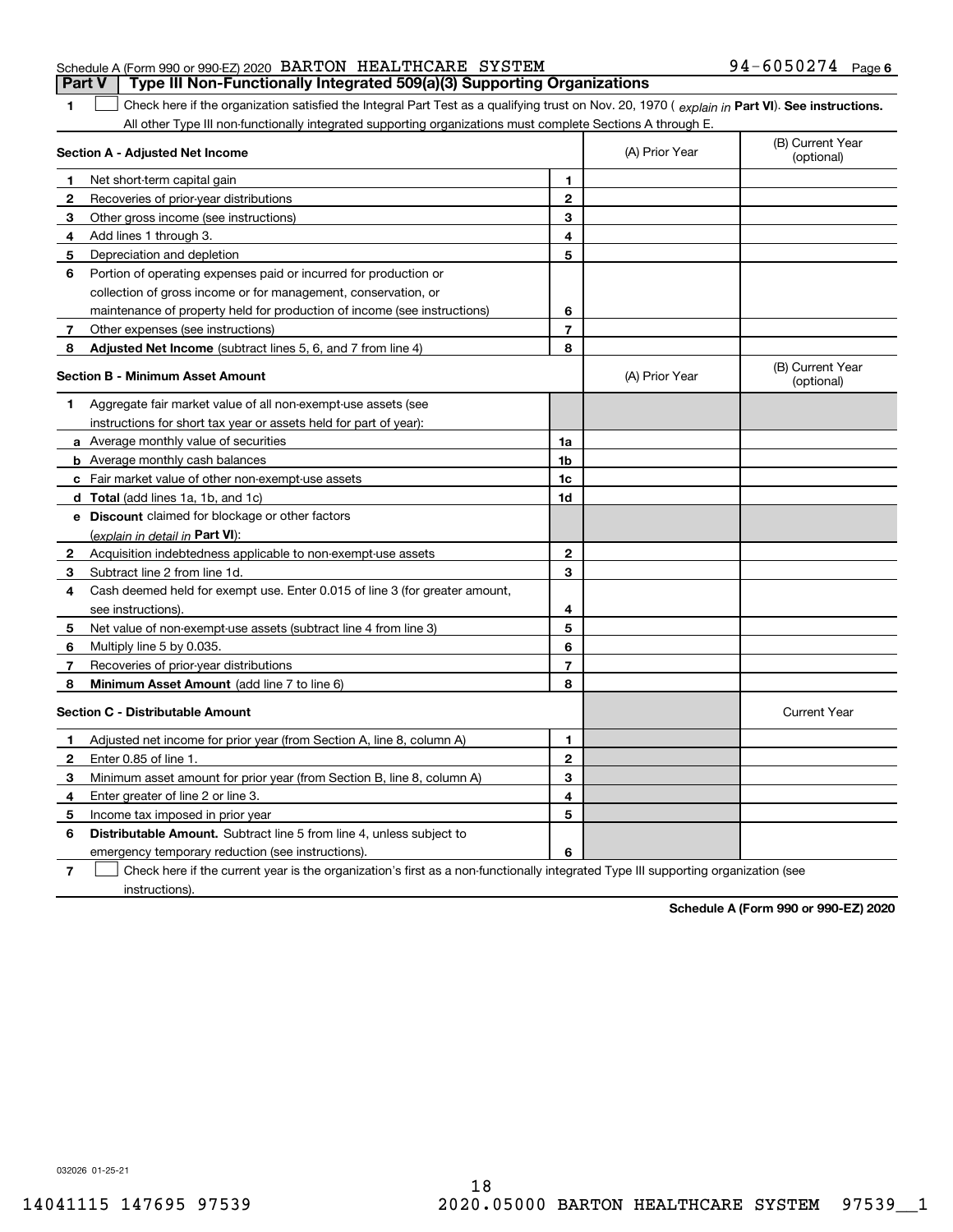### Schedule A (Form 990 or 990-EZ) 2020 Page BARTON HEALTHCARE SYSTEM 94-6050274

|    | Type III Non-Functionally Integrated 509(a)(3) Supporting Organizations<br><b>Part V</b><br>(continued) |                             |                                       |    |                                         |  |  |
|----|---------------------------------------------------------------------------------------------------------|-----------------------------|---------------------------------------|----|-----------------------------------------|--|--|
|    | <b>Section D - Distributions</b>                                                                        |                             |                                       |    | <b>Current Year</b>                     |  |  |
| 1  | Amounts paid to supported organizations to accomplish exempt purposes                                   |                             | 1                                     |    |                                         |  |  |
| 2  | Amounts paid to perform activity that directly furthers exempt purposes of supported                    |                             |                                       |    |                                         |  |  |
|    | organizations, in excess of income from activity                                                        |                             |                                       | 2  |                                         |  |  |
| 3  | Administrative expenses paid to accomplish exempt purposes of supported organizations                   |                             |                                       | 3  |                                         |  |  |
| 4  | Amounts paid to acquire exempt-use assets                                                               |                             |                                       | 4  |                                         |  |  |
| 5  | Qualified set-aside amounts (prior IRS approval required - provide details in Part VI)                  |                             |                                       | 5  |                                         |  |  |
| 6  | Other distributions (describe in Part VI). See instructions.                                            |                             |                                       | 6  |                                         |  |  |
| 7  | Total annual distributions. Add lines 1 through 6.                                                      |                             |                                       | 7  |                                         |  |  |
| 8  | Distributions to attentive supported organizations to which the organization is responsive              |                             |                                       |    |                                         |  |  |
|    | (provide details in Part VI). See instructions.                                                         |                             |                                       | 8  |                                         |  |  |
| 9  | Distributable amount for 2020 from Section C, line 6                                                    |                             |                                       | 9  |                                         |  |  |
| 10 | Line 8 amount divided by line 9 amount                                                                  |                             |                                       | 10 |                                         |  |  |
|    |                                                                                                         | (i)                         | (ii)                                  |    | (iii)                                   |  |  |
|    | <b>Section E - Distribution Allocations</b> (see instructions)                                          | <b>Excess Distributions</b> | <b>Underdistributions</b><br>Pre-2020 |    | <b>Distributable</b><br>Amount for 2020 |  |  |
| 1  | Distributable amount for 2020 from Section C, line 6                                                    |                             |                                       |    |                                         |  |  |
| 2  | Underdistributions, if any, for years prior to 2020 (reason-                                            |                             |                                       |    |                                         |  |  |
|    | able cause required - explain in Part VI). See instructions.                                            |                             |                                       |    |                                         |  |  |
| 3  | Excess distributions carryover, if any, to 2020                                                         |                             |                                       |    |                                         |  |  |
|    | <b>a</b> From 2015                                                                                      |                             |                                       |    |                                         |  |  |
|    | <b>b</b> From 2016                                                                                      |                             |                                       |    |                                         |  |  |
|    | c From 2017                                                                                             |                             |                                       |    |                                         |  |  |
|    | <b>d</b> From 2018                                                                                      |                             |                                       |    |                                         |  |  |
|    | e From 2019                                                                                             |                             |                                       |    |                                         |  |  |
|    | f Total of lines 3a through 3e                                                                          |                             |                                       |    |                                         |  |  |
|    | g Applied to underdistributions of prior years                                                          |                             |                                       |    |                                         |  |  |
|    | <b>h</b> Applied to 2020 distributable amount                                                           |                             |                                       |    |                                         |  |  |
|    | Carryover from 2015 not applied (see instructions)                                                      |                             |                                       |    |                                         |  |  |
|    | Remainder. Subtract lines 3g, 3h, and 3i from line 3f.                                                  |                             |                                       |    |                                         |  |  |
| 4  | Distributions for 2020 from Section D,                                                                  |                             |                                       |    |                                         |  |  |
|    | line $7:$                                                                                               |                             |                                       |    |                                         |  |  |
|    | a Applied to underdistributions of prior years                                                          |                             |                                       |    |                                         |  |  |
|    | <b>b</b> Applied to 2020 distributable amount                                                           |                             |                                       |    |                                         |  |  |
|    | c Remainder. Subtract lines 4a and 4b from line 4.                                                      |                             |                                       |    |                                         |  |  |
| 5  | Remaining underdistributions for years prior to 2020, if                                                |                             |                                       |    |                                         |  |  |
|    | any. Subtract lines 3g and 4a from line 2. For result greater                                           |                             |                                       |    |                                         |  |  |
|    | than zero, explain in Part VI. See instructions.                                                        |                             |                                       |    |                                         |  |  |
| 6  | Remaining underdistributions for 2020. Subtract lines 3h                                                |                             |                                       |    |                                         |  |  |
|    | and 4b from line 1. For result greater than zero, explain in                                            |                             |                                       |    |                                         |  |  |
|    | Part VI. See instructions.                                                                              |                             |                                       |    |                                         |  |  |
| 7  | Excess distributions carryover to 2021. Add lines 3j                                                    |                             |                                       |    |                                         |  |  |
|    | and 4c.                                                                                                 |                             |                                       |    |                                         |  |  |
| 8  | Breakdown of line 7:                                                                                    |                             |                                       |    |                                         |  |  |
|    | a Excess from 2016                                                                                      |                             |                                       |    |                                         |  |  |
|    | <b>b</b> Excess from 2017                                                                               |                             |                                       |    |                                         |  |  |
|    | c Excess from 2018                                                                                      |                             |                                       |    |                                         |  |  |
|    | d Excess from 2019                                                                                      |                             |                                       |    |                                         |  |  |
|    | e Excess from 2020                                                                                      |                             |                                       |    |                                         |  |  |

**Schedule A (Form 990 or 990-EZ) 2020**

032027 01-25-21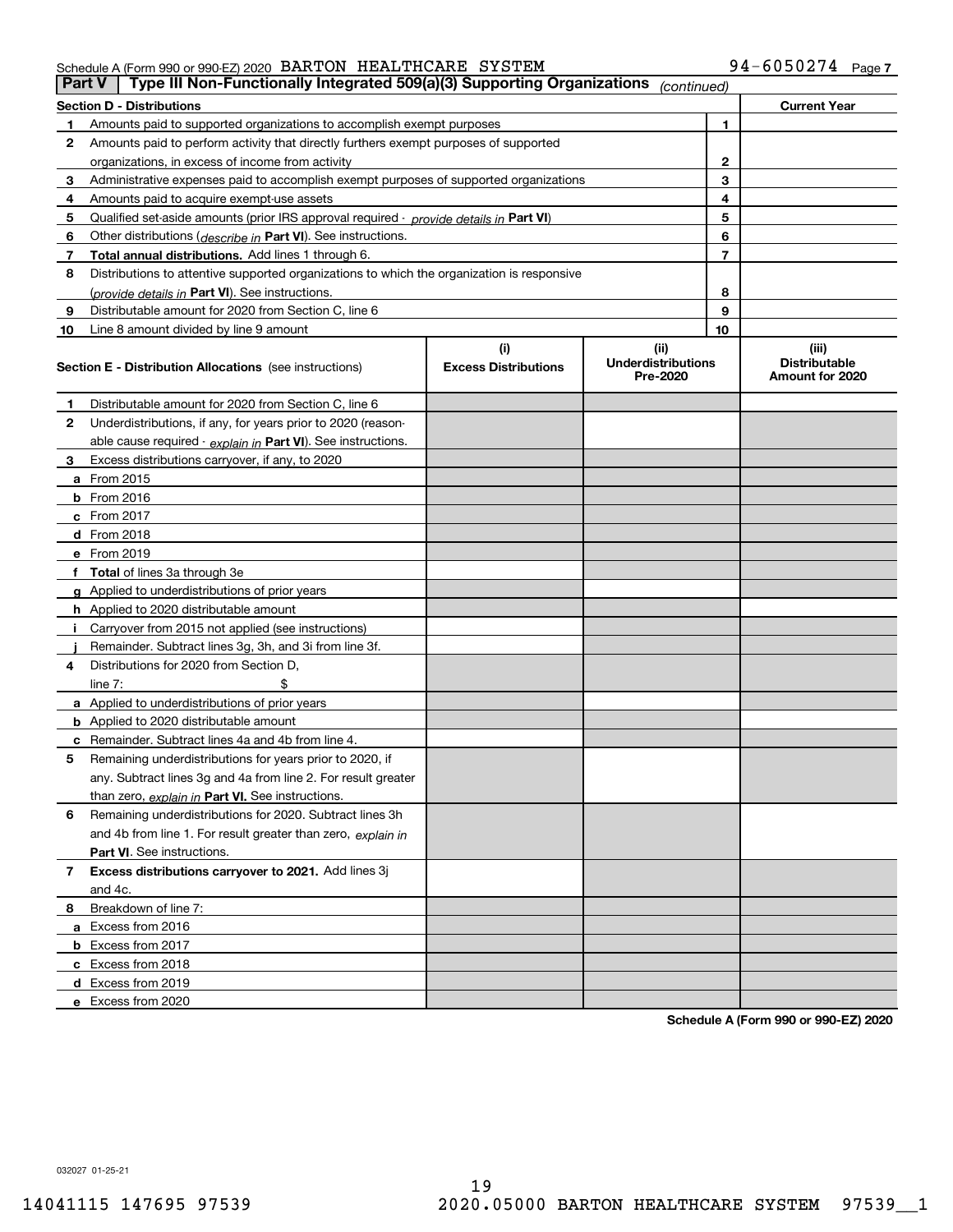|                 | Schedule A (Form 990 or 990-EZ) 2020 BARTON HEALTHCARE SYSTEM |               |                                                                                                                                 | 94-6050274 Page 8                                                                                                                                                                                                                                                                                                                                                                                                                 |
|-----------------|---------------------------------------------------------------|---------------|---------------------------------------------------------------------------------------------------------------------------------|-----------------------------------------------------------------------------------------------------------------------------------------------------------------------------------------------------------------------------------------------------------------------------------------------------------------------------------------------------------------------------------------------------------------------------------|
| <b>Part VI</b>  | (See instructions.)                                           |               | Section D, lines 5, 6, and 8; and Part V, Section E, lines 2, 5, and 6. Also complete this part for any additional information. | Supplemental Information. Provide the explanations required by Part II, line 10; Part II, line 17a or 17b; Part III, line 12;<br>Part IV, Section A, lines 1, 2, 3b, 3c, 4b, 4c, 5a, 6, 9a, 9b, 9c, 11a, 11b, and 11c; Part IV, Section B, lines 1 and 2; Part IV, Section C,<br>line 1; Part IV, Section D, lines 2 and 3; Part IV, Section E, lines 1c, 2a, 2b, 3a, and 3b; Part V, line 1; Part V, Section B, line 1e; Part V, |
|                 |                                                               |               |                                                                                                                                 |                                                                                                                                                                                                                                                                                                                                                                                                                                   |
|                 |                                                               |               |                                                                                                                                 |                                                                                                                                                                                                                                                                                                                                                                                                                                   |
|                 |                                                               |               |                                                                                                                                 |                                                                                                                                                                                                                                                                                                                                                                                                                                   |
|                 |                                                               |               |                                                                                                                                 |                                                                                                                                                                                                                                                                                                                                                                                                                                   |
|                 |                                                               |               |                                                                                                                                 |                                                                                                                                                                                                                                                                                                                                                                                                                                   |
|                 |                                                               |               |                                                                                                                                 |                                                                                                                                                                                                                                                                                                                                                                                                                                   |
|                 |                                                               |               |                                                                                                                                 |                                                                                                                                                                                                                                                                                                                                                                                                                                   |
|                 |                                                               |               |                                                                                                                                 |                                                                                                                                                                                                                                                                                                                                                                                                                                   |
|                 |                                                               |               |                                                                                                                                 |                                                                                                                                                                                                                                                                                                                                                                                                                                   |
|                 |                                                               |               |                                                                                                                                 |                                                                                                                                                                                                                                                                                                                                                                                                                                   |
|                 |                                                               |               |                                                                                                                                 |                                                                                                                                                                                                                                                                                                                                                                                                                                   |
|                 |                                                               |               |                                                                                                                                 |                                                                                                                                                                                                                                                                                                                                                                                                                                   |
|                 |                                                               |               |                                                                                                                                 |                                                                                                                                                                                                                                                                                                                                                                                                                                   |
|                 |                                                               |               |                                                                                                                                 |                                                                                                                                                                                                                                                                                                                                                                                                                                   |
|                 |                                                               |               |                                                                                                                                 |                                                                                                                                                                                                                                                                                                                                                                                                                                   |
|                 |                                                               |               |                                                                                                                                 |                                                                                                                                                                                                                                                                                                                                                                                                                                   |
|                 |                                                               |               |                                                                                                                                 |                                                                                                                                                                                                                                                                                                                                                                                                                                   |
|                 |                                                               |               |                                                                                                                                 |                                                                                                                                                                                                                                                                                                                                                                                                                                   |
|                 |                                                               |               |                                                                                                                                 |                                                                                                                                                                                                                                                                                                                                                                                                                                   |
|                 |                                                               |               |                                                                                                                                 |                                                                                                                                                                                                                                                                                                                                                                                                                                   |
|                 |                                                               |               |                                                                                                                                 |                                                                                                                                                                                                                                                                                                                                                                                                                                   |
|                 |                                                               |               |                                                                                                                                 |                                                                                                                                                                                                                                                                                                                                                                                                                                   |
|                 |                                                               |               |                                                                                                                                 |                                                                                                                                                                                                                                                                                                                                                                                                                                   |
|                 |                                                               |               |                                                                                                                                 |                                                                                                                                                                                                                                                                                                                                                                                                                                   |
|                 |                                                               |               |                                                                                                                                 |                                                                                                                                                                                                                                                                                                                                                                                                                                   |
|                 |                                                               |               |                                                                                                                                 |                                                                                                                                                                                                                                                                                                                                                                                                                                   |
|                 |                                                               |               |                                                                                                                                 |                                                                                                                                                                                                                                                                                                                                                                                                                                   |
|                 |                                                               |               |                                                                                                                                 |                                                                                                                                                                                                                                                                                                                                                                                                                                   |
| 032028 01-25-21 |                                                               | $\sim$ $\sim$ |                                                                                                                                 | Schedule A (Form 990 or 990-EZ) 2020                                                                                                                                                                                                                                                                                                                                                                                              |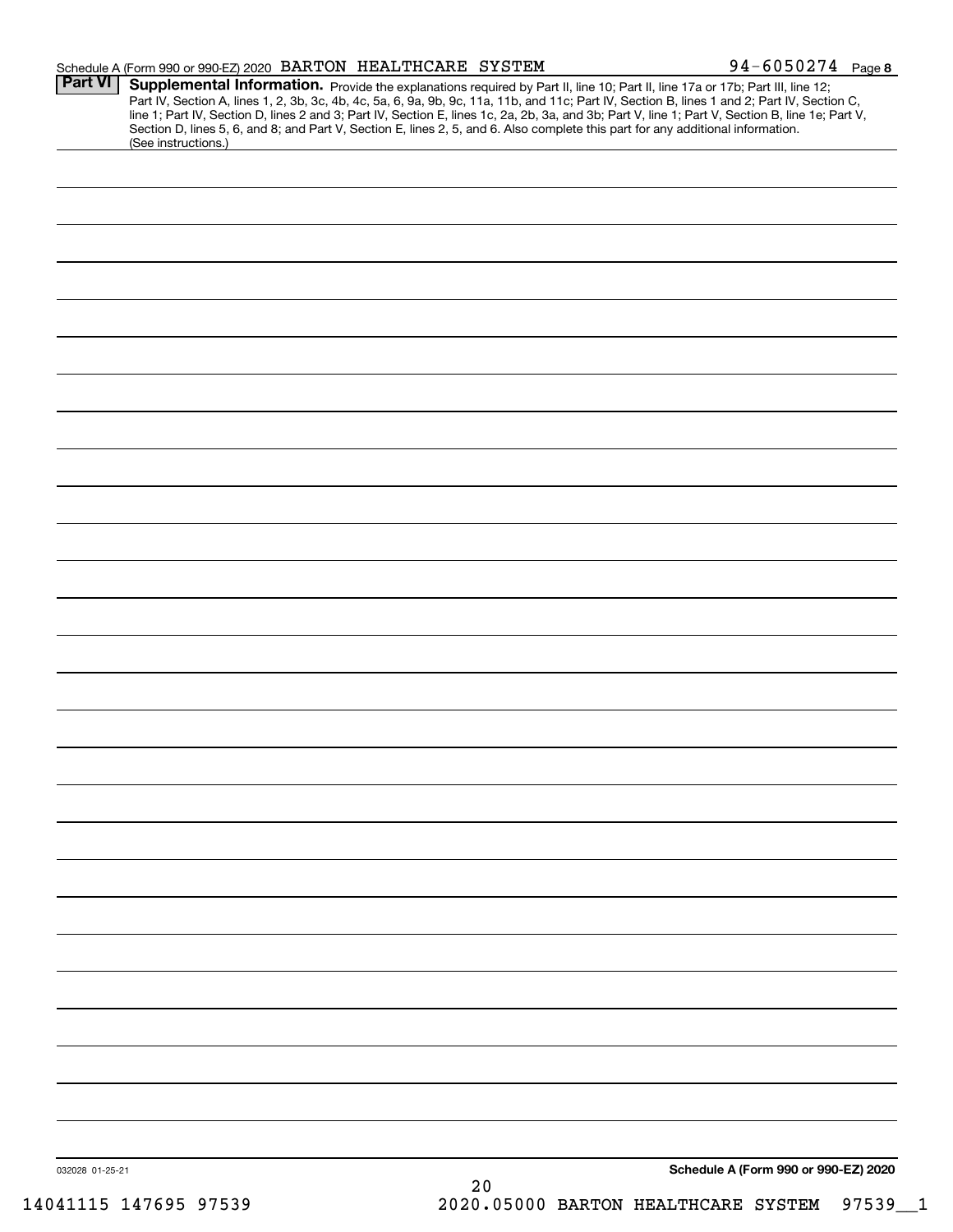Department of the Treasury Internal Revenue Service **(Form 990, 990-EZ, or 990-PF)**

Name of the organization

### \*\* PUBLIC DISCLOSURE COPY \*\*

# **Schedule B Schedule of Contributors**

**| Attach to Form 990, Form 990-EZ, or Form 990-PF. | Go to www.irs.gov/Form990 for the latest information.** OMB No. 1545-0047

**2020**

**Employer identification number**

BARTON HEALTHCARE SYSTEM **194-6050274** 

| <b>Organization type (check one):</b> |                                                                             |  |  |  |  |
|---------------------------------------|-----------------------------------------------------------------------------|--|--|--|--|
| Filers of:                            | Section:                                                                    |  |  |  |  |
| Form 990 or 990-EZ                    | $\lfloor x \rfloor$ 501(c)( 3) (enter number) organization                  |  |  |  |  |
|                                       | $4947(a)(1)$ nonexempt charitable trust not treated as a private foundation |  |  |  |  |
|                                       | 527 political organization                                                  |  |  |  |  |

|             | $\cup$ 327 political organization                                     |
|-------------|-----------------------------------------------------------------------|
| Form 990-PF | 501(c)(3) exempt private foundation                                   |
|             | 4947(a)(1) nonexempt charitable trust treated as a private foundation |
|             | 501(c)(3) taxable private foundation                                  |
|             |                                                                       |

Check if your organization is covered by the **General Rule** or a **Special Rule. Note:**  Only a section 501(c)(7), (8), or (10) organization can check boxes for both the General Rule and a Special Rule. See instructions.

### **General Rule**

 $\boxed{\textbf{X}}$  For an organization filing Form 990, 990-EZ, or 990-PF that received, during the year, contributions totaling \$5,000 or more (in money or property) from any one contributor. Complete Parts I and II. See instructions for determining a contributor's total contributions.

### **Special Rules**

| For an organization described in section 501(c)(3) filing Form 990 or 990-EZ that met the 33 1/3% support test of the regulations under               |
|-------------------------------------------------------------------------------------------------------------------------------------------------------|
| sections 509(a)(1) and 170(b)(1)(A)(vi), that checked Schedule A (Form 990 or 990-EZ), Part II, line 13, 16a, or 16b, and that received from          |
| any one contributor, during the year, total contributions of the greater of (1) \$5,000; or (2) 2% of the amount on (i) Form 990, Part VIII, line 1h; |
| or (ii) Form 990-EZ, line 1. Complete Parts I and II.                                                                                                 |

For an organization described in section 501(c)(7), (8), or (10) filing Form 990 or 990-EZ that received from any one contributor, during the year, total contributions of more than \$1,000 exclusively for religious, charitable, scientific, literary, or educational purposes, or for the prevention of cruelty to children or animals. Complete Parts I (entering "N/A" in column (b) instead of the contributor name and address), II, and III.  $\mathcal{L}^{\text{max}}$ 

purpose. Don't complete any of the parts unless the **General Rule** applies to this organization because it received *nonexclusively* year, contributions <sub>exclusively</sub> for religious, charitable, etc., purposes, but no such contributions totaled more than \$1,000. If this box is checked, enter here the total contributions that were received during the year for an  $\;$ exclusively religious, charitable, etc., For an organization described in section 501(c)(7), (8), or (10) filing Form 990 or 990-EZ that received from any one contributor, during the religious, charitable, etc., contributions totaling \$5,000 or more during the year  $\Box$ — $\Box$   $\Box$  $\mathcal{L}^{\text{max}}$ 

**Caution:**  An organization that isn't covered by the General Rule and/or the Special Rules doesn't file Schedule B (Form 990, 990-EZ, or 990-PF),  **must** but it answer "No" on Part IV, line 2, of its Form 990; or check the box on line H of its Form 990-EZ or on its Form 990-PF, Part I, line 2, to certify that it doesn't meet the filing requirements of Schedule B (Form 990, 990-EZ, or 990-PF).

**For Paperwork Reduction Act Notice, see the instructions for Form 990, 990-EZ, or 990-PF. Schedule B (Form 990, 990-EZ, or 990-PF) (2020)** LHA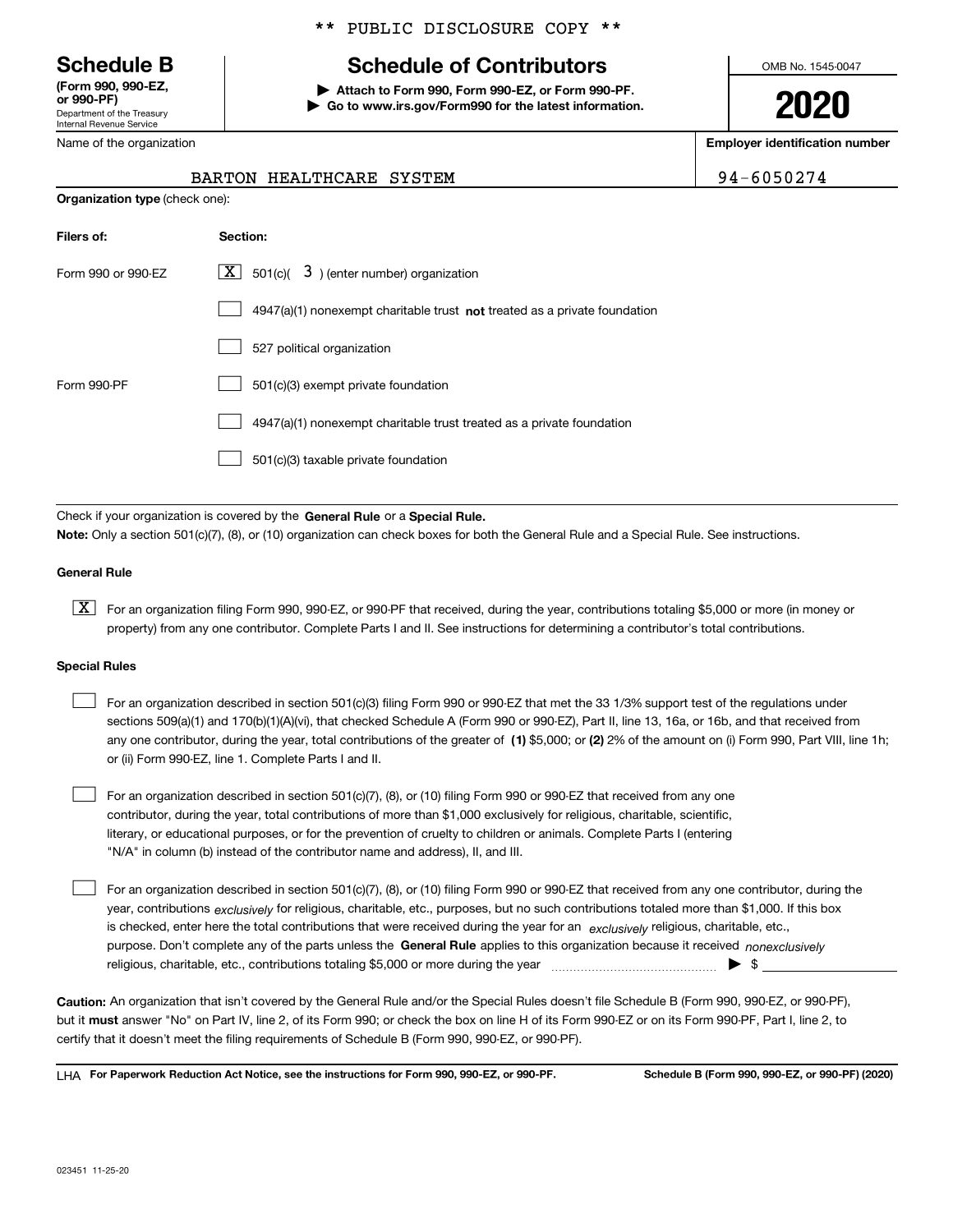|                      | Schedule B (Form 990, 990-EZ, or 990-PF) (2020)                                                |                                   | Page 2                                                                                                        |
|----------------------|------------------------------------------------------------------------------------------------|-----------------------------------|---------------------------------------------------------------------------------------------------------------|
| Name of organization |                                                                                                |                                   | <b>Employer identification number</b>                                                                         |
| <b>BARTON</b>        | HEALTHCARE SYSTEM                                                                              |                                   | 94-6050274                                                                                                    |
| Part I               | Contributors (see instructions). Use duplicate copies of Part I if additional space is needed. |                                   |                                                                                                               |
| (a)<br>No.           | (b)<br>Name, address, and ZIP + 4                                                              | (c)<br><b>Total contributions</b> | (d)<br>Type of contribution                                                                                   |
| 1                    |                                                                                                | 10,811,816.<br>\$                 | $\overline{\mathbf{X}}$<br>Person<br>Payroll<br>Noncash<br>(Complete Part II for<br>noncash contributions.)   |
| (a)<br>No.           | (b)<br>Name, address, and ZIP + 4                                                              | (c)<br><b>Total contributions</b> | (d)<br>Type of contribution                                                                                   |
| $\boldsymbol{2}$     |                                                                                                | 400,076.<br>\$                    | $\overline{\mathbf{X}}$<br>Person<br>Payroll<br>Noncash<br>(Complete Part II for<br>noncash contributions.)   |
| (a)<br>No.           | (b)<br>Name, address, and ZIP + 4                                                              | (c)<br><b>Total contributions</b> | (d)<br>Type of contribution                                                                                   |
| 3                    |                                                                                                | 314,305.<br>\$                    | $\overline{\mathbf{X}}$<br>Person<br>Payroll<br>Noncash<br>(Complete Part II for<br>noncash contributions.)   |
| (a)<br>No.           | (b)<br>Name, address, and ZIP + 4                                                              | (c)<br><b>Total contributions</b> | (d)<br>Type of contribution                                                                                   |
| 4                    |                                                                                                | 36,320.<br>\$                     | $\mathbf{X}$<br>Person<br>Payroll<br>Noncash<br>(Complete Part II for<br>noncash contributions.)              |
| (a)<br>No.           | (b)<br>Name, address, and ZIP + 4                                                              | (c)<br><b>Total contributions</b> | (d)<br>Type of contribution                                                                                   |
| 5                    |                                                                                                | 13,000.<br>\$                     | $\boxed{\text{X}}$<br>Person<br>Payroll<br><b>Noncash</b><br>(Complete Part II for<br>noncash contributions.) |
| (a)<br>No.           | (b)<br>Name, address, and ZIP + 4                                                              | (c)<br><b>Total contributions</b> | (d)<br>Type of contribution                                                                                   |
| 6                    |                                                                                                | 8,408.<br>\$                      | $\boxed{\text{X}}$<br>Person<br>Payroll<br>Noncash<br>(Complete Part II for<br>noncash contributions.)        |

023452 11-25-20 **Schedule B (Form 990, 990-EZ, or 990-PF) (2020)**

14041115 147695 97539 2020.05000 BARTON HEALTHCARE SYSTEM 97539\_\_1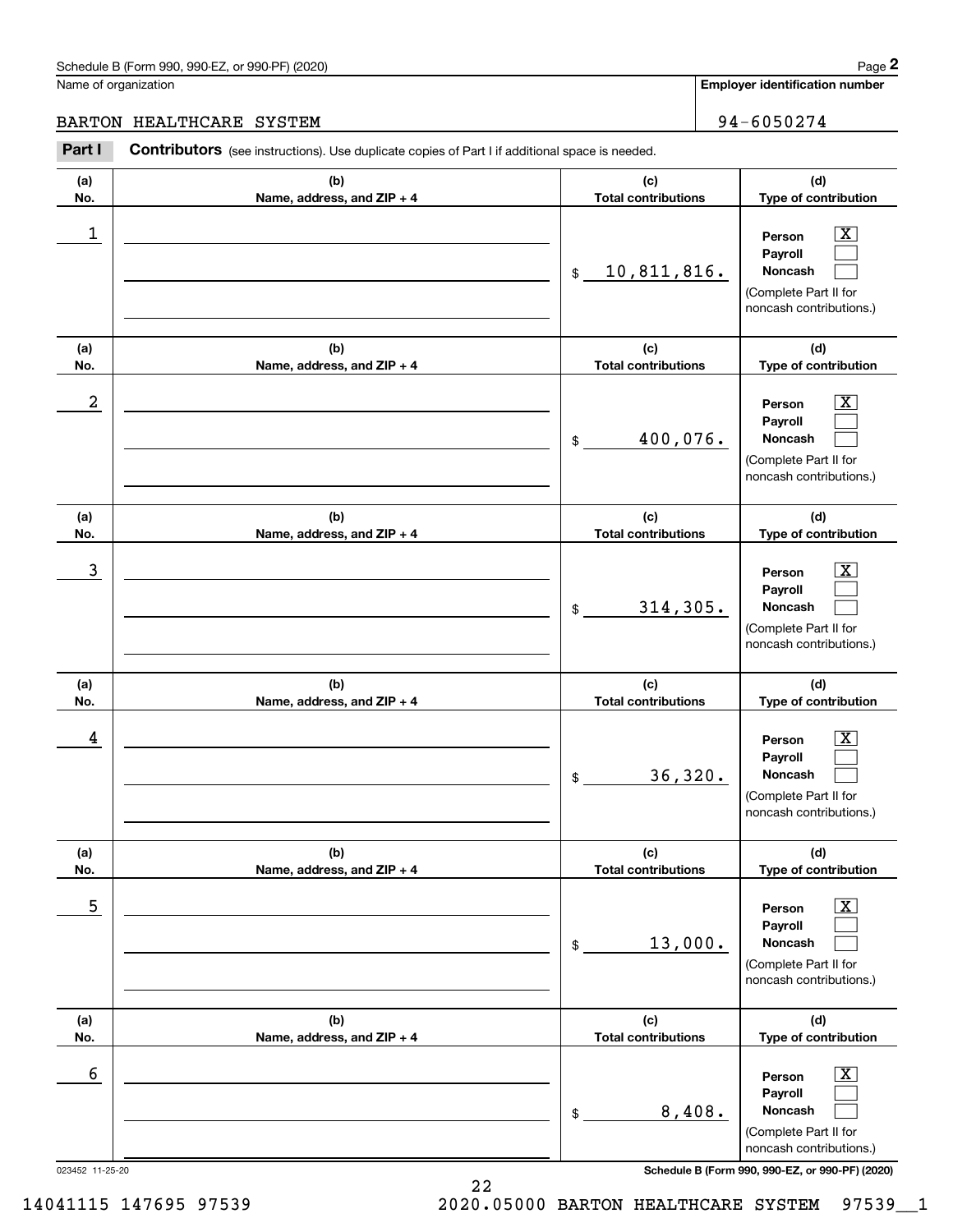Name of organization

**Employer identification number**

BARTON HEALTHCARE SYSTEM 34-6050274

Chedule B (Form 990, 990-EZ, or 990-PF) (2020)<br> **3Part II is additional space is needed.**<br> **3Part II is ADDITED Noncash Property** (see instructions). Use duplicate copies of Part II if additional space is needed.

| (a)<br>No.<br>from<br>Part I | (b)<br>Description of noncash property given | (c)<br>FMV (or estimate)<br>(See instructions.) | (d)<br>Date received |
|------------------------------|----------------------------------------------|-------------------------------------------------|----------------------|
|                              |                                              | $\sim$                                          |                      |
| (a)<br>No.<br>from<br>Part I | (b)<br>Description of noncash property given | (c)<br>FMV (or estimate)<br>(See instructions.) | (d)<br>Date received |
|                              |                                              | $\sim$                                          |                      |
| (a)<br>No.<br>from<br>Part I | (b)<br>Description of noncash property given | (c)<br>FMV (or estimate)<br>(See instructions.) | (d)<br>Date received |
|                              |                                              | $\sim$                                          |                      |
| (a)<br>No.<br>from<br>Part I | (b)<br>Description of noncash property given | (c)<br>FMV (or estimate)<br>(See instructions.) | (d)<br>Date received |
|                              |                                              | $\frac{1}{2}$                                   |                      |
| (a)<br>No.<br>from<br>Part I | (b)<br>Description of noncash property given | (c)<br>FMV (or estimate)<br>(See instructions.) | (d)<br>Date received |
|                              |                                              | \$                                              |                      |
| (a)<br>No.<br>from<br>Part I | (b)<br>Description of noncash property given | (c)<br>FMV (or estimate)<br>(See instructions.) | (d)<br>Date received |
|                              |                                              | \$                                              |                      |

23

023453 11-25-20 **Schedule B (Form 990, 990-EZ, or 990-PF) (2020)**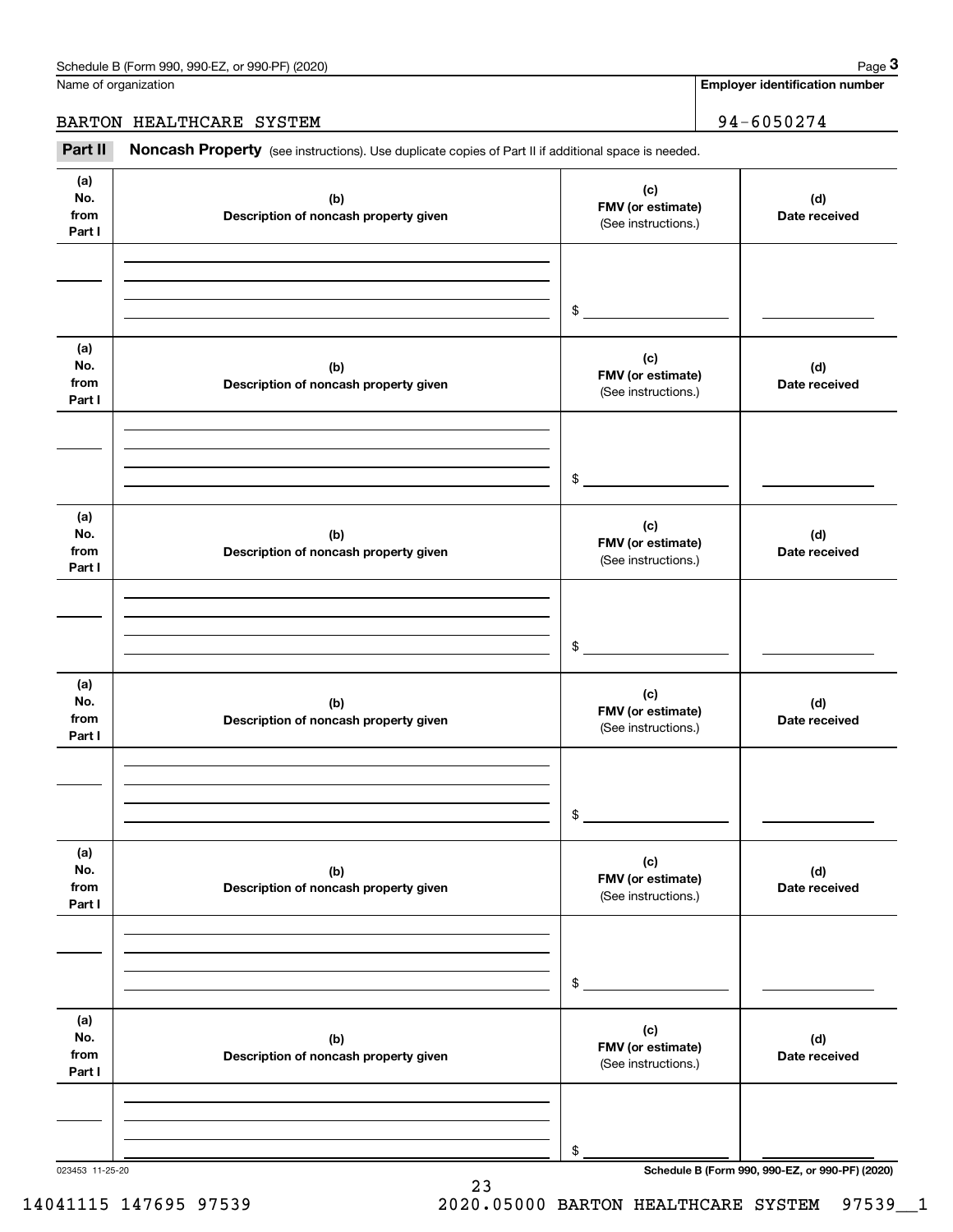|                           | Schedule B (Form 990, 990-EZ, or 990-PF) (2020)                                                                                                                                                                                                                                                                                                                                                                                                                                                                                      |                      |                                          | Page 4                                |  |
|---------------------------|--------------------------------------------------------------------------------------------------------------------------------------------------------------------------------------------------------------------------------------------------------------------------------------------------------------------------------------------------------------------------------------------------------------------------------------------------------------------------------------------------------------------------------------|----------------------|------------------------------------------|---------------------------------------|--|
| Name of organization      |                                                                                                                                                                                                                                                                                                                                                                                                                                                                                                                                      |                      |                                          | <b>Employer identification number</b> |  |
|                           | BARTON HEALTHCARE SYSTEM                                                                                                                                                                                                                                                                                                                                                                                                                                                                                                             |                      |                                          | 94-6050274                            |  |
| Part III                  | Exclusively religious, charitable, etc., contributions to organizations described in section 501(c)(7), (8), or (10) that total more than \$1,000 for the year<br>from any one contributor. Complete columns (a) through (e) and the following line entry. For organizations<br>completing Part III, enter the total of exclusively religious, charitable, etc., contributions of \$1,000 or less for the year. (Enter this info. once.) $\blacktriangleright$ \$<br>Use duplicate copies of Part III if additional space is needed. |                      |                                          |                                       |  |
| (a) No.<br>from<br>Part I | (b) Purpose of gift                                                                                                                                                                                                                                                                                                                                                                                                                                                                                                                  | (c) Use of gift      |                                          | (d) Description of how gift is held   |  |
|                           |                                                                                                                                                                                                                                                                                                                                                                                                                                                                                                                                      |                      |                                          |                                       |  |
|                           |                                                                                                                                                                                                                                                                                                                                                                                                                                                                                                                                      | (e) Transfer of gift |                                          |                                       |  |
|                           | Transferee's name, address, and $ZIP + 4$                                                                                                                                                                                                                                                                                                                                                                                                                                                                                            |                      | Relationship of transferor to transferee |                                       |  |
| (a) No.<br>from<br>Part I | (b) Purpose of gift                                                                                                                                                                                                                                                                                                                                                                                                                                                                                                                  | (c) Use of gift      |                                          | (d) Description of how gift is held   |  |
|                           |                                                                                                                                                                                                                                                                                                                                                                                                                                                                                                                                      |                      |                                          |                                       |  |
|                           |                                                                                                                                                                                                                                                                                                                                                                                                                                                                                                                                      |                      |                                          |                                       |  |
|                           | Transferee's name, address, and ZIP + 4                                                                                                                                                                                                                                                                                                                                                                                                                                                                                              |                      | Relationship of transferor to transferee |                                       |  |
| (a) No.<br>from<br>Part I | (b) Purpose of gift                                                                                                                                                                                                                                                                                                                                                                                                                                                                                                                  | (c) Use of gift      |                                          | (d) Description of how gift is held   |  |
|                           |                                                                                                                                                                                                                                                                                                                                                                                                                                                                                                                                      | (e) Transfer of gift |                                          |                                       |  |
|                           | Transferee's name, address, and ZIP + 4                                                                                                                                                                                                                                                                                                                                                                                                                                                                                              |                      | Relationship of transferor to transferee |                                       |  |
| (a) No.<br>from           | (b) Purpose of gift                                                                                                                                                                                                                                                                                                                                                                                                                                                                                                                  | (c) Use of gift      |                                          | (d) Description of how gift is held   |  |
| Part I                    |                                                                                                                                                                                                                                                                                                                                                                                                                                                                                                                                      |                      |                                          |                                       |  |
|                           |                                                                                                                                                                                                                                                                                                                                                                                                                                                                                                                                      | (e) Transfer of gift |                                          |                                       |  |
|                           | Transferee's name, address, and ZIP + 4                                                                                                                                                                                                                                                                                                                                                                                                                                                                                              |                      | Relationship of transferor to transferee |                                       |  |
|                           |                                                                                                                                                                                                                                                                                                                                                                                                                                                                                                                                      |                      |                                          |                                       |  |

24

**Schedule B (Form 990, 990-EZ, or 990-PF) (2020)**

14041115 147695 97539 2020.05000 BARTON HEALTHCARE SYSTEM 97539\_\_1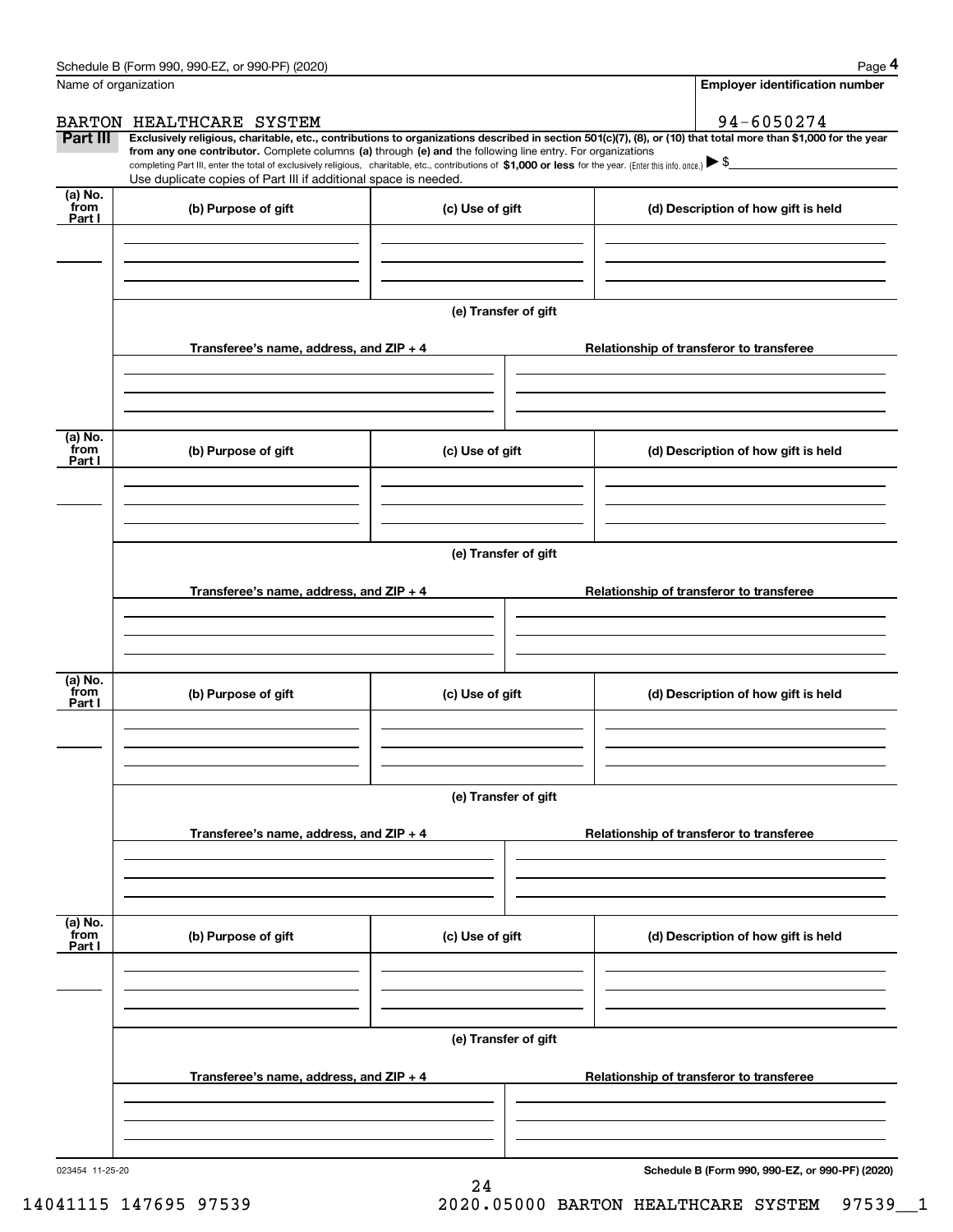| <b>SCHEDULE C</b>                                      | <b>Political Campaign and Lobbying Activities</b>                                                                              |                                                                                                                                                                                                                                                    |         | OMB No. 1545-0047                                                           |                                                                                                                                                             |  |  |  |  |
|--------------------------------------------------------|--------------------------------------------------------------------------------------------------------------------------------|----------------------------------------------------------------------------------------------------------------------------------------------------------------------------------------------------------------------------------------------------|---------|-----------------------------------------------------------------------------|-------------------------------------------------------------------------------------------------------------------------------------------------------------|--|--|--|--|
| (Form 990 or 990-EZ)                                   |                                                                                                                                |                                                                                                                                                                                                                                                    |         |                                                                             |                                                                                                                                                             |  |  |  |  |
|                                                        |                                                                                                                                | For Organizations Exempt From Income Tax Under section 501(c) and section 527<br>Complete if the organization is described below.<br>> Attach to Form 990 or Form 990-EZ.                                                                          |         |                                                                             |                                                                                                                                                             |  |  |  |  |
| Department of the Treasury<br>Internal Revenue Service |                                                                                                                                | Go to www.irs.gov/Form990 for instructions and the latest information.                                                                                                                                                                             |         |                                                                             | <b>Open to Public</b><br>Inspection                                                                                                                         |  |  |  |  |
|                                                        |                                                                                                                                | If the organization answered "Yes," on Form 990, Part IV, line 3, or Form 990-EZ, Part V, line 46 (Political Campaign Activities), then                                                                                                            |         |                                                                             |                                                                                                                                                             |  |  |  |  |
|                                                        |                                                                                                                                | • Section 501(c)(3) organizations: Complete Parts I-A and B. Do not complete Part I-C.                                                                                                                                                             |         |                                                                             |                                                                                                                                                             |  |  |  |  |
|                                                        |                                                                                                                                | • Section 501(c) (other than section 501(c)(3)) organizations: Complete Parts I-A and C below. Do not complete Part I-B.                                                                                                                           |         |                                                                             |                                                                                                                                                             |  |  |  |  |
|                                                        | • Section 527 organizations: Complete Part I-A only.                                                                           |                                                                                                                                                                                                                                                    |         |                                                                             |                                                                                                                                                             |  |  |  |  |
|                                                        | If the organization answered "Yes," on Form 990, Part IV, line 4, or Form 990-EZ, Part VI, line 47 (Lobbying Activities), then |                                                                                                                                                                                                                                                    |         |                                                                             |                                                                                                                                                             |  |  |  |  |
|                                                        |                                                                                                                                | • Section 501(c)(3) organizations that have filed Form 5768 (election under section 501(h)): Complete Part II-A. Do not complete Part II-B.                                                                                                        |         |                                                                             |                                                                                                                                                             |  |  |  |  |
|                                                        |                                                                                                                                | • Section 501(c)(3) organizations that have NOT filed Form 5768 (election under section 501(h)): Complete Part II-B. Do not complete Part II-A.                                                                                                    |         |                                                                             |                                                                                                                                                             |  |  |  |  |
| Tax) (See separate instructions), then                 |                                                                                                                                | If the organization answered "Yes," on Form 990, Part IV, line 5 (Proxy Tax) (See separate instructions) or Form 990-EZ, Part V, line 35c (Proxy                                                                                                   |         |                                                                             |                                                                                                                                                             |  |  |  |  |
|                                                        |                                                                                                                                | • Section 501(c)(4), (5), or (6) organizations: Complete Part III.                                                                                                                                                                                 |         |                                                                             |                                                                                                                                                             |  |  |  |  |
| Name of organization                                   |                                                                                                                                |                                                                                                                                                                                                                                                    |         |                                                                             | <b>Employer identification number</b>                                                                                                                       |  |  |  |  |
|                                                        |                                                                                                                                | BARTON HEALTHCARE SYSTEM                                                                                                                                                                                                                           |         |                                                                             | 94-6050274                                                                                                                                                  |  |  |  |  |
| Part I-A                                               |                                                                                                                                | Complete if the organization is exempt under section 501(c) or is a section 527 organization.                                                                                                                                                      |         |                                                                             |                                                                                                                                                             |  |  |  |  |
|                                                        |                                                                                                                                |                                                                                                                                                                                                                                                    |         |                                                                             |                                                                                                                                                             |  |  |  |  |
|                                                        |                                                                                                                                | 1 Provide a description of the organization's direct and indirect political campaign activities in Part IV.                                                                                                                                        |         |                                                                             |                                                                                                                                                             |  |  |  |  |
| <b>2</b> Political campaign activity expenditures      |                                                                                                                                |                                                                                                                                                                                                                                                    |         | $\blacktriangleright$ \$                                                    |                                                                                                                                                             |  |  |  |  |
| Volunteer hours for political campaign activities<br>3 |                                                                                                                                |                                                                                                                                                                                                                                                    |         |                                                                             |                                                                                                                                                             |  |  |  |  |
| Part I-B                                               |                                                                                                                                | Complete if the organization is exempt under section 501(c)(3).                                                                                                                                                                                    |         |                                                                             |                                                                                                                                                             |  |  |  |  |
|                                                        |                                                                                                                                | 1 Enter the amount of any excise tax incurred by the organization under section 4955                                                                                                                                                               |         | $\blacktriangleright$ \$                                                    |                                                                                                                                                             |  |  |  |  |
|                                                        |                                                                                                                                | 2 Enter the amount of any excise tax incurred by organization managers under section 4955                                                                                                                                                          |         | $\overline{\phantom{a}}$                                                    |                                                                                                                                                             |  |  |  |  |
| з                                                      |                                                                                                                                |                                                                                                                                                                                                                                                    |         |                                                                             | <b>Yes</b><br>No                                                                                                                                            |  |  |  |  |
| 4a Was a correction made?                              |                                                                                                                                |                                                                                                                                                                                                                                                    |         |                                                                             | Yes<br>No                                                                                                                                                   |  |  |  |  |
| <b>b</b> If "Yes," describe in Part IV.                |                                                                                                                                |                                                                                                                                                                                                                                                    |         |                                                                             |                                                                                                                                                             |  |  |  |  |
| Part I-C                                               |                                                                                                                                | Complete if the organization is exempt under section 501(c), except section 501(c)(3).                                                                                                                                                             |         |                                                                             |                                                                                                                                                             |  |  |  |  |
|                                                        |                                                                                                                                | 1 Enter the amount directly expended by the filing organization for section 527 exempt function activities                                                                                                                                         |         | $\blacktriangleright$ \$                                                    |                                                                                                                                                             |  |  |  |  |
| exempt function activities                             |                                                                                                                                | 2 Enter the amount of the filing organization's funds contributed to other organizations for section 527                                                                                                                                           |         | $\blacktriangleright$ \$                                                    |                                                                                                                                                             |  |  |  |  |
|                                                        |                                                                                                                                | 3 Total exempt function expenditures. Add lines 1 and 2. Enter here and on Form 1120-POL,                                                                                                                                                          |         |                                                                             |                                                                                                                                                             |  |  |  |  |
|                                                        |                                                                                                                                |                                                                                                                                                                                                                                                    |         | $\blacktriangleright$ \$                                                    |                                                                                                                                                             |  |  |  |  |
|                                                        |                                                                                                                                | Did the filing organization file Form 1120-POL for this year?                                                                                                                                                                                      |         |                                                                             | Yes<br><b>No</b>                                                                                                                                            |  |  |  |  |
|                                                        |                                                                                                                                | 5 Enter the names, addresses and employer identification number (EIN) of all section 527 political organizations to which the filing organization                                                                                                  |         |                                                                             |                                                                                                                                                             |  |  |  |  |
|                                                        |                                                                                                                                | made payments. For each organization listed, enter the amount paid from the filing organization's funds. Also enter the amount of political                                                                                                        |         |                                                                             |                                                                                                                                                             |  |  |  |  |
|                                                        |                                                                                                                                | contributions received that were promptly and directly delivered to a separate political organization, such as a separate segregated fund or a<br>political action committee (PAC). If additional space is needed, provide information in Part IV. |         |                                                                             |                                                                                                                                                             |  |  |  |  |
|                                                        |                                                                                                                                |                                                                                                                                                                                                                                                    |         |                                                                             |                                                                                                                                                             |  |  |  |  |
| (a) Name                                               |                                                                                                                                | (b) Address                                                                                                                                                                                                                                        | (c) EIN | (d) Amount paid from<br>filing organization's<br>funds. If none, enter -0-. | (e) Amount of political<br>contributions received and<br>promptly and directly<br>delivered to a separate<br>political organization.<br>If none, enter -0-. |  |  |  |  |
|                                                        |                                                                                                                                |                                                                                                                                                                                                                                                    |         |                                                                             |                                                                                                                                                             |  |  |  |  |
|                                                        |                                                                                                                                |                                                                                                                                                                                                                                                    |         |                                                                             |                                                                                                                                                             |  |  |  |  |
|                                                        |                                                                                                                                |                                                                                                                                                                                                                                                    |         |                                                                             |                                                                                                                                                             |  |  |  |  |
|                                                        |                                                                                                                                |                                                                                                                                                                                                                                                    |         |                                                                             |                                                                                                                                                             |  |  |  |  |
|                                                        |                                                                                                                                |                                                                                                                                                                                                                                                    |         |                                                                             |                                                                                                                                                             |  |  |  |  |
|                                                        |                                                                                                                                |                                                                                                                                                                                                                                                    |         |                                                                             |                                                                                                                                                             |  |  |  |  |
|                                                        |                                                                                                                                | For Paperwork Reduction Act Notice, see the Instructions for Form 990 or 990-EZ.                                                                                                                                                                   |         |                                                                             | Schedule C (Form 990 or 990-EZ) 2020                                                                                                                        |  |  |  |  |

LHA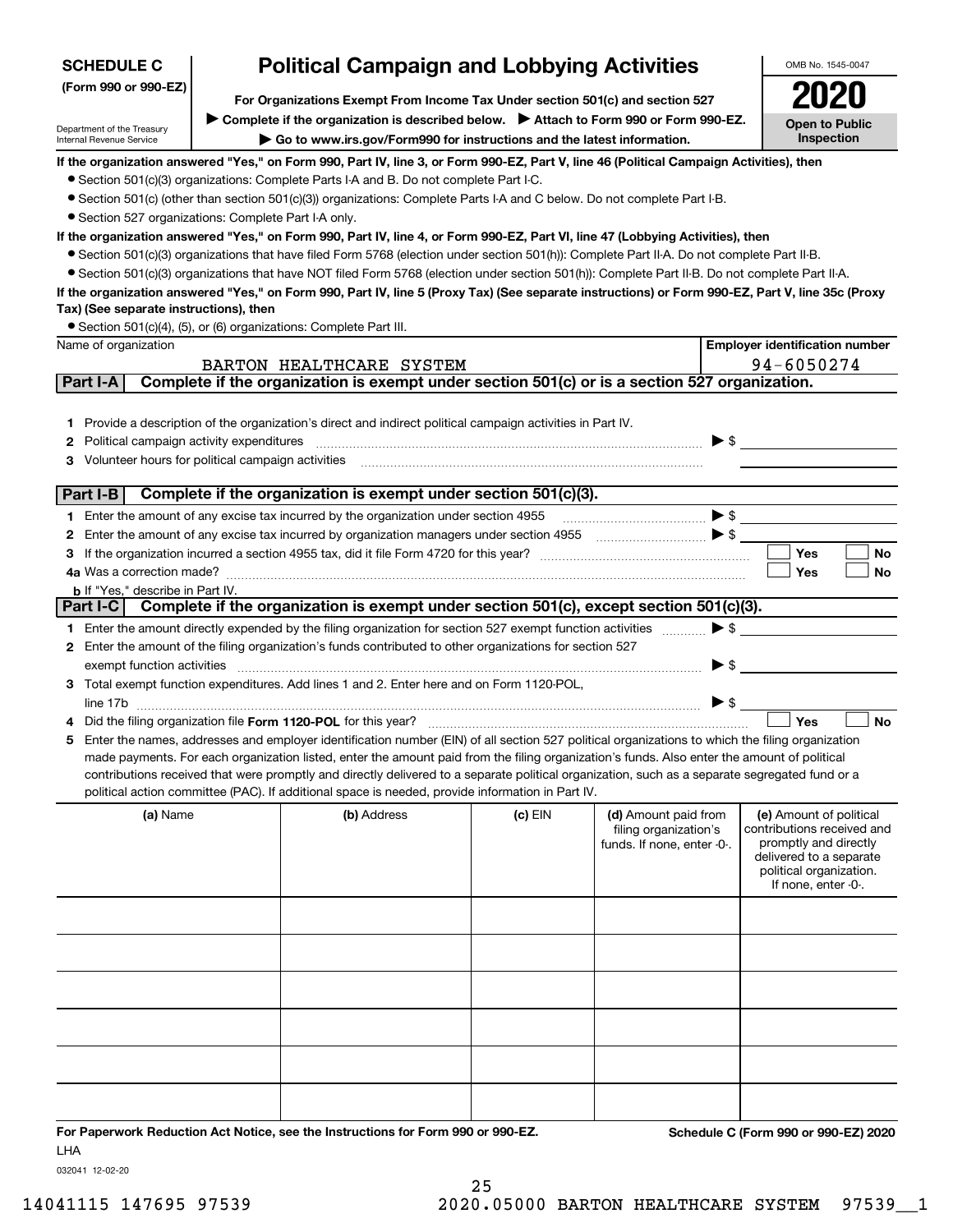| Schedule C (Form 990 or 990-EZ) 2020 BARTON HEALTHCARE SYSTEM                                                                       |                                        |              |                                                                                                                                               |                                                                                                                                   |                                        | $94 - 6050274$ Page 2          |
|-------------------------------------------------------------------------------------------------------------------------------------|----------------------------------------|--------------|-----------------------------------------------------------------------------------------------------------------------------------------------|-----------------------------------------------------------------------------------------------------------------------------------|----------------------------------------|--------------------------------|
| Complete if the organization is exempt under section 501(c)(3) and filed Form 5768 (election under<br>Part II-A<br>section 501(h)). |                                        |              |                                                                                                                                               |                                                                                                                                   |                                        |                                |
| A Check $\blacktriangleright$<br>expenses, and share of excess lobbying expenditures).                                              |                                        |              |                                                                                                                                               | if the filing organization belongs to an affiliated group (and list in Part IV each affiliated group member's name, address, EIN, |                                        |                                |
| <b>B</b> Check $\blacktriangleright$                                                                                                | <b>Limits on Lobbying Expenditures</b> |              | if the filing organization checked box A and "limited control" provisions apply.<br>(The term "expenditures" means amounts paid or incurred.) |                                                                                                                                   | (a) Filing<br>organization's<br>totals | (b) Affiliated group<br>totals |
| 1a Total lobbying expenditures to influence public opinion (grassroots lobbying)                                                    |                                        |              |                                                                                                                                               |                                                                                                                                   |                                        |                                |
| <b>b</b> Total lobbying expenditures to influence a legislative body (direct lobbying)                                              |                                        |              |                                                                                                                                               |                                                                                                                                   |                                        |                                |
| с                                                                                                                                   |                                        |              |                                                                                                                                               |                                                                                                                                   |                                        |                                |
| <b>d</b> Other exempt purpose expenditures                                                                                          |                                        |              |                                                                                                                                               |                                                                                                                                   |                                        |                                |
| е                                                                                                                                   |                                        |              |                                                                                                                                               |                                                                                                                                   |                                        |                                |
| f Lobbying nontaxable amount. Enter the amount from the following table in both columns.                                            |                                        |              |                                                                                                                                               |                                                                                                                                   |                                        |                                |
| If the amount on line 1e, column $(a)$ or $(b)$ is:                                                                                 |                                        |              | The lobbying nontaxable amount is:                                                                                                            |                                                                                                                                   |                                        |                                |
| Not over \$500,000                                                                                                                  |                                        |              | 20% of the amount on line 1e.                                                                                                                 |                                                                                                                                   |                                        |                                |
| Over \$500,000 but not over \$1,000,000                                                                                             |                                        |              | \$100,000 plus 15% of the excess over \$500,000.                                                                                              |                                                                                                                                   |                                        |                                |
| Over \$1,000,000 but not over \$1,500,000                                                                                           |                                        |              | \$175,000 plus 10% of the excess over \$1,000,000.                                                                                            |                                                                                                                                   |                                        |                                |
| Over \$1,500,000 but not over \$17,000,000                                                                                          |                                        |              | \$225,000 plus 5% of the excess over \$1,500,000.                                                                                             |                                                                                                                                   |                                        |                                |
| Over \$17,000,000                                                                                                                   |                                        | \$1,000,000. |                                                                                                                                               |                                                                                                                                   |                                        |                                |
|                                                                                                                                     |                                        |              |                                                                                                                                               |                                                                                                                                   |                                        |                                |
| g Grassroots nontaxable amount (enter 25% of line 1f)                                                                               |                                        |              |                                                                                                                                               |                                                                                                                                   |                                        |                                |
| h Subtract line 1g from line 1a. If zero or less, enter -0-                                                                         |                                        |              |                                                                                                                                               |                                                                                                                                   |                                        |                                |
| Subtract line 1f from line 1c. If zero or less, enter -0-<br>Ť.                                                                     |                                        |              |                                                                                                                                               |                                                                                                                                   |                                        |                                |
| If there is an amount other than zero on either line 1h or line 1i, did the organization file Form 4720                             |                                        |              |                                                                                                                                               |                                                                                                                                   |                                        |                                |
| reporting section 4911 tax for this year?                                                                                           |                                        |              |                                                                                                                                               |                                                                                                                                   |                                        | Yes<br>No                      |
| (Some organizations that made a section 501(h) election do not have to complete all of the five columns below.                      |                                        |              | 4-Year Averaging Period Under Section 501(h)<br>See the separate instructions for lines 2a through 2f.)                                       |                                                                                                                                   |                                        |                                |
|                                                                                                                                     |                                        |              | Lobbying Expenditures During 4-Year Averaging Period                                                                                          |                                                                                                                                   |                                        |                                |
|                                                                                                                                     |                                        |              |                                                                                                                                               |                                                                                                                                   |                                        |                                |
| Calendar year<br>(or fiscal year beginning in)                                                                                      | (a) $2017$                             |              | $(b)$ 2018                                                                                                                                    | $(c)$ 2019                                                                                                                        | $(d)$ 2020                             | (e) Total                      |
| 2a Lobbying nontaxable amount                                                                                                       |                                        |              |                                                                                                                                               |                                                                                                                                   |                                        |                                |
| <b>b</b> Lobbying ceiling amount<br>(150% of line 2a, column(e))                                                                    |                                        |              |                                                                                                                                               |                                                                                                                                   |                                        |                                |
| c Total lobbying expenditures                                                                                                       |                                        |              |                                                                                                                                               |                                                                                                                                   |                                        |                                |
| d Grassroots nontaxable amount                                                                                                      |                                        |              |                                                                                                                                               |                                                                                                                                   |                                        |                                |
| e Grassroots ceiling amount                                                                                                         |                                        |              |                                                                                                                                               |                                                                                                                                   |                                        |                                |
| (150% of line 2d, column (e))                                                                                                       |                                        |              |                                                                                                                                               |                                                                                                                                   |                                        |                                |
| f Grassroots lobbying expenditures                                                                                                  |                                        |              |                                                                                                                                               |                                                                                                                                   |                                        |                                |

**Schedule C (Form 990 or 990-EZ) 2020**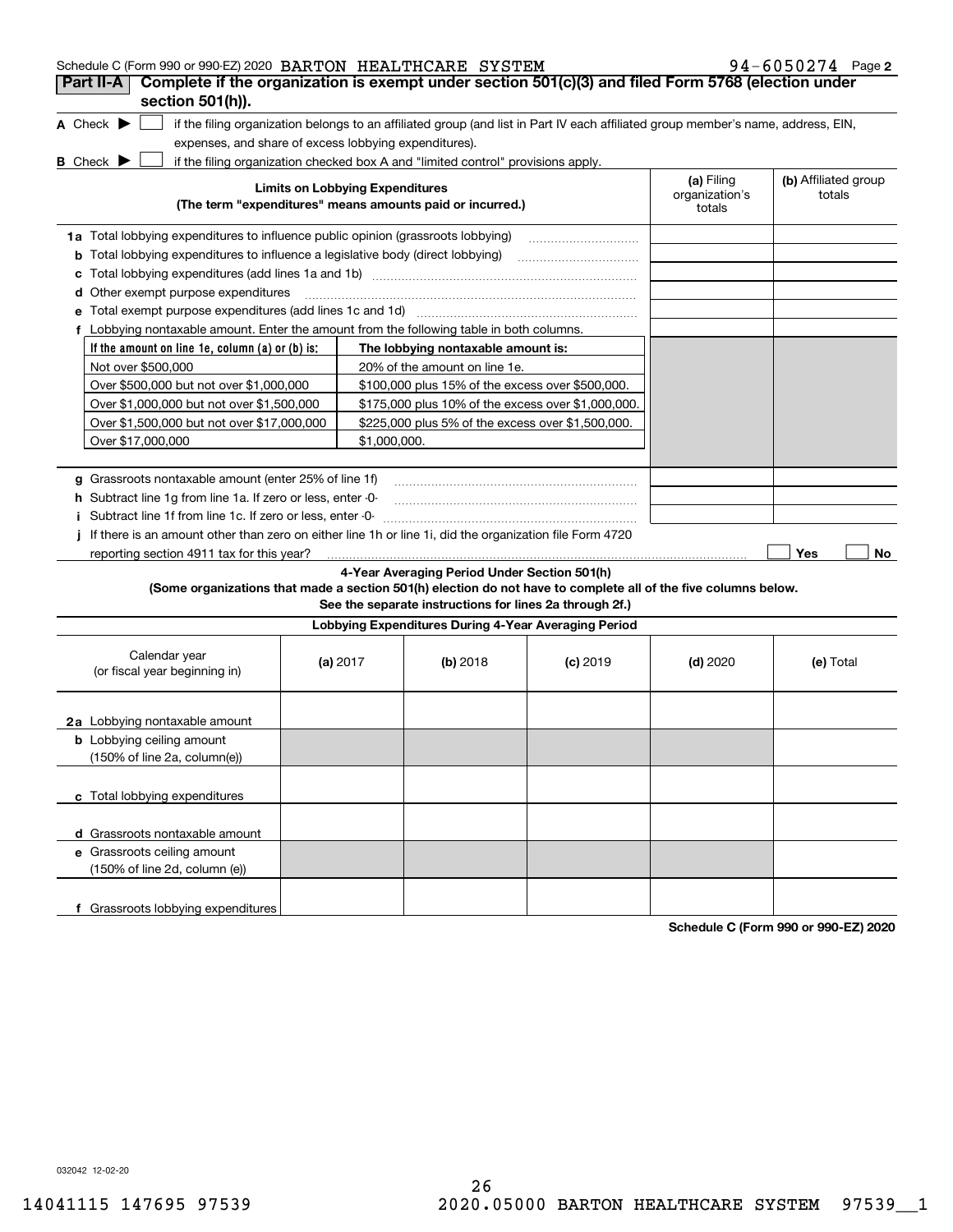### Schedule C (Form 990 or 990-EZ) 2020  $\,$  BARTON  $\,$  HEALTHCARE  $\,$  SYSTEM  $\,$   $\,$   $\,$   $\,$   $\,$  94  $-$  6050274  $\,$  Page

### **3**

### **Part II-B** Complete if the organization is exempt under section 501(c)(3) and has NOT filed Form 5768 **(election under section 501(h)).**

|         | For each "Yes" response on lines 1a through 1i below, provide in Part IV a detailed description                                                                                                                                      |     | (a) |              | (b)    |          |
|---------|--------------------------------------------------------------------------------------------------------------------------------------------------------------------------------------------------------------------------------------|-----|-----|--------------|--------|----------|
|         | of the lobbying activity.                                                                                                                                                                                                            | Yes |     | No           | Amount |          |
| 1.      | During the year, did the filing organization attempt to influence foreign, national, state, or<br>local legislation, including any attempt to influence public opinion on a legislative matter<br>or referendum, through the use of: |     |     |              |        |          |
|         |                                                                                                                                                                                                                                      |     |     | х            |        |          |
|         | b Paid staff or management (include compensation in expenses reported on lines 1c through 1i)?                                                                                                                                       |     |     | X            |        |          |
|         |                                                                                                                                                                                                                                      |     |     | Χ            |        |          |
|         |                                                                                                                                                                                                                                      |     |     | X            |        |          |
|         | e Publications, or published or broadcast statements?                                                                                                                                                                                |     |     | X            |        |          |
|         | f Grants to other organizations for lobbying purposes?                                                                                                                                                                               |     |     | X            |        |          |
|         | g Direct contact with legislators, their staffs, government officials, or a legislative body?                                                                                                                                        |     |     | X            |        |          |
|         | .<br>h Rallies, demonstrations, seminars, conventions, speeches, lectures, or any similar means?                                                                                                                                     |     |     | X            |        |          |
|         | <i>i</i> Other activities?                                                                                                                                                                                                           | Χ   |     |              |        | 16, 280. |
|         |                                                                                                                                                                                                                                      |     |     |              |        | 16, 280. |
|         | 2a Did the activities in line 1 cause the organization to be not described in section 501(c)(3)?                                                                                                                                     |     |     | X            |        |          |
|         |                                                                                                                                                                                                                                      |     |     |              |        |          |
|         | c If "Yes," enter the amount of any tax incurred by organization managers under section 4912                                                                                                                                         |     |     |              |        |          |
|         | d If the filing organization incurred a section 4912 tax, did it file Form 4720 for this year?                                                                                                                                       |     |     |              |        |          |
|         | Complete if the organization is exempt under section 501(c)(4), section 501(c)(5), or section<br> Part III-A                                                                                                                         |     |     |              |        |          |
|         | $501(c)(6)$ .                                                                                                                                                                                                                        |     |     |              |        |          |
|         |                                                                                                                                                                                                                                      |     |     |              | Yes    | No       |
| 1.      |                                                                                                                                                                                                                                      |     |     | 1            |        |          |
| 2       |                                                                                                                                                                                                                                      |     |     | $\mathbf{2}$ |        |          |
| з       | Did the organization agree to carry over lobbying and political campaign activity expenditures from the prior year?                                                                                                                  |     |     | 3            |        |          |
|         | Part III-B Complete if the organization is exempt under section 501(c)(4), section 501(c)(5), or section                                                                                                                             |     |     |              |        |          |
|         | 501(c)(6) and if either (a) BOTH Part III-A, lines 1 and 2, are answered "No" OR (b) Part III-A, line 3, is                                                                                                                          |     |     |              |        |          |
|         | answered "Yes."                                                                                                                                                                                                                      |     |     |              |        |          |
| 1.      | Dues, assessments and similar amounts from members [11] matter content to the state of the state of the state of the state of the state of the state of the state of the state of the state of the state of the state of the s       |     |     | 1            |        |          |
| 2       | Section 162(e) nondeductible lobbying and political expenditures (do not include amounts of political                                                                                                                                |     |     |              |        |          |
|         | expenses for which the section 527(f) tax was paid).                                                                                                                                                                                 |     |     |              |        |          |
|         | <b>a</b> Current year                                                                                                                                                                                                                |     |     | 2a           |        |          |
|         | <b>b</b> Carryover from last year manufactured and content to content the content of the content of the content of the content of the content of the content of the content of the content of the content of the content of the con  |     |     | 2b           |        |          |
| c       |                                                                                                                                                                                                                                      |     |     | 2c           |        |          |
| з       | Aggregate amount reported in section 6033(e)(1)(A) notices of nondeductible section 162(e) dues                                                                                                                                      |     |     | 3            |        |          |
| 4       | If notices were sent and the amount on line 2c exceeds the amount on line 3, what portion of the excess                                                                                                                              |     |     |              |        |          |
|         | does the organization agree to carryover to the reasonable estimate of nondeductible lobbying and political                                                                                                                          |     |     |              |        |          |
|         |                                                                                                                                                                                                                                      |     |     |              |        |          |
| 5       | expenditure next year?<br>Taxable amount of lobbying and political expenditures (See instructions)                                                                                                                                   |     |     | 4<br>5       |        |          |
| Part IV | <b>Supplemental Information</b>                                                                                                                                                                                                      |     |     |              |        |          |
|         | Provide the descriptions required for Part I-A, line 1; Part I-B, line 4; Part I-C, line 5; Part II-A (affiliated group list); Part II-A, lines 1 and 2 (See                                                                         |     |     |              |        |          |
|         | instructions); and Part II-B, line 1. Also, complete this part for any additional information.                                                                                                                                       |     |     |              |        |          |
|         | PART II-B, LINE 1, LOBBYING ACTIVITIES:                                                                                                                                                                                              |     |     |              |        |          |
|         | A PORTION OF BARTON HEALTHCARE SYSTEM'S MEMBERSHIP DUES PAID                                                                                                                                                                         |     | TO. |              | THE    |          |
|         | CALIFORNIA HOSPITAL ASSOCIATION AND THE CALIFORNIA ASSOCIATION OF                                                                                                                                                                    |     |     |              |        |          |
|         | HOSPITALS AND HEALTH SYSTEMS WAS USED FOR LOBBYING EXPENDITURES.                                                                                                                                                                     |     |     |              |        |          |

**Schedule C (Form 990 or 990-EZ) 2020**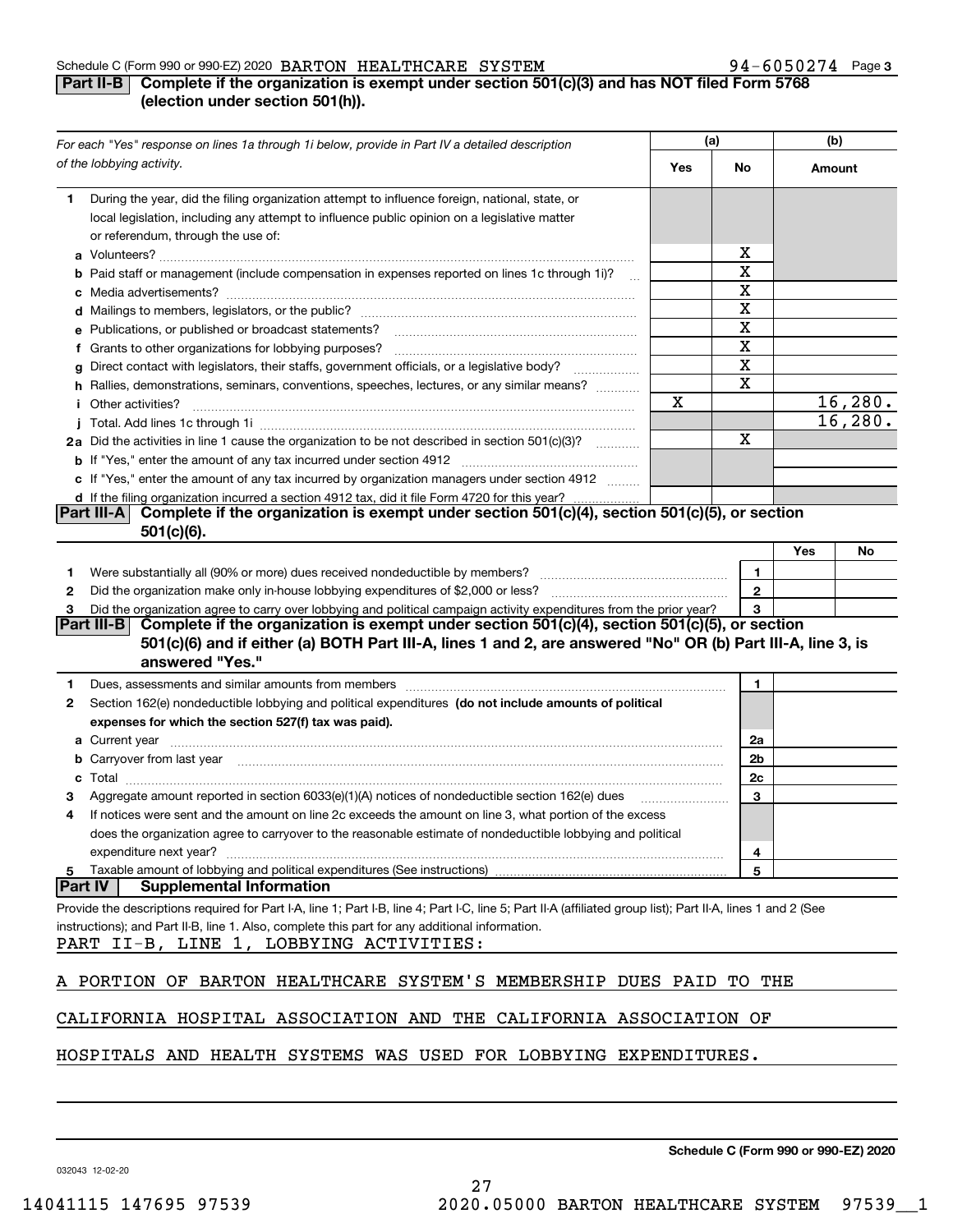| <b>SCHEDULE D</b> |  |
|-------------------|--|
|-------------------|--|

| (Form 990) |  |
|------------|--|
|------------|--|

## **Supplemental Financial Statements**

(Form 990)<br>
Pepartment of the Treasury<br>
Department of the Treasury<br>
Department of the Treasury<br>
Department of the Treasury<br> **Co to www.irs.gov/Form990 for instructions and the latest information.**<br> **Co to www.irs.gov/Form9** 



Department of the Treasury Internal Revenue Service

|  |  | o to www.irs.gov/Form990 for instructions and the latest inform |  |  |
|--|--|-----------------------------------------------------------------|--|--|

|          | Name of the organization<br>BARTON HEALTHCARE SYSTEM                                                                                                  |                         |                          | <b>Employer identification number</b><br>94-6050274 |
|----------|-------------------------------------------------------------------------------------------------------------------------------------------------------|-------------------------|--------------------------|-----------------------------------------------------|
| Part I   | Organizations Maintaining Donor Advised Funds or Other Similar Funds or Accounts. Complete if the                                                     |                         |                          |                                                     |
|          | organization answered "Yes" on Form 990, Part IV, line 6.                                                                                             |                         |                          |                                                     |
|          |                                                                                                                                                       | (a) Donor advised funds |                          | (b) Funds and other accounts                        |
| 1        |                                                                                                                                                       |                         |                          |                                                     |
| 2        | Aggregate value of contributions to (during year)                                                                                                     |                         |                          |                                                     |
| з        | Aggregate value of grants from (during year)                                                                                                          |                         |                          |                                                     |
| 4        |                                                                                                                                                       |                         |                          |                                                     |
| 5        | Did the organization inform all donors and donor advisors in writing that the assets held in donor advised funds                                      |                         |                          |                                                     |
|          |                                                                                                                                                       |                         |                          | Yes<br>No                                           |
| 6        | Did the organization inform all grantees, donors, and donor advisors in writing that grant funds can be used only                                     |                         |                          |                                                     |
|          | for charitable purposes and not for the benefit of the donor or donor advisor, or for any other purpose conferring                                    |                         |                          |                                                     |
|          | impermissible private benefit?                                                                                                                        |                         |                          | Yes<br>No                                           |
| Part II  | Conservation Easements. Complete if the organization answered "Yes" on Form 990, Part IV, line 7.                                                     |                         |                          |                                                     |
| 1.       | Purpose(s) of conservation easements held by the organization (check all that apply).                                                                 |                         |                          |                                                     |
|          | Preservation of land for public use (for example, recreation or education)                                                                            |                         |                          | Preservation of a historically important land area  |
|          | Protection of natural habitat                                                                                                                         |                         |                          | Preservation of a certified historic structure      |
|          | Preservation of open space                                                                                                                            |                         |                          |                                                     |
| 2        | Complete lines 2a through 2d if the organization held a qualified conservation contribution in the form of a conservation easement on the last        |                         |                          |                                                     |
|          | day of the tax year.                                                                                                                                  |                         |                          | Held at the End of the Tax Year                     |
| а        |                                                                                                                                                       |                         | 2a                       |                                                     |
| b        | Total acreage restricted by conservation easements                                                                                                    |                         | 2 <sub>b</sub>           |                                                     |
| с        |                                                                                                                                                       |                         | 2c                       |                                                     |
|          | d Number of conservation easements included in (c) acquired after 7/25/06, and not on a historic structure                                            |                         |                          |                                                     |
|          |                                                                                                                                                       |                         | 2d                       |                                                     |
| З        | Number of conservation easements modified, transferred, released, extinguished, or terminated by the organization during the tax                      |                         |                          |                                                     |
|          | $year \blacktriangleright$                                                                                                                            |                         |                          |                                                     |
| 4        | Number of states where property subject to conservation easement is located >                                                                         |                         |                          |                                                     |
| 5        | Does the organization have a written policy regarding the periodic monitoring, inspection, handling of                                                |                         |                          |                                                     |
|          | violations, and enforcement of the conservation easements it holds?                                                                                   |                         |                          | Yes<br><b>No</b>                                    |
| 6        | Staff and volunteer hours devoted to monitoring, inspecting, handling of violations, and enforcing conservation easements during the year             |                         |                          |                                                     |
|          |                                                                                                                                                       |                         |                          |                                                     |
| 7        | Amount of expenses incurred in monitoring, inspecting, handling of violations, and enforcing conservation easements during the year                   |                         |                          |                                                     |
|          | ▶ \$                                                                                                                                                  |                         |                          |                                                     |
| 8        | Does each conservation easement reported on line 2(d) above satisfy the requirements of section 170(h)(4)(B)(i)                                       |                         |                          |                                                     |
|          |                                                                                                                                                       |                         |                          | Yes<br>No                                           |
|          | In Part XIII, describe how the organization reports conservation easements in its revenue and expense statement and                                   |                         |                          |                                                     |
|          | balance sheet, and include, if applicable, the text of the footnote to the organization's financial statements that describes the                     |                         |                          |                                                     |
| Part III | organization's accounting for conservation easements.<br>Organizations Maintaining Collections of Art, Historical Treasures, or Other Similar Assets. |                         |                          |                                                     |
|          |                                                                                                                                                       |                         |                          |                                                     |
|          | Complete if the organization answered "Yes" on Form 990, Part IV, line 8.                                                                             |                         |                          |                                                     |
|          | 1a If the organization elected, as permitted under FASB ASC 958, not to report in its revenue statement and balance sheet works                       |                         |                          |                                                     |
|          | of art, historical treasures, or other similar assets held for public exhibition, education, or research in furtherance of public                     |                         |                          |                                                     |
|          | service, provide in Part XIII the text of the footnote to its financial statements that describes these items.                                        |                         |                          |                                                     |
|          | <b>b</b> If the organization elected, as permitted under FASB ASC 958, to report in its revenue statement and balance sheet works of                  |                         |                          |                                                     |
|          | art, historical treasures, or other similar assets held for public exhibition, education, or research in furtherance of public service,               |                         |                          |                                                     |
|          | provide the following amounts relating to these items:                                                                                                |                         |                          |                                                     |
|          | (I)                                                                                                                                                   |                         |                          | \$                                                  |
|          | (ii) Assets included in Form 990, Part X                                                                                                              |                         | $\blacktriangleright$ \$ |                                                     |
| 2        | If the organization received or held works of art, historical treasures, or other similar assets for financial gain, provide                          |                         |                          |                                                     |
|          | the following amounts required to be reported under FASB ASC 958 relating to these items:                                                             |                         |                          |                                                     |
| a        |                                                                                                                                                       |                         |                          | \$<br>122,999.                                      |
|          |                                                                                                                                                       |                         | $\blacktriangleright$ \$ |                                                     |

032051 12-01-20 **For Paperwork Reduction Act Notice, see the Instructions for Form 990. Schedule D (Form 990) 2020** LHA

| 28 |  |  |  |
|----|--|--|--|
|    |  |  |  |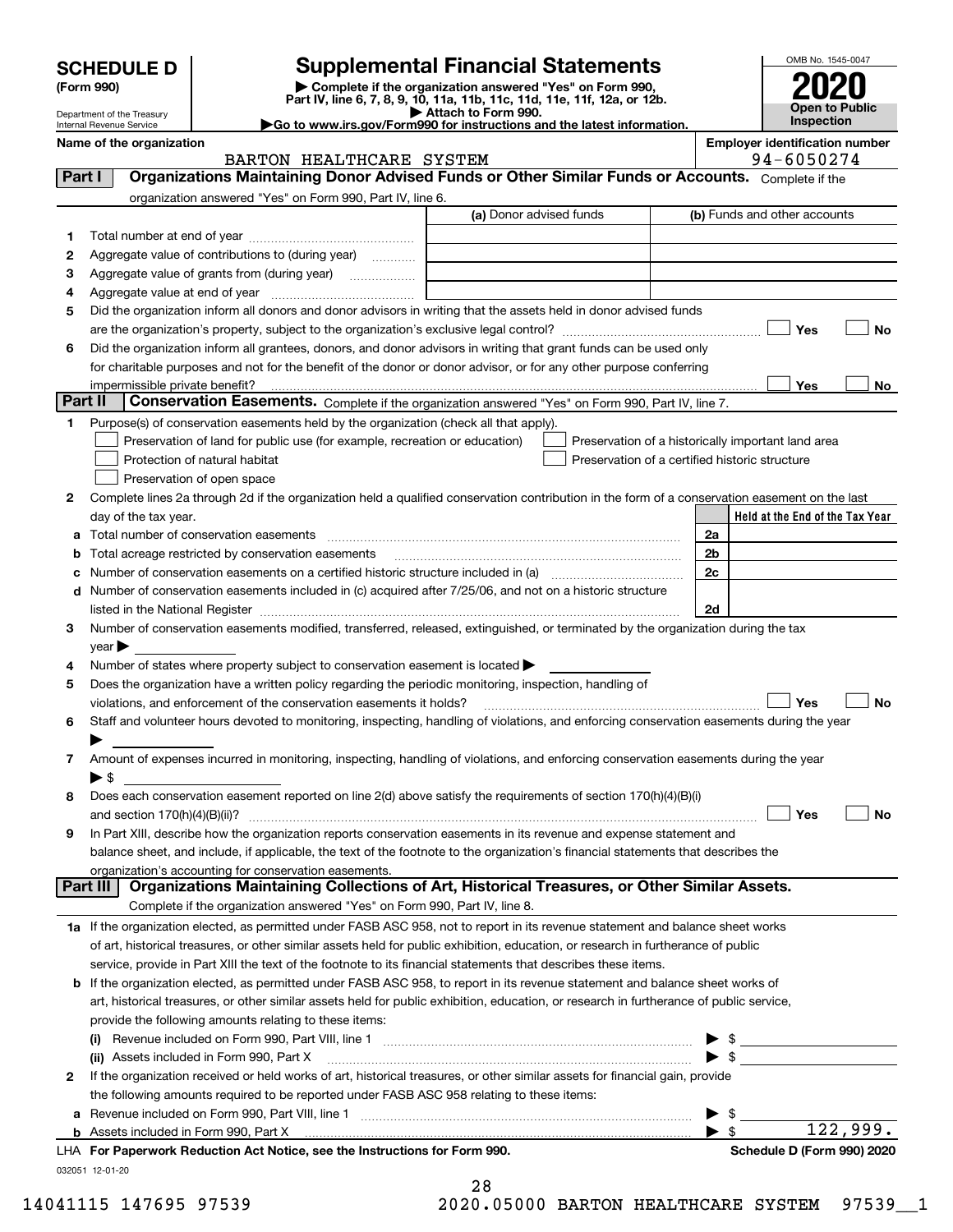|          | Schedule D (Form 990) 2020                                                                                                                                                                                                     | BARTON HEALTHCARE SYSTEM       |                              |                           |          |                          |            | 94-6050274 Page 2            |     |                          |
|----------|--------------------------------------------------------------------------------------------------------------------------------------------------------------------------------------------------------------------------------|--------------------------------|------------------------------|---------------------------|----------|--------------------------|------------|------------------------------|-----|--------------------------|
| Part III | Organizations Maintaining Collections of Art, Historical Treasures, or Other Similar Assets (continued)                                                                                                                        |                                |                              |                           |          |                          |            |                              |     |                          |
| З        | Using the organization's acquisition, accession, and other records, check any of the following that make significant use of its                                                                                                |                                |                              |                           |          |                          |            |                              |     |                          |
|          | collection items (check all that apply):                                                                                                                                                                                       |                                |                              |                           |          |                          |            |                              |     |                          |
| a        | $X$ Public exhibition                                                                                                                                                                                                          | d                              |                              | Loan or exchange program  |          |                          |            |                              |     |                          |
| b        | Scholarly research                                                                                                                                                                                                             | e                              |                              |                           |          |                          |            |                              |     |                          |
| c        | Preservation for future generations                                                                                                                                                                                            |                                |                              |                           |          |                          |            |                              |     |                          |
| 4        | Provide a description of the organization's collections and explain how they further the organization's exempt purpose in Part XIII.                                                                                           |                                |                              |                           |          |                          |            |                              |     |                          |
| 5        | During the year, did the organization solicit or receive donations of art, historical treasures, or other similar assets                                                                                                       |                                |                              |                           |          |                          |            |                              |     |                          |
|          | to be sold to raise funds rather than to be maintained as part of the organization's collection?                                                                                                                               |                                |                              |                           |          |                          |            | Yes                          |     | $\overline{\text{X}}$ No |
|          | Part IV<br>Escrow and Custodial Arrangements. Complete if the organization answered "Yes" on Form 990, Part IV, line 9, or                                                                                                     |                                |                              |                           |          |                          |            |                              |     |                          |
|          | reported an amount on Form 990, Part X, line 21.                                                                                                                                                                               |                                |                              |                           |          |                          |            |                              |     |                          |
|          | 1a Is the organization an agent, trustee, custodian or other intermediary for contributions or other assets not included                                                                                                       |                                |                              |                           |          |                          |            |                              |     |                          |
|          |                                                                                                                                                                                                                                |                                |                              |                           |          |                          |            | Yes                          |     | No                       |
|          | If "Yes," explain the arrangement in Part XIII and complete the following table:                                                                                                                                               |                                |                              |                           |          |                          |            |                              |     |                          |
|          |                                                                                                                                                                                                                                |                                |                              |                           |          |                          |            | Amount                       |     |                          |
| c        | Beginning balance                                                                                                                                                                                                              |                                |                              |                           |          | 1c                       |            |                              |     |                          |
| d        | Additions during the year manufactured and an according to the year manufactured and according the year manufactured and according the year manufactured and according the year manufactured and according the year manufactur |                                |                              |                           |          | 1d                       |            |                              |     |                          |
| е        | Distributions during the year manufactured and an account of the state of the state of the state of the state of the state of the state of the state of the state of the state of the state of the state of the state of the s |                                |                              |                           |          | 1e                       |            |                              |     |                          |
|          |                                                                                                                                                                                                                                |                                |                              |                           |          | 1f                       |            |                              |     |                          |
|          | 2a Did the organization include an amount on Form 990, Part X, line 21, for escrow or custodial account liability?                                                                                                             |                                |                              |                           |          |                          |            | Yes                          |     | No                       |
| Part V   | <b>b</b> If "Yes," explain the arrangement in Part XIII. Check here if the explanation has been provided on Part XIII<br>Endowment Funds. Complete if the organization answered "Yes" on Form 990, Part IV, line 10.           |                                |                              |                           |          |                          |            |                              |     |                          |
|          |                                                                                                                                                                                                                                |                                |                              | (c) Two years back        |          |                          |            |                              |     |                          |
| 1a       | Beginning of year balance                                                                                                                                                                                                      | (a) Current year<br>3,848,820. | (b) Prior year<br>3,816,534. | 3,738,620.                |          | (d) Three years back     | 3,653,815. | (e) Four years back          |     | 3, 391, 263.             |
| b        |                                                                                                                                                                                                                                | 107,813.                       | 28,286.                      |                           | 81,914.  |                          | 84,805.    |                              |     | 262,552.                 |
|          | Net investment earnings, gains, and losses                                                                                                                                                                                     | 176,165.                       | 220,734.                     |                           | 152,556. |                          | 120,793.   |                              |     | 70,747.                  |
| d        |                                                                                                                                                                                                                                |                                |                              |                           |          |                          |            |                              |     |                          |
|          | e Other expenditures for facilities                                                                                                                                                                                            |                                |                              |                           |          |                          |            |                              |     |                          |
|          | and programs                                                                                                                                                                                                                   | 176,165.                       | 216,734.                     |                           | 156,556. |                          | 120,793.   |                              |     | 70,747.                  |
|          |                                                                                                                                                                                                                                |                                |                              |                           |          |                          |            |                              |     |                          |
| g        | End of year balance                                                                                                                                                                                                            | 3,956,633.                     | 3,848,820.                   | 3,816,534.                |          |                          | 3,738,620. |                              |     | 3,653,815.               |
| 2        | Provide the estimated percentage of the current year end balance (line 1g, column (a)) held as:                                                                                                                                |                                |                              |                           |          |                          |            |                              |     |                          |
| а        | Board designated or quasi-endowment                                                                                                                                                                                            |                                | %                            |                           |          |                          |            |                              |     |                          |
| b        | 100<br>Permanent endowment >                                                                                                                                                                                                   | %                              |                              |                           |          |                          |            |                              |     |                          |
| c        | Term endowment $\blacktriangleright$                                                                                                                                                                                           | %                              |                              |                           |          |                          |            |                              |     |                          |
|          | The percentages on lines 2a, 2b, and 2c should equal 100%.                                                                                                                                                                     |                                |                              |                           |          |                          |            |                              |     |                          |
|          | 3a Are there endowment funds not in the possession of the organization that are held and administered for the organization                                                                                                     |                                |                              |                           |          |                          |            |                              |     |                          |
|          | by:                                                                                                                                                                                                                            |                                |                              |                           |          |                          |            |                              | Yes | No                       |
|          | (i)                                                                                                                                                                                                                            |                                |                              |                           |          |                          |            | 3a(i)                        |     | x                        |
|          |                                                                                                                                                                                                                                |                                |                              |                           |          |                          |            | 3a(ii)                       | х   |                          |
| b        |                                                                                                                                                                                                                                |                                |                              |                           |          |                          |            | 3 <sub>b</sub>               | х   |                          |
|          | Describe in Part XIII the intended uses of the organization's endowment funds.                                                                                                                                                 |                                |                              |                           |          |                          |            |                              |     |                          |
|          | Land, Buildings, and Equipment.<br>Part VI                                                                                                                                                                                     |                                |                              |                           |          |                          |            |                              |     |                          |
|          | Complete if the organization answered "Yes" on Form 990, Part IV, line 11a. See Form 990, Part X, line 10.                                                                                                                     |                                |                              |                           |          |                          |            |                              |     |                          |
|          | Description of property                                                                                                                                                                                                        | (a) Cost or other              |                              | (b) Cost or other         |          | (c) Accumulated          |            | (d) Book value               |     |                          |
|          |                                                                                                                                                                                                                                | basis (investment)             |                              | basis (other)             |          | depreciation             |            |                              |     |                          |
|          |                                                                                                                                                                                                                                | 9,000,000.                     |                              | 7,777,023.                |          |                          |            | 16,777,023.                  |     |                          |
| b        |                                                                                                                                                                                                                                |                                | $\overline{113,939}$ , 487.  |                           |          | $\overline{51,722,691.}$ |            | 62, 216, 796.                |     |                          |
|          |                                                                                                                                                                                                                                |                                |                              | 5,976,334.                |          | 2,646,397.               |            | 3,329,937.<br>19,043,311.    |     |                          |
| d        |                                                                                                                                                                                                                                | 122,999.                       |                              | 76,232,055.<br>9,813,211. |          | 57, 188, 744.            |            | $\overline{7}$ , 492, 559.   |     |                          |
|          | e Other                                                                                                                                                                                                                        |                                |                              |                           |          | 2,443,651.               |            | $\overline{108}$ , 859, 626. |     |                          |
|          |                                                                                                                                                                                                                                |                                |                              |                           |          |                          |            | Schodule D (Form 000) 2020   |     |                          |

**Schedule D (Form 990) 2020**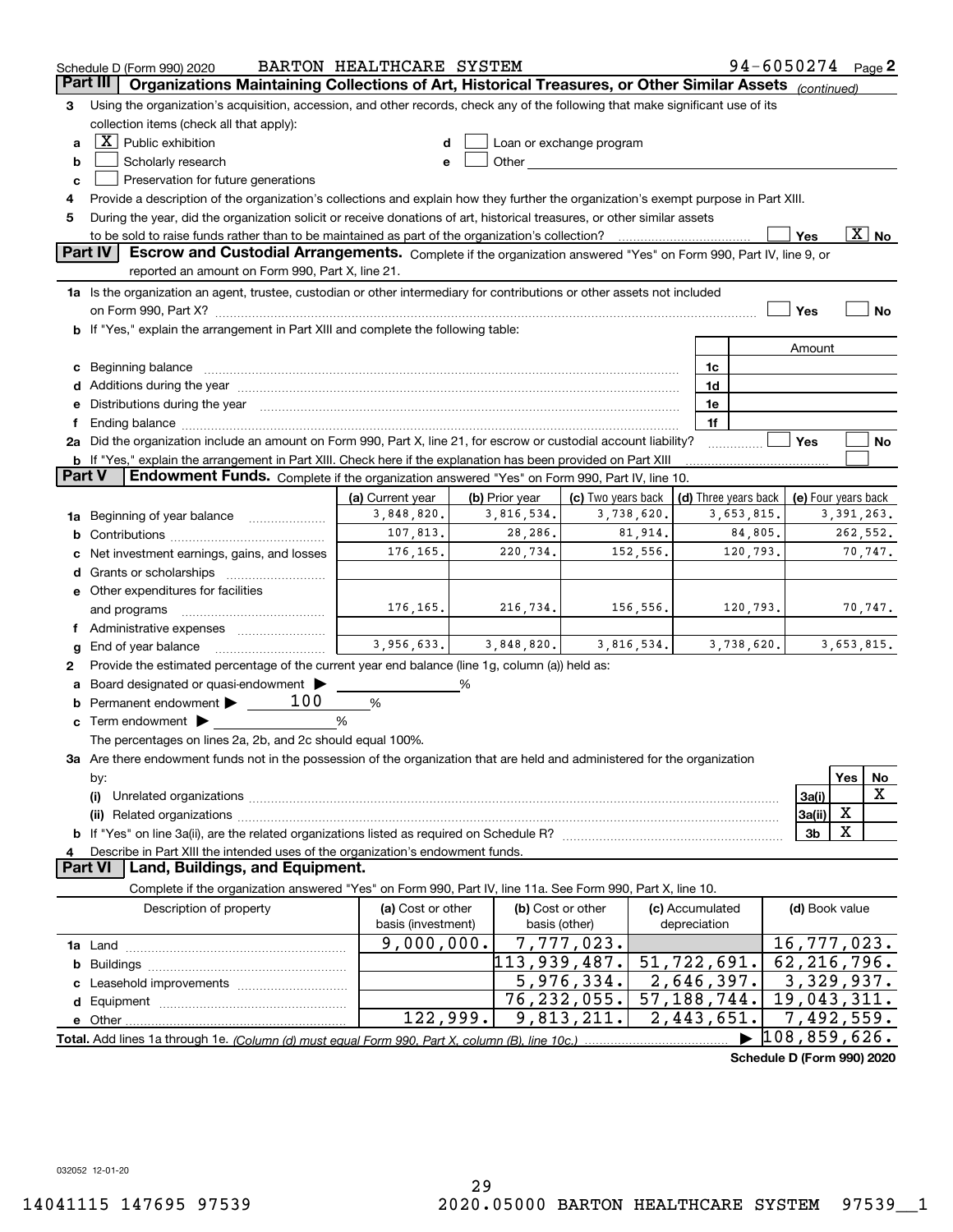| Schedule D (Form 990) 2020                      | BARTON HEALTHCARE SYSTEM | $94 - 6050274$ Page |  |
|-------------------------------------------------|--------------------------|---------------------|--|
| <b>Part VII</b> Investments - Other Securities. |                          |                     |  |

Complete if the organization answered "Yes" on Form 990, Part IV, line 11b. See Form 990, Part X, line 12.

| (a) Description of security or category (including name of security)                                                                                           | (b) Book value  | (c) Method of valuation: Cost or end-of-year market value |                           |
|----------------------------------------------------------------------------------------------------------------------------------------------------------------|-----------------|-----------------------------------------------------------|---------------------------|
| (1) Financial derivatives                                                                                                                                      |                 |                                                           |                           |
|                                                                                                                                                                |                 |                                                           |                           |
| $(3)$ Other                                                                                                                                                    |                 |                                                           |                           |
| (A)                                                                                                                                                            |                 |                                                           |                           |
| (B)                                                                                                                                                            |                 |                                                           |                           |
| (C)                                                                                                                                                            |                 |                                                           |                           |
| (D)                                                                                                                                                            |                 |                                                           |                           |
| (E)                                                                                                                                                            |                 |                                                           |                           |
|                                                                                                                                                                |                 |                                                           |                           |
| (F)                                                                                                                                                            |                 |                                                           |                           |
| (G)                                                                                                                                                            |                 |                                                           |                           |
| (H)                                                                                                                                                            |                 |                                                           |                           |
| Total. (Col. (b) must equal Form 990, Part X, col. (B) line 12.)                                                                                               |                 |                                                           |                           |
| Part VIII Investments - Program Related.                                                                                                                       |                 |                                                           |                           |
| Complete if the organization answered "Yes" on Form 990, Part IV, line 11c. See Form 990, Part X, line 13.                                                     |                 |                                                           |                           |
| (a) Description of investment                                                                                                                                  | (b) Book value  | (c) Method of valuation: Cost or end-of-year market value |                           |
| <b>INVESTMENT IN WASHOE</b><br>(1)                                                                                                                             |                 |                                                           |                           |
| BARTON MEDICAL CLINIC                                                                                                                                          | 36,621,551.     | <b>COST</b>                                               |                           |
| (3)                                                                                                                                                            |                 |                                                           |                           |
| (4)                                                                                                                                                            |                 |                                                           |                           |
| (5)                                                                                                                                                            |                 |                                                           |                           |
| (6)                                                                                                                                                            |                 |                                                           |                           |
| (7)                                                                                                                                                            |                 |                                                           |                           |
| (8)                                                                                                                                                            |                 |                                                           |                           |
| (9)                                                                                                                                                            |                 |                                                           |                           |
| Total. (Col. (b) must equal Form 990, Part X, col. (B) line 13.)                                                                                               | 36,621,551.     |                                                           |                           |
| <b>Other Assets.</b><br>Part IX                                                                                                                                |                 |                                                           |                           |
| Complete if the organization answered "Yes" on Form 990, Part IV, line 11d. See Form 990, Part X, line 15.                                                     |                 |                                                           |                           |
|                                                                                                                                                                | (a) Description |                                                           | (b) Book value            |
|                                                                                                                                                                |                 |                                                           |                           |
| (1)                                                                                                                                                            |                 |                                                           |                           |
| (2)                                                                                                                                                            |                 |                                                           |                           |
| (3)                                                                                                                                                            |                 |                                                           |                           |
| (4)                                                                                                                                                            |                 |                                                           |                           |
| (5)                                                                                                                                                            |                 |                                                           |                           |
| (6)                                                                                                                                                            |                 |                                                           |                           |
| (7)                                                                                                                                                            |                 |                                                           |                           |
| (8)                                                                                                                                                            |                 |                                                           |                           |
| (9)                                                                                                                                                            |                 |                                                           |                           |
|                                                                                                                                                                |                 |                                                           |                           |
| <b>Other Liabilities.</b><br>Part X                                                                                                                            |                 |                                                           |                           |
| Complete if the organization answered "Yes" on Form 990, Part IV, line 11e or 11f. See Form 990, Part X, line 25.                                              |                 |                                                           |                           |
| (a) Description of liability<br>1.                                                                                                                             |                 |                                                           | (b) Book value            |
| (1) Federal income taxes                                                                                                                                       |                 |                                                           |                           |
| THIRD PARTY PAYORS<br>(2)                                                                                                                                      |                 |                                                           | 874,988.                  |
| <b>CLAIMS RESERVE</b><br>(3)                                                                                                                                   |                 |                                                           | $\overline{7,194}$ , 550. |
| OTHER LONG TERM OBLIGATIONS<br>(4)                                                                                                                             |                 |                                                           | 200,000.                  |
| ADVANCE OF MEDICARE PAYMENTS<br>(5)                                                                                                                            |                 |                                                           | 11, 147, 444.             |
|                                                                                                                                                                |                 |                                                           |                           |
|                                                                                                                                                                |                 |                                                           |                           |
| (6)                                                                                                                                                            |                 |                                                           |                           |
| (7)                                                                                                                                                            |                 |                                                           |                           |
| (8)                                                                                                                                                            |                 |                                                           |                           |
| (9)<br>Total. (Column (b) must equal Form 990, Part X, col. (B) line 25.) manufactured contains and column (b) must equal Form 990, Part X, col. (B) line 25.) |                 |                                                           | 19,416,982.               |

**2.** Liability for uncertain tax positions. In Part XIII, provide the text of the footnote to the organization's financial statements that reports the organization's liability for uncertain tax positions under FASB ASC 740. Check here if the text of the footnote has been provided in Part XIII

**Schedule D (Form 990) 2020**

 $\mathcal{L}^{\text{max}}$ 

032053 12-01-20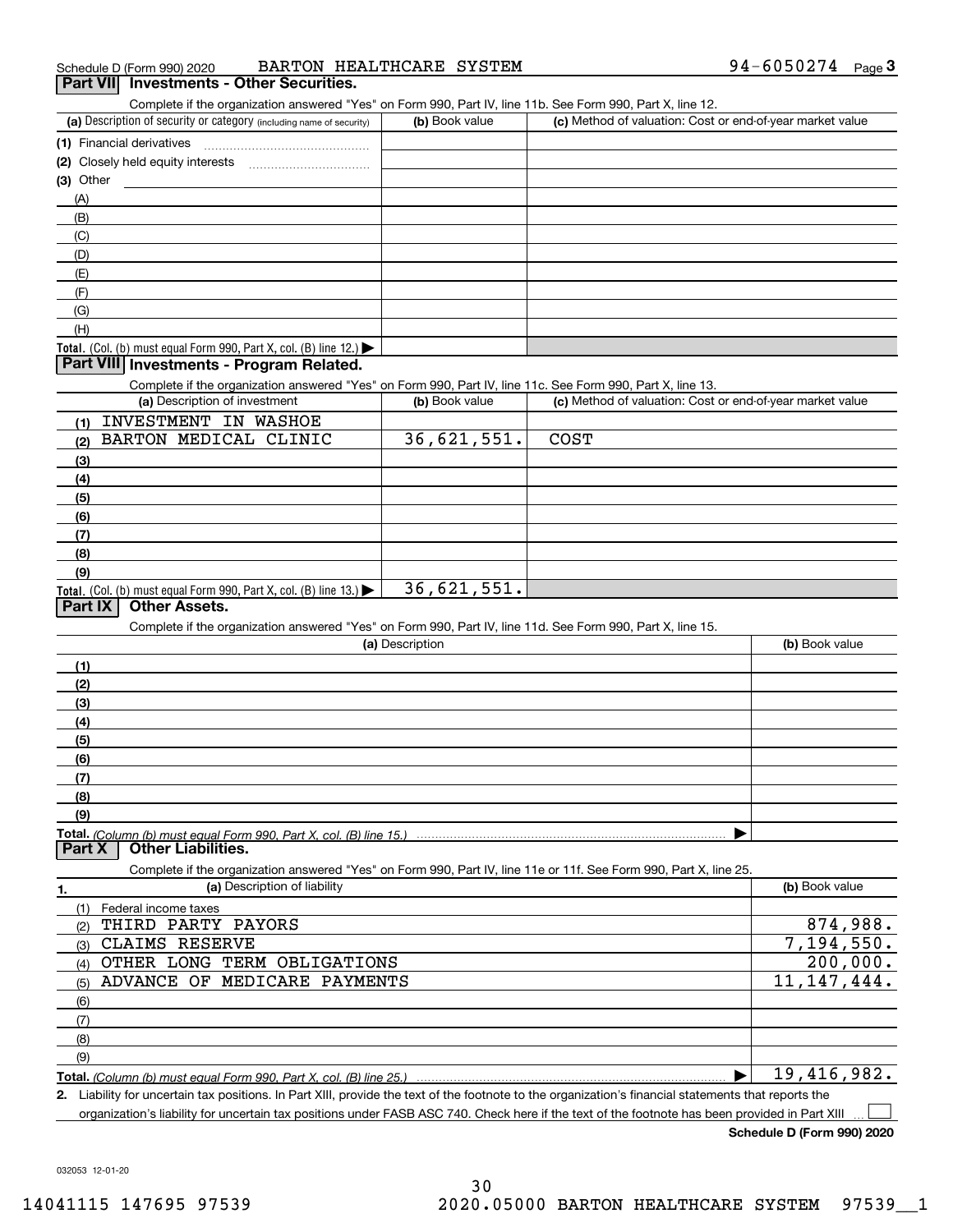|   | BARTON HEALTHCARE SYSTEM<br>Schedule D (Form 990) 2020                                                                                                                                                                             |                | $94 - 6050274$ Page 4 |
|---|------------------------------------------------------------------------------------------------------------------------------------------------------------------------------------------------------------------------------------|----------------|-----------------------|
|   | Reconciliation of Revenue per Audited Financial Statements With Revenue per Return.<br><b>Part XI</b>                                                                                                                              |                |                       |
|   | Complete if the organization answered "Yes" on Form 990, Part IV, line 12a.                                                                                                                                                        |                |                       |
| 1 | Total revenue, gains, and other support per audited financial statements                                                                                                                                                           |                | $\mathbf{1}$          |
| 2 | Amounts included on line 1 but not on Form 990, Part VIII, line 12:                                                                                                                                                                |                |                       |
| a |                                                                                                                                                                                                                                    | 2a             |                       |
| b |                                                                                                                                                                                                                                    | 2 <sub>b</sub> |                       |
|   |                                                                                                                                                                                                                                    | 2с             |                       |
| d | Other (Describe in Part XIII.)                                                                                                                                                                                                     | 2d             |                       |
| е | Add lines 2a through 2d <b>must be a constructed as the constant of the constant of the constant of the construction</b>                                                                                                           |                | <b>2e</b>             |
| з |                                                                                                                                                                                                                                    |                | 3                     |
|   | Amounts included on Form 990, Part VIII, line 12, but not on line 1:                                                                                                                                                               |                |                       |
| a |                                                                                                                                                                                                                                    | 4a             |                       |
| b | Other (Describe in Part XIII.)                                                                                                                                                                                                     | 4b             |                       |
|   | Add lines 4a and 4b                                                                                                                                                                                                                |                | 4c                    |
| 5 |                                                                                                                                                                                                                                    |                | 5                     |
|   | Part XII   Reconciliation of Expenses per Audited Financial Statements With Expenses per Return.                                                                                                                                   |                |                       |
|   | Complete if the organization answered "Yes" on Form 990, Part IV, line 12a.                                                                                                                                                        |                |                       |
| 1 |                                                                                                                                                                                                                                    |                | $\mathbf{1}$          |
| 2 | Amounts included on line 1 but not on Form 990, Part IX, line 25:                                                                                                                                                                  |                |                       |
| a |                                                                                                                                                                                                                                    | 2a             |                       |
| b |                                                                                                                                                                                                                                    | 2 <sub>b</sub> |                       |
| C |                                                                                                                                                                                                                                    | 2 <sub>c</sub> |                       |
|   |                                                                                                                                                                                                                                    | 2d             |                       |
| е | Add lines 2a through 2d <b>must be a constructed as the constant of the construction</b> and the state of the state of the state of the state of the state of the state of the state of the state of the state of the state of the |                | 2e                    |
| З | Subtract line 2e from line 1                                                                                                                                                                                                       |                | 3                     |
| 4 | Amounts included on Form 990, Part IX, line 25, but not on line 1:                                                                                                                                                                 |                |                       |
| a | Investment expenses not included on Form 990, Part VIII, line 7b [                                                                                                                                                                 | 4a             |                       |
|   |                                                                                                                                                                                                                                    | 4b.            |                       |
|   | Add lines 4a and 4b                                                                                                                                                                                                                |                | 4c                    |
|   |                                                                                                                                                                                                                                    |                | 5                     |
|   | Part XIII Supplemental Information.                                                                                                                                                                                                |                |                       |

Provide the descriptions required for Part II, lines 3, 5, and 9; Part III, lines 1a and 4; Part IV, lines 1b and 2b; Part V, line 4; Part X, line 2; Part XI, lines 2d and 4b; and Part XII, lines 2d and 4b. Also complete this part to provide any additional information.

### PART III, LINE 4:

## GENERAL PHOTOGRAPHS, PAINTINGS, ETC. ON DISPLAY FOR OUR PATIENTS AND

GUESTS.

PART V, LINE 4:

| BARTON MEMORIAL HOSPITAL FOUNDATION, INC., A RELATED 501(C)(3) ENTITY, |  |  |  |  |
|------------------------------------------------------------------------|--|--|--|--|
|------------------------------------------------------------------------|--|--|--|--|

HOLDS AN ENDOWMENT FUND IN WHICH THE EARNINGS ARE USED TO SUPPORT BARTON

### HEALTHCARE SYSTEM.

032054 12-01-20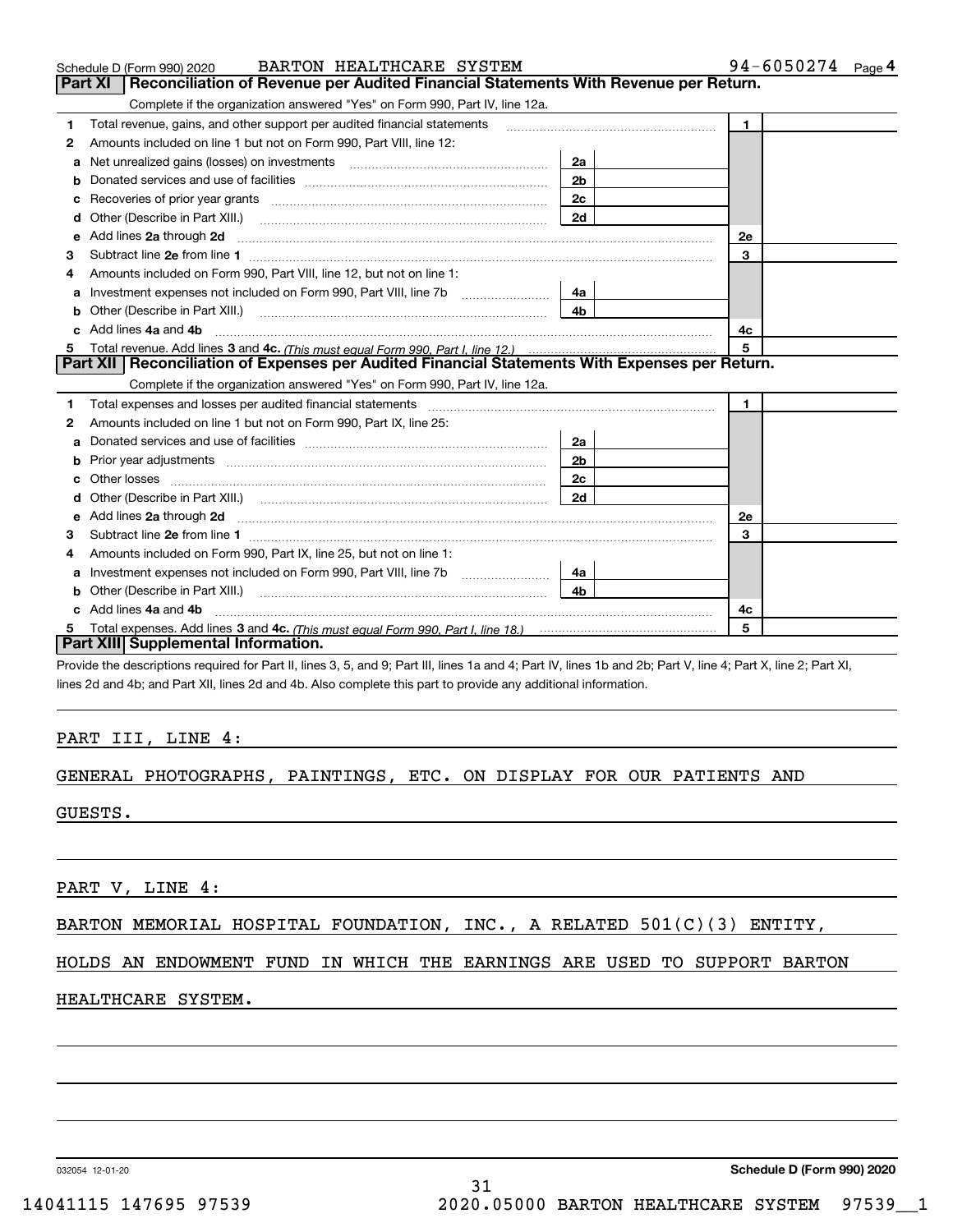|        | <b>SCHEDULE H</b>                                                                                                                                       |                                                      |                                      | <b>Hospitals</b>           |                                                                                                                                                                      |                         |                                       | OMB No. 1545-0047                   |                     |           |  |
|--------|---------------------------------------------------------------------------------------------------------------------------------------------------------|------------------------------------------------------|--------------------------------------|----------------------------|----------------------------------------------------------------------------------------------------------------------------------------------------------------------|-------------------------|---------------------------------------|-------------------------------------|---------------------|-----------|--|
|        | (Form 990)                                                                                                                                              |                                                      |                                      |                            |                                                                                                                                                                      |                         |                                       |                                     |                     |           |  |
|        | ▶ Complete if the organization answered "Yes" on Form 990, Part IV, question 20.                                                                        |                                                      |                                      |                            |                                                                                                                                                                      |                         |                                       |                                     |                     |           |  |
|        | Attach to Form 990.<br>Department of the Treasury<br>Go to www.irs.gov/Form990 for instructions and the latest information.<br>Internal Revenue Service |                                                      |                                      |                            |                                                                                                                                                                      |                         |                                       | <b>Open to Public</b><br>Inspection |                     |           |  |
|        | Name of the organization                                                                                                                                |                                                      |                                      |                            |                                                                                                                                                                      |                         | <b>Employer identification number</b> |                                     |                     |           |  |
|        |                                                                                                                                                         |                                                      | BARTON HEALTHCARE SYSTEM             |                            |                                                                                                                                                                      |                         | 94-6050274                            |                                     |                     |           |  |
| Part I |                                                                                                                                                         |                                                      |                                      |                            | Financial Assistance and Certain Other Community Benefits at Cost                                                                                                    |                         |                                       |                                     |                     |           |  |
|        |                                                                                                                                                         |                                                      |                                      |                            |                                                                                                                                                                      |                         |                                       |                                     | Yes                 | <b>No</b> |  |
|        |                                                                                                                                                         |                                                      |                                      |                            |                                                                                                                                                                      |                         |                                       | 1a                                  | X                   |           |  |
|        |                                                                                                                                                         |                                                      |                                      |                            |                                                                                                                                                                      |                         |                                       | 1b                                  | х                   |           |  |
| 2      | facilities during the tax year.                                                                                                                         |                                                      |                                      |                            |                                                                                                                                                                      |                         |                                       |                                     |                     |           |  |
|        |                                                                                                                                                         | $X$ Applied uniformly to all hospital facilities     |                                      |                            | Applied uniformly to most hospital facilities                                                                                                                        |                         |                                       |                                     |                     |           |  |
|        |                                                                                                                                                         | Generally tailored to individual hospital facilities |                                      |                            |                                                                                                                                                                      |                         |                                       |                                     |                     |           |  |
| З      |                                                                                                                                                         |                                                      |                                      |                            | Answer the following based on the financial assistance eligibility criteria that applied to the largest number of the organization's patients during the tax year.   |                         |                                       |                                     |                     |           |  |
|        |                                                                                                                                                         |                                                      |                                      |                            | a Did the organization use Federal Poverty Guidelines (FPG) as a factor in determining eligibility for providing free care?                                          |                         |                                       |                                     | х                   |           |  |
|        |                                                                                                                                                         |                                                      | 200%                                 | $\boxed{\mathbf{X}}$ Other | 400 %                                                                                                                                                                |                         |                                       | За                                  |                     |           |  |
|        | 100%                                                                                                                                                    | 150%                                                 |                                      |                            |                                                                                                                                                                      |                         |                                       |                                     |                     |           |  |
|        |                                                                                                                                                         |                                                      |                                      |                            | b Did the organization use FPG as a factor in determining eligibility for providing discounted care? If "Yes," indicate which                                        |                         |                                       | 3b                                  | х                   |           |  |
|        | 200%                                                                                                                                                    | 250%                                                 | 300%                                 | 350%                       | 400%                                                                                                                                                                 | 400 %<br>$X \mid$ Other |                                       |                                     |                     |           |  |
|        |                                                                                                                                                         |                                                      |                                      |                            | c If the organization used factors other than FPG in determining eligibility, describe in Part VI the criteria used for determining                                  |                         |                                       |                                     |                     |           |  |
|        |                                                                                                                                                         |                                                      |                                      |                            | eligibility for free or discounted care. Include in the description whether the organization used an asset test or other                                             |                         |                                       |                                     |                     |           |  |
|        |                                                                                                                                                         |                                                      |                                      |                            | threshold, regardless of income, as a factor in determining eligibility for free or discounted care.                                                                 |                         |                                       |                                     |                     |           |  |
|        | "medically indigent"?                                                                                                                                   |                                                      |                                      |                            | Did the organization's financial assistance policy that applied to the largest number of its patients during the tax year provide for free or discounted care to the |                         |                                       | 4                                   | х                   |           |  |
|        |                                                                                                                                                         |                                                      |                                      |                            | 5a Did the organization budget amounts for free or discounted care provided under its financial assistance policy during the tax year?                               |                         |                                       | 5a                                  | X                   |           |  |
|        |                                                                                                                                                         |                                                      |                                      |                            |                                                                                                                                                                      |                         |                                       | 5b                                  |                     | х         |  |
|        |                                                                                                                                                         |                                                      |                                      |                            | c If "Yes" to line 5b, as a result of budget considerations, was the organization unable to provide free or discounted                                               |                         |                                       |                                     |                     |           |  |
|        | care to a patient who was eligible for free or discounted care?                                                                                         |                                                      |                                      |                            |                                                                                                                                                                      |                         |                                       | 5с                                  |                     |           |  |
|        |                                                                                                                                                         |                                                      |                                      |                            |                                                                                                                                                                      |                         |                                       | 6a                                  | X                   |           |  |
|        |                                                                                                                                                         |                                                      |                                      |                            |                                                                                                                                                                      |                         |                                       | 6b                                  | X                   |           |  |
|        |                                                                                                                                                         |                                                      |                                      |                            | Complete the following table using the worksheets provided in the Schedule H instructions. Do not submit these worksheets with the Schedule H.                       |                         |                                       |                                     |                     |           |  |
|        | Financial Assistance and Certain Other Community Benefits at Cost                                                                                       |                                                      | (a) Number of                        | (b) Persons                | (c) Total community                                                                                                                                                  | (d) Direct offsetting   | (e) Net community                     |                                     | (f) Percent         |           |  |
|        | <b>Financial Assistance and</b>                                                                                                                         |                                                      | activities or<br>programs (optional) | served<br>(optional)       | benefit expense                                                                                                                                                      | revenue                 | benefit expense                       |                                     | of total<br>expense |           |  |
|        | <b>Means-Tested Government Programs</b>                                                                                                                 |                                                      |                                      |                            |                                                                                                                                                                      |                         |                                       |                                     |                     |           |  |
|        | a Financial Assistance at cost (from<br>Worksheet 1)                                                                                                    |                                                      |                                      |                            | 1640878.                                                                                                                                                             |                         | 1640878.                              |                                     | .92%                |           |  |
|        | <b>b</b> Medicaid (from Worksheet 3,                                                                                                                    |                                                      |                                      |                            |                                                                                                                                                                      |                         |                                       |                                     |                     |           |  |
|        | column a)                                                                                                                                               |                                                      |                                      |                            |                                                                                                                                                                      |                         |                                       |                                     |                     |           |  |
|        | c Costs of other means-tested                                                                                                                           |                                                      |                                      |                            |                                                                                                                                                                      |                         |                                       |                                     |                     |           |  |
|        | government programs (from                                                                                                                               |                                                      |                                      |                            |                                                                                                                                                                      |                         |                                       |                                     |                     |           |  |
|        | Worksheet 3, column b)                                                                                                                                  |                                                      |                                      |                            |                                                                                                                                                                      | 27468412.26167347.      | 1301065.                              |                                     | .73%                |           |  |
|        | d Total. Financial Assistance and                                                                                                                       |                                                      |                                      |                            |                                                                                                                                                                      |                         |                                       |                                     |                     |           |  |
|        | Means-Tested Government Programs                                                                                                                        |                                                      |                                      |                            |                                                                                                                                                                      | 29109290.26167347.      | 2941943.                              |                                     | 1.65%               |           |  |
|        | <b>Other Benefits</b>                                                                                                                                   |                                                      |                                      |                            |                                                                                                                                                                      |                         |                                       |                                     |                     |           |  |
|        | e Community health                                                                                                                                      |                                                      |                                      |                            |                                                                                                                                                                      |                         |                                       |                                     |                     |           |  |
|        | improvement services and                                                                                                                                |                                                      |                                      |                            |                                                                                                                                                                      |                         |                                       |                                     |                     |           |  |
|        | community benefit operations                                                                                                                            |                                                      |                                      |                            |                                                                                                                                                                      |                         |                                       |                                     |                     |           |  |
|        | (from Worksheet 4)                                                                                                                                      |                                                      |                                      |                            | 962,700.                                                                                                                                                             | 159, 124.               | 803,576.                              |                                     | .45%                |           |  |
|        | f Health professions education                                                                                                                          |                                                      |                                      |                            |                                                                                                                                                                      |                         |                                       |                                     | .19%                |           |  |
|        | (from Worksheet 5)                                                                                                                                      |                                                      |                                      |                            | 528,694.                                                                                                                                                             | $192, 723.$ 335, 971.   |                                       |                                     |                     |           |  |
|        | g Subsidized health services                                                                                                                            |                                                      |                                      |                            | 1156172.                                                                                                                                                             | 4780897.                |                                       | 0.                                  | .00%                |           |  |
|        | (from Worksheet 6)<br>h Research (from Worksheet 7)                                                                                                     |                                                      |                                      |                            |                                                                                                                                                                      |                         |                                       |                                     |                     |           |  |
|        | i Cash and in-kind contributions                                                                                                                        | alara d                                              |                                      |                            |                                                                                                                                                                      |                         |                                       |                                     |                     |           |  |
|        | for community benefit (from                                                                                                                             |                                                      |                                      |                            |                                                                                                                                                                      |                         |                                       |                                     |                     |           |  |
|        | Worksheet 8)                                                                                                                                            |                                                      |                                      |                            |                                                                                                                                                                      |                         |                                       |                                     |                     |           |  |
|        | Total. Other Benefits                                                                                                                                   |                                                      |                                      |                            | 2647566.                                                                                                                                                             | 5132744.                | 1139547.                              |                                     | .64%                |           |  |
|        | k Total. Add lines 7d and 7j                                                                                                                            |                                                      |                                      |                            | 31756856.31300091.                                                                                                                                                   |                         | 4081490.                              |                                     | 2.29%               |           |  |

032091 12-02-20 LHA For Paperwork Reduction Act Notice, see the Instructions for Form 990. Schedule H (Form 990) 2020

32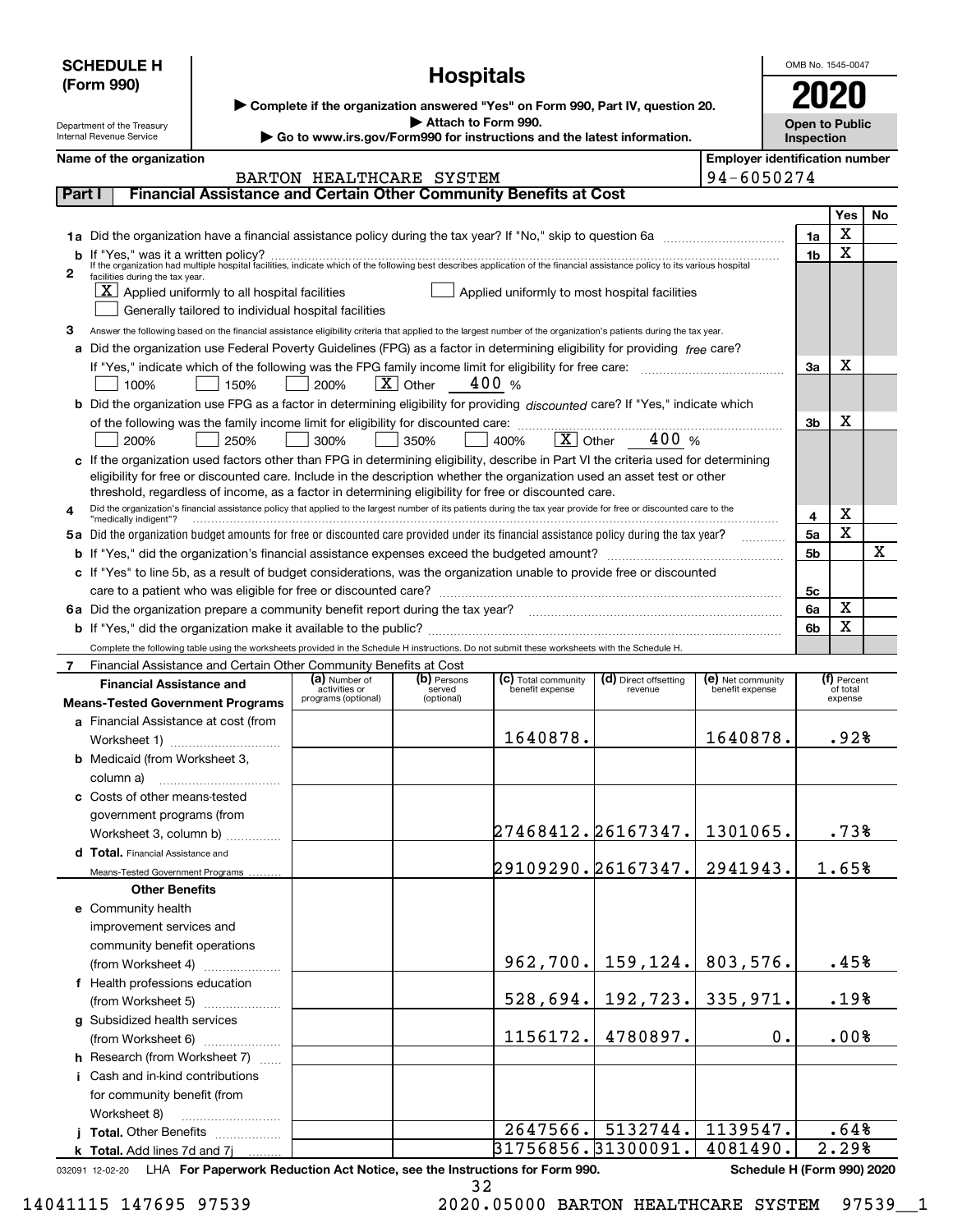| Schedule H (Form 990) 2 |  |  |
|-------------------------|--|--|
|                         |  |  |

### Schedule H (Form 990) 2020 **BARTON HEALTHCARE SYSTEM** 94-6050274 Page **2** BARTON HEALTHCARE SYSTEM 94-6050274

**Part II** | Community Building Activities Complete this table if the organization conducted any community building activities during the

|                | tax year, and describe in Part VI how its community building activities promoted the health of the communities it serves.                                        |                                                       |                                  |                                              |                                  |                                            |           |                                 |    |
|----------------|------------------------------------------------------------------------------------------------------------------------------------------------------------------|-------------------------------------------------------|----------------------------------|----------------------------------------------|----------------------------------|--------------------------------------------|-----------|---------------------------------|----|
|                |                                                                                                                                                                  | (a) Number of<br>activities or programs<br>(optional) | (b) Persons<br>served (optional) | $(c)$ Total<br>community<br>building expense | (d) Direct<br>offsetting revenue | $(e)$ Net<br>community<br>building expense |           | (f) Percent of<br>total expense |    |
| 1              | Physical improvements and housing                                                                                                                                |                                                       |                                  |                                              |                                  |                                            |           |                                 |    |
| $\mathbf{2}$   | Economic development                                                                                                                                             |                                                       |                                  |                                              |                                  |                                            |           |                                 |    |
| 3              | Community support                                                                                                                                                |                                                       |                                  | 118,514.                                     |                                  | 118,514.                                   |           | .07%                            |    |
| 4              | Environmental improvements                                                                                                                                       |                                                       |                                  |                                              |                                  |                                            |           |                                 |    |
| 5              | Leadership development and<br>training for community members                                                                                                     |                                                       |                                  |                                              |                                  |                                            |           |                                 |    |
| 6              | Coalition building                                                                                                                                               |                                                       |                                  | 720, 564.                                    |                                  | $247,955.$ 472,609.                        |           | .26%                            |    |
| $\overline{7}$ | Community health improvement                                                                                                                                     |                                                       |                                  |                                              |                                  |                                            |           |                                 |    |
|                | advocacy                                                                                                                                                         |                                                       |                                  | 1009572.                                     |                                  | 168, 855.   840, 717.                      |           | .47%                            |    |
| 8              | Workforce development                                                                                                                                            |                                                       |                                  | 482,230.                                     |                                  | 482, 230.                                  |           | .27%                            |    |
| 9              | Other                                                                                                                                                            |                                                       |                                  |                                              |                                  |                                            |           |                                 |    |
| 10             | Total                                                                                                                                                            |                                                       |                                  | 2330880.                                     | 416,810.                         | 1914070.                                   |           | 1.07%                           |    |
|                | <b>Bad Debt, Medicare, &amp; Collection Practices</b><br>Part III                                                                                                |                                                       |                                  |                                              |                                  |                                            |           |                                 |    |
|                | <b>Section A. Bad Debt Expense</b>                                                                                                                               |                                                       |                                  |                                              |                                  |                                            |           | Yes                             | No |
| 1              | Did the organization report bad debt expense in accordance with Healthcare Financial Management Association                                                      |                                                       |                                  |                                              |                                  |                                            |           |                                 |    |
|                |                                                                                                                                                                  |                                                       |                                  |                                              |                                  |                                            | 1.        | х                               |    |
| 2              | Enter the amount of the organization's bad debt expense. Explain in Part VI the                                                                                  |                                                       |                                  |                                              |                                  |                                            |           |                                 |    |
|                | methodology used by the organization to estimate this amount                                                                                                     |                                                       |                                  |                                              | $\mathbf{2}$                     | 821,101.                                   |           |                                 |    |
| 3              | Enter the estimated amount of the organization's bad debt expense attributable to                                                                                |                                                       |                                  |                                              |                                  |                                            |           |                                 |    |
|                | patients eligible under the organization's financial assistance policy. Explain in Part VI the                                                                   |                                                       |                                  |                                              |                                  |                                            |           |                                 |    |
|                | methodology used by the organization to estimate this amount and the rationale, if any,                                                                          |                                                       |                                  |                                              |                                  |                                            |           |                                 |    |
|                | for including this portion of bad debt as community benefit                                                                                                      |                                                       |                                  |                                              | 3                                |                                            |           |                                 |    |
| 4              | Provide in Part VI the text of the footnote to the organization's financial statements that describes bad debt                                                   |                                                       |                                  |                                              |                                  |                                            |           |                                 |    |
|                | expense or the page number on which this footnote is contained in the attached financial statements.                                                             |                                                       |                                  |                                              |                                  |                                            |           |                                 |    |
|                | <b>Section B. Medicare</b>                                                                                                                                       |                                                       |                                  |                                              |                                  |                                            |           |                                 |    |
| 5              | Enter total revenue received from Medicare (including DSH and IME)                                                                                               |                                                       |                                  |                                              | 5                                | 17,944,259.                                |           |                                 |    |
| 6              | Enter Medicare allowable costs of care relating to payments on line 5                                                                                            |                                                       |                                  |                                              | $6-1$                            | 22,603,896.                                |           |                                 |    |
| 7              |                                                                                                                                                                  |                                                       |                                  |                                              | $\overline{7}$                   | $-4,659,637.$                              |           |                                 |    |
| 8              | Describe in Part VI the extent to which any shortfall reported on line 7 should be treated as community benefit.                                                 |                                                       |                                  |                                              |                                  |                                            |           |                                 |    |
|                | Also describe in Part VI the costing methodology or source used to determine the amount reported on line 6.                                                      |                                                       |                                  |                                              |                                  |                                            |           |                                 |    |
|                | Check the box that describes the method used:                                                                                                                    |                                                       |                                  |                                              |                                  |                                            |           |                                 |    |
|                | Cost accounting system                                                                                                                                           | $X$ Cost to charge ratio                              |                                  | Other                                        |                                  |                                            |           |                                 |    |
|                | <b>Section C. Collection Practices</b>                                                                                                                           |                                                       |                                  |                                              |                                  |                                            |           |                                 |    |
|                | 9a Did the organization have a written debt collection policy during the tax year?                                                                               |                                                       |                                  |                                              |                                  |                                            | <b>9a</b> | х                               |    |
|                | <b>b</b> If "Yes," did the organization's collection policy that applied to the largest number of its patients during the tax year contain provisions on the     |                                                       |                                  |                                              |                                  |                                            |           |                                 |    |
|                |                                                                                                                                                                  |                                                       |                                  |                                              |                                  |                                            | 9b        | х                               |    |
|                | Management Companies and Joint Ventures (owned 10% or more by officers, directors, trustees, key employees, and physicians - see instructions)<br><b>Part IV</b> |                                                       |                                  |                                              |                                  |                                            |           |                                 |    |
|                | (a) Name of entity                                                                                                                                               |                                                       | (b) Description of primary       |                                              | (c) Organization's               | (d) Officers, direct-                      |           | (e) Physicians'                 |    |
|                |                                                                                                                                                                  |                                                       | activity of entity               |                                              | profit % or stock                | ors, trustees, or<br>key employees'        |           | profit % or                     |    |
|                |                                                                                                                                                                  |                                                       |                                  |                                              | ownership %                      | profit % or stock                          |           | stock                           |    |
|                |                                                                                                                                                                  |                                                       |                                  |                                              |                                  | ownership %                                |           | ownership %                     |    |
|                |                                                                                                                                                                  |                                                       |                                  |                                              |                                  |                                            |           |                                 |    |
|                |                                                                                                                                                                  |                                                       |                                  |                                              |                                  |                                            |           |                                 |    |
|                |                                                                                                                                                                  |                                                       |                                  |                                              |                                  |                                            |           |                                 |    |
|                |                                                                                                                                                                  |                                                       |                                  |                                              |                                  |                                            |           |                                 |    |
|                |                                                                                                                                                                  |                                                       |                                  |                                              |                                  |                                            |           |                                 |    |
|                |                                                                                                                                                                  |                                                       |                                  |                                              |                                  |                                            |           |                                 |    |
|                |                                                                                                                                                                  |                                                       |                                  |                                              |                                  |                                            |           |                                 |    |
|                |                                                                                                                                                                  |                                                       |                                  |                                              |                                  |                                            |           |                                 |    |
|                |                                                                                                                                                                  |                                                       |                                  |                                              |                                  |                                            |           |                                 |    |
|                |                                                                                                                                                                  |                                                       |                                  |                                              |                                  |                                            |           |                                 |    |
|                |                                                                                                                                                                  |                                                       |                                  |                                              |                                  |                                            |           |                                 |    |
|                |                                                                                                                                                                  |                                                       |                                  |                                              |                                  |                                            |           |                                 |    |
|                |                                                                                                                                                                  |                                                       |                                  |                                              |                                  |                                            |           |                                 |    |

33

032092 12-02-20

**Schedule H (Form 990) 2020**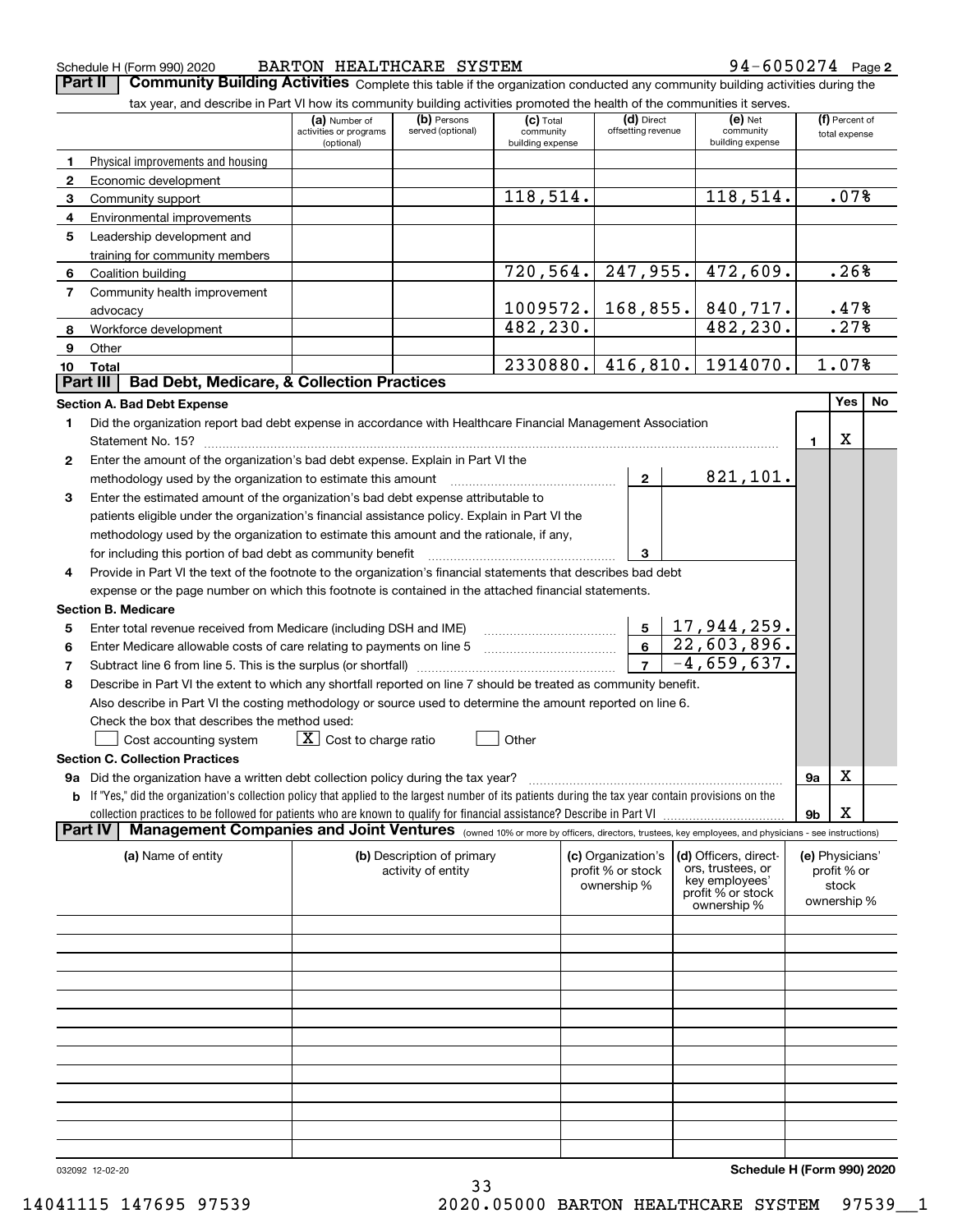| BARTON HEALTHCARE SYSTEM<br>Schedule H (Form 990) 2020                                                                                   |          |          |                     |                  |                          |                   |             |          | $94 - 6050274$ Page 3 |                       |
|------------------------------------------------------------------------------------------------------------------------------------------|----------|----------|---------------------|------------------|--------------------------|-------------------|-------------|----------|-----------------------|-----------------------|
| <b>Facility Information</b><br>Part V                                                                                                    |          |          |                     |                  |                          |                   |             |          |                       |                       |
| <b>Section A. Hospital Facilities</b>                                                                                                    |          |          |                     |                  |                          |                   |             |          |                       |                       |
| (list in order of size, from largest to smallest)                                                                                        |          | surgical |                     |                  | Critical access hospital |                   |             |          |                       |                       |
| How many hospital facilities did the organization operate                                                                                | hospital |          |                     |                  |                          |                   |             |          |                       |                       |
| during the tax year?<br>1                                                                                                                |          | చ        |                     |                  |                          |                   |             |          |                       |                       |
|                                                                                                                                          |          | medical  | Children's hospital | eaching hospital |                          | Research facility | ER-24 hours |          |                       |                       |
| Name, address, primary website address, and state license number<br>(and if a group return, the name and EIN of the subordinate hospital | icensed  |          |                     |                  |                          |                   |             | ER-other |                       | Facility<br>reporting |
| organization that operates the hospital facility)                                                                                        |          | er.      |                     |                  |                          |                   |             |          |                       | group                 |
|                                                                                                                                          |          |          |                     |                  |                          |                   |             |          | Other (describe)      |                       |
| 1 BARTON MEMORIAL HOSPITAL                                                                                                               |          |          |                     |                  |                          |                   |             |          |                       |                       |
| 2170 SOUTH AVENUE                                                                                                                        |          |          |                     |                  |                          |                   |             |          |                       |                       |
| SOUTH LAKE TAHOE, CA 96150                                                                                                               |          |          |                     |                  |                          |                   |             |          |                       |                       |
| WWW.BARTONHEALTH.ORG                                                                                                                     |          |          |                     |                  |                          |                   |             |          |                       |                       |
|                                                                                                                                          |          |          |                     |                  |                          |                   |             |          |                       |                       |
| 030000013                                                                                                                                | X        | ΙX       |                     |                  |                          |                   | X           |          |                       |                       |
|                                                                                                                                          |          |          |                     |                  |                          |                   |             |          |                       |                       |
|                                                                                                                                          |          |          |                     |                  |                          |                   |             |          |                       |                       |
|                                                                                                                                          |          |          |                     |                  |                          |                   |             |          |                       |                       |
|                                                                                                                                          |          |          |                     |                  |                          |                   |             |          |                       |                       |
|                                                                                                                                          |          |          |                     |                  |                          |                   |             |          |                       |                       |
|                                                                                                                                          |          |          |                     |                  |                          |                   |             |          |                       |                       |
|                                                                                                                                          |          |          |                     |                  |                          |                   |             |          |                       |                       |
|                                                                                                                                          |          |          |                     |                  |                          |                   |             |          |                       |                       |
|                                                                                                                                          |          |          |                     |                  |                          |                   |             |          |                       |                       |
|                                                                                                                                          |          |          |                     |                  |                          |                   |             |          |                       |                       |
|                                                                                                                                          |          |          |                     |                  |                          |                   |             |          |                       |                       |
|                                                                                                                                          |          |          |                     |                  |                          |                   |             |          |                       |                       |
|                                                                                                                                          |          |          |                     |                  |                          |                   |             |          |                       |                       |
|                                                                                                                                          |          |          |                     |                  |                          |                   |             |          |                       |                       |
|                                                                                                                                          |          |          |                     |                  |                          |                   |             |          |                       |                       |
|                                                                                                                                          |          |          |                     |                  |                          |                   |             |          |                       |                       |
|                                                                                                                                          |          |          |                     |                  |                          |                   |             |          |                       |                       |
|                                                                                                                                          |          |          |                     |                  |                          |                   |             |          |                       |                       |
|                                                                                                                                          |          |          |                     |                  |                          |                   |             |          |                       |                       |
|                                                                                                                                          |          |          |                     |                  |                          |                   |             |          |                       |                       |
|                                                                                                                                          |          |          |                     |                  |                          |                   |             |          |                       |                       |
|                                                                                                                                          |          |          |                     |                  |                          |                   |             |          |                       |                       |
|                                                                                                                                          |          |          |                     |                  |                          |                   |             |          |                       |                       |
|                                                                                                                                          |          |          |                     |                  |                          |                   |             |          |                       |                       |
|                                                                                                                                          |          |          |                     |                  |                          |                   |             |          |                       |                       |
|                                                                                                                                          |          |          |                     |                  |                          |                   |             |          |                       |                       |
|                                                                                                                                          |          |          |                     |                  |                          |                   |             |          |                       |                       |
|                                                                                                                                          |          |          |                     |                  |                          |                   |             |          |                       |                       |
|                                                                                                                                          |          |          |                     |                  |                          |                   |             |          |                       |                       |
|                                                                                                                                          |          |          |                     |                  |                          |                   |             |          |                       |                       |
|                                                                                                                                          |          |          |                     |                  |                          |                   |             |          |                       |                       |
|                                                                                                                                          |          |          |                     |                  |                          |                   |             |          |                       |                       |
|                                                                                                                                          |          |          |                     |                  |                          |                   |             |          |                       |                       |
|                                                                                                                                          |          |          |                     |                  |                          |                   |             |          |                       |                       |
|                                                                                                                                          |          |          |                     |                  |                          |                   |             |          |                       |                       |
|                                                                                                                                          |          |          |                     |                  |                          |                   |             |          |                       |                       |
|                                                                                                                                          |          |          |                     |                  |                          |                   |             |          |                       |                       |
|                                                                                                                                          |          |          |                     |                  |                          |                   |             |          |                       |                       |
|                                                                                                                                          |          |          |                     |                  |                          |                   |             |          |                       |                       |
|                                                                                                                                          |          |          |                     |                  |                          |                   |             |          |                       |                       |
|                                                                                                                                          |          |          |                     |                  |                          |                   |             |          |                       |                       |
|                                                                                                                                          |          |          |                     |                  |                          |                   |             |          |                       |                       |
|                                                                                                                                          |          |          |                     |                  |                          |                   |             |          |                       |                       |
|                                                                                                                                          |          |          |                     |                  |                          |                   |             |          |                       |                       |
|                                                                                                                                          |          |          |                     |                  |                          |                   |             |          |                       |                       |
|                                                                                                                                          |          |          |                     |                  |                          |                   |             |          |                       |                       |
|                                                                                                                                          |          |          |                     |                  |                          |                   |             |          |                       |                       |
|                                                                                                                                          |          |          |                     |                  |                          |                   |             |          |                       |                       |
|                                                                                                                                          |          |          |                     |                  |                          |                   |             |          |                       |                       |
|                                                                                                                                          |          |          |                     |                  |                          |                   |             |          |                       |                       |
|                                                                                                                                          |          |          |                     |                  |                          |                   |             |          |                       |                       |
|                                                                                                                                          |          |          |                     |                  |                          |                   |             |          |                       |                       |
|                                                                                                                                          |          |          |                     |                  |                          |                   |             |          |                       |                       |
|                                                                                                                                          |          |          |                     |                  |                          |                   |             |          |                       |                       |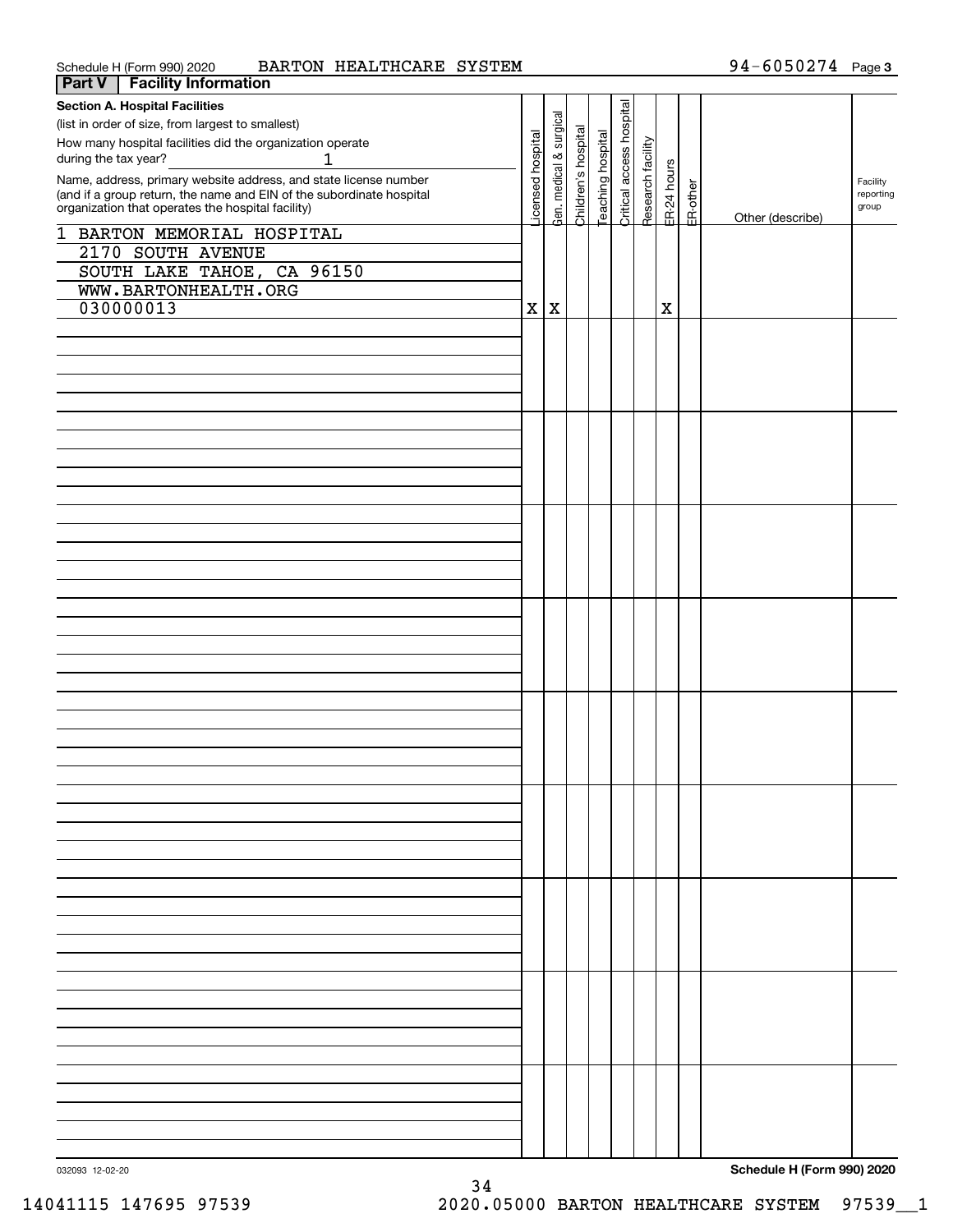| Line number of hospital facility, or line numbers of hospital<br>T<br>facilities in a facility reporting group (from Part V, Section A):<br><b>Community Health Needs Assessment</b><br>1 Was the hospital facility first licensed, registered, or similarly recognized by a state as a hospital facility in the<br>current tax year or the immediately preceding tax year?<br>2 Was the hospital facility acquired or placed into service as a tax-exempt hospital in the current tax year or<br>During the tax year or either of the two immediately preceding tax years, did the hospital facility conduct a<br>З<br>If "Yes," indicate what the CHNA report describes (check all that apply):<br>$X$ A definition of the community served by the hospital facility<br>a<br>$X$ Demographics of the community<br>b<br>$X$ Existing health care facilities and resources within the community that are available to respond to the health needs<br>c | 1.<br>$\mathbf{2}$<br>3 | Yes     | No<br>x |
|--------------------------------------------------------------------------------------------------------------------------------------------------------------------------------------------------------------------------------------------------------------------------------------------------------------------------------------------------------------------------------------------------------------------------------------------------------------------------------------------------------------------------------------------------------------------------------------------------------------------------------------------------------------------------------------------------------------------------------------------------------------------------------------------------------------------------------------------------------------------------------------------------------------------------------------------------------|-------------------------|---------|---------|
|                                                                                                                                                                                                                                                                                                                                                                                                                                                                                                                                                                                                                                                                                                                                                                                                                                                                                                                                                        |                         |         |         |
|                                                                                                                                                                                                                                                                                                                                                                                                                                                                                                                                                                                                                                                                                                                                                                                                                                                                                                                                                        |                         |         |         |
|                                                                                                                                                                                                                                                                                                                                                                                                                                                                                                                                                                                                                                                                                                                                                                                                                                                                                                                                                        |                         |         |         |
|                                                                                                                                                                                                                                                                                                                                                                                                                                                                                                                                                                                                                                                                                                                                                                                                                                                                                                                                                        |                         |         |         |
|                                                                                                                                                                                                                                                                                                                                                                                                                                                                                                                                                                                                                                                                                                                                                                                                                                                                                                                                                        |                         |         |         |
|                                                                                                                                                                                                                                                                                                                                                                                                                                                                                                                                                                                                                                                                                                                                                                                                                                                                                                                                                        |                         |         | x       |
|                                                                                                                                                                                                                                                                                                                                                                                                                                                                                                                                                                                                                                                                                                                                                                                                                                                                                                                                                        |                         |         |         |
|                                                                                                                                                                                                                                                                                                                                                                                                                                                                                                                                                                                                                                                                                                                                                                                                                                                                                                                                                        |                         | X       |         |
|                                                                                                                                                                                                                                                                                                                                                                                                                                                                                                                                                                                                                                                                                                                                                                                                                                                                                                                                                        |                         |         |         |
|                                                                                                                                                                                                                                                                                                                                                                                                                                                                                                                                                                                                                                                                                                                                                                                                                                                                                                                                                        |                         |         |         |
|                                                                                                                                                                                                                                                                                                                                                                                                                                                                                                                                                                                                                                                                                                                                                                                                                                                                                                                                                        |                         |         |         |
|                                                                                                                                                                                                                                                                                                                                                                                                                                                                                                                                                                                                                                                                                                                                                                                                                                                                                                                                                        |                         |         |         |
| of the community                                                                                                                                                                                                                                                                                                                                                                                                                                                                                                                                                                                                                                                                                                                                                                                                                                                                                                                                       |                         |         |         |
| $\boxed{\textbf{X}}$ How data was obtained<br>d                                                                                                                                                                                                                                                                                                                                                                                                                                                                                                                                                                                                                                                                                                                                                                                                                                                                                                        |                         |         |         |
| $\lfloor x \rfloor$ The significant health needs of the community<br>е                                                                                                                                                                                                                                                                                                                                                                                                                                                                                                                                                                                                                                                                                                                                                                                                                                                                                 |                         |         |         |
| $X$ Primary and chronic disease needs and other health issues of uninsured persons, low-income persons, and minority<br>f                                                                                                                                                                                                                                                                                                                                                                                                                                                                                                                                                                                                                                                                                                                                                                                                                              |                         |         |         |
| groups                                                                                                                                                                                                                                                                                                                                                                                                                                                                                                                                                                                                                                                                                                                                                                                                                                                                                                                                                 |                         |         |         |
| $\boxed{X}$ The process for identifying and prioritizing community health needs and services to meet the community health needs<br>g                                                                                                                                                                                                                                                                                                                                                                                                                                                                                                                                                                                                                                                                                                                                                                                                                   |                         |         |         |
| $ \mathbf{X} $ The process for consulting with persons representing the community's interests<br>h                                                                                                                                                                                                                                                                                                                                                                                                                                                                                                                                                                                                                                                                                                                                                                                                                                                     |                         |         |         |
| $X$ The impact of any actions taken to address the significant health needs identified in the hospital facility's prior CHNA(s)                                                                                                                                                                                                                                                                                                                                                                                                                                                                                                                                                                                                                                                                                                                                                                                                                        |                         |         |         |
| Other (describe in Section C)                                                                                                                                                                                                                                                                                                                                                                                                                                                                                                                                                                                                                                                                                                                                                                                                                                                                                                                          |                         |         |         |
| 20 18<br>Indicate the tax year the hospital facility last conducted a CHNA:<br>4                                                                                                                                                                                                                                                                                                                                                                                                                                                                                                                                                                                                                                                                                                                                                                                                                                                                       |                         |         |         |
| In conducting its most recent CHNA, did the hospital facility take into account input from persons who represent the broad<br>5                                                                                                                                                                                                                                                                                                                                                                                                                                                                                                                                                                                                                                                                                                                                                                                                                        |                         |         |         |
| interests of the community served by the hospital facility, including those with special knowledge of or expertise in public                                                                                                                                                                                                                                                                                                                                                                                                                                                                                                                                                                                                                                                                                                                                                                                                                           |                         |         |         |
| health? If "Yes," describe in Section C how the hospital facility took into account input from persons who represent the                                                                                                                                                                                                                                                                                                                                                                                                                                                                                                                                                                                                                                                                                                                                                                                                                               |                         |         |         |
| community, and identify the persons the hospital facility consulted [11] community and identify the persons the hospital facility consulted [11] community and identify the persons the hospital facility consulted [11] commu                                                                                                                                                                                                                                                                                                                                                                                                                                                                                                                                                                                                                                                                                                                         | 5                       | х       |         |
| 6a Was the hospital facility's CHNA conducted with one or more other hospital facilities? If "Yes," list the other                                                                                                                                                                                                                                                                                                                                                                                                                                                                                                                                                                                                                                                                                                                                                                                                                                     |                         |         |         |
| hospital facilities in Section C                                                                                                                                                                                                                                                                                                                                                                                                                                                                                                                                                                                                                                                                                                                                                                                                                                                                                                                       | 6a                      |         | x       |
| <b>b</b> Was the hospital facility's CHNA conducted with one or more organizations other than hospital facilities? If "Yes,"                                                                                                                                                                                                                                                                                                                                                                                                                                                                                                                                                                                                                                                                                                                                                                                                                           |                         |         |         |
|                                                                                                                                                                                                                                                                                                                                                                                                                                                                                                                                                                                                                                                                                                                                                                                                                                                                                                                                                        | 6b                      |         | х       |
| 7 Did the hospital facility make its CHNA report widely available to the public? [[[[[[[[[[[[[[[[[[[ [[[ [[ [                                                                                                                                                                                                                                                                                                                                                                                                                                                                                                                                                                                                                                                                                                                                                                                                                                          | $\overline{\mathbf{r}}$ | Y<br>∡⊾ |         |
| If "Yes," indicate how the CHNA report was made widely available (check all that apply):                                                                                                                                                                                                                                                                                                                                                                                                                                                                                                                                                                                                                                                                                                                                                                                                                                                               |                         |         |         |
| $\underline{X}$ Hospital facility's website (list url): $\underline{SEE}$ PART V, PAGE $8$<br>a                                                                                                                                                                                                                                                                                                                                                                                                                                                                                                                                                                                                                                                                                                                                                                                                                                                        |                         |         |         |
| Other website (list url):<br>b                                                                                                                                                                                                                                                                                                                                                                                                                                                                                                                                                                                                                                                                                                                                                                                                                                                                                                                         |                         |         |         |
| $\mathbf{X}$<br>Made a paper copy available for public inspection without charge at the hospital facility<br>C                                                                                                                                                                                                                                                                                                                                                                                                                                                                                                                                                                                                                                                                                                                                                                                                                                         |                         |         |         |
| $X$ Other (describe in Section C)<br>d                                                                                                                                                                                                                                                                                                                                                                                                                                                                                                                                                                                                                                                                                                                                                                                                                                                                                                                 |                         |         |         |
| 8 Did the hospital facility adopt an implementation strategy to meet the significant community health needs                                                                                                                                                                                                                                                                                                                                                                                                                                                                                                                                                                                                                                                                                                                                                                                                                                            |                         |         |         |
| identified through its most recently conducted CHNA? If "No," skip to line 11                                                                                                                                                                                                                                                                                                                                                                                                                                                                                                                                                                                                                                                                                                                                                                                                                                                                          | 8                       | х       |         |
| Indicate the tax year the hospital facility last adopted an implementation strategy: $20\quad18$<br>9                                                                                                                                                                                                                                                                                                                                                                                                                                                                                                                                                                                                                                                                                                                                                                                                                                                  |                         |         |         |
| 10                                                                                                                                                                                                                                                                                                                                                                                                                                                                                                                                                                                                                                                                                                                                                                                                                                                                                                                                                     | 10                      | x       |         |
| a If "Yes," (list url): <b>SEE PART V</b> , PAGE 8                                                                                                                                                                                                                                                                                                                                                                                                                                                                                                                                                                                                                                                                                                                                                                                                                                                                                                     |                         |         |         |
| <b>b</b> If "No," is the hospital facility's most recently adopted implementation strategy attached to this return? <i>managerene</i> in the set of the lospital facility's most recently adopted implementation strategy attached to th                                                                                                                                                                                                                                                                                                                                                                                                                                                                                                                                                                                                                                                                                                               | 10b                     |         |         |
| 11 Describe in Section C how the hospital facility is addressing the significant needs identified in its most                                                                                                                                                                                                                                                                                                                                                                                                                                                                                                                                                                                                                                                                                                                                                                                                                                          |                         |         |         |
| recently conducted CHNA and any such needs that are not being addressed together with the reasons why                                                                                                                                                                                                                                                                                                                                                                                                                                                                                                                                                                                                                                                                                                                                                                                                                                                  |                         |         |         |
| such needs are not being addressed.                                                                                                                                                                                                                                                                                                                                                                                                                                                                                                                                                                                                                                                                                                                                                                                                                                                                                                                    |                         |         |         |
| 12a Did the organization incur an excise tax under section 4959 for the hospital facility's failure to conduct a                                                                                                                                                                                                                                                                                                                                                                                                                                                                                                                                                                                                                                                                                                                                                                                                                                       |                         |         |         |
| CHNA as required by section 501(r)(3)?                                                                                                                                                                                                                                                                                                                                                                                                                                                                                                                                                                                                                                                                                                                                                                                                                                                                                                                 | 12a                     |         | х       |
|                                                                                                                                                                                                                                                                                                                                                                                                                                                                                                                                                                                                                                                                                                                                                                                                                                                                                                                                                        | <b>12b</b>              |         |         |
| c If "Yes" to line 12b, what is the total amount of section 4959 excise tax the organization reported on Form 4720                                                                                                                                                                                                                                                                                                                                                                                                                                                                                                                                                                                                                                                                                                                                                                                                                                     |                         |         |         |

### Schedule H (Form 990) 2020 BARTON HEALTHCARE SYSTEM 94-6050274 Page

 *(continued)* **Part V Facility Information**

35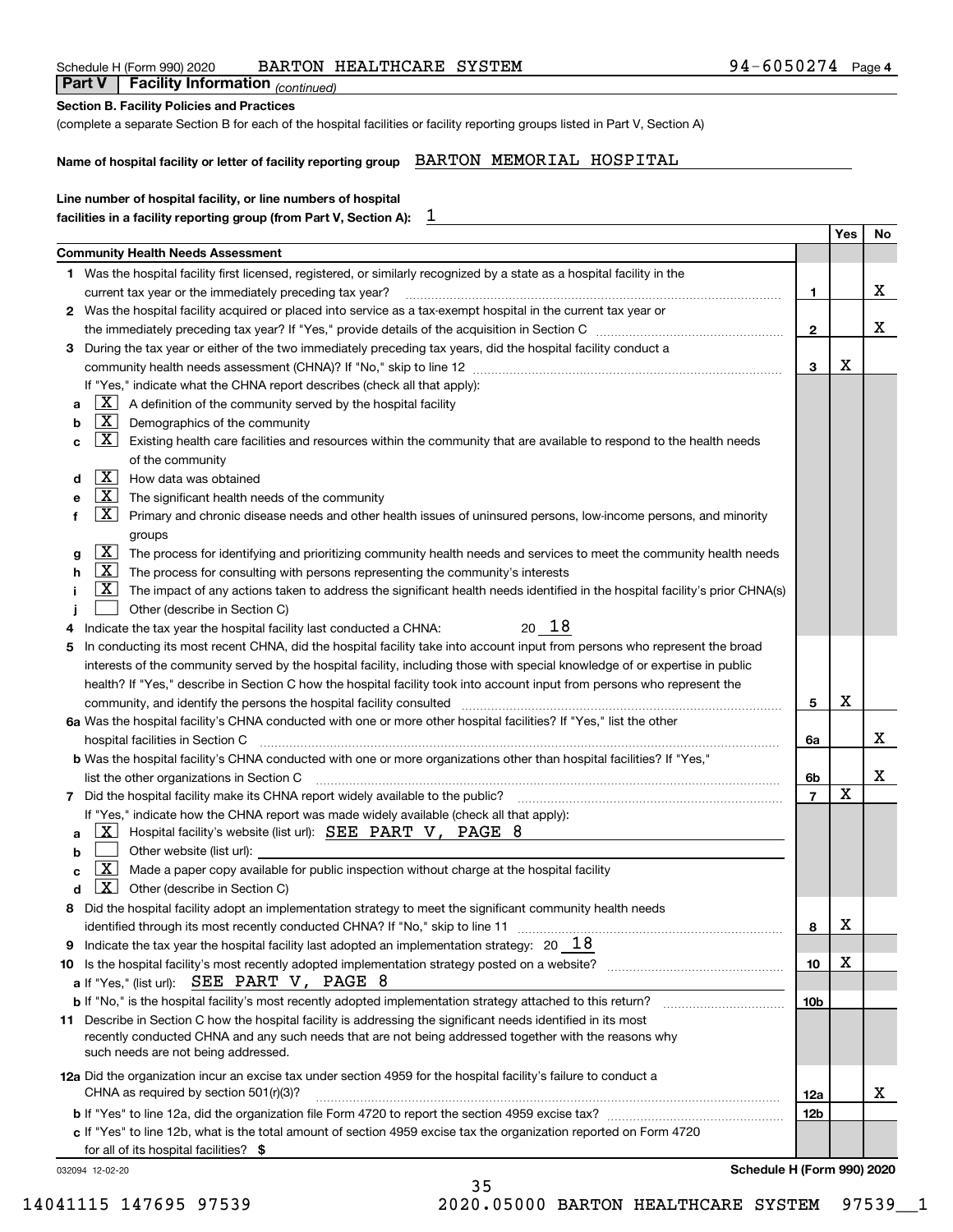|        | Schedule H (Form 990) 2020              | BARTON HEALTHCARE SYSTEM | 94-6050274 | Page 5 |
|--------|-----------------------------------------|--------------------------|------------|--------|
| Part V | <b>Facility Information</b> (continued) |                          |            |        |

|  | <b>Financial Assistance Policy (FAP)</b> |  |
|--|------------------------------------------|--|
|  |                                          |  |

### **Name of hospital facility or letter of facility reporting group** BARTON MEMORIAL HOSPITAL

|    |                         |                                                                                                                           |    | Yes | No |
|----|-------------------------|---------------------------------------------------------------------------------------------------------------------------|----|-----|----|
|    |                         | Did the hospital facility have in place during the tax year a written financial assistance policy that:                   |    |     |    |
|    |                         | 13 Explained eligibility criteria for financial assistance, and whether such assistance included free or discounted care? | 13 | х   |    |
|    |                         | If "Yes," indicate the eligibility criteria explained in the FAP:                                                         |    |     |    |
| а  |                         | 400<br>$X$ Federal poverty guidelines (FPG), with FPG family income limit for eligibility for free care of<br>%           |    |     |    |
|    |                         | 400<br>and FPG family income limit for eligibility for discounted care of ____<br>$\frac{0}{0}$                           |    |     |    |
| b  | X                       | Income level other than FPG (describe in Section C)                                                                       |    |     |    |
| c  | $\lfloor x \rfloor$     | Asset level                                                                                                               |    |     |    |
| d  | $\boxed{\text{X}}$      | Medical indigency                                                                                                         |    |     |    |
| е  | $\mathbf{X}$            | Insurance status                                                                                                          |    |     |    |
| f  | $\overline{\mathbf{X}}$ | Underinsurance status                                                                                                     |    |     |    |
| g  | X                       | Residency                                                                                                                 |    |     |    |
| h  |                         | Other (describe in Section C)                                                                                             |    |     |    |
| 14 |                         |                                                                                                                           | 14 | Χ   |    |
|    |                         |                                                                                                                           | 15 | X   |    |
|    |                         | If "Yes," indicate how the hospital facility's FAP or FAP application form (including accompanying instructions)          |    |     |    |
|    |                         | explained the method for applying for financial assistance (check all that apply):                                        |    |     |    |
| а  | $\mathbf{X}$            | Described the information the hospital facility may require an individual to provide as part of his or her application    |    |     |    |
| b  | $\mathbf{X}$            | Described the supporting documentation the hospital facility may require an individual to submit as part of his           |    |     |    |
|    |                         | or her application                                                                                                        |    |     |    |
| с  | X                       | Provided the contact information of hospital facility staff who can provide an individual with information                |    |     |    |
|    |                         | about the FAP and FAP application process                                                                                 |    |     |    |
| d  | $\mathbf{X}$            | Provided the contact information of nonprofit organizations or government agencies that may be sources                    |    |     |    |
|    |                         | of assistance with FAP applications                                                                                       |    |     |    |
| е  |                         | Other (describe in Section C)                                                                                             |    |     |    |
|    |                         | 16 Was widely publicized within the community served by the hospital facility?                                            | 16 | X   |    |
|    |                         | If "Yes," indicate how the hospital facility publicized the policy (check all that apply):                                |    |     |    |
| a  | X                       | The FAP was widely available on a website (list url): SEE PART V, PAGE 8                                                  |    |     |    |
| b  | $\mathbf{X}$            | The FAP application form was widely available on a website (list url): SEE PART V, PAGE 8                                 |    |     |    |
| с  | $\mathbf{X}$            | A plain language summary of the FAP was widely available on a website (list url): SEE PART V, PAGE 8                      |    |     |    |
| d  | $\overline{\mathbf{x}}$ | The FAP was available upon request and without charge (in public locations in the hospital facility and by mail)          |    |     |    |
| е  | X                       | The FAP application form was available upon request and without charge (in public locations in the hospital               |    |     |    |
|    | $\mathbf{X}$            | facility and by mail)                                                                                                     |    |     |    |
| f  |                         | A plain language summary of the FAP was available upon request and without charge (in public locations in                 |    |     |    |
|    | <u>X  </u>              | the hospital facility and by mail)                                                                                        |    |     |    |
| g  |                         | Individuals were notified about the FAP by being offered a paper copy of the plain language summary of the FAP,           |    |     |    |
|    |                         | by receiving a conspicuous written notice about the FAP on their billing statements, and via conspicuous public           |    |     |    |
|    |                         | displays or other measures reasonably calculated to attract patients' attention                                           |    |     |    |
|    | X                       | Notified members of the community who are most likely to require financial assistance about availability of the FAP       |    |     |    |
|    | <u>x</u>                | The FAP, FAP application form, and plain language summary of the FAP were translated into the primary language(s)         |    |     |    |
|    |                         | spoken by Limited English Proficiency (LEP) populations                                                                   |    |     |    |
|    |                         | Other (describe in Section C)                                                                                             |    |     |    |

**Schedule H (Form 990) 2020**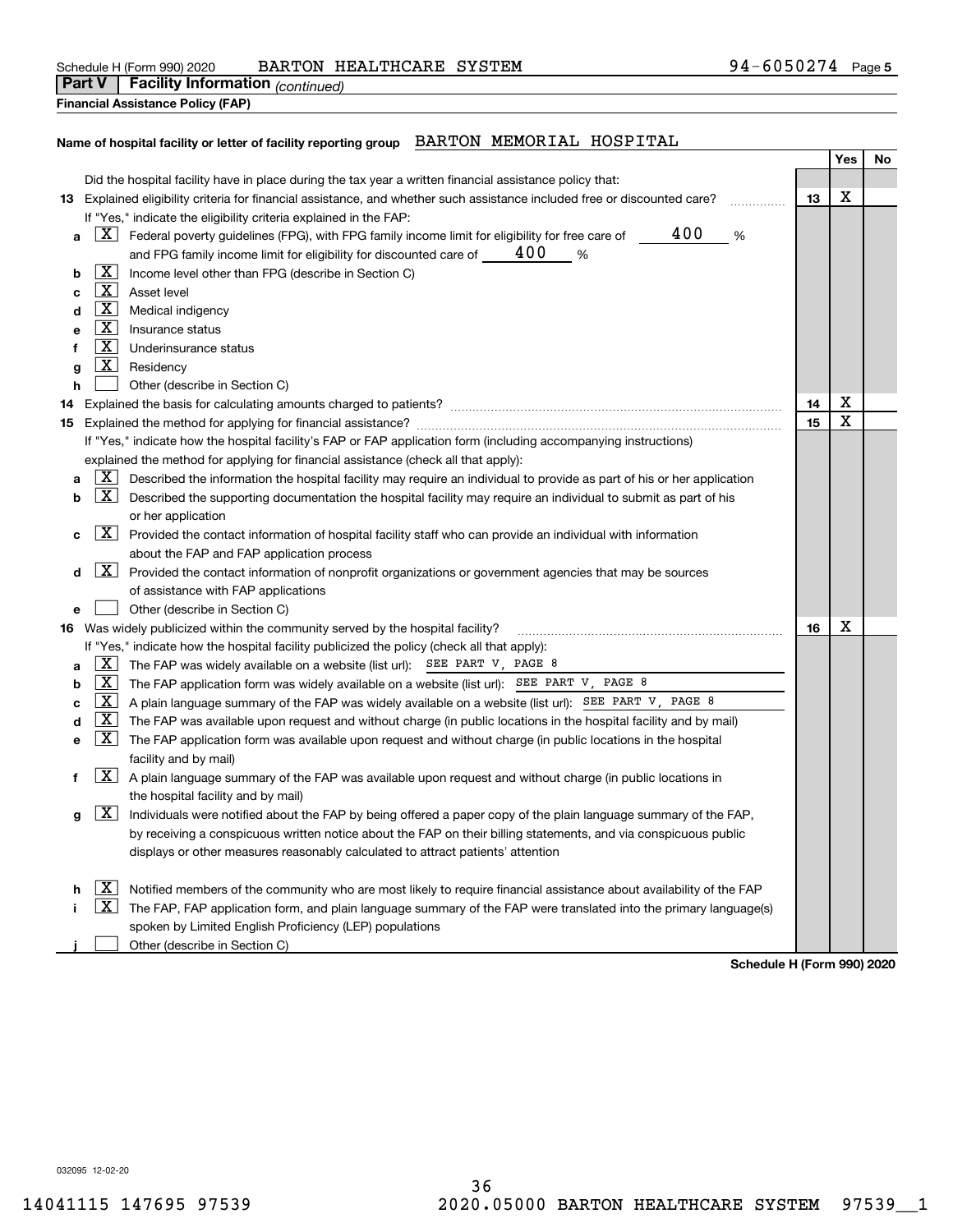| Schedule H (Form 990) 2020 |
|----------------------------|
| $D = 1$                    |

Schedule H (Form 990) 2020 BARTON HEALTHCARE SYSTEM 94-6050274 Page

|    |                     | Part $\mathbf{v}$   Facility information $_{(continued)}$                                                                           |    |     |    |
|----|---------------------|-------------------------------------------------------------------------------------------------------------------------------------|----|-----|----|
|    |                     | <b>Billing and Collections</b>                                                                                                      |    |     |    |
|    |                     | BARTON MEMORIAL HOSPITAL<br>Name of hospital facility or letter of facility reporting group                                         |    |     |    |
|    |                     |                                                                                                                                     |    | Yes | No |
|    |                     | 17 Did the hospital facility have in place during the tax year a separate billing and collections policy, or a written financial    |    |     |    |
|    |                     | assistance policy (FAP) that explained all of the actions the hospital facility or other authorized party may take upon             |    |     |    |
|    |                     |                                                                                                                                     | 17 | х   |    |
|    |                     | 18 Check all of the following actions against an individual that were permitted under the hospital facility's policies during the   |    |     |    |
|    |                     | tax year before making reasonable efforts to determine the individual's eligibility under the facility's FAP:                       |    |     |    |
| а  |                     | Reporting to credit agency(ies)                                                                                                     |    |     |    |
| b  |                     | Selling an individual's debt to another party                                                                                       |    |     |    |
| c  |                     | Deferring, denying, or requiring a payment before providing medically necessary care due to nonpayment of a                         |    |     |    |
|    |                     | previous bill for care covered under the hospital facility's FAP                                                                    |    |     |    |
| d  |                     | Actions that require a legal or judicial process                                                                                    |    |     |    |
|    |                     | Other similar actions (describe in Section C)                                                                                       |    |     |    |
|    | X.                  | None of these actions or other similar actions were permitted                                                                       |    |     |    |
| 19 |                     | Did the hospital facility or other authorized party perform any of the following actions during the tax year before making          |    |     |    |
|    |                     |                                                                                                                                     | 19 |     | X  |
|    |                     | If "Yes," check all actions in which the hospital facility or a third party engaged:                                                |    |     |    |
| а  |                     | Reporting to credit agency(ies)                                                                                                     |    |     |    |
| b  |                     | Selling an individual's debt to another party                                                                                       |    |     |    |
| c  |                     | Deferring, denying, or requiring a payment before providing medically necessary care due to nonpayment of a                         |    |     |    |
|    |                     | previous bill for care covered under the hospital facility's FAP                                                                    |    |     |    |
| d  |                     | Actions that require a legal or judicial process                                                                                    |    |     |    |
| e  |                     | Other similar actions (describe in Section C)                                                                                       |    |     |    |
| 20 |                     | Indicate which efforts the hospital facility or other authorized party made before initiating any of the actions listed (whether or |    |     |    |
|    |                     | not checked) in line 19 (check all that apply):                                                                                     |    |     |    |
| a  |                     | $X$ Provided a written notice about upcoming ECAs (Extraordinary Collection Action) and a plain language summary of the             |    |     |    |
|    |                     | FAP at least 30 days before initiating those ECAs (if not, describe in Section C)                                                   |    |     |    |
| b  | X                   | Made a reasonable effort to orally notify individuals about the FAP and FAP application process (if not, describe in Section C)     |    |     |    |
| C  | $\lfloor x \rfloor$ | Processed incomplete and complete FAP applications (if not, describe in Section C)                                                  |    |     |    |
| d  | $\lfloor x \rfloor$ | Made presumptive eligibility determinations (if not, describe in Section C)                                                         |    |     |    |
| e  |                     | Other (describe in Section C)                                                                                                       |    |     |    |
| f  |                     | None of these efforts were made                                                                                                     |    |     |    |
|    |                     | <b>Policy Relating to Emergency Medical Care</b>                                                                                    |    |     |    |
|    |                     | 21 Did the hospital facility have in place during the tax year a written policy relating to emergency medical care                  |    |     |    |
|    |                     | that required the hospital facility to provide, without discrimination, care for emergency medical conditions to                    |    |     |    |
|    |                     | individuals regardless of their eligibility under the hospital facility's financial assistance policy?                              | 21 | X   |    |
|    |                     | If "No," indicate why:                                                                                                              |    |     |    |
| a  |                     | The hospital facility did not provide care for any emergency medical conditions                                                     |    |     |    |
| b  |                     | The hospital facility's policy was not in writing                                                                                   |    |     |    |
| с  |                     | The hospital facility limited who was eligible to receive care for emergency medical conditions (describe in Section C)             |    |     |    |

**d**Other (describe in Section C)  $\mathcal{L}^{\text{max}}$ 

**Schedule H (Form 990) 2020**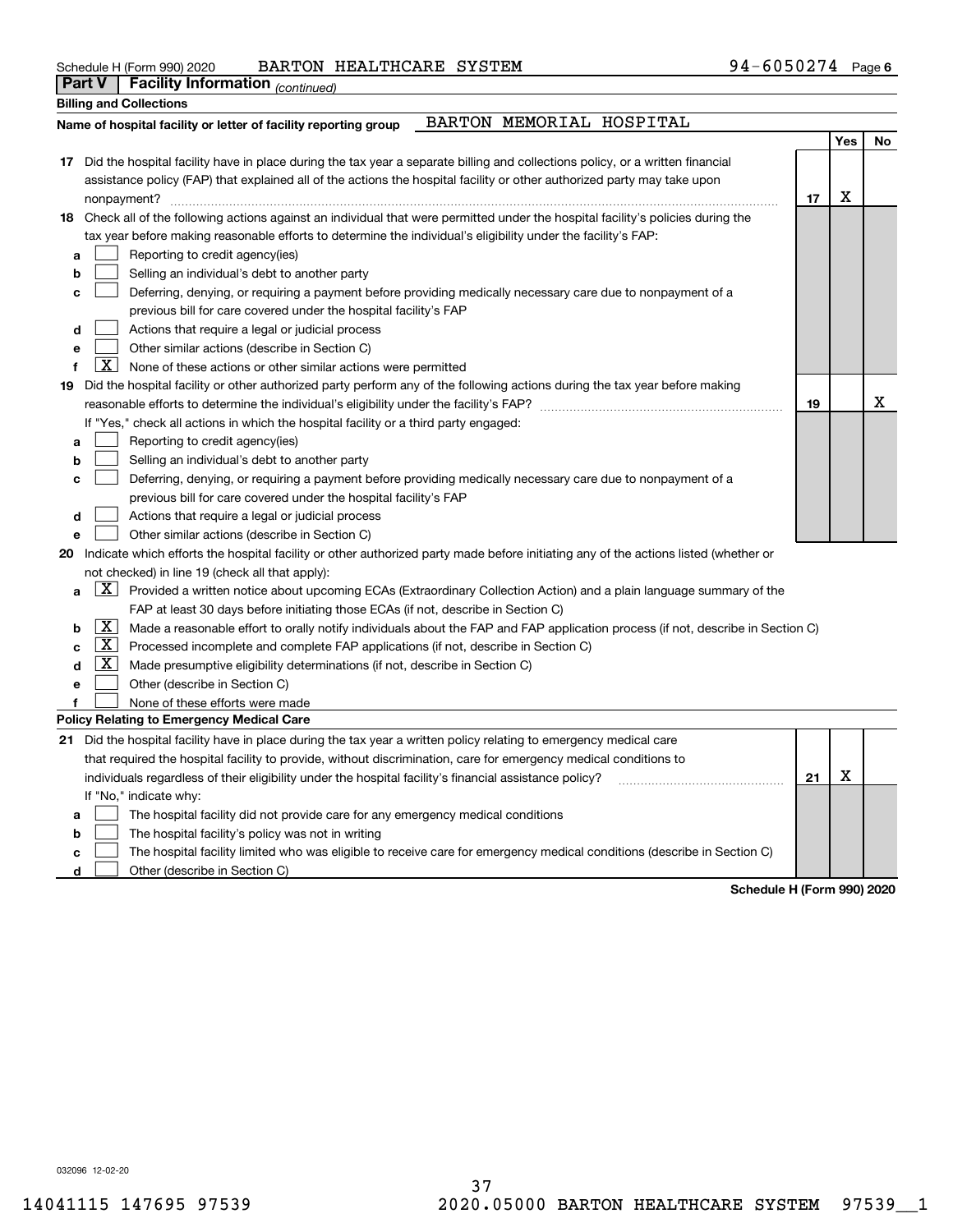| Schedule H (Form 990) 2020 | BARTON HEALTHCARE SYSTEM |  | $94 - 6050274$ Page 7 |  |
|----------------------------|--------------------------|--|-----------------------|--|
|----------------------------|--------------------------|--|-----------------------|--|

**Part V Facility Information**

|    | Part VI<br><b>Facility Information</b> (continued)                                                                                                                                                                            |    |            |     |
|----|-------------------------------------------------------------------------------------------------------------------------------------------------------------------------------------------------------------------------------|----|------------|-----|
|    | Charges to Individuals Eligible for Assistance Under the FAP (FAP-Eligible Individuals)                                                                                                                                       |    |            |     |
|    | BARTON MEMORIAL HOSPITAL<br>Name of hospital facility or letter of facility reporting group                                                                                                                                   |    |            |     |
|    |                                                                                                                                                                                                                               |    | <b>Yes</b> | No. |
| 22 | Indicate how the hospital facility determined, during the tax year, the maximum amounts that can be charged to FAP-eligible<br>individuals for emergency or other medically necessary care.                                   |    |            |     |
| a  | The hospital facility used a look-back method based on claims allowed by Medicare fee-for-service during a prior<br>12-month period                                                                                           |    |            |     |
| b  | The hospital facility used a look-back method based on claims allowed by Medicare fee-for-service and all private                                                                                                             |    |            |     |
|    | health insurers that pay claims to the hospital facility during a prior 12-month period                                                                                                                                       |    |            |     |
| C  | The hospital facility used a look-back method based on claims allowed by Medicaid, either alone or in combination                                                                                                             |    |            |     |
|    | with Medicare fee-for-service and all private health insurers that pay claims to the hospital facility during a prior                                                                                                         |    |            |     |
|    | 12-month period                                                                                                                                                                                                               |    |            |     |
| d  | X  <br>The hospital facility used a prospective Medicare or Medicaid method                                                                                                                                                   |    |            |     |
| 23 | During the tax year, did the hospital facility charge any FAP-eligible individual to whom the hospital facility provided                                                                                                      |    |            |     |
|    | emergency or other medically necessary services more than the amounts generally billed to individuals who had                                                                                                                 |    |            |     |
|    | insurance covering such care? The contract of the contract of the contract of the contract of the contract of the contract of the contract of the contract of the contract of the contract of the contract of the contract of | 23 |            | х   |
|    | If "Yes," explain in Section C.                                                                                                                                                                                               |    |            |     |
| 24 | During the tax year, did the hospital facility charge any FAP-eligible individual an amount equal to the gross charge for any                                                                                                 |    |            |     |
|    | service provided to that individual?                                                                                                                                                                                          | 24 |            | x   |
|    | If "Yes," explain in Section C.                                                                                                                                                                                               |    |            |     |

**Schedule H (Form 990) 2020**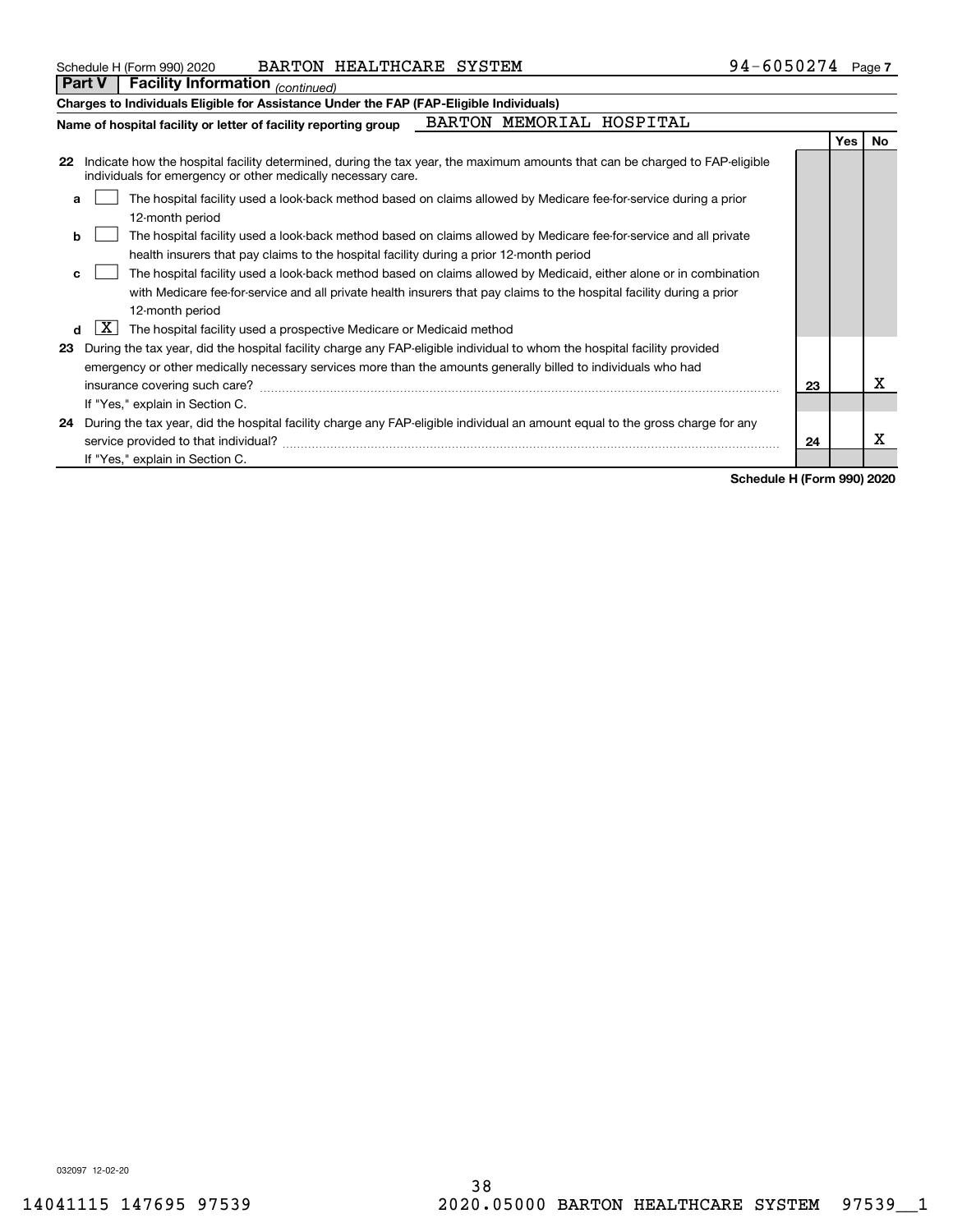**Section C. Supplemental Information for Part V, Section B.** Provide descriptions required for Part V, Section B, lines<br>2, 3j, 5, 6a, 6b, 7d, 11, 13b, 13h, 15e, 16j, 18e, 19e, 20a, 20b, 20c, 20d, 20e, 21c, 21d, 23, and 24. separate descriptions for each hospital facility in a facility reporting group, designated by facility reporting group letter<br>and hospital facility line number from Part V, Section A ("A, 1," "A, 4," "B, 2," "B, 3," etc.)

BARTON MEMORIAL HOSPITAL:

 *(continued)* **Part V Facility Information**

PART V, SECTION B, LINE 5: A COMMUNITY HEALTH PHONE SURVEY WAS CONDUCTED

TO RECORD COMMUNITY FEEDBACK. THE SAMPLE DESIGN USED FOR THIS EFFORT

CONSISTED OF A STRATIFIED RANDOM SAMPLE OF 400 INDIVIDUALS AGE 18 AND

OLDER IN THE PRIMARY SERVICE AREA, SEPARATED INTO FOUR SUB-COMMUNITIES.

ONCE THE INTERVIEWS WERE COMPLETED, THESE WERE WEIGHTED IN PROPORTION TO

THE ACTUAL POPULATION DISTRIBUTION SO AS TO APPROPRIATELY REPRESENT THE

PRIMARY SERVICE AREA AS A WHOLE. ALL ADMINISTRATION OF THE SURVEYS, DATA

COLLECTION AND DATA ANALYSIS WAS CONDUCTED BY PRC. ADDITIONALLY, TO

SOLICIT INPUT FROM KEY INFORMANTS, THOSE INDIVIDUALS WHO HAVE A BROAD

INTEREST IN THE HEALTH OF THE COMMUNITY, AN ONLINE KEY INFORMANT SURVEY

ALSO WAS IMPLEMENTED AS PART OF THIS PROCESS.

BARTON MEMORIAL HOSPITAL:

PART V, SECTION B, LINE 7D: COMMUNITY PRESENTATIONS TO CHAMBER LEADERSHIP, AUXILIARY, CITY COUNCIL, ETC.

BARTON MEMORIAL HOSPITAL:

PART V, SECTION B, LINE 11: THE MOST RECENT CHNA, CONDUCTED IN 2018,

IDENTIFIED 11 HEALTH NEEDS, WITH THE TOP THREE PRIORITIES BEING MENTAL

HEALTH, SUBSTANCE ABUSE AND ACCESS TO CARE. WHILE ALL 11 NEEDS ARE BEING

39

ADDRESSED, THE ACTION PLAN FOR THE TOP THREE ARE AS FOLLOWS:

|  |  | MENTAL HEALTH: BARTON HEALTH WILL CONTINUE TO PROVIDE MENTAL HEALTH |  |  |  |
|--|--|---------------------------------------------------------------------|--|--|--|
|  |  |                                                                     |  |  |  |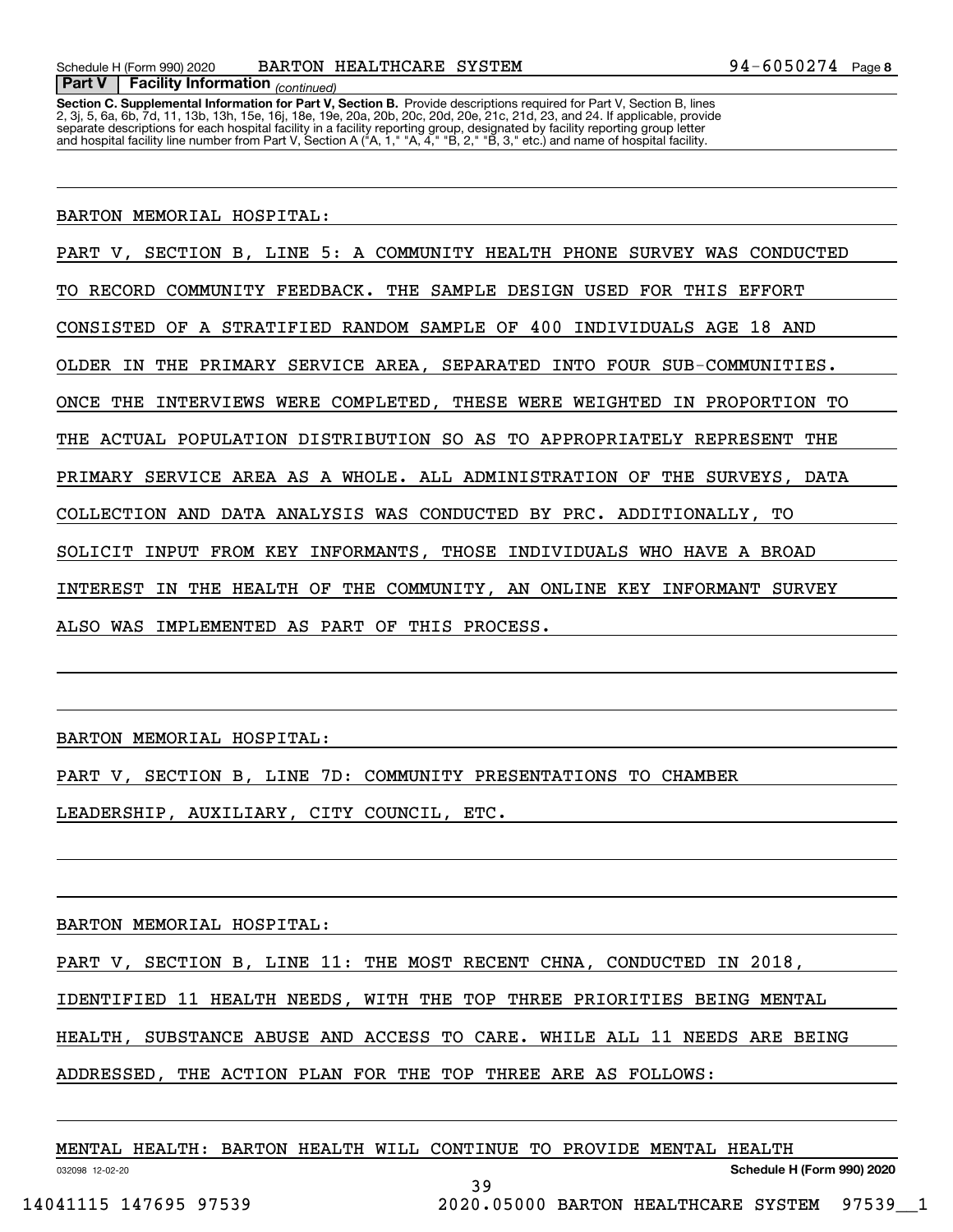*(continued)* **Part V Facility Information**

**Section C. Supplemental Information for Part V, Section B.** Provide descriptions required for Part V, Section B, lines<br>2, 3j, 5, 6a, 6b, 7d, 11, 13b, 13h, 15e, 16j, 18e, 19e, 20a, 20b, 20c, 20d, 20e, 21c, 21d, 23, and 24. separate descriptions for each hospital facility in a facility reporting group, designated by facility reporting group letter<br>and hospital facility line number from Part V, Section A ("A, 1," "A, 4," "B, 2," "B, 3," etc.)

SERVICES, SPEARHEAD COMMUNITY COLLABORATION AND ENGAGEMENT TO IMPROVE THE MENTAL HEALTH CARE FLOW SYSTEM AND BUILD AWARENESS THROUGH EDUCATION AND PREVENTION CAMPAIGNS. ONE COMMUNITY COLLABORATIVE THAT BARTON LEADS IS THE BEHAVIORAL HEALTH NETWORK. THE NETWORK WAS RECENTLY AWARDED A FEDERAL GRANT TO CREATE A TECHNOLOGICAL PLATFORM THAT SUPPORTS AND STRENGTHENS AN INTEGRATED SYSTEM OF MEDICAL AND BEHAVIORAL HEALTHCARE BY STREAMLINING REFERRALS AMONGST COMMUNITY PARTNERS.

SUBSTANCE ABUSE: BARTON HEALTH WILL ENHANCE INTERNAL PROTOCOLS TO REDUCE PRESCRIBING OF NARCOTICS AND IMPLEMENT A MEDICATION ASSISTED TREATMENT PROGRAM. ADDITIONALLY THE HEALTHCARE SYSTEM WILL PARTICIPATE IN COORDINATED COMMUNITY GROUPS AROUND SUBSTANCE ABUSE, SUPPORT COMMUNITY PREVENTION PROGRAMS AND EVENTS AND CONDUCT OUTREACH AND EDUCATION ON THE EFFECTS OF ALCOHOL AND DRUG ABUSE.

ACCESS TO CARE: BARTON HEALTH WILL MEET CRITERIA FOR PATIENT CENTERED MEDICAL HOME (PCMH) DESIGNATION, INCREASE INSURANCE COVERAGE FOR THE COMMUNITY THROUGH OUTREACH FOR COVERED CA AND MEDI-CAL, EXPAND ADDITIONAL OR ENHANCED MEDICAL SERVICES FOR THE COMMUNITY AND CREATE AND IMPLEMENT AN OUTREACH PLAN FOR THE LATINO COMMUNITY.

WHILE BARTON HEALTH MAY NOT DIRECTLY WORK TO RESOLVE ALL HEALTH ISSUES IDENTIFIED, BARTON IS COMMITTED TO WORKING COLLABORATIVELY WITH COMMUNITY PARTNERS, WHENEVER POSSIBLE, TO HELP ADDRESS HEALTH NEEDS AS THEY OCCUR.

40

BARTON MEMORIAL HOSPITAL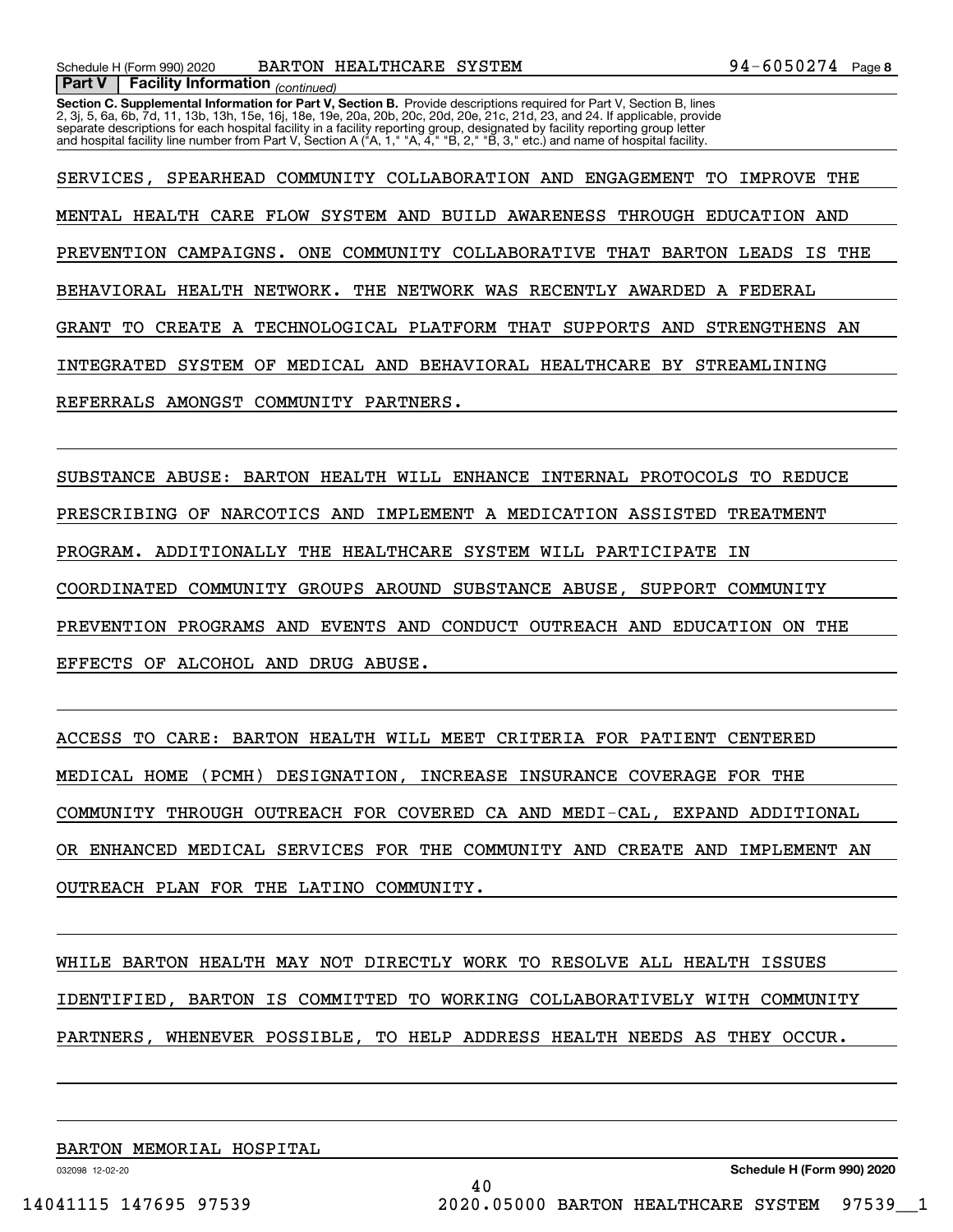*(continued)* **Part V Facility Information**

**Section C. Supplemental Information for Part V, Section B.** Provide descriptions required for Part V, Section B, lines<br>2, 3j, 5, 6a, 6b, 7d, 11, 13b, 13h, 15e, 16j, 18e, 19e, 20a, 20b, 20c, 20d, 20e, 21c, 21d, 23, and 24. separate descriptions for each hospital facility in a facility reporting group, designated by facility reporting group letter<br>and hospital facility line number from Part V, Section A ("A, 1," "A, 4," "B, 2," "B, 3," etc.)

PART V, LINE 16A, FAP WEBSITE:

HTTPS://WWW.BARTONHEALTH.ORG/TAHOE/FINANCIAL-AID.ASPX

BARTON MEMORIAL HOSPITAL

PART V, LINE 16B, FAP APPLICATION WEBSITE:

HTTPS://WWW.BARTONHEALTH.ORG/TAHOE/FINANCIAL-AID.ASPX

BARTON MEMORIAL HOSPITAL

PART V, LINE 16C, FAP PLAIN LANGUAGE SUMMARY WEBSITE:

HTTPS://WWW.BARTONHEALTH.ORG/TAHOE/FINANCIAL-AID.ASPX

FORM 990, SCHEDULE H, PART V, LINE 7A

THE ENTIRE WEBSITE ADDRESS IS:

HTTPS://WWW.BARTONHEALTH.ORG/TAHOE/COMMUNITY-HEALTH.ASPX

FORM 990, SCHEDULE H, PART V, LINE 10A

THE FULL WEBSITE ADDRESS IS:

HTTPS://WWW.BARTONHEALTH.ORG/TAHOE/COMMUNITY-HEALTH.ASPX

41

032098 12-02-20

**Schedule H (Form 990) 2020**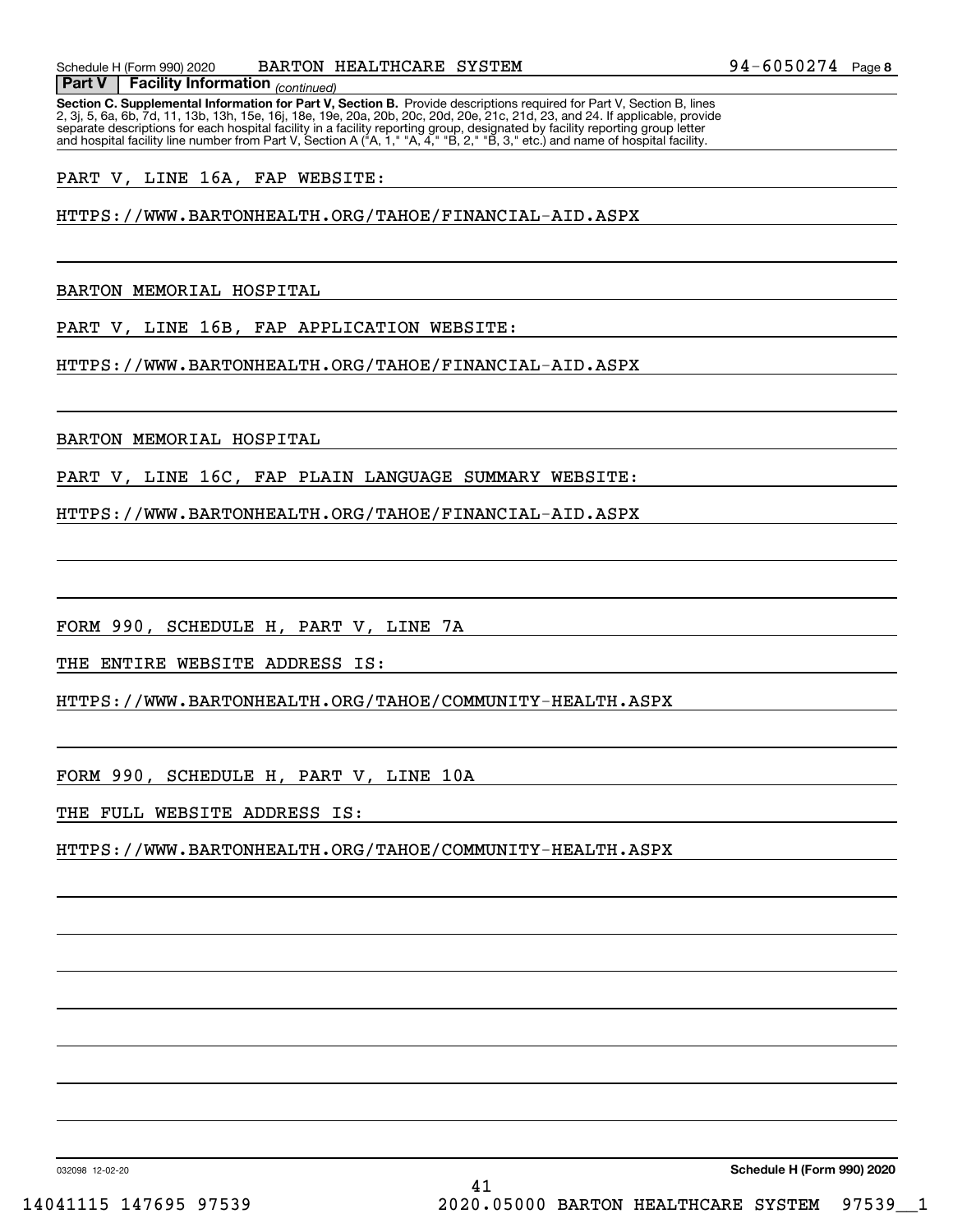### Schedule H (Form 990) 2020 BARTON HEALTHCARE SYSTEM 94-6050274 Page

 *(continued)* **Part V Facility Information**

### **Section D. Other Health Care Facilities That Are Not Licensed, Registered, or Similarly Recognized as a Hospital Facility**

(list in order of size, from largest to smallest)

How many non-hospital health care facilities did the organization operate during the tax year?

| Name and address                          | Type of Facility (describe)    |
|-------------------------------------------|--------------------------------|
| 1 BARTON CENTER OF ORTHOPEDICS AND WELL   | ORTHOPEDICS, REHABILITATION,   |
| 2170 B SOUTH AVENUE                       | PERFORMANCE FITNESS, HEALTH &  |
| SOUTH LAKE TAHOE, CA 96150                | WELLNESS SERVICES              |
| 2 BARTON COMMUNITY HEALTH CENTER          | RHC, PRIMARY CARE, OB,         |
| 2201 SOUTH AVENUE                         | PEDIATRICS, & SPECIALTY        |
| SOUTH LAKE TAHOE, CA 96150                | <b>SERVICES</b>                |
| $\mathbf{3}$<br>LAKE TAHOE SURGERY CENTER |                                |
| 212 ELKS POINT ROAD, STE 201              |                                |
| ZEPHYR COVE, NV 89448                     | AMBULATORY SURGERY CENTER      |
| TAHOE ORTHOPEDICS AND SPORTS MEDICINE     |                                |
| 935 MICA DRIVE BLDG C, STE 13 & 14        |                                |
| CARSON CITY, NV 89705                     | ORTHOPEDIC CLINIC              |
| BARTON FAMILY MEDICINE                    |                                |
| 1080 THIRD STREET                         |                                |
| SOUTH LAKE TAHOE, CA 96150                | FAMILY PRACTICE CLINIC         |
| BARTON MULTI-SPECIALTY CLINIC             | GENERAL SURGERY,               |
| 1139 THIRD STREET                         | GASTROENTEROLOGY, CARDIOLOGY & |
| SOUTH LAKE TAHOE, CA 96150                | NEUROLOGY CLINIC               |
| BARTON URGENT CARE & OCCUPATIONAL HEA     |                                |
| 155 HIGHWAY 50                            | URGENT CARE & OCCUPATIONAL     |
| STATELINE, NV 89449                       | HEALTH CLINIC                  |
| 8<br>BARTON WOMEN'S HEALTH                |                                |
| 2175 SOUTH AVENUE                         |                                |
| SOUTH LAKE TAHOE, CA 96150                | WOMEN'S HEALTH CLINIC          |
| 9<br>BARTON HOME HEALTH & HOSPICE         |                                |
| 2092 LAKE TAHOE BLVD, STE 500             |                                |
| SOUTH LAKE TAHOE, CA 96150                | HOME HEALTH & HOSPICE SERVICES |
| 10 TAHOE ORTHOPEDICS AND SPORTS MEDICINE  |                                |
| 925 TAHOE BLVD, STE 105-106               |                                |
| INCLINE VILLAGE, CA 89451                 | ORTHOPEDIC CLINIC              |

**Schedule H (Form 990) 2020**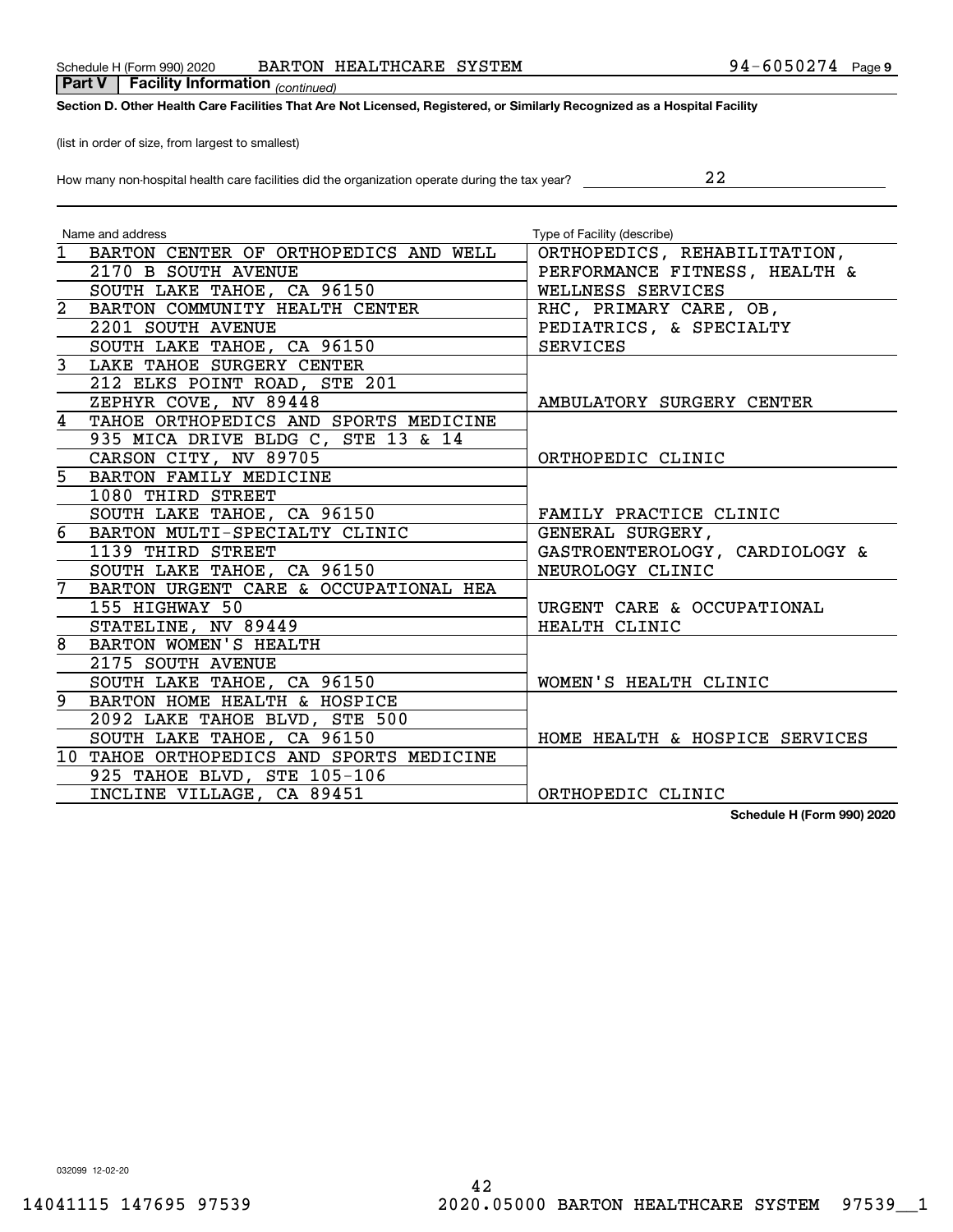### Schedule H (Form 990) 2020 Page BARTON HEALTHCARE SYSTEM 94-6050274

 *(continued)* **Part V Facility Information**

### **Section D. Other Health Care Facilities That Are Not Licensed, Registered, or Similarly Recognized as a Hospital Facility**

(list in order of size, from largest to smallest)

How many non-hospital health care facilities did the organization operate during the tax year?

| Name and address                         | Type of Facility (describe)    |
|------------------------------------------|--------------------------------|
| 11 TAHOE ORTHOPEDICS AND SPORTS MEDICINE |                                |
| 212 ELKS POINT ROAD, STE 200             |                                |
| ZEPHYR COVE, NV 89448                    | ORTHOPEDIC CLINIC              |
| 12 BARTON UROLOGY                        |                                |
| 2169 SOUTH AVENUE                        |                                |
| SOUTH LAKE TAHOE, CA 96150               | UROLOGY CLINIC                 |
| 13 BARTON FAMILY MEDICINE                |                                |
| 155 HIGHWAY 50, SUITE 203                | FAMILY PRACTICE & INTERNAL     |
| STATELINE, NV 89449                      | MEDICINE                       |
| 14 BARTON MEDICAL CLINIC AT KIRKWOOD MTN |                                |
| 1501 KIRKWOOD MEADOWS DRIVE              |                                |
| KIRKWOOD, CA 95646                       | SEASONAL MEDICAL SKI CLINIC    |
| 15 BARTON EAR, NOSE & THROAT             |                                |
| 2169 SOUTH AVENUE                        |                                |
| SOUTH LAKE TAHOE, CA 96150               | ENT & AUDIOLOGY CLINIC         |
| 16 COVID CLINIC                          |                                |
| 2158 JEAN STREET                         |                                |
| SOUTH LAKE TAHOE, CA 96150               | COVID CLINIC                   |
| 17 BARTON MEDICAL CLINIC AT HEAVENLY MTN |                                |
| 3860 SADDLE ROAD                         |                                |
| SOUTH LAKE TAHOE, CA 96150               | SEASONAL MEDICAL SKI CLINIC    |
| 18 BARTON PSYCHIATRY                     |                                |
| 155 HIGHWAY 50                           |                                |
| STATELINE, NV 89449                      | PSYCHIATRY CLINIC              |
| 19 BARTON HOME HEALTH & HOSPICE          |                                |
| 155 HIGHWAY 50                           |                                |
| STATELINE, NV 89449                      | HOME HEALTH & HOSPICE SERVICES |
| 20 BARTON PALLIATIVE CARE                |                                |
| 1067 FOURTH STREET                       | PALLIATIVE CARE AND ONCOLOGY   |
| SOUTH LAKE TAHOE, CA 96150               | CLINIC                         |

**Schedule H (Form 990) 2020**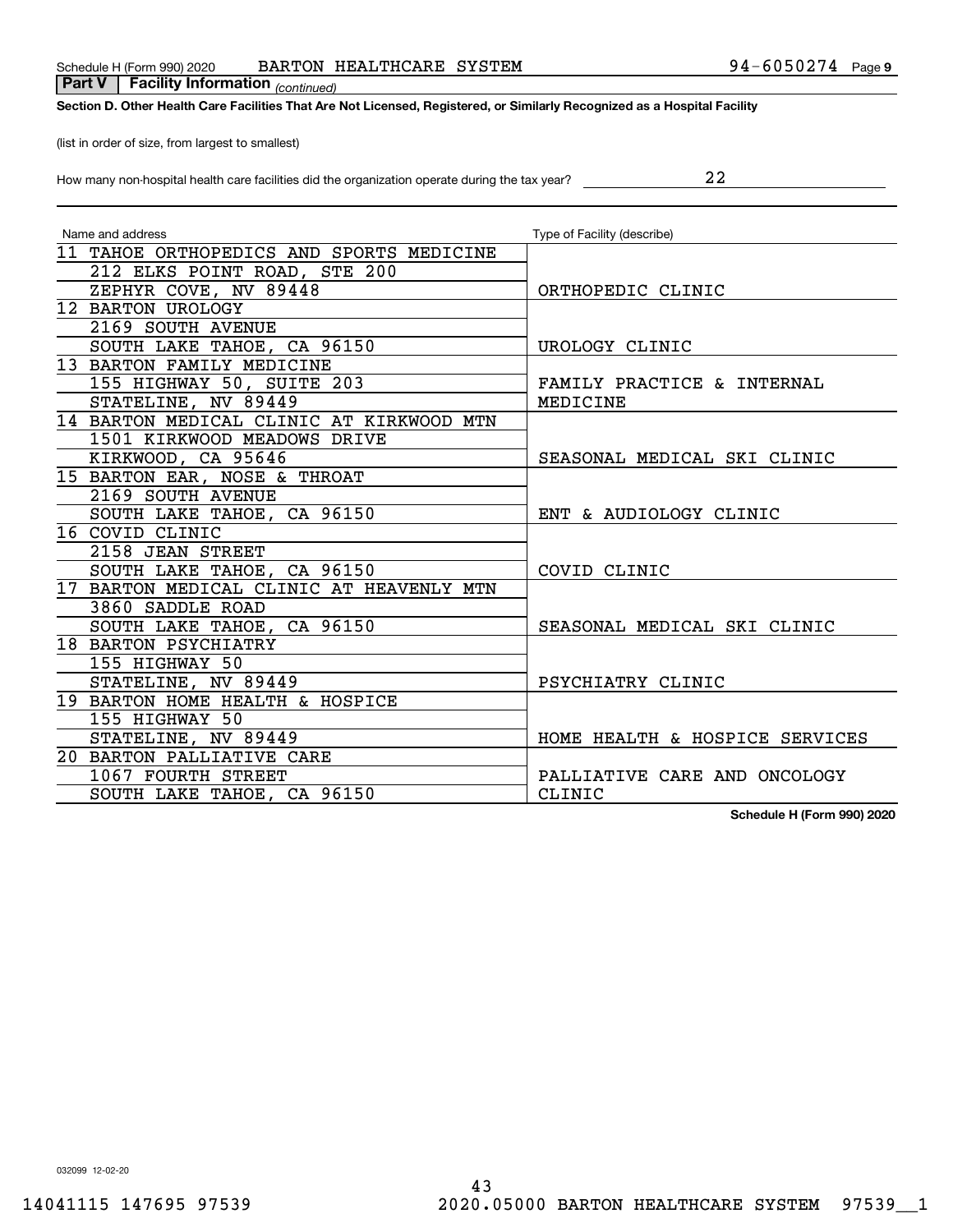032099 12-02-20

| Schedule H (Form 990) 2020 | HEALTHCARE SYSTEM<br><b>BARTON</b> |  | $94 - 6050274$ | Page 9 |
|----------------------------|------------------------------------|--|----------------|--------|
|----------------------------|------------------------------------|--|----------------|--------|

**Section D. Other Health Care Facilities That Are Not Licensed, Registered, or Similarly Recognized as a Hospital Facility**

(list in order of size, from largest to smallest)

 *(continued)* **Part V Facility Information**

| How many non-hospital health care facilities did the organization operate during the tax year? |  |
|------------------------------------------------------------------------------------------------|--|
|------------------------------------------------------------------------------------------------|--|

| Name and address                         | Type of Facility (describe) |
|------------------------------------------|-----------------------------|
| 21 BARTON MEDICAL CLINIC AT SIERRA-AT-TA |                             |
| 1111 SIERRA-AT-TAHOE ROAD                |                             |
| TWIN BRIDGES, CA 95735                   | SEASONAL MEDICAL SKI CLINIC |
| 22 BEHAVIORAL HEALTH AND TELEMEDICINE    |                             |
| 2209 SOUTH AVE.                          |                             |
| SOUTH LAKE TAHOE, CA 96150               | PSYCHIATRY & TELEMEDICINE   |
|                                          |                             |
|                                          |                             |
|                                          |                             |
|                                          |                             |
|                                          |                             |
|                                          |                             |
|                                          |                             |
|                                          |                             |
|                                          |                             |
|                                          |                             |
|                                          |                             |
|                                          |                             |
|                                          |                             |
|                                          |                             |
|                                          |                             |
|                                          |                             |
|                                          |                             |
|                                          |                             |
|                                          |                             |
|                                          |                             |
|                                          |                             |
|                                          |                             |
|                                          |                             |

**Schedule H (Form 990) 2020**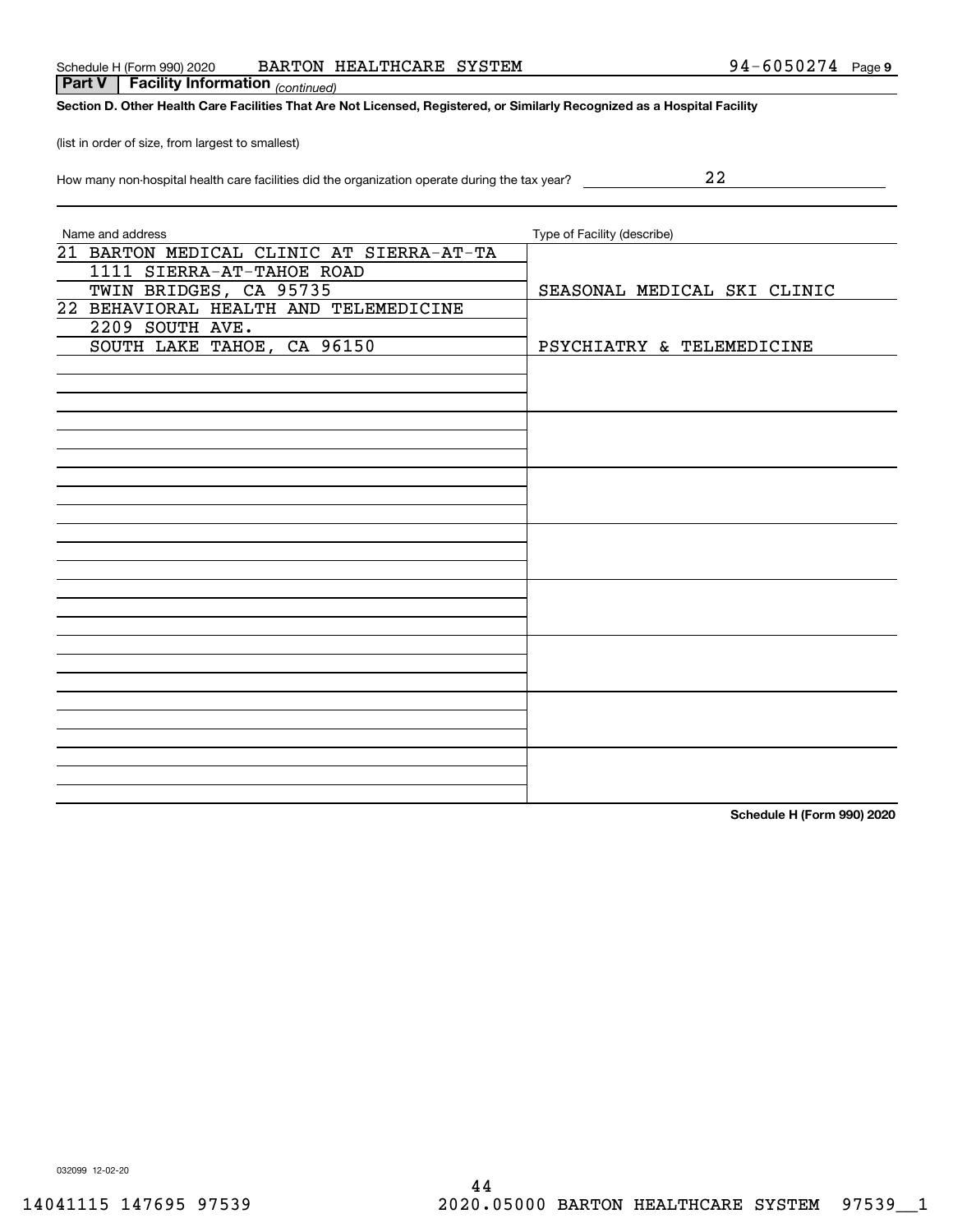Provide the following information.

- **1 Required descriptions.** Provide the descriptions required for Part I, lines 3c, 6a, and 7; Part II and Part III, lines 2, 3, 4, 8 and **Qh**
- **2Needs assessment.** Describe how the organization assesses the health care needs of the communities it serves, in addition to any CHNAs reported in Part V, Section B.
- **3** Patient education of eligibility for assistance. Describe how the organization informs and educates patients and persons who may be billed for patient care about their eligibility for assistance under federal, state, or local government programs or under the organization's financial assistance policy.
- **4 Community information.** Describe the community the organization serves, taking into account the geographic area and demographic constituents it serves.
- 5 Promotion of community health. Provide any other information important to describing how the organization's hospital facilities or other health care facilities further its exempt purpose by promoting the health of the community (e.g., open medical staff, community board, use of surplus funds, etc.).
- **6Affiliated health care system.** If the organization is part of an affiliated health care system, describe the respective roles of the organization and its affiliates in promoting the health of the communities served.
- **7** State filing of community benefit report. If applicable, identify all states with which the organization, or a related organization, files a community benefit report.

PART I, LINE 3C:

IN ADDITION TO THE FPG, THE HOSPITAL CONSIDERS IF THE PATIENT IS UNINSURED

AND/OR UNDERINSURED WHEN DETERMINING IF THEY QUALIFY FOR FREE CARE OR

DISCOUNTED CARE.

PART I, LINE 7:

THE COSTING METHODOLOGY USED THE OVERALL COST TO CHARGE RATIO OBTAINED FOR

EACH PATIENT SEGMENT AND APPLIED AGAINST GROSS CHARGES FROM THE 2020 COST

REPORT. THIS RATIO WAS USED FOR LINES 7A, 7B AND 7G. ACTUAL OPERATING

COSTS WERE USED TO CALCULATE LINES 7E, 7F, AND 7I.

PART I, LINE 7G:

SUBSIDIZED HEALTH SERVICES INCLUDES COMMUNITY BENEFIT EXPENSES AND DIRECT

OFFSETTING REVENUE RELATED TO PHYSICIAN CLINICS. TOTAL COMMUNITY BENEFIT

45

EXPENSES WERE \$1,156,172 AND DIRECT OFFSETTING REVENUE WAS \$4,780,897.

PART I, LINE 7, COLUMN (F):

032100 12-02-20 THE BAD DEBT EXPENSE INCLUDED ON FORM 990, PART IX, LINE 25(A),

**Schedule H (Form 990) 2020**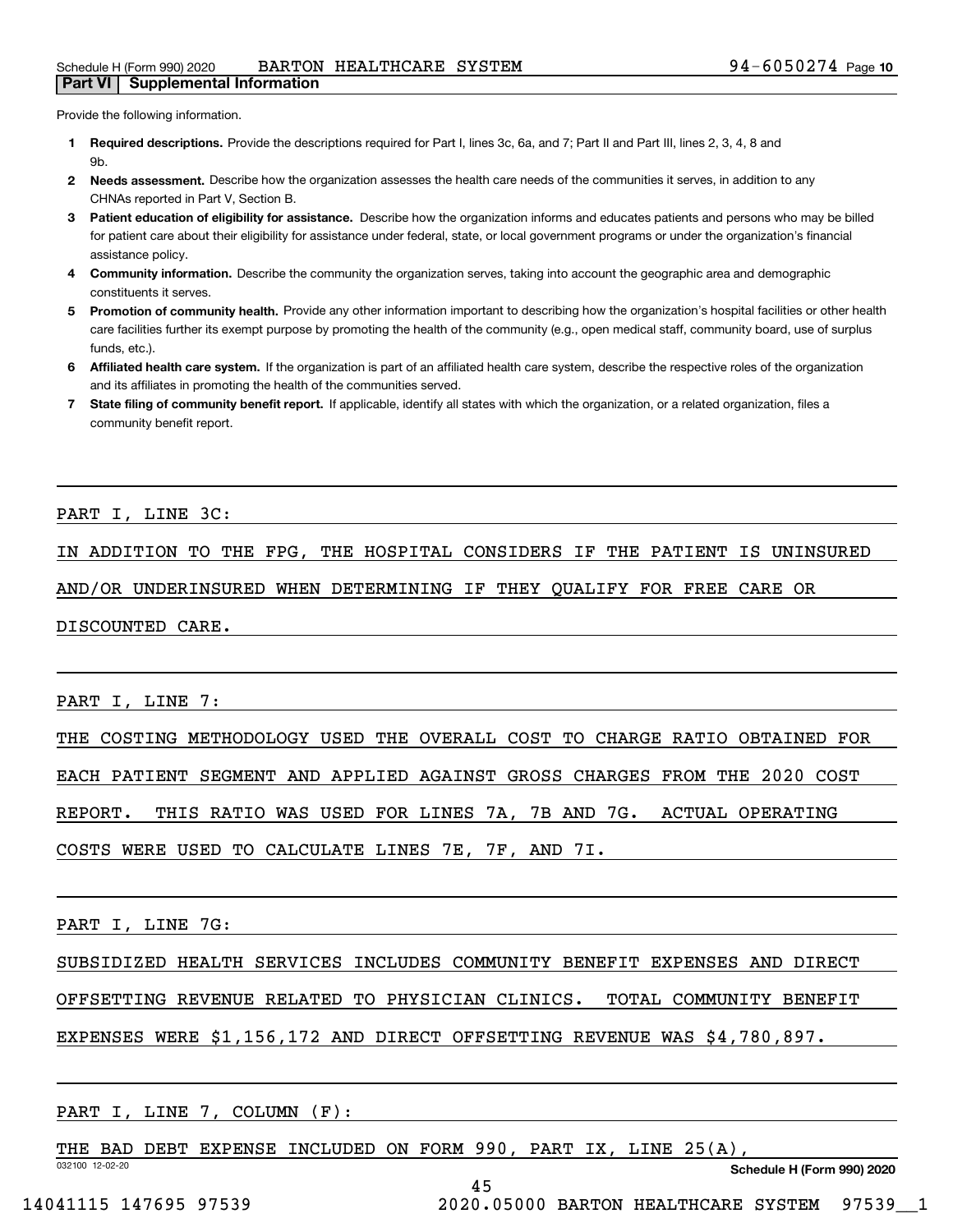BUT SUBTRACTED FOR PURPOSES OF CALCULATING THE PERCENTAGE IN

THIS COLUMN IS \$ 821,101.

PART II, COMMUNITY BUILDING ACTIVITIES:

EMERGENCY MANAGEMENT PREPAREDNESS:

BARTON HEALTH CHAIRS AND HOSTS THE EMERGENCY MANAGEMENT COMMUNITY COUNCIL. THIS COUNCIL MEETS EVERY OTHER MONTH WITH AREA AGENCIES TO DISCUSS EMERGENCY PREPAREDNESS AND EDUCATION TO THE SOUTH LAKE TAHOE COMMUNITY. EXERCISE DRILLS, EMERGENCY PREPAREDNESS MATERIALS AND OTHER PROGRAMS COME OUT OF THIS GROUP. THE GROUP WAS DESIGNED WITH THE HEALTH AND SAFETY OF OUR COMMUNITY IN MIND. THE GROUP INCLUDES REPRESENTATIVES FROM BARTON HEALTH, RED CROSS, EL DORADO COUNTY HEALTH AND HUMAN SERVICES, AREA FIRE DEPARTMENTS, POLICE, SHERIFF, HAM RADIO, SCHOOL DISTRICTS, PUBLIC UTILITIES AND OTHER REPRESENTATIVES WHO WOULD HAVE A RESPONSE CAPABILITY IN OUR COMMUNITY. THE PURPOSE IS TO PROTECT THE HEALTH OF OUR COMMUNITY BY BEING PREPARED FOR DISASTERS, AND KNOWING OUR EMERGENCY PARTNERS IN THE EVENT OF AN EMERGENCY TO BETTER FORM A COHESIVE RESPONSE IN THE SOUTH LAKE TAHOE AREA, WHICH WILL ASSIST IN GETTING THE COMMUNITY BACK ON ITS FEET AFTER A DISASTER. THE IMPACT OF THIS PROGRAM IS THE COORDINATION AMONGST LOCAL EMERGENCY PROVIDERS TO ENSURE EMERGENCY READINESS FOR THE NEXT LOCAL DISASTER. BARTON HEALTH FURTHER SUPPORTS VARIOUS ORGANIZATIONS BY PROVIDING HEALTH GRANTS, SPONSORSHIPS AND OTHER SUPPORT. BARTON HEALTH ADDITIONALLY ASSISTS OUR NEEDY PATIENTS BY ASSISTING WITH TRANSPORTATION COSTS AND MEDICATION.

COALITION BUILDING:

BARTON HEALTH HOSTS THE COMMUNITY HEALTH ADVISORY COMMITTEE (CHAC)THAT IS

46

A COLLABORATIVE OF REPRESENTATIVES OF VARIOUS COMMUNITY AGENCIES AND

**Schedule H (Form 990)**

032271 04-01-20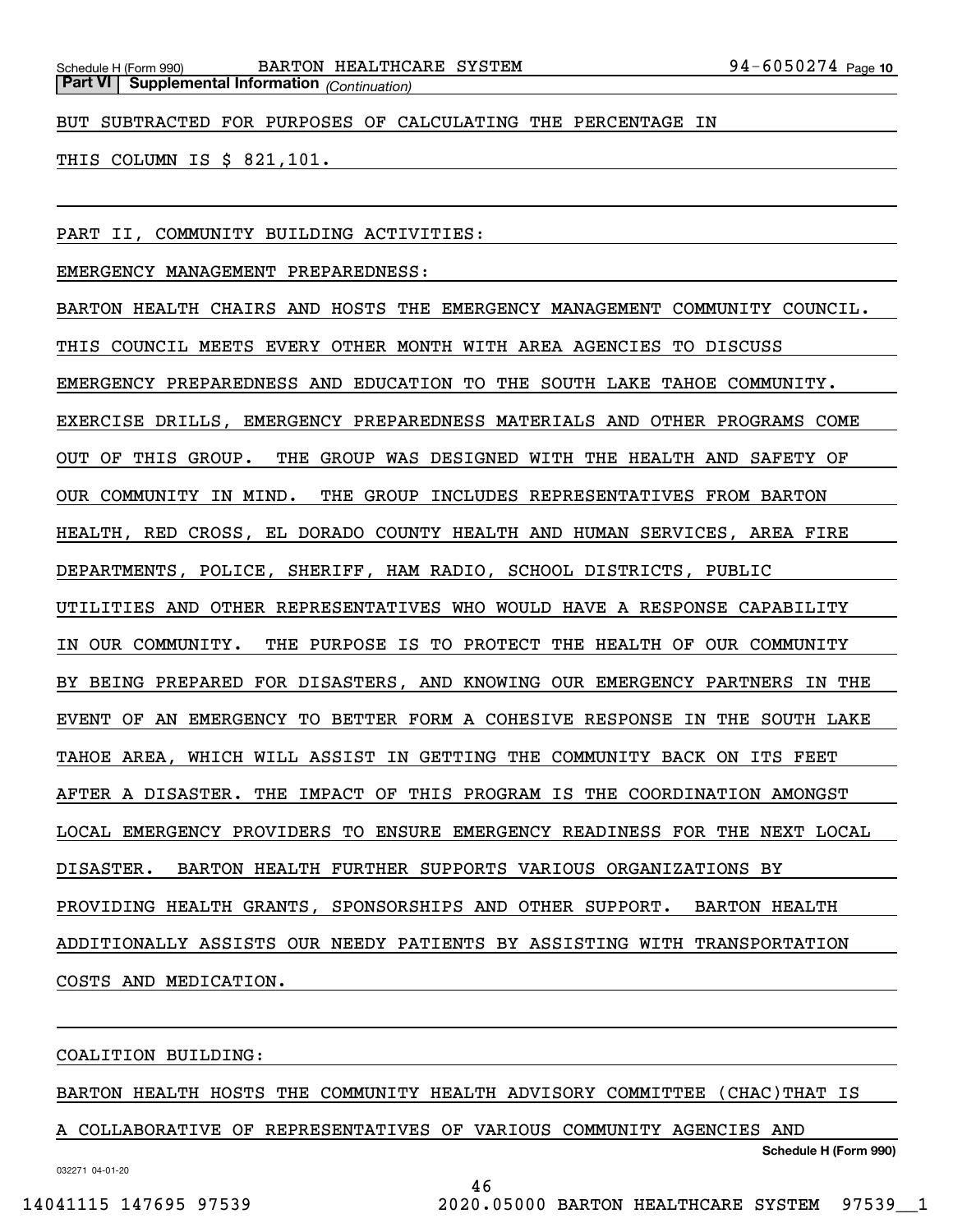COMMUNITY MEMBERS THAT MEETS MONTHLY TO ADDRESS TOP COMMUNITY HEALTH NEEDS

AS THEY EMERGE.

WORKFORCE DEVELOPMENT:

BARTON HEALTH FACILITIES ARE DESIGNATED AS A HEALTH PROFESSIONS SHORTAGE

AREA (HPSA) AND TO MAINTAIN PATIENT ACCESS TO ESSENTIAL SERVICES IN OUR

COMMUNITY, THE ORGANIZATION INCURS RECRUITMENT COSTS FOR VARIOUS

PROVIDERS.

PART III, LINE 2:

THE AMOUNT OF BAD DEBT REPORTED ON LINE 2 IS BASED ON CHARGES. IN 2018, THE HEALTHCARE SYSTEM ADOPTED ASU 2014-09, REVENUE FROM CONTRACTS WITH CUSTOMERS WHICH CHANGED THE METHODOLOGY ON THE CALCULATION AND REPORTING OF BAD DEBT EXPENSE.

PART III, LINE 4:

**Schedule H (Form 990)** GENERALLY, PATIENTS WHO ARE COVERED BY THIRD-PARTY PAYORS ARE RESPONSIBLE FOR RELATED DEDUCTIBLES AND COINSURANCE, WHICH VARY IN AMOUNT. THE HEALTHCARE SYSTEM ALSO PROVIDES SERVICES TO UNINSURED PATIENTS AND OFFERS THOSE UNINSURED PATIENTS A DISCOUNT, EITHER BY POLICY OR LAW, FROM STANDARD CHARGES. THE HEALTHCARE SYSTEM ESTIMATES THE TRANSACTION PRICE FOR PATIENTS WITH DEDUCTIBLES AND COINSURANCE AND FOR THOSE WHO ARE UNINSURED BASED ON HISTORICAL EXPERIENCE AND CURRENT MARKET CONDITIONS. THE INITIAL ESTIMATE OF THE TRANSACTION PRICE IS DETERMINED BY REDUCING THE STANDARD CHARGE BY ANY CONTRACTUAL ADJUSTMENTS, DISCOUNTS, AND IMPLICIT PRICE CONCESSIONS. SUBSEQUENT CHANGES TO THE ESTIMATE OF THE TRANSACTION PRICE ARE GENERALLY RECORDED AS ADJUSTMENTS TO PATIENT SERVICE REVENUE IN THE PERIOD OF THE CHANGE. SUBSEQUENT CHANGES THAT ARE

47

032271 04-01-20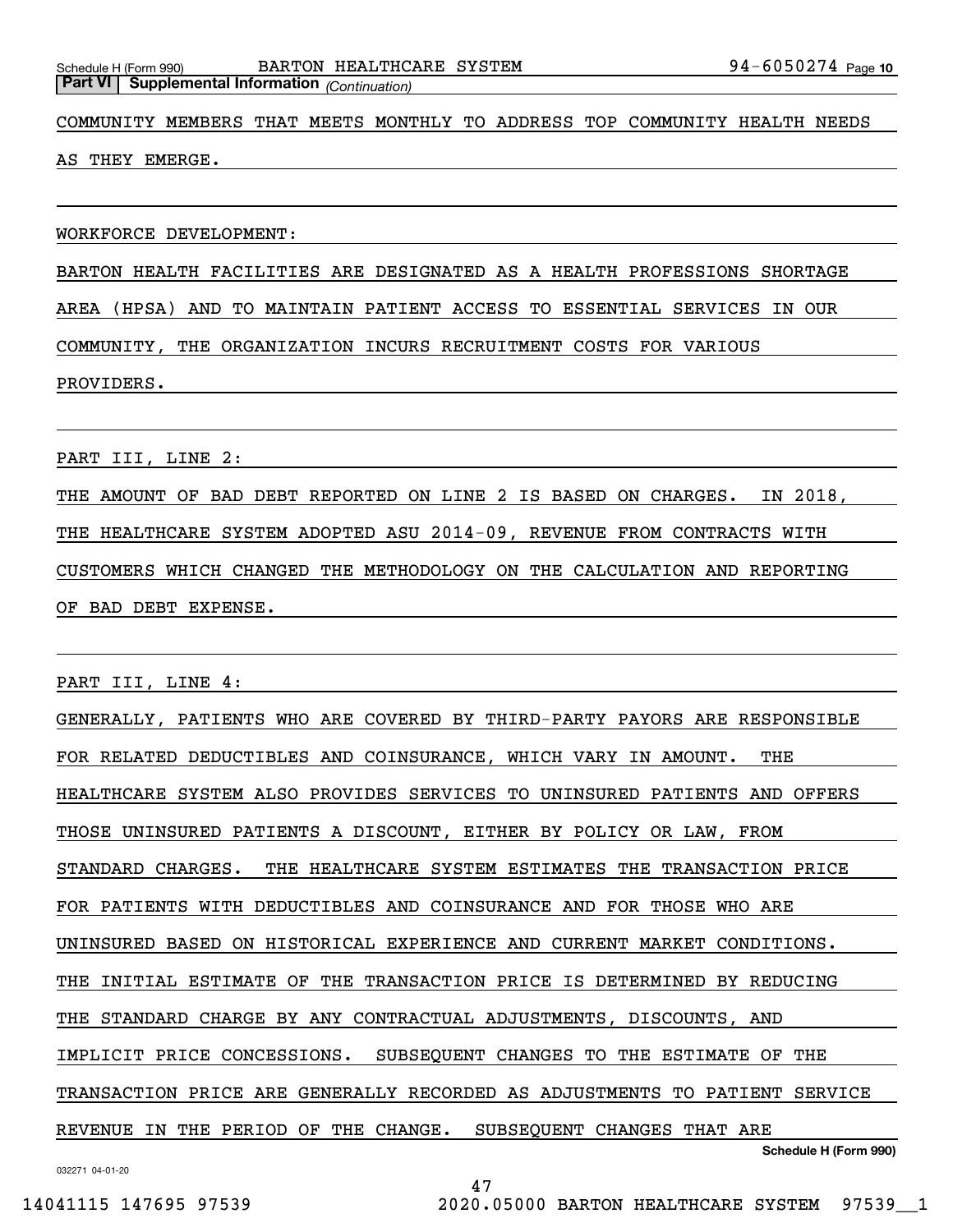**Part VI Supplemental Information** *(Continuation)* DETERMINED TO BE THE RESULT OF AN ADVERSE CHANGE IN THE PATIENT'S ABILITY TO PAY ARE RECORDED AS BAD DEBT EXPENSE. BAD DEBT EXPENSE FOR THE YEARS ENDED DECEMBER 31, 2020 AND 2019, WAS \$821,101 AND 972,138, RESPECTIVELY.

Schedule H (Form 990) Page BARTON HEALTHCARE SYSTEM 94-6050274

PART III, LINE 8:

THE ORGANIZATION PROVIDES A BROAD RANGE OF SERVICES TO ITS MEDICARE

PATIENTS WITHOUT REGARD TO REVENUE REALIZED FROM THE SERVICES PROVIDED.

THE ORGANIZATION IS A RURAL HOSPITAL WITH THE NEAREST ADDITIONAL HOSPITAL APPROXIMATELY 50 MILES AWAY. COSTS EXCLUDED FROM THE ORGANIZATION'S MEDICARE COST REPORT INCLUDE COSTS ASSOCIATED WITH PHYSICIAN CLINICS, THE AUXILIARY, COMMUNITY RELATIONS, AND OTHER NON-REIMBURSABLE COSTS. THE ORGANIZATION UTILIZES THE COST TO CHARGE RATIO AS PROVIDED IN ITS ANNUAL COST REPORT.

PART III, LINE 9B:

THE ORGANIZATION FOLLOWS ALL CHARITY AND COLLECTION GUIDELINES AS OUTLINED IN SB774, THE CALIFORNIA HEALTH AND SAFETY CODE SECTION 127425, AND CMS MEDICARE GUIDELINES.

PART VI, LINE 2:

BARTON HEALTH IS A MEMBER OF NUMEROUS COMMUNITY COLLABORATIVES WORKING TO ADDRESS THE HEALTH NEEDS IN OUR COMMUNITY. BARTON PARTICIPATES IN THE COMMUNITY BEHAVIORAL HEALTH NETWORK COMMITTEE WHICH FOCUSES ON COORDINATING MENTAL HEALTH SERVICES AMONGST OUR COMMUNITY PROVIDERS. WE LEAD THE COMMUNITY HEALTH ADVISORY COMMITTEE, WITH OUR TOP THREE HEALTH PRIORITIES DETERMINING HOW FUNDING AND RESOURCES ARE UTILIZED. ADDITIONALLY, WE ATTEND THE MONTHLY LAKE TAHOE COLLABORATIVE, FOCUSING ON

**Schedule H (Form 990)**

94-6050274 Page 10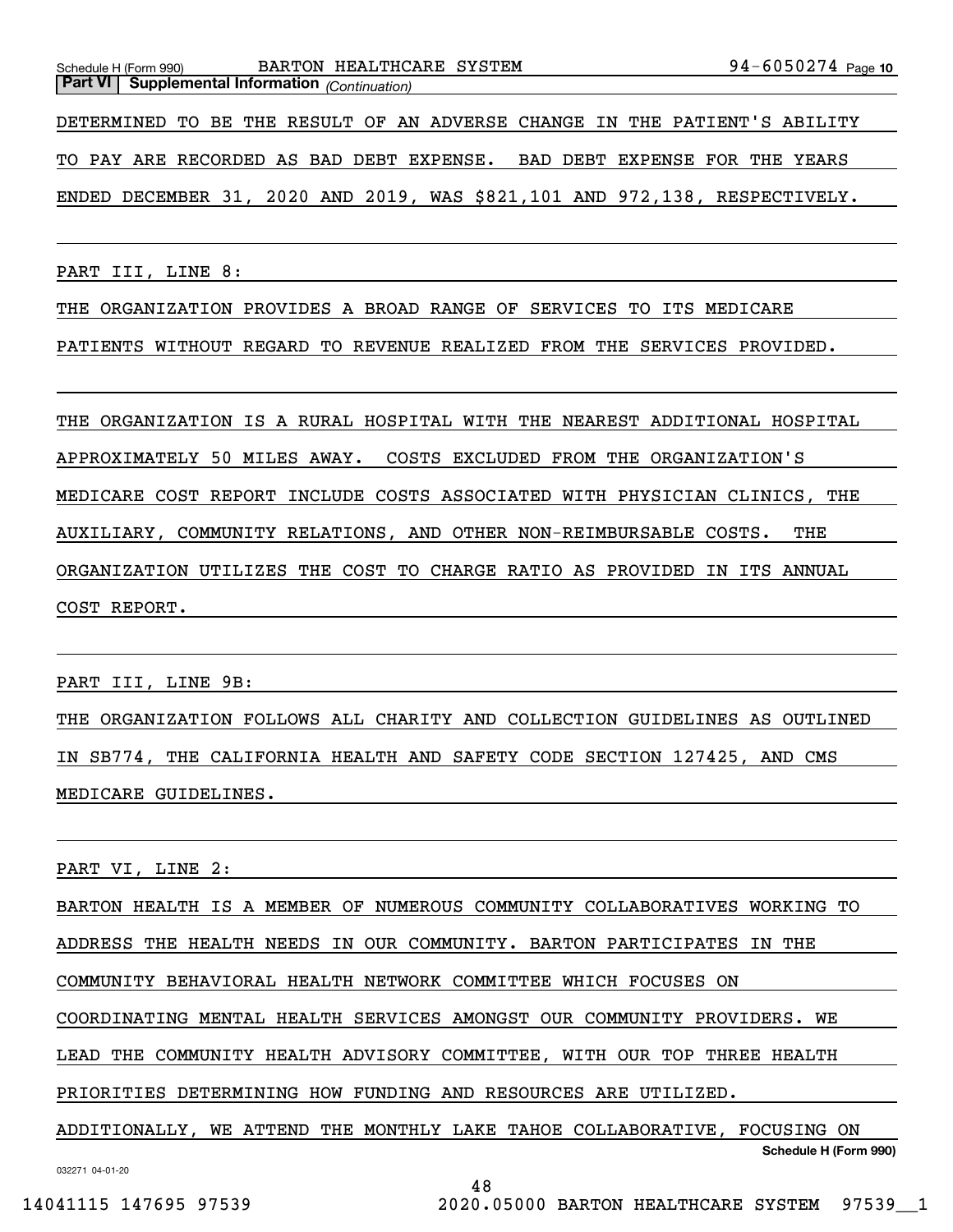COLLABORATIONS FOR YOUTH; AND WE FILL THE HEALTHCARE SEAT ON OUR

COMMUNITY'S DRUG-FREE COMMUNITY COALITION.

PART VI, LINE 3:

EVERY SELF-PAY PATIENT IS SCREENED FOR ELIGIBILITY UNDER OUR FINANCIAL ASSISTANCE POLICY WHICH BEGINS AT ADMISSION OR WHEN OTHERWISE FEASIBLE. IN ADDITION, REFERENCE TO OUR FINANCIAL ASSISTANCE PROGRAM IS POSTED AT THE EMERGENCY ROOM AND ADMITTING DEPARTMENTS, DISCLOSED ON OUR WEBSITE, REFERENCED TO IN THE PATIENT HANDBOOK, AND ON PATIENT BILLING STATEMENTS.

PART VI, LINE 4:

THE PRIMARY SERVICE AREA FOR BARTON MEMORIAL HOSPITAL SITS WITHIN THE SIERRA NEVADA MOUNTAINS ON THE BORDER BETWEEN CALIFORNIA AND NEVADA. THIS AREA ENCOMPASSES THE SOUTH LAKE TAHOE BASIN FROM TAHOMA, CA ON THE WEST THROUGH GLENBROOK, NV ON THE EAST. THE DEMOGRAPHICS FOR THIS AREA ARE AS FOLLOWS: APPROXIMATELY 54% MALE AND 46% FEMALE; 20.6% UNDER THE AGE OF 18, 11.6% AGED 18 TO 24, 30.0% AGED 25 TO 44, 28.1% AGED 45 TO 64, AND 9.8% WHO WERE 65 YEARS OF AGE OR OLDER; 63.5% ARE CAUCASIAN, 28% ARE HISPANIC AND 8.5% REPRESENT OTHER RACES, 13% OF THE COMMUNITY IS LOW INCOME BELOW THE 200% FEDERAL POVERTY LEVEL.

PART VI, LINE 5:

**Schedule H (Form 990)** AS DESCRIBED IN THE COMMUNITY BENEFIT SECTION OF THE 990, BARTON HEALTH CONTRIBUTES TO OUR COMMUNITY'S HEALTH IN A VARIETY OF WAYS: OUR GOVERNING BODY IS REPRESENTED BY INDIVIDUALS OF OUR COMMUNITY. SURPLUS FUNDS ARE USED TO MAINTAIN A HIGH LEVEL OF PATIENT CARE THROUGH REINVESTMENT. BARTON HEALTH HAS ON OPEN MEDICAL STAFF WITH PRIVILEGES AVAILABLE TO ALL QUALIFIED PHYSICIANS IN THE AREA. OUR LABORATORY OFFERS DISCOUNTED LAB

49

032271 04-01-20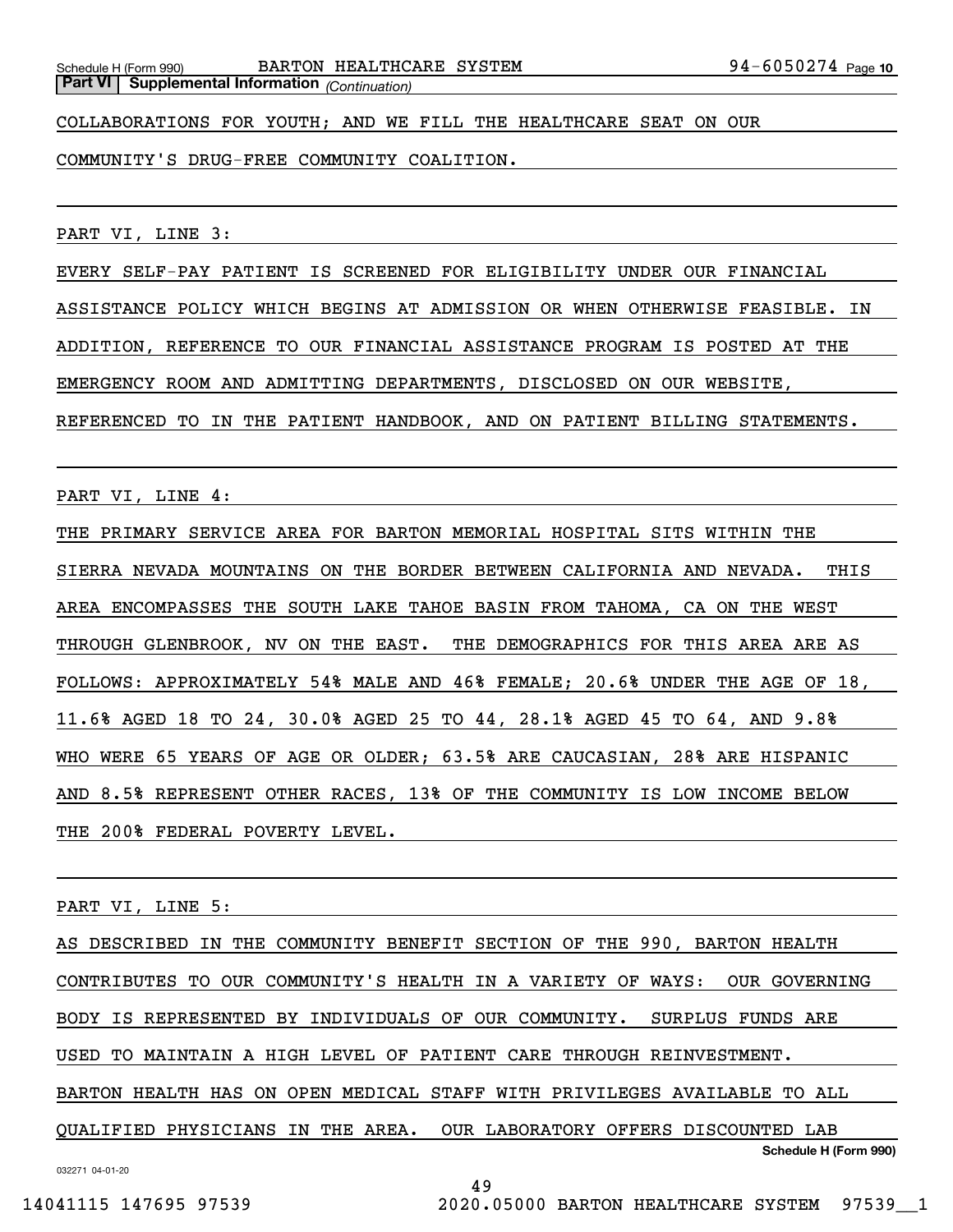DRAWS; NUMEROUS PHYSICIANS AND EMPLOYEES PARTICIPATE IN OUR FREE COMMUNITY WELLNESS LECTURES; OUR EMERGENCY DEPARTMENT PARTICIPATES IN YOUTH EDUCATION PROGRAMS AND THE DRUG STORE PROJECT; MANY OF OUR NURSES AND PRACTITIONERS PARTICIPATE IN OFFERING MEDICAL COVERAGE FOR SPECIAL EVENTS THROUGHOUT THE COMMUNITY; BARTON PRIMARY CARE OFFER FREE STUDENT SPORTS PHYSICALS; BARTON HEALTH DONATES TO AND SPONSORS YOUTH PROGRAMS AND LOCAL NON-PROFIT ORGANIZATIONS; STAFF FROM VARIOUS DEPARTMENTS LIKE BARTON EDUCATION, FAMILY BIRTHING CENTER, BARTON REHABILITATION PARTICIPATE IN COMMUNITY EVENTS AND HAVE INFORMATION AND EDUCATIONAL BOOTHS FOR THE COMMUNITY; BARTON MEMORIAL HOSPITAL OPERATES AN EMERGENCY ROOM AVAILABLE TO ALL REGARDLESS OF ABILITY TO PAY.

PART VI, LINE 7, LIST OF STATES RECEIVING COMMUNITY BENEFIT REPORT:

CA

**Part VI Supplemental Information** *(Continuation)*

**Schedule H (Form 990)**

032271 04-01-20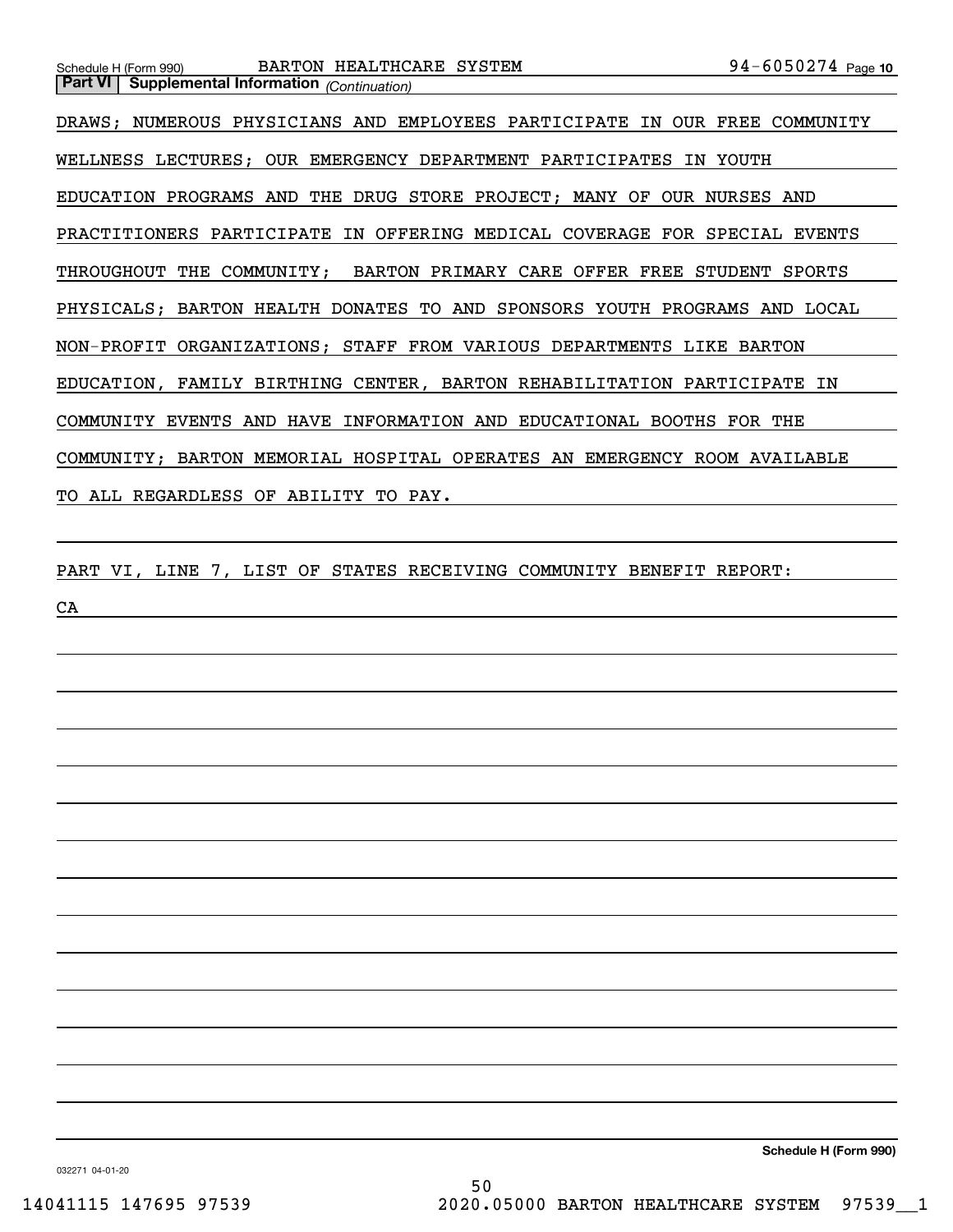| <b>SCHEDULE I</b><br>(Form 990)                                                                                                                                                         |                          | <b>Grants and Other Assistance to Organizations,</b><br>Governments, and Individuals in the United States |                                                       |                                         |                                                                |                                          | OMB No. 1545-0047                                     |
|-----------------------------------------------------------------------------------------------------------------------------------------------------------------------------------------|--------------------------|-----------------------------------------------------------------------------------------------------------|-------------------------------------------------------|-----------------------------------------|----------------------------------------------------------------|------------------------------------------|-------------------------------------------------------|
|                                                                                                                                                                                         |                          | Complete if the organization answered "Yes" on Form 990, Part IV, line 21 or 22.                          |                                                       |                                         |                                                                |                                          |                                                       |
| Department of the Treasury                                                                                                                                                              |                          |                                                                                                           | Attach to Form 990.                                   |                                         |                                                                |                                          | <b>Open to Public</b>                                 |
| <b>Internal Revenue Service</b>                                                                                                                                                         |                          |                                                                                                           | Go to www.irs.gov/Form990 for the latest information. |                                         |                                                                |                                          | Inspection                                            |
| Name of the organization<br>BARTON HEALTHCARE SYSTEM                                                                                                                                    |                          |                                                                                                           |                                                       |                                         |                                                                |                                          | <b>Employer identification number</b><br>94-6050274   |
| Part I<br><b>General Information on Grants and Assistance</b>                                                                                                                           |                          |                                                                                                           |                                                       |                                         |                                                                |                                          |                                                       |
| Does the organization maintain records to substantiate the amount of the grants or assistance, the grantees' eligibility for the grants or assistance, and the selection<br>$\mathbf 1$ |                          |                                                                                                           |                                                       |                                         |                                                                |                                          |                                                       |
|                                                                                                                                                                                         |                          |                                                                                                           |                                                       |                                         |                                                                |                                          | $\boxed{\text{X}}$ Yes<br>$\overline{\phantom{a}}$ No |
| 2 Describe in Part IV the organization's procedures for monitoring the use of grant funds in the United States.                                                                         |                          |                                                                                                           |                                                       |                                         |                                                                |                                          |                                                       |
| Part II<br>Grants and Other Assistance to Domestic Organizations and Domestic Governments. Complete if the organization answered "Yes" on Form 990, Part IV, line 21, for any           |                          |                                                                                                           |                                                       |                                         |                                                                |                                          |                                                       |
| recipient that received more than \$5,000. Part II can be duplicated if additional space is needed.                                                                                     |                          |                                                                                                           |                                                       |                                         |                                                                |                                          |                                                       |
| 1 (a) Name and address of organization<br>or government                                                                                                                                 | $(b)$ EIN                | (c) IRC section<br>(if applicable)                                                                        | (d) Amount of<br>cash grant                           | (e) Amount of<br>non-cash<br>assistance | (f) Method of<br>valuation (book,<br>FMV, appraisal,<br>other) | (g) Description of<br>noncash assistance | (h) Purpose of grant<br>or assistance                 |
| BIG BROTHERS BIG SISTERS OF EL<br>DORADO COUNTY - 3461 ROBIN LN #2 -<br>CAMERON PARK, CA 95682                                                                                          | $94 - 2523254$ 501(C)(3) |                                                                                                           | 10,000.                                               | 0.                                      |                                                                |                                          | COMMUNITY GRANT                                       |
|                                                                                                                                                                                         |                          |                                                                                                           |                                                       |                                         |                                                                |                                          |                                                       |
| BOYS AND GIRLS CLUB OF SLT                                                                                                                                                              |                          |                                                                                                           |                                                       |                                         |                                                                |                                          |                                                       |
| 1100 LYON'S AVE                                                                                                                                                                         |                          |                                                                                                           |                                                       |                                         |                                                                |                                          |                                                       |
| SOUTH LAKE TAHOE, CA 96150                                                                                                                                                              | 68-0241891 $501(C)(3)$   |                                                                                                           | 10,000,                                               | $\mathbf{0}$ .                          |                                                                |                                          | COMMUNITY GRANT                                       |
| BREAD & BROTH                                                                                                                                                                           |                          |                                                                                                           |                                                       |                                         |                                                                |                                          |                                                       |
| 1041 LYON'S AVE                                                                                                                                                                         |                          |                                                                                                           |                                                       |                                         |                                                                |                                          |                                                       |
| SOUTH LAKE TAHOE CA 96150                                                                                                                                                               | $45-3954503$ 501(C)(3)   |                                                                                                           | 10,000,                                               | $\mathbf{0}$ .                          |                                                                |                                          | COMMUNITY GRANT                                       |
| CASA EL DORADO<br>347 MAIN STREET                                                                                                                                                       |                          |                                                                                                           |                                                       |                                         |                                                                |                                          |                                                       |
| PLACERVILLE, CA 95667                                                                                                                                                                   | $68 - 0299245$ 501(C)(3) |                                                                                                           | 5,000                                                 | 0.                                      |                                                                |                                          | COMMUNITY GRANT                                       |
| COUNTY OF EL DORADO<br>360 FAIR LN<br>PLACERVILLE, CA 85667                                                                                                                             | 94-6000511 GOVERNMENT    |                                                                                                           | 5,000                                                 | 0.                                      |                                                                |                                          | COMMUNITY GRANT                                       |
|                                                                                                                                                                                         |                          |                                                                                                           |                                                       |                                         |                                                                |                                          |                                                       |
| HUMANGOOD AFFORDABLE HOUSING<br>6120 STONERIDGE MALL RD STE 100                                                                                                                         |                          |                                                                                                           |                                                       |                                         |                                                                |                                          |                                                       |
| PLEASANTON, CA 94588-3187                                                                                                                                                               | $94-3085296$ 501(C)(3)   |                                                                                                           | 10,000.                                               | $\mathbf{0}$ .                          |                                                                |                                          | COMMUNITY GRANT                                       |
| Enter total number of section 501(c)(3) and government organizations listed in the line 1 table<br>$\mathbf{2}$                                                                         |                          |                                                                                                           |                                                       |                                         |                                                                |                                          | 11.                                                   |
| Enter total number of other organizations listed in the line 1 table<br>3                                                                                                               |                          |                                                                                                           |                                                       |                                         |                                                                |                                          | 0.                                                    |

**For Paperwork Reduction Act Notice, see the Instructions for Form 990. Schedule I (Form 990) 2020** LHA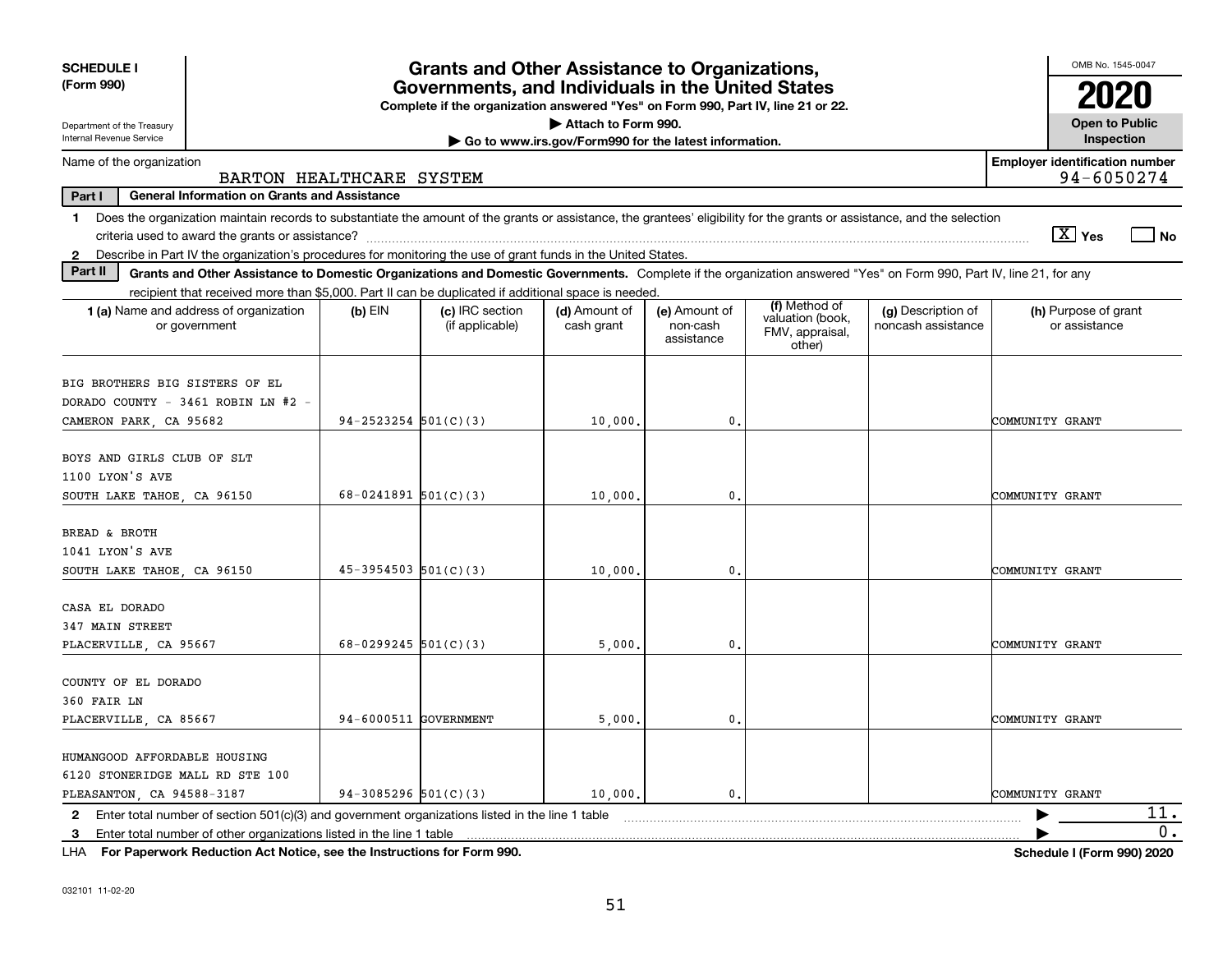### Schedule I (Form 990) Page 1 BARTON HEALTHCARE SYSTEM

94-6050274

| Part II   Continuation of Grants and Other Assistance to Domestic Organizations and Domestic Governments (Schedule I (Form 990), Part II.) |                          |                                  |                             |                                         |                                                                |                                           |                                       |
|--------------------------------------------------------------------------------------------------------------------------------------------|--------------------------|----------------------------------|-----------------------------|-----------------------------------------|----------------------------------------------------------------|-------------------------------------------|---------------------------------------|
| (a) Name and address of<br>organization or government                                                                                      | $(b)$ EIN                | (c) IRC section<br>if applicable | (d) Amount of<br>cash grant | (e) Amount of<br>non-cash<br>assistance | (f) Method of<br>valuation<br>(book, FMV,<br>appraisal, other) | (g) Description of<br>non-cash assistance | (h) Purpose of grant<br>or assistance |
| LIVE VIOLENCE FREE                                                                                                                         |                          |                                  |                             |                                         |                                                                |                                           |                                       |
| 2941 LAKE TAHOE BLVD                                                                                                                       |                          |                                  |                             |                                         |                                                                |                                           |                                       |
| SOUTH LAKE TAHOE, CA 96150                                                                                                                 | $94-2598256$ 501(C)(3)   |                                  | 10,000.                     | $\mathfrak{o}$ .                        |                                                                |                                           | COMMUNITY GRANT                       |
|                                                                                                                                            |                          |                                  |                             |                                         |                                                                |                                           |                                       |
| SOS OUTREACH                                                                                                                               |                          |                                  |                             |                                         |                                                                |                                           |                                       |
| PO BOX 2020                                                                                                                                |                          |                                  |                             |                                         |                                                                |                                           |                                       |
| AVON, CO 81620                                                                                                                             | $84-1332544$ 501(C)(3)   |                                  | 10,000.                     | 0.                                      |                                                                |                                           | COMMUNITY GRANT                       |
|                                                                                                                                            |                          |                                  |                             |                                         |                                                                |                                           |                                       |
| TAHOE COALITION FOR THE HOMELESS                                                                                                           |                          |                                  |                             |                                         |                                                                |                                           |                                       |
| PO BOX 13514                                                                                                                               |                          |                                  |                             |                                         |                                                                |                                           |                                       |
| SOUTH LAKE TAHOE, CA 96150                                                                                                                 | $47 - 4825924$ 501(C)(3) |                                  | 10,000.                     | $\mathbf{0}$ .                          |                                                                |                                           | COMMUNITY GRANT                       |
|                                                                                                                                            |                          |                                  |                             |                                         |                                                                |                                           |                                       |
| TAHOE MAGIC                                                                                                                                |                          |                                  |                             |                                         |                                                                |                                           |                                       |
| PO BOX 13070                                                                                                                               |                          |                                  |                             |                                         |                                                                |                                           |                                       |
| SOUTH LAKE TAHOE, CA 96151                                                                                                                 | $94-3199111$ $501(C)(3)$ |                                  | 12,500.                     | $\mathbf 0$ .                           |                                                                |                                           | COMMUNITY GRANT                       |
|                                                                                                                                            |                          |                                  |                             |                                         |                                                                |                                           |                                       |
| BARTON MEMORIAL HOSPITAL                                                                                                                   |                          |                                  |                             |                                         |                                                                |                                           |                                       |
| FOUNDATION, INC. - PO BOX 50 -                                                                                                             |                          |                                  |                             |                                         |                                                                |                                           |                                       |
| STATELINE, NV 89449                                                                                                                        | $88-0268799$ 501(C)(3)   |                                  | 458,848.                    | 0.                                      |                                                                |                                           | OVERHEAD FUNDING                      |
|                                                                                                                                            |                          |                                  |                             |                                         |                                                                |                                           |                                       |
|                                                                                                                                            |                          |                                  |                             |                                         |                                                                |                                           |                                       |
|                                                                                                                                            |                          |                                  |                             |                                         |                                                                |                                           |                                       |
|                                                                                                                                            |                          |                                  |                             |                                         |                                                                |                                           |                                       |
|                                                                                                                                            |                          |                                  |                             |                                         |                                                                |                                           |                                       |
|                                                                                                                                            |                          |                                  |                             |                                         |                                                                |                                           |                                       |
|                                                                                                                                            |                          |                                  |                             |                                         |                                                                |                                           |                                       |
|                                                                                                                                            |                          |                                  |                             |                                         |                                                                |                                           |                                       |
|                                                                                                                                            |                          |                                  |                             |                                         |                                                                |                                           |                                       |
|                                                                                                                                            |                          |                                  |                             |                                         |                                                                |                                           |                                       |
|                                                                                                                                            |                          |                                  |                             |                                         |                                                                |                                           |                                       |
|                                                                                                                                            |                          |                                  |                             |                                         |                                                                |                                           |                                       |
|                                                                                                                                            |                          |                                  |                             |                                         |                                                                |                                           |                                       |
|                                                                                                                                            |                          |                                  |                             |                                         |                                                                |                                           |                                       |
|                                                                                                                                            |                          |                                  |                             |                                         |                                                                |                                           |                                       |
|                                                                                                                                            |                          |                                  |                             |                                         |                                                                |                                           |                                       |
|                                                                                                                                            |                          |                                  |                             |                                         |                                                                |                                           |                                       |

**Schedule I (Form 990)**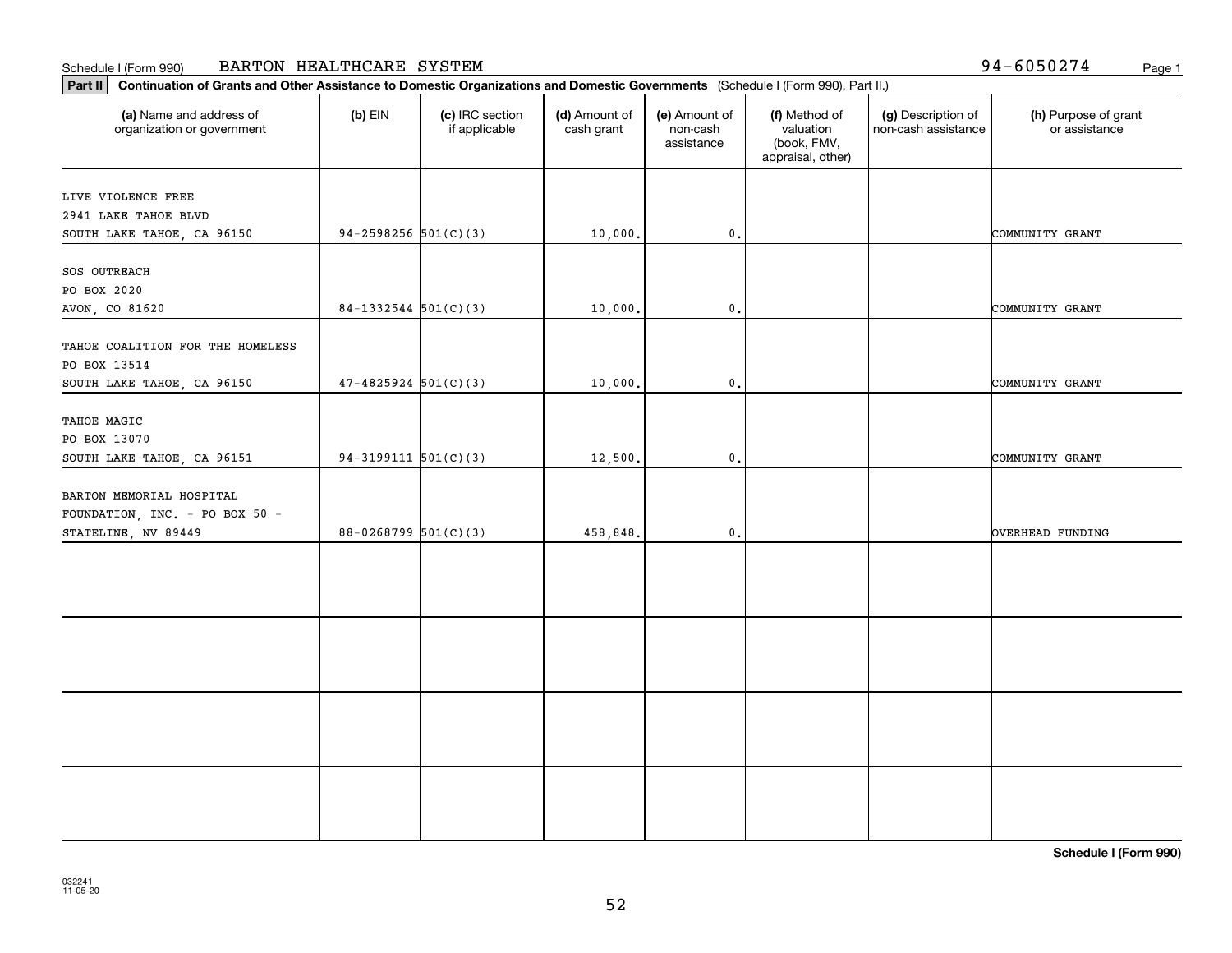Schedule I (Form 990) 2020

|  | BARTON HEALTHCARE SYSTEM |  |
|--|--------------------------|--|
|--|--------------------------|--|

**2**94-6050274

**Part III** | Grants and Other Assistance to Domestic Individuals. Complete if the organization answered "Yes" on Form 990, Part IV, line 22. Part III can be duplicated if additional space is needed.

| (a) Type of grant or assistance                                                                                                                      | (b) Number of<br>recipients | (c) Amount of<br>cash grant | (d) Amount of non-<br>cash assistance  | (e) Method of valuation<br>(book, FMV, appraisal, other) | (f) Description of noncash assistance |
|------------------------------------------------------------------------------------------------------------------------------------------------------|-----------------------------|-----------------------------|----------------------------------------|----------------------------------------------------------|---------------------------------------|
|                                                                                                                                                      |                             |                             |                                        |                                                          |                                       |
| PATIENT ASSISTANCE                                                                                                                                   | 316                         | 15,811.                     | $\mathfrak{o}$ .                       |                                                          |                                       |
|                                                                                                                                                      |                             |                             |                                        |                                                          |                                       |
| FOOD - COVID (GROCERIES)                                                                                                                             | 1500                        | 75,000.                     | $\mathfrak{o}$ .                       |                                                          |                                       |
|                                                                                                                                                      |                             |                             |                                        |                                                          |                                       |
|                                                                                                                                                      |                             |                             |                                        |                                                          |                                       |
|                                                                                                                                                      |                             |                             |                                        |                                                          |                                       |
|                                                                                                                                                      |                             |                             |                                        |                                                          |                                       |
|                                                                                                                                                      |                             |                             |                                        |                                                          |                                       |
|                                                                                                                                                      |                             |                             |                                        |                                                          |                                       |
| Supplemental Information. Provide the information required in Part I, line 2; Part III, column (b); and any other additional information.<br>Part IV |                             |                             |                                        |                                                          |                                       |
| PART I, LINE 2:                                                                                                                                      |                             |                             |                                        |                                                          |                                       |
| THE ORGANIZATION PAYS THE GENERAL OVERHEAD EXPENSES OF BMH FOUNDATION (A                                                                             |                             |                             |                                        |                                                          |                                       |
| FOR $2020 -$<br>RELATED $501(C)(3)$ .                                                                                                                |                             |                             | THE TOTAL AMOUNT FUNDED WAS \$458,848. | THE                                                      |                                       |

ORGANIZATION PROVIDES ASSISTANCE TO VARIOUS PATIENTS IN NEED INCLUDING

PRESCRIPTION MEDICATION, TAXI FARE, LODGING, ETC. TOTAL PATIENT ASSISTANCE

PROVIDED DURING 2020 TOTALED \$90,811. ADDITIONALLY, FUNDS DONATED TO

VARIOUS COMMUNITY GROUPS TOTALED \$108,064.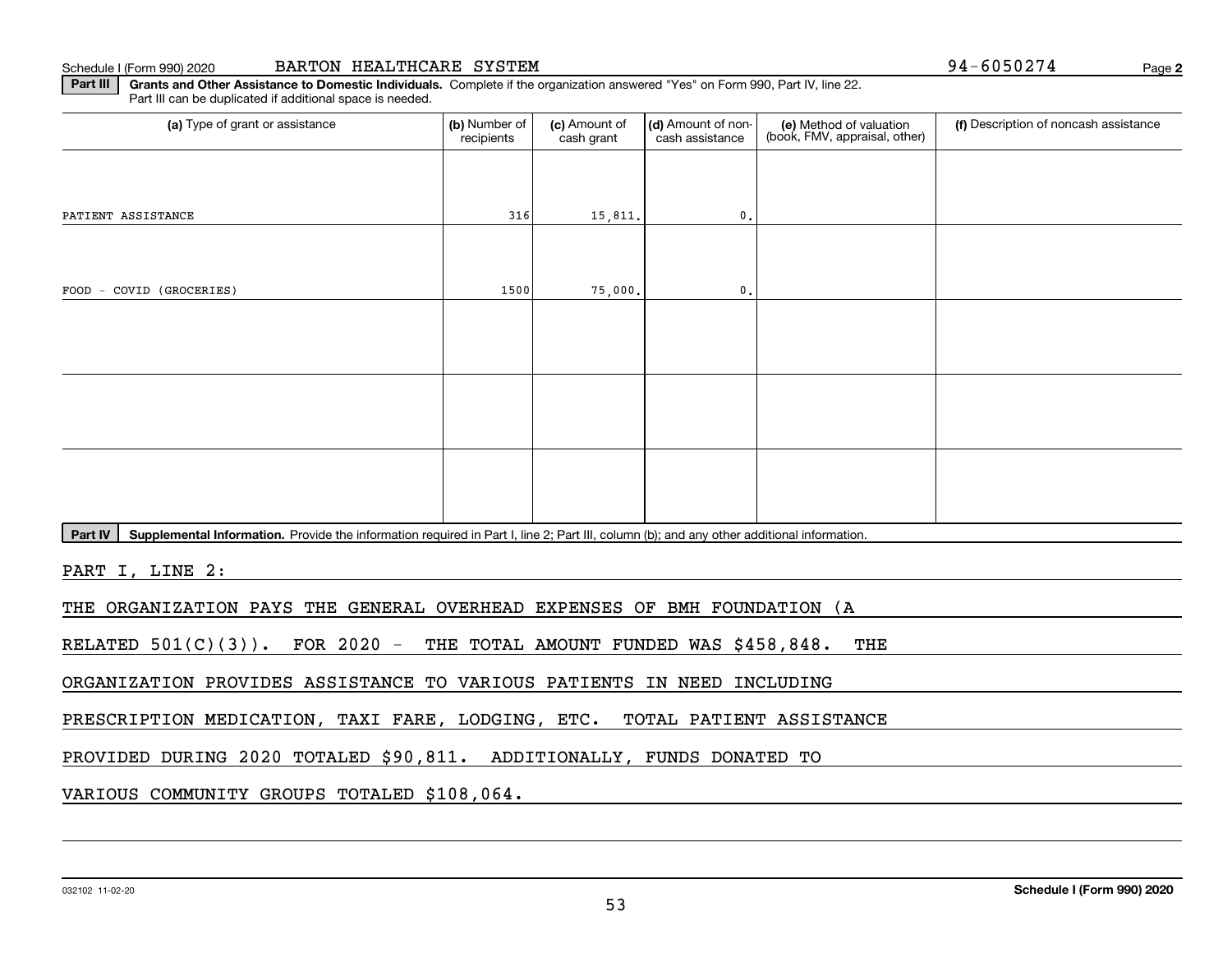|    | <b>Compensation Information</b><br><b>SCHEDULE J</b>                                                                                                                                                                                 |                                       | OMB No. 1545-0047          |            |                         |
|----|--------------------------------------------------------------------------------------------------------------------------------------------------------------------------------------------------------------------------------------|---------------------------------------|----------------------------|------------|-------------------------|
|    | (Form 990)<br>For certain Officers, Directors, Trustees, Key Employees, and Highest                                                                                                                                                  |                                       | 2020                       |            |                         |
|    | <b>Compensated Employees</b><br>Complete if the organization answered "Yes" on Form 990, Part IV, line 23.                                                                                                                           |                                       |                            |            |                         |
|    | Attach to Form 990.<br>Department of the Treasury                                                                                                                                                                                    |                                       | <b>Open to Public</b>      |            |                         |
|    | Go to www.irs.gov/Form990 for instructions and the latest information.<br>Internal Revenue Service                                                                                                                                   |                                       |                            | Inspection |                         |
|    | Name of the organization                                                                                                                                                                                                             | <b>Employer identification number</b> |                            |            |                         |
|    | BARTON HEALTHCARE SYSTEM                                                                                                                                                                                                             |                                       | 94-6050274                 |            |                         |
|    | <b>Questions Regarding Compensation</b><br>Part I                                                                                                                                                                                    |                                       |                            |            |                         |
|    |                                                                                                                                                                                                                                      |                                       |                            | Yes        | No                      |
|    | 1a Check the appropriate box(es) if the organization provided any of the following to or for a person listed on Form 990,                                                                                                            |                                       |                            |            |                         |
|    | Part VII, Section A, line 1a. Complete Part III to provide any relevant information regarding these items.                                                                                                                           |                                       |                            |            |                         |
|    | First-class or charter travel<br>Housing allowance or residence for personal use                                                                                                                                                     |                                       |                            |            |                         |
|    | $\overline{X}$ Travel for companions<br>Payments for business use of personal residence                                                                                                                                              |                                       |                            |            |                         |
|    | Tax indemnification and gross-up payments<br>Health or social club dues or initiation fees                                                                                                                                           |                                       |                            |            |                         |
|    | Discretionary spending account<br>Personal services (such as maid, chauffeur, chef)                                                                                                                                                  |                                       |                            |            |                         |
|    |                                                                                                                                                                                                                                      |                                       |                            |            |                         |
|    | <b>b</b> If any of the boxes on line 1a are checked, did the organization follow a written policy regarding payment or                                                                                                               |                                       |                            |            |                         |
|    | reimbursement or provision of all of the expenses described above? If "No," complete Part III to explain                                                                                                                             |                                       | 1b                         |            | х                       |
| 2  | Did the organization require substantiation prior to reimbursing or allowing expenses incurred by all directors,                                                                                                                     |                                       |                            |            |                         |
|    | trustees, and officers, including the CEO/Executive Director, regarding the items checked on line 1a?                                                                                                                                |                                       | $\mathbf{2}$               | х          |                         |
|    |                                                                                                                                                                                                                                      |                                       |                            |            |                         |
| з  | Indicate which, if any, of the following the organization used to establish the compensation of the organization's                                                                                                                   |                                       |                            |            |                         |
|    | CEO/Executive Director. Check all that apply. Do not check any boxes for methods used by a related organization to                                                                                                                   |                                       |                            |            |                         |
|    | establish compensation of the CEO/Executive Director, but explain in Part III.                                                                                                                                                       |                                       |                            |            |                         |
|    | $\lfloor \texttt{X} \rfloor$ Compensation committee<br>Written employment contract                                                                                                                                                   |                                       |                            |            |                         |
|    | $\boxed{\text{X}}$ Independent compensation consultant<br>$X$ Compensation survey or study                                                                                                                                           |                                       |                            |            |                         |
|    | $ \mathbf{X} $ Form 990 of other organizations<br>$\mathbf{X}$ Approval by the board or compensation committee                                                                                                                       |                                       |                            |            |                         |
|    |                                                                                                                                                                                                                                      |                                       |                            |            |                         |
|    | During the year, did any person listed on Form 990, Part VII, Section A, line 1a, with respect to the filing                                                                                                                         |                                       |                            |            |                         |
|    | organization or a related organization:                                                                                                                                                                                              |                                       |                            |            |                         |
| а  | Receive a severance payment or change-of-control payment?                                                                                                                                                                            |                                       | 4a                         |            | х                       |
|    | Participate in or receive payment from a supplemental nonqualified retirement plan?                                                                                                                                                  |                                       | 4b                         |            | $\overline{\texttt{x}}$ |
| с  | Participate in or receive payment from an equity-based compensation arrangement?                                                                                                                                                     |                                       | 4c                         |            | $\overline{\text{x}}$   |
|    | If "Yes" to any of lines 4a-c, list the persons and provide the applicable amounts for each item in Part III.                                                                                                                        |                                       |                            |            |                         |
|    |                                                                                                                                                                                                                                      |                                       |                            |            |                         |
|    | Only section 501(c)(3), 501(c)(4), and 501(c)(29) organizations must complete lines 5-9.                                                                                                                                             |                                       |                            |            |                         |
|    | For persons listed on Form 990, Part VII, Section A, line 1a, did the organization pay or accrue any compensation                                                                                                                    |                                       |                            |            |                         |
|    | contingent on the revenues of:                                                                                                                                                                                                       |                                       |                            |            |                         |
|    | a The organization? <b>Entitled Strategies and Strategies and Strategies and Strategies and Strategies and Strategies and Strategies and Strategies and Strategies and Strategies and Strategies and Strategies and Strategies a</b> |                                       | 5а                         |            | x                       |
|    |                                                                                                                                                                                                                                      |                                       | <b>5b</b>                  |            | $\overline{\text{x}}$   |
|    | If "Yes" on line 5a or 5b, describe in Part III.                                                                                                                                                                                     |                                       |                            |            |                         |
| 6. | For persons listed on Form 990, Part VII, Section A, line 1a, did the organization pay or accrue any compensation                                                                                                                    |                                       |                            |            |                         |
|    | contingent on the net earnings of:                                                                                                                                                                                                   |                                       |                            |            |                         |
|    | a The organization? <b>Entitled Strategies and Strategies and Strategies and Strategies and Strategies and Strategies and Strategies and Strategies and Strategies and Strategies and Strategies and Strategies and Strategies a</b> |                                       | 6а                         |            | x                       |
|    |                                                                                                                                                                                                                                      |                                       | 6b                         |            | $\overline{\text{x}}$   |
|    | If "Yes" on line 6a or 6b, describe in Part III.                                                                                                                                                                                     |                                       |                            |            |                         |
|    | 7 For persons listed on Form 990, Part VII, Section A, line 1a, did the organization provide any nonfixed payments                                                                                                                   |                                       |                            |            |                         |
|    |                                                                                                                                                                                                                                      |                                       | 7                          |            | х                       |
| 8  | Were any amounts reported on Form 990, Part VII, paid or accrued pursuant to a contract that was subject to the                                                                                                                      |                                       |                            |            |                         |
|    | initial contract exception described in Regulations section 53.4958-4(a)(3)? If "Yes," describe in Part III                                                                                                                          |                                       | 8                          |            | x                       |
| 9  | If "Yes" on line 8, did the organization also follow the rebuttable presumption procedure described in                                                                                                                               |                                       |                            |            |                         |
|    | Regulations section 53.4958-6(c)?                                                                                                                                                                                                    |                                       | 9                          |            |                         |
|    | LHA For Paperwork Reduction Act Notice, see the Instructions for Form 990.                                                                                                                                                           |                                       | Schedule J (Form 990) 2020 |            |                         |

032111 12-07-20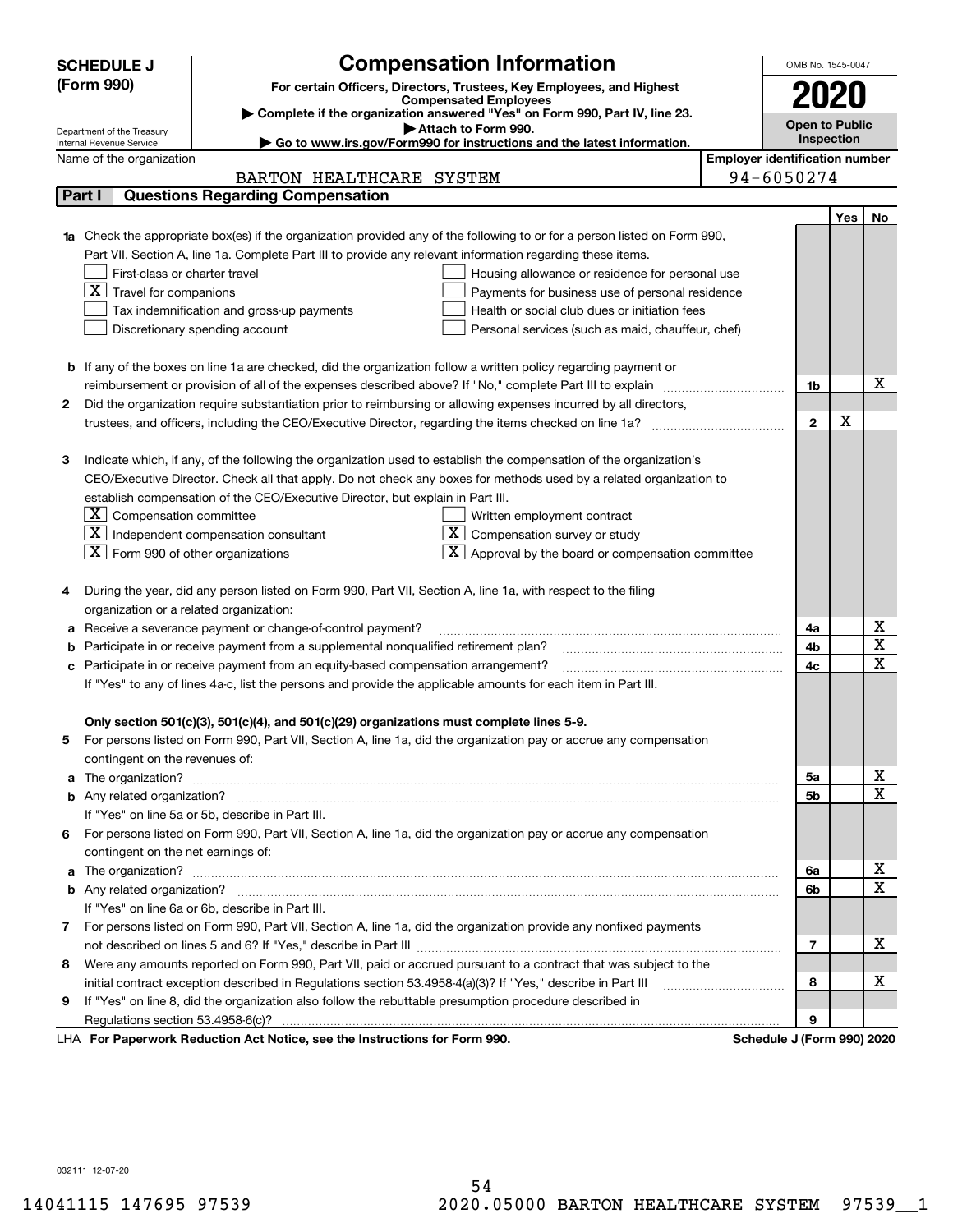### 94-6050274

**2**

# **Part II Officers, Directors, Trustees, Key Employees, and Highest Compensated Employees.**  Schedule J (Form 990) 2020 Page Use duplicate copies if additional space is needed.

For each individual whose compensation must be reported on Schedule J, report compensation from the organization on row (i) and from related organizations, described in the instructions, on row (ii). Do not list any individuals that aren't listed on Form 990, Part VII.

**Note:**  The sum of columns (B)(i)-(iii) for each listed individual must equal the total amount of Form 990, Part VII, Section A, line 1a, applicable column (D) and (E) amounts for that individual.

|                                     |      |                          | (B) Breakdown of W-2 and/or 1099-MISC compensation |                           | (C) Retirement and             | (D) Nontaxable | (E) Total of columns | (F) Compensation                                           |
|-------------------------------------|------|--------------------------|----------------------------------------------------|---------------------------|--------------------------------|----------------|----------------------|------------------------------------------------------------|
| (A) Name and Title                  |      | (i) Base<br>compensation | (ii) Bonus &<br>incentive                          | (iii) Other<br>reportable | other deferred<br>compensation | benefits       | $(B)(i)-(D)$         | in column (B)<br>reported as deferred<br>on prior Form 990 |
|                                     |      |                          | compensation                                       | compensation              |                                |                |                      |                                                            |
| <b>JASON ROBERTS</b><br>(1)         | (i)  | 190,187.                 | 3,454.                                             | 41,949.                   | 11,857.                        | 26,424.        | 273,871              | 0.                                                         |
| DIR. OF INFO. SYSTEMS (THRU 11/20)  | (ii) | $0$ .                    | 0.                                                 | 0.                        | $\mathbf{0}$ .                 | 0.             | $\Omega$ .           | $\overline{0}$ .                                           |
| <b>JULIE HOWES</b><br>(2)           | (i)  | 200,015.                 | 4,976.                                             | 16,346.                   | 8,375.                         | 12,426.        | 242,138.             | $\overline{0}$ .                                           |
| CONTROLLER                          | (ii) | 0.                       | 0.                                                 | 0.                        | 0.                             | $\mathbf 0$ .  | $\mathbf{0}$ .       | 0.                                                         |
| SIOBHAN KELLER<br>(3)               | (i)  | 199,187.                 | 5,013.                                             | $\overline{0}$ .          | 10,396.                        | 30, 238.       | 244, 834.            | $\overline{0}$ .                                           |
| DIRECTOR OF NURSING                 | (ii) | 0.                       | 0.                                                 | 0.                        | $\mathbf 0$ .                  | $\mathbf 0$ .  | $\mathbf 0$ .        | $\overline{0}$ .                                           |
| <b>JEFFREY KOECK</b><br>(4)         | (i)  | 196,040.                 | 2,818.                                             | 1,552.                    | 6, 210.                        | 32,402.        | 239,022.             | $\overline{0}$ .                                           |
| DIRECTOR OF PHARMACY                | (ii) | 0.                       | 0.                                                 | 0.                        | $\mathbf 0$ .                  | 0.             | $\mathbf 0$ .        | $\overline{0}$ .                                           |
| <b>MATTHEW SLATER</b><br>(5)        | (i)  | 191,827.                 | 4,656.                                             | 1,314.                    | 3,964.                         | 25, 312.       | 227,073.             | $\overline{0}$ .                                           |
| DIRECTOR OF OPERATIONS AMBULATORY   | (ii) | 0.                       | 0.                                                 | 0.                        | 0.                             | 0.             | $\mathbf 0$          | $\overline{0}$ .                                           |
| MATTHEW WONNACOTT<br>(6)            | (i)  | 438,854.                 | 94,480.                                            | 4,000.                    | 9,794.                         | 27,627.        | 574, 755.            | $\overline{0}$ .                                           |
| CHIEF MEDICAL OFFICER               | (ii) | 0.                       | 0.                                                 | 0.                        | 0.                             | 0.             | $\mathbf 0$          | $\overline{0}$ .                                           |
| JULIE CLAYTON<br>(7)                | (i)  | 340,876.                 | 80,489.                                            | 23,088.                   | 12,632.                        | 21,732.        | 478,817.             | $\overline{0}$ .                                           |
| CHIEF NURSING OFFICER               | (ii) | 0.                       | 0.                                                 | 0.                        | $\mathbf 0$ .                  | 0.             | $\mathbf 0$ .        | 0.                                                         |
| ELIZABETH STORK<br>(8)              | (i)  | 305,708.                 | 73,811                                             | 22,512.                   | 10, 147.                       | 1,010.         | 413,188              | $\overline{0}$ .                                           |
| CHIEF HUMAN RESOURCES OFFICER       | (ii) | 0.                       | $\mathbf 0$ .                                      | 0.                        | $\mathbf 0$ .                  | 0.             | $\mathbf 0$ .        | $\mathbf 0$ .                                              |
| DEANNA KYRIMIS<br>(9)               | (i)  | 348,140.                 | 350.                                               | 27,930.                   | 0.                             | 25,064.        | 401,484              | 0.                                                         |
| CHIEF AMBULATORY OPERATIONS OFFICER | (ii) | 0.                       | О.                                                 | 0.                        | 0.                             | 0.             | $\mathbf 0$ .        | 0.                                                         |
| CLINTON PURVANCE, MD<br>(10)        | (i)  | 576, 329.                | 127,761.                                           | 37,802.                   | 14,261.                        | 38,133.        | 794, 286.            | $\overline{0}$ .                                           |
| CEO                                 | (ii) | 0.                       | 0.                                                 | 0.                        | 0.                             | 0.             | 0.                   | $\overline{0}$ .                                           |
| KELLY NEIGER<br>(11)                | (i)  | 351,311.                 | 66,066.                                            | 12,192.                   | 14,250.                        | 28,407.        | 472, 226.            | $\mathbf 0$ .                                              |
| CFO                                 | (ii) | 0.                       | 0.                                                 | 0.                        | 0.                             | 0.             | $\mathbf 0$ .        | 0.                                                         |
|                                     | (i)  |                          |                                                    |                           |                                |                |                      |                                                            |
|                                     | (ii) |                          |                                                    |                           |                                |                |                      |                                                            |
|                                     | (i)  |                          |                                                    |                           |                                |                |                      |                                                            |
|                                     | (ii) |                          |                                                    |                           |                                |                |                      |                                                            |
|                                     | (i)  |                          |                                                    |                           |                                |                |                      |                                                            |
|                                     | (ii) |                          |                                                    |                           |                                |                |                      |                                                            |
|                                     | (i)  |                          |                                                    |                           |                                |                |                      |                                                            |
|                                     | (ii) |                          |                                                    |                           |                                |                |                      |                                                            |
|                                     | (i)  |                          |                                                    |                           |                                |                |                      |                                                            |
|                                     | (ii) |                          |                                                    |                           |                                |                |                      |                                                            |

**Schedule J (Form 990) 2020**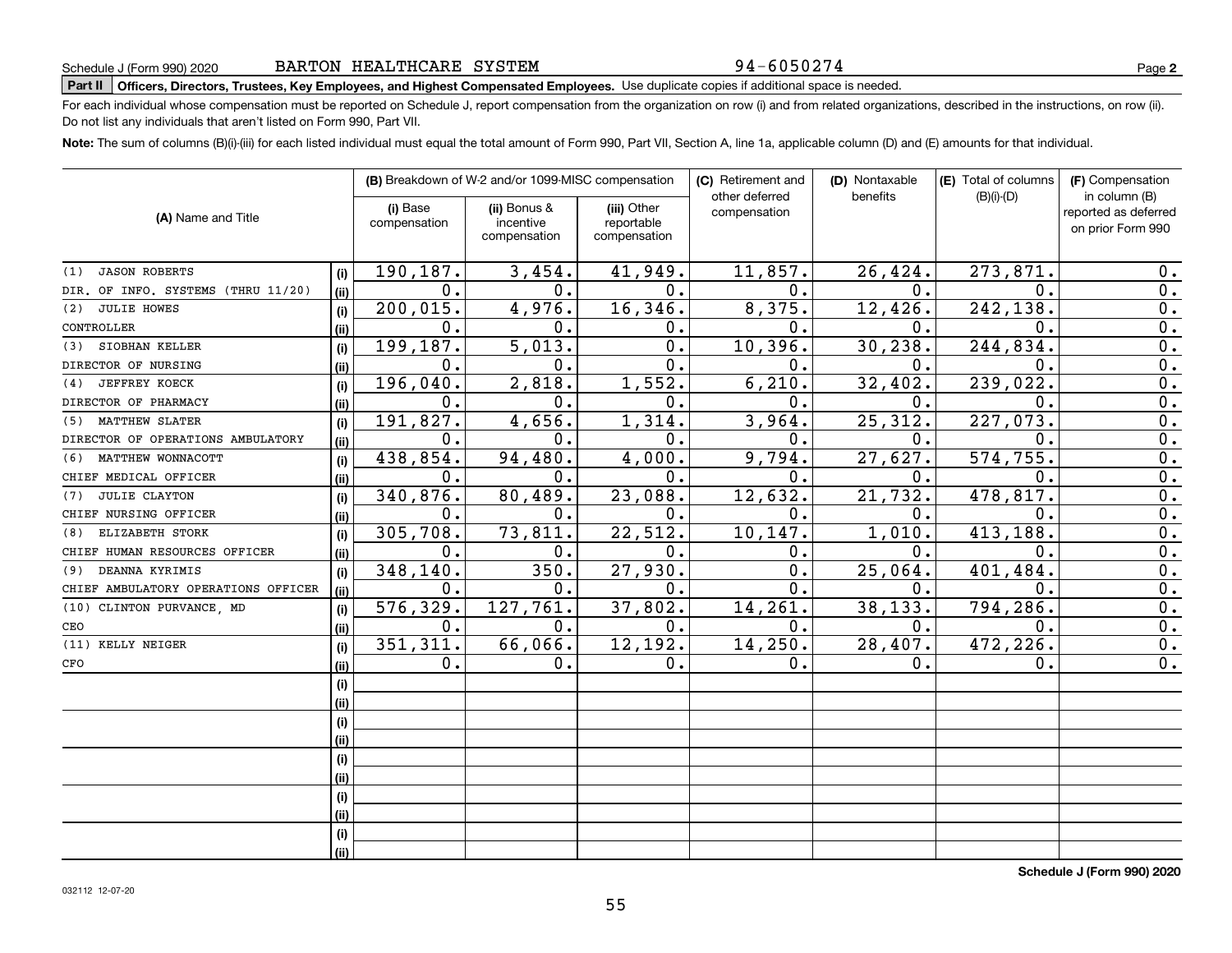### **Part III Supplemental Information**

Schedule J (Form 990) 2020 BARTON HEALTHCARE SYSTEM 990 2020 BARTON HEALTHCARE SYSTEM 991-6050274<br>Part III Supplemental Information<br>Provide the information, explanation, or descriptions required for Part I, lines 1a, 1b, 3

PART I, LINE 1A:

TRAVEL FOR COMPANIONS - INCLUDED IN INCOME:

CLINTON PURVANCE, MD - \$505

**Schedule J (Form 990) 2020**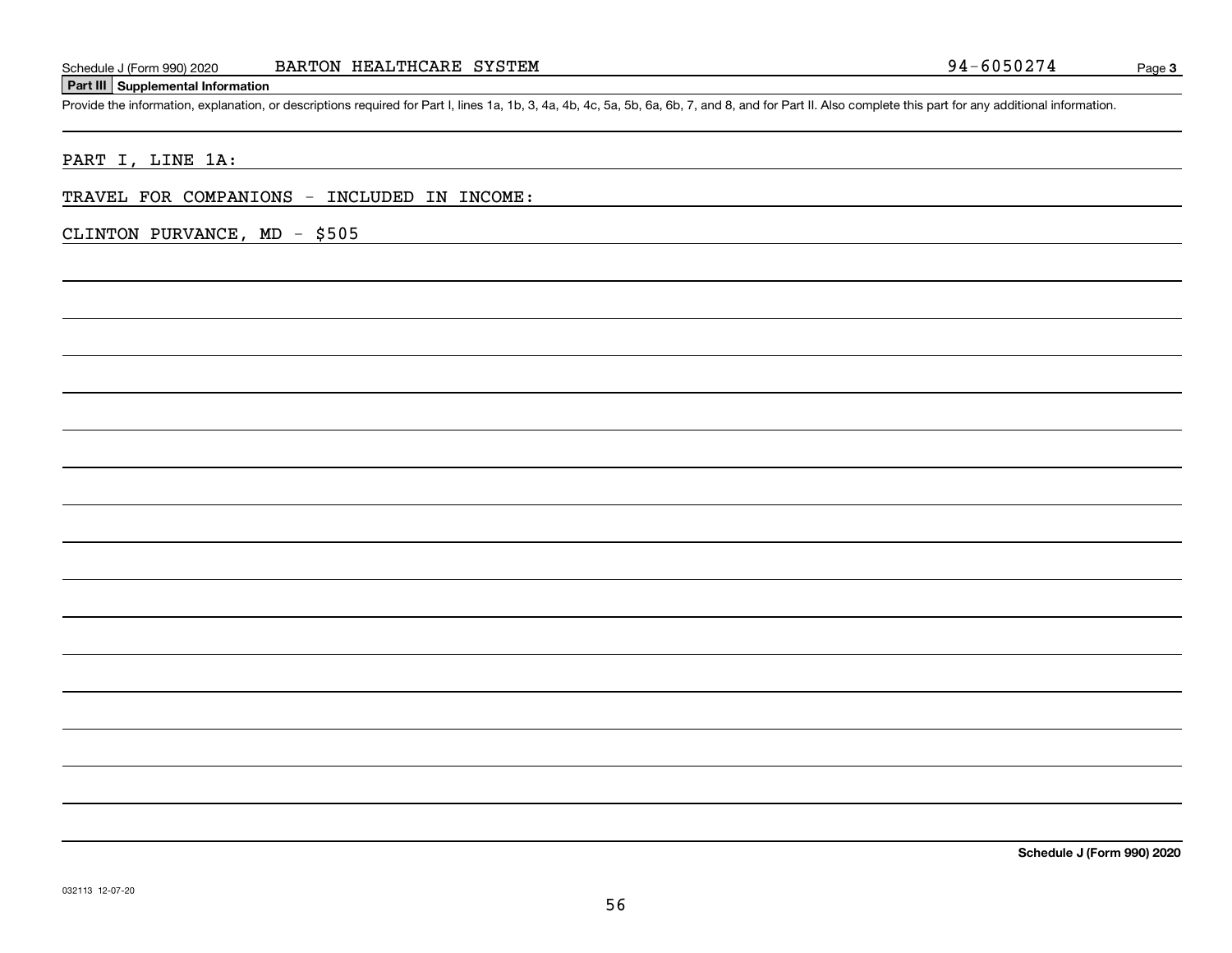| <b>SCHEDULE K</b><br>(Form 990)<br>Department of the Treasury<br>Internal Revenue Service | <b>Supplemental Information on Tax-Exempt Bonds</b><br>Complete if the organization answered "Yes" on Form 990, Part IV, line 24a. Provide descriptions,<br>explanations, and any additional information in Part VI.<br>▶ Attach to Form 990. ▶ Go to www.irs.gov/Form990 for instructions and the latest information.<br><b>Inspection</b> |                 |                 |                 |            |                        |                            |     |             |                                         |           |                         | OMB No. 1545-0047<br><b>Open to Public</b> |
|-------------------------------------------------------------------------------------------|---------------------------------------------------------------------------------------------------------------------------------------------------------------------------------------------------------------------------------------------------------------------------------------------------------------------------------------------|-----------------|-----------------|-----------------|------------|------------------------|----------------------------|-----|-------------|-----------------------------------------|-----------|-------------------------|--------------------------------------------|
| Name of the organization                                                                  |                                                                                                                                                                                                                                                                                                                                             |                 |                 |                 |            |                        |                            |     |             | <b>Employer identification number</b>   |           |                         |                                            |
| BARTON HEALTHCARE SYSTEM                                                                  |                                                                                                                                                                                                                                                                                                                                             |                 |                 |                 |            |                        |                            |     |             | 94-6050274                              |           |                         |                                            |
| <b>Bond Issues</b><br>Part I                                                              |                                                                                                                                                                                                                                                                                                                                             |                 |                 |                 |            |                        |                            |     |             |                                         |           |                         |                                            |
| (a) Issuer name                                                                           | (b) Issuer EIN                                                                                                                                                                                                                                                                                                                              | $(c)$ CUSIP $#$ | (d) Date issued | (e) Issue price |            |                        | (f) Description of purpose |     |             | (g) Defeased (h) On behalf<br>of issuer |           | (i) Pooled<br>financing |                                            |
|                                                                                           |                                                                                                                                                                                                                                                                                                                                             |                 |                 |                 |            |                        |                            |     |             |                                         |           |                         |                                            |
|                                                                                           |                                                                                                                                                                                                                                                                                                                                             |                 |                 |                 |            | EQUIP & CAPITAL        |                            | Yes | <b>No</b>   | Yes                                     | <b>No</b> | Yes                     | No                                         |
| A CITY OF SOUTH LAKE TAHOE $94-1610868$ NONEAVAIL 11/03/15                                |                                                                                                                                                                                                                                                                                                                                             |                 |                 |                 |            | 20000000. IMPROVEMENTS |                            |     | $\mathbf X$ |                                         | X         |                         | X                                          |
|                                                                                           |                                                                                                                                                                                                                                                                                                                                             |                 |                 |                 |            |                        |                            |     |             |                                         |           |                         |                                            |
| B CITY OF SOUTH LAKE TAHOE 94-1610686 NONEAVAIL                                           |                                                                                                                                                                                                                                                                                                                                             |                 | 06/12/14        |                 |            | 18000000. EQUIPMENT    |                            |     | X           |                                         | x         |                         | x                                          |
|                                                                                           |                                                                                                                                                                                                                                                                                                                                             |                 |                 |                 |            |                        |                            |     |             |                                         |           |                         |                                            |
|                                                                                           |                                                                                                                                                                                                                                                                                                                                             |                 |                 |                 |            |                        |                            |     |             |                                         |           |                         |                                            |
| C                                                                                         |                                                                                                                                                                                                                                                                                                                                             |                 |                 |                 |            |                        |                            |     |             |                                         |           |                         |                                            |
| D                                                                                         |                                                                                                                                                                                                                                                                                                                                             |                 |                 |                 |            |                        |                            |     |             |                                         |           |                         |                                            |
| Part II<br><b>Proceeds</b>                                                                |                                                                                                                                                                                                                                                                                                                                             |                 |                 |                 |            |                        |                            |     |             |                                         |           |                         |                                            |
|                                                                                           |                                                                                                                                                                                                                                                                                                                                             |                 |                 |                 |            | В                      | C                          |     |             |                                         | D         |                         |                                            |
| Amount of bonds retired                                                                   |                                                                                                                                                                                                                                                                                                                                             |                 | 14,303,874.     |                 |            | 6,855,928.             |                            |     |             |                                         |           |                         |                                            |
| -2                                                                                        |                                                                                                                                                                                                                                                                                                                                             |                 |                 |                 |            |                        |                            |     |             |                                         |           |                         |                                            |
| 3                                                                                         |                                                                                                                                                                                                                                                                                                                                             |                 | 20,000,000.     |                 |            | 18,000,000.            |                            |     |             |                                         |           |                         |                                            |
| Gross proceeds in reserve funds<br>4                                                      |                                                                                                                                                                                                                                                                                                                                             |                 |                 |                 |            |                        |                            |     |             |                                         |           |                         |                                            |
| Capitalized interest from proceeds<br>5                                                   |                                                                                                                                                                                                                                                                                                                                             |                 |                 |                 |            |                        |                            |     |             |                                         |           |                         |                                            |
| 6<br>Proceeds in refunding escrows                                                        |                                                                                                                                                                                                                                                                                                                                             |                 |                 |                 |            |                        |                            |     |             |                                         |           |                         |                                            |
| Issuance costs from proceeds<br>$\overline{7}$                                            |                                                                                                                                                                                                                                                                                                                                             |                 |                 | 182,408.        |            | 249,697.               |                            |     |             |                                         |           |                         |                                            |
| 8<br>Credit enhancement from proceeds                                                     |                                                                                                                                                                                                                                                                                                                                             |                 |                 |                 |            |                        |                            |     |             |                                         |           |                         |                                            |
| Working capital expenditures from proceeds<br>9                                           |                                                                                                                                                                                                                                                                                                                                             |                 |                 |                 |            |                        |                            |     |             |                                         |           |                         |                                            |
| Capital expenditures from proceeds<br>10                                                  |                                                                                                                                                                                                                                                                                                                                             |                 |                 |                 |            |                        |                            |     |             |                                         |           |                         |                                            |
| 11<br>Other spent proceeds                                                                |                                                                                                                                                                                                                                                                                                                                             |                 | 19,817,592.     |                 |            | 17,750,303.            |                            |     |             |                                         |           |                         |                                            |
| Other unspent proceeds<br>12                                                              |                                                                                                                                                                                                                                                                                                                                             |                 |                 |                 |            |                        |                            |     |             |                                         |           |                         |                                            |
| Year of substantial completion<br>13                                                      |                                                                                                                                                                                                                                                                                                                                             |                 |                 | 2017            |            | 2017                   |                            |     |             |                                         |           |                         |                                            |
|                                                                                           |                                                                                                                                                                                                                                                                                                                                             |                 | Yes             | <b>No</b>       | <b>Yes</b> | <b>No</b>              | Yes                        | No  |             | <b>Yes</b>                              |           | No                      |                                            |
| Were the bonds issued as part of a refunding issue of tax-exempt bonds (or,<br>14         |                                                                                                                                                                                                                                                                                                                                             |                 |                 |                 |            |                        |                            |     |             |                                         |           |                         |                                            |
|                                                                                           |                                                                                                                                                                                                                                                                                                                                             |                 |                 | x               |            | х                      |                            |     |             |                                         |           |                         |                                            |
| Were the bonds issued as part of a refunding issue of taxable bonds (or, if<br>15         |                                                                                                                                                                                                                                                                                                                                             |                 |                 |                 |            |                        |                            |     |             |                                         |           |                         |                                            |
|                                                                                           |                                                                                                                                                                                                                                                                                                                                             |                 |                 | х               |            | X                      |                            |     |             |                                         |           |                         |                                            |
| Has the final allocation of proceeds been made?<br>16                                     |                                                                                                                                                                                                                                                                                                                                             |                 |                 | X               | X          |                        |                            |     |             |                                         |           |                         |                                            |
| Does the organization maintain adequate books and records to support the<br>17            |                                                                                                                                                                                                                                                                                                                                             |                 |                 |                 |            |                        |                            |     |             |                                         |           |                         |                                            |
| final allocation of proceeds?                                                             | $\mathbf X$                                                                                                                                                                                                                                                                                                                                 |                 | $\mathbf X$     |                 |            |                        |                            |     |             |                                         |           |                         |                                            |

**For Paperwork Reduction Act Notice, see the Instructions for Form 990. Schedule K (Form 990) 2020** LHA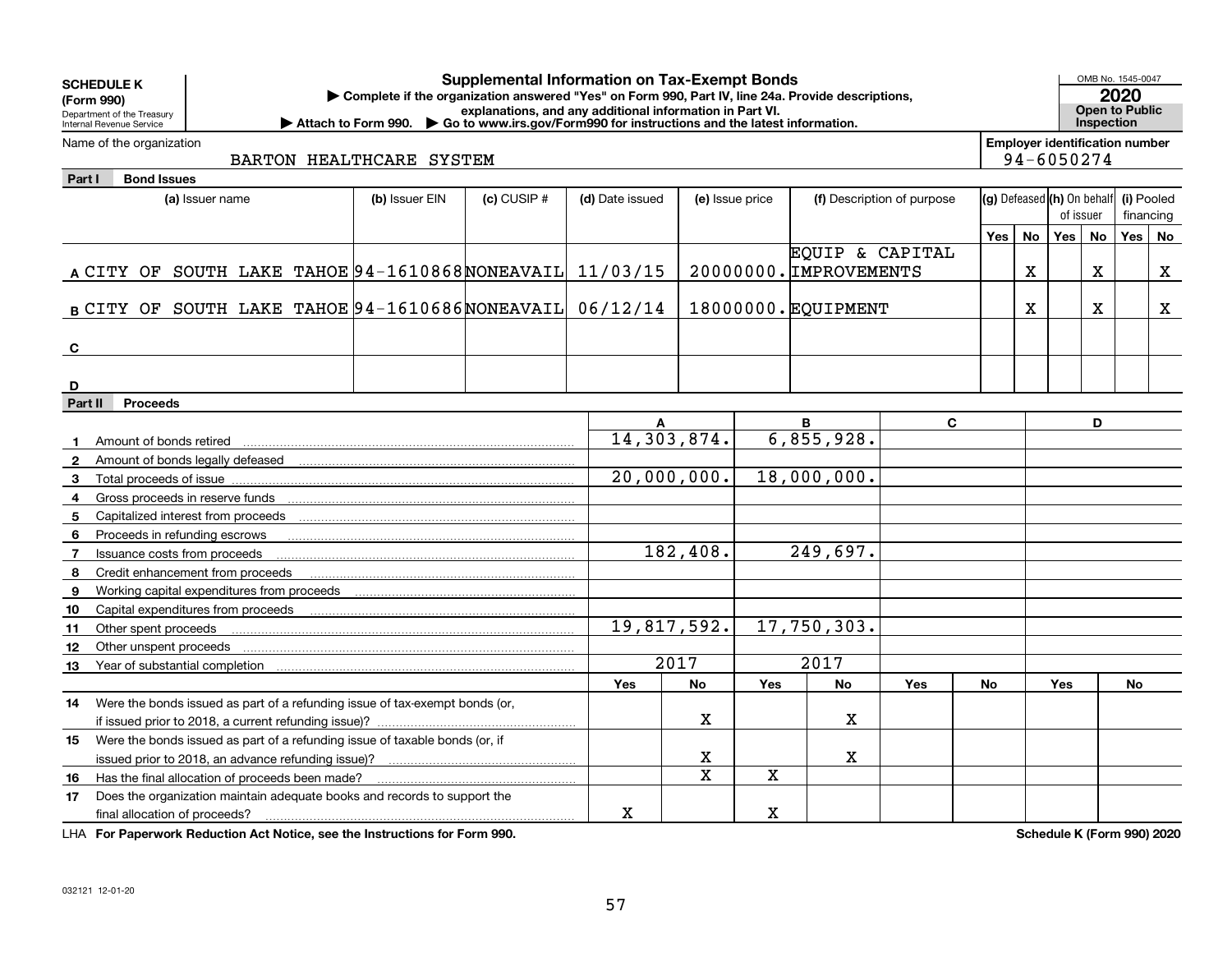### Schedule K (Form 990) 2020 **BARTON HEALTHCARE SYSTEM** 94-6050274 Page

| Part III | <b>Private Business Use</b>                                                                 |     |             |            |             |            |        |            |           |
|----------|---------------------------------------------------------------------------------------------|-----|-------------|------------|-------------|------------|--------|------------|-----------|
|          |                                                                                             |     | A           |            | B           |            | C.     | D          |           |
|          | Was the organization a partner in a partnership, or a member of an LLC,                     | Yes | <b>No</b>   | <b>Yes</b> | No          | Yes        | No     | <b>Yes</b> | <b>No</b> |
|          | which owned property financed by tax-exempt bonds?                                          |     | $\mathbf X$ |            | $\mathbf X$ |            |        |            |           |
|          | 2 Are there any lease arrangements that may result in private business use of               |     |             |            |             |            |        |            |           |
|          |                                                                                             |     | $\mathbf X$ |            | Χ           |            |        |            |           |
|          | 3a Are there any management or service contracts that may result in private                 |     |             |            |             |            |        |            |           |
|          |                                                                                             |     | $\mathbf X$ |            | X           |            |        |            |           |
|          | b If "Yes" to line 3a, does the organization routinely engage bond counsel or other outside |     |             |            |             |            |        |            |           |
|          | counsel to review any management or service contracts relating to the financed property?    |     |             |            |             |            |        |            |           |
|          | c Are there any research agreements that may result in private business use of              |     |             |            |             |            |        |            |           |
|          |                                                                                             |     | $\mathbf X$ |            | X           |            |        |            |           |
|          | d If "Yes" to line 3c, does the organization routinely engage bond counsel or other         |     |             |            |             |            |        |            |           |
|          | outside counsel to review any research agreements relating to the financed property?        |     |             |            |             |            |        |            |           |
|          | Enter the percentage of financed property used in a private business use by entities        |     |             |            |             |            |        |            |           |
|          | other than a section 501(c)(3) organization or a state or local government<br>▶             |     | %           |            | %           |            | %      |            | %         |
|          | 5 Enter the percentage of financed property used in a private business use as a             |     |             |            |             |            |        |            |           |
|          | result of unrelated trade or business activity carried on by your organization,             |     |             |            |             |            |        |            |           |
|          |                                                                                             |     |             |            |             |            |        |            |           |
|          |                                                                                             |     | %<br>%      |            | %<br>%      |            | %<br>% |            | %<br>$\%$ |
| 6        | Total of lines 4 and 5                                                                      |     | $\mathbf x$ |            | X           |            |        |            |           |
| 7        |                                                                                             |     |             |            |             |            |        |            |           |
|          | 8a Has there been a sale or disposition of any of the bond-financed property to a non-      |     | $\mathbf X$ |            | X           |            |        |            |           |
|          | governmental person other than a $501(c)(3)$ organization since the bonds were issued?      |     |             |            |             |            |        |            |           |
|          | <b>b</b> If "Yes" to line 8a, enter the percentage of bond-financed property sold or        |     |             |            |             |            |        |            |           |
|          |                                                                                             |     | %           |            | %           |            | %      |            |           |
|          | c If "Yes" to line 8a, was any remedial action taken pursuant to Regulations                |     |             |            |             |            |        |            |           |
|          | sections 1.141-12 and 1.145-2?                                                              |     |             |            |             |            |        |            |           |
|          | <b>9</b> Has the organization established written procedures to ensure that all             |     |             |            |             |            |        |            |           |
|          | nonqualified bonds of the issue are remediated in accordance with the                       |     |             |            |             |            |        |            |           |
|          |                                                                                             | X   |             | X          |             |            |        |            |           |
|          | Part IV Arbitrage                                                                           |     |             |            |             |            |        |            |           |
|          |                                                                                             |     | A           |            | B           |            | C      |            | D         |
| 1.       | Has the issuer filed Form 8038-T, Arbitrage Rebate, Yield Reduction and                     | Yes | No          | <b>Yes</b> | No          | <b>Yes</b> | No     | <b>Yes</b> | No        |
|          | Penalty in Lieu of Arbitrage Rebate?                                                        |     | x           |            | $\mathbf x$ |            |        |            |           |
|          | 2 If "No" to line 1, did the following apply?                                               |     |             |            |             |            |        |            |           |
|          |                                                                                             | X   |             | x          |             |            |        |            |           |
|          |                                                                                             |     | X           |            | X           |            |        |            |           |
|          |                                                                                             |     | x           |            | X           |            |        |            |           |
|          | If "Yes" to line 2c, provide in Part VI the date the rebate computation was                 |     |             |            |             |            |        |            |           |
|          | performed                                                                                   |     |             |            |             |            |        |            |           |
|          | 3 Is the bond issue a variable rate issue?                                                  |     | $\mathbf x$ |            | $\mathbf X$ |            |        |            |           |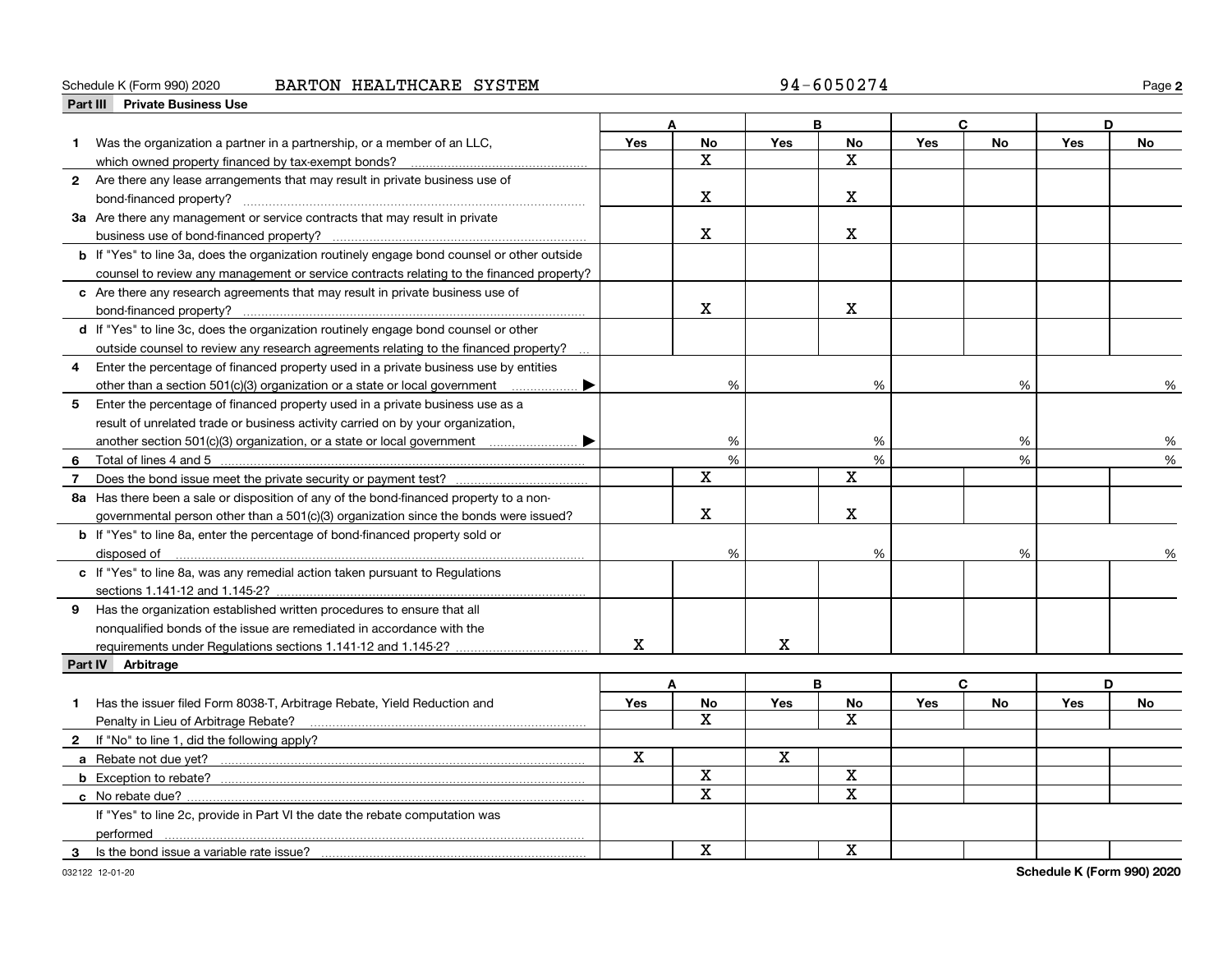### Schedule K (Form 990) 2020 **BARTON HEALTHCARE SYSTEM** 94-6050274 Page

| Part IV Arbitrage (continued)                                                                                                |             |             |     |             |            |           |            |           |  |
|------------------------------------------------------------------------------------------------------------------------------|-------------|-------------|-----|-------------|------------|-----------|------------|-----------|--|
|                                                                                                                              |             | A           |     | B           |            | C         | D          |           |  |
| 4a Has the organization or the governmental issuer entered into a qualified                                                  | <b>Yes</b>  | No          | Yes | No          | <b>Yes</b> | <b>No</b> | Yes        | No        |  |
| hedge with respect to the bond issue?                                                                                        |             | x           |     | X           |            |           |            |           |  |
|                                                                                                                              |             |             |     |             |            |           |            |           |  |
|                                                                                                                              |             |             |     |             |            |           |            |           |  |
|                                                                                                                              |             |             |     |             |            |           |            |           |  |
| e Was the hedge terminated?                                                                                                  |             |             |     |             |            |           |            |           |  |
| 5a Were gross proceeds invested in a guaranteed investment contract (GIC)?<br>.                                              |             | $\mathbf X$ |     | $\mathbf x$ |            |           |            |           |  |
|                                                                                                                              |             |             |     |             |            |           |            |           |  |
| c Term of GIC                                                                                                                |             |             |     |             |            |           |            |           |  |
| d Was the regulatory safe harbor for establishing the fair market value of the GIC satisfied?                                |             |             |     |             |            |           |            |           |  |
| Were any gross proceeds invested beyond an available temporary period?<br>6                                                  |             | $\mathbf X$ |     | $\mathbf X$ |            |           |            |           |  |
| Has the organization established written procedures to monitor the<br>$\mathbf{7}$                                           |             |             |     |             |            |           |            |           |  |
| requirements of section 148?                                                                                                 | $\mathbf X$ |             | x   |             |            |           |            |           |  |
| <b>Procedures To Undertake Corrective Action</b><br>Part V                                                                   |             |             |     |             |            |           |            |           |  |
|                                                                                                                              |             | A           |     | B           |            | C         | D          |           |  |
| Has the organization established written procedures to ensure that violations                                                | Yes         | <b>No</b>   | Yes | <b>No</b>   | Yes        | <b>No</b> | <b>Yes</b> | <b>No</b> |  |
| of federal tax requirements are timely identified and corrected through the                                                  |             |             |     |             |            |           |            |           |  |
| voluntary closing agreement program if self-remediation isn't available under                                                |             |             |     |             |            |           |            |           |  |
|                                                                                                                              | X           |             | X   |             |            |           |            |           |  |
| Part VI Supplemental Information. Provide additional information for responses to questions on Schedule K. See instructions. |             |             |     |             |            |           |            |           |  |
|                                                                                                                              |             |             |     |             |            |           |            |           |  |
|                                                                                                                              |             |             |     |             |            |           |            |           |  |
|                                                                                                                              |             |             |     |             |            |           |            |           |  |
|                                                                                                                              |             |             |     |             |            |           |            |           |  |
|                                                                                                                              |             |             |     |             |            |           |            |           |  |
|                                                                                                                              |             |             |     |             |            |           |            |           |  |
|                                                                                                                              |             |             |     |             |            |           |            |           |  |
|                                                                                                                              |             |             |     |             |            |           |            |           |  |
|                                                                                                                              |             |             |     |             |            |           |            |           |  |
|                                                                                                                              |             |             |     |             |            |           |            |           |  |
|                                                                                                                              |             |             |     |             |            |           |            |           |  |
|                                                                                                                              |             |             |     |             |            |           |            |           |  |
|                                                                                                                              |             |             |     |             |            |           |            |           |  |
|                                                                                                                              |             |             |     |             |            |           |            |           |  |
|                                                                                                                              |             |             |     |             |            |           |            |           |  |
|                                                                                                                              |             |             |     |             |            |           |            |           |  |
|                                                                                                                              |             |             |     |             |            |           |            |           |  |
|                                                                                                                              |             |             |     |             |            |           |            |           |  |
|                                                                                                                              |             |             |     |             |            |           |            |           |  |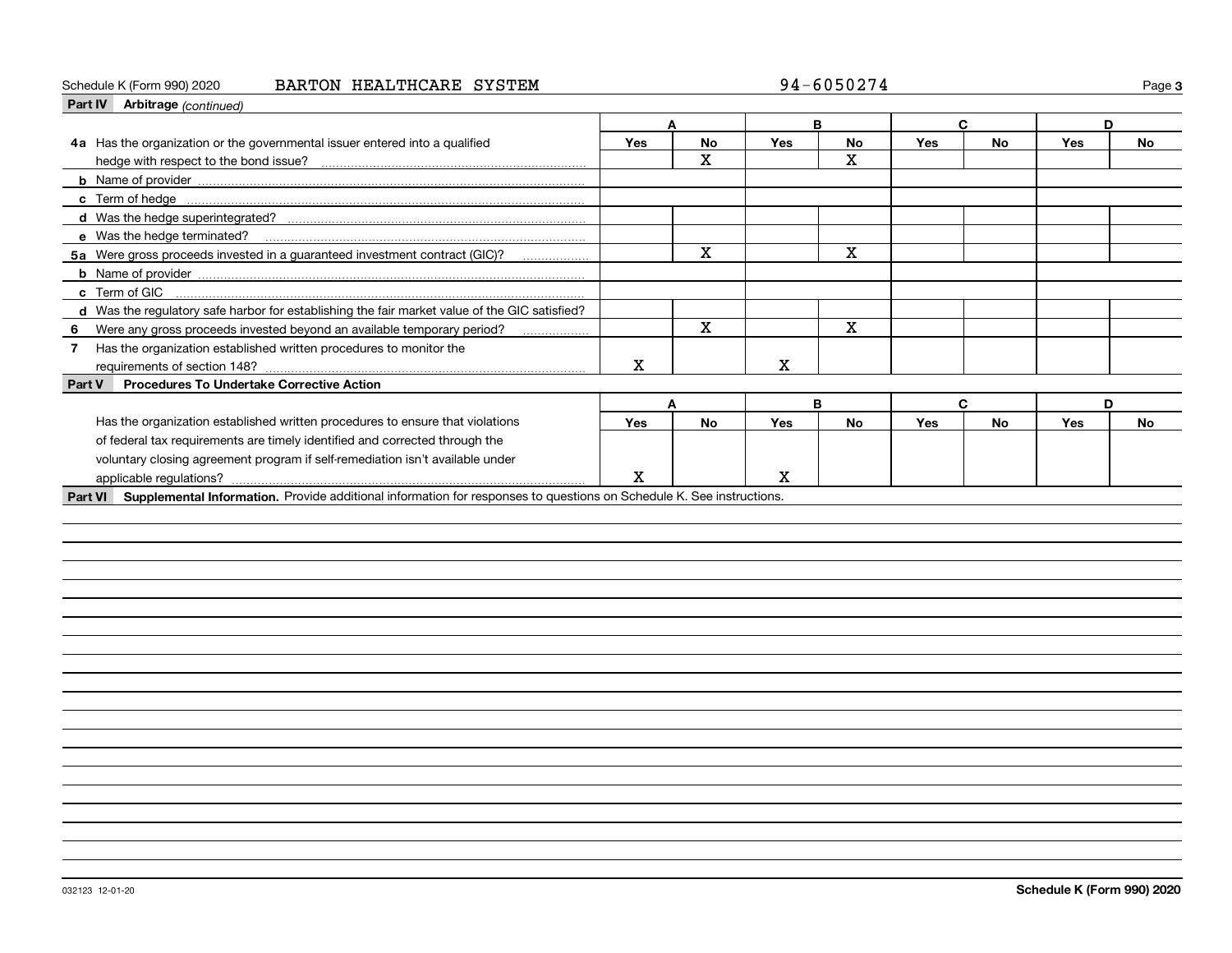| <b>SCHEDULE L</b>                                                                                             |                                                                                                                                    | <b>Transactions With Interested Persons</b> |    |                            |                                                                                             |                                         |                                                                                               |     |                              |                                       |            | OMB No. 1545-0047         |                |
|---------------------------------------------------------------------------------------------------------------|------------------------------------------------------------------------------------------------------------------------------------|---------------------------------------------|----|----------------------------|---------------------------------------------------------------------------------------------|-----------------------------------------|-----------------------------------------------------------------------------------------------|-----|------------------------------|---------------------------------------|------------|---------------------------|----------------|
| (Form 990 or 990-EZ)                                                                                          |                                                                                                                                    |                                             |    |                            |                                                                                             |                                         | Complete if the organization answered "Yes" on Form 990, Part IV, line 25a, 25b, 26, 27, 28a, |     |                              |                                       |            |                           |                |
|                                                                                                               |                                                                                                                                    |                                             |    |                            | 28b, or 28c, or Form 990-EZ, Part V, line 38a or 40b.<br>Attach to Form 990 or Form 990-EZ. |                                         |                                                                                               |     |                              |                                       |            | <b>Open To Public</b>     |                |
| Department of the Treasury<br>Internal Revenue Service                                                        |                                                                                                                                    |                                             |    |                            |                                                                                             |                                         | Go to www.irs.gov/Form990 for instructions and the latest information.                        |     |                              |                                       | Inspection |                           |                |
| Name of the organization                                                                                      |                                                                                                                                    |                                             |    |                            |                                                                                             |                                         |                                                                                               |     |                              | <b>Employer identification number</b> |            |                           |                |
|                                                                                                               |                                                                                                                                    | BARTON HEALTHCARE SYSTEM                    |    |                            |                                                                                             |                                         |                                                                                               |     |                              | 94-6050274                            |            |                           |                |
| Part I                                                                                                        | Excess Benefit Transactions (section 501(c)(3), section 501(c)(4), and section 501(c)(29) organizations only).                     |                                             |    |                            |                                                                                             |                                         |                                                                                               |     |                              |                                       |            |                           |                |
| 1                                                                                                             | Complete if the organization answered "Yes" on Form 990, Part IV, line 25a or 25b, or Form 990-EZ, Part V, line 40b.               | (b) Relationship between disqualified       |    |                            |                                                                                             |                                         |                                                                                               |     |                              |                                       |            |                           | (d) Corrected? |
| (a) Name of disqualified person                                                                               |                                                                                                                                    | person and organization                     |    |                            |                                                                                             |                                         | (c) Description of transaction                                                                |     |                              |                                       |            | Yes                       | No             |
|                                                                                                               |                                                                                                                                    |                                             |    |                            |                                                                                             |                                         |                                                                                               |     |                              |                                       |            |                           |                |
|                                                                                                               |                                                                                                                                    |                                             |    |                            |                                                                                             |                                         |                                                                                               |     |                              |                                       |            |                           |                |
|                                                                                                               |                                                                                                                                    |                                             |    |                            |                                                                                             |                                         |                                                                                               |     |                              |                                       |            |                           |                |
|                                                                                                               |                                                                                                                                    |                                             |    |                            |                                                                                             |                                         |                                                                                               |     |                              |                                       |            |                           |                |
|                                                                                                               |                                                                                                                                    |                                             |    |                            |                                                                                             |                                         |                                                                                               |     |                              |                                       |            |                           |                |
| 2 Enter the amount of tax incurred by the organization managers or disqualified persons during the year under |                                                                                                                                    |                                             |    |                            |                                                                                             |                                         |                                                                                               |     |                              |                                       |            |                           |                |
| section 4958                                                                                                  |                                                                                                                                    |                                             |    |                            |                                                                                             |                                         |                                                                                               |     |                              | $\frac{1}{\sqrt{2}}$                  |            |                           |                |
| 3 Enter the amount of tax, if any, on line 2, above, reimbursed by the organization                           |                                                                                                                                    |                                             |    |                            |                                                                                             |                                         |                                                                                               |     |                              |                                       |            |                           |                |
| Part II                                                                                                       | Loans to and/or From Interested Persons.                                                                                           |                                             |    |                            |                                                                                             |                                         |                                                                                               |     |                              |                                       |            |                           |                |
|                                                                                                               | Complete if the organization answered "Yes" on Form 990-EZ, Part V, line 38a or Form 990, Part IV, line 26; or if the organization |                                             |    |                            |                                                                                             |                                         |                                                                                               |     |                              |                                       |            |                           |                |
|                                                                                                               | reported an amount on Form 990, Part X, line 5, 6, or 22.                                                                          |                                             |    |                            |                                                                                             |                                         |                                                                                               |     |                              |                                       |            |                           |                |
| (a) Name of<br>interested person                                                                              | (b) Relationship<br>with organization                                                                                              | (c) Purpose<br>of loan                      |    | (d) Loan to or<br>from the | (e) Original<br>principal amount                                                            | (f) Balance due<br>$(g)$ In<br>default? |                                                                                               |     | (h) Approved<br>`by board or |                                       |            | (i) Written<br>agreement? |                |
|                                                                                                               |                                                                                                                                    |                                             |    | organization?              |                                                                                             |                                         |                                                                                               |     |                              | committee?                            |            |                           |                |
|                                                                                                               |                                                                                                                                    |                                             | To | From                       |                                                                                             |                                         |                                                                                               | Yes | No                           | Yes                                   | No.        | Yes                       | No             |
|                                                                                                               |                                                                                                                                    |                                             |    |                            |                                                                                             |                                         |                                                                                               |     |                              |                                       |            |                           |                |
|                                                                                                               |                                                                                                                                    |                                             |    |                            |                                                                                             |                                         |                                                                                               |     |                              |                                       |            |                           |                |
|                                                                                                               |                                                                                                                                    |                                             |    |                            |                                                                                             |                                         |                                                                                               |     |                              |                                       |            |                           |                |
|                                                                                                               |                                                                                                                                    |                                             |    |                            |                                                                                             |                                         |                                                                                               |     |                              |                                       |            |                           |                |
|                                                                                                               |                                                                                                                                    |                                             |    |                            |                                                                                             |                                         |                                                                                               |     |                              |                                       |            |                           |                |
|                                                                                                               |                                                                                                                                    |                                             |    |                            |                                                                                             |                                         |                                                                                               |     |                              |                                       |            |                           |                |
|                                                                                                               |                                                                                                                                    |                                             |    |                            |                                                                                             |                                         |                                                                                               |     |                              |                                       |            |                           |                |
|                                                                                                               |                                                                                                                                    |                                             |    |                            |                                                                                             |                                         |                                                                                               |     |                              |                                       |            |                           |                |
| Total<br>Part III                                                                                             | <b>Grants or Assistance Benefiting Interested Persons.</b>                                                                         |                                             |    |                            | $\blacktriangleright$ \$                                                                    |                                         |                                                                                               |     |                              |                                       |            |                           |                |
|                                                                                                               | Complete if the organization answered "Yes" on Form 990, Part IV, line 27.                                                         |                                             |    |                            |                                                                                             |                                         |                                                                                               |     |                              |                                       |            |                           |                |
| (a) Name of interested person                                                                                 |                                                                                                                                    | (b) Relationship between                    |    |                            | (c) Amount of                                                                               |                                         | (d) Type of                                                                                   |     |                              |                                       |            | (e) Purpose of            |                |
|                                                                                                               |                                                                                                                                    | interested person and<br>the organization   |    |                            | assistance                                                                                  |                                         | assistance                                                                                    |     |                              |                                       | assistance |                           |                |
|                                                                                                               |                                                                                                                                    |                                             |    |                            |                                                                                             |                                         |                                                                                               |     |                              |                                       |            |                           |                |
|                                                                                                               |                                                                                                                                    |                                             |    |                            |                                                                                             |                                         |                                                                                               |     |                              |                                       |            |                           |                |
|                                                                                                               |                                                                                                                                    |                                             |    |                            |                                                                                             |                                         |                                                                                               |     |                              |                                       |            |                           |                |
|                                                                                                               |                                                                                                                                    |                                             |    |                            |                                                                                             |                                         |                                                                                               |     |                              |                                       |            |                           |                |
|                                                                                                               |                                                                                                                                    |                                             |    |                            |                                                                                             |                                         |                                                                                               |     |                              |                                       |            |                           |                |
|                                                                                                               |                                                                                                                                    |                                             |    |                            |                                                                                             |                                         |                                                                                               |     |                              |                                       |            |                           |                |
|                                                                                                               |                                                                                                                                    |                                             |    |                            |                                                                                             |                                         |                                                                                               |     |                              |                                       |            |                           |                |
|                                                                                                               |                                                                                                                                    |                                             |    |                            |                                                                                             |                                         |                                                                                               |     |                              |                                       |            |                           |                |
|                                                                                                               |                                                                                                                                    |                                             |    |                            |                                                                                             |                                         |                                                                                               |     |                              |                                       |            |                           |                |

LHA For Paperwork Reduction Act Notice, see the Instructions for Form 990 or 990-EZ. Schedule L (Form 990 or 990-EZ) 2020

032131 12-09-20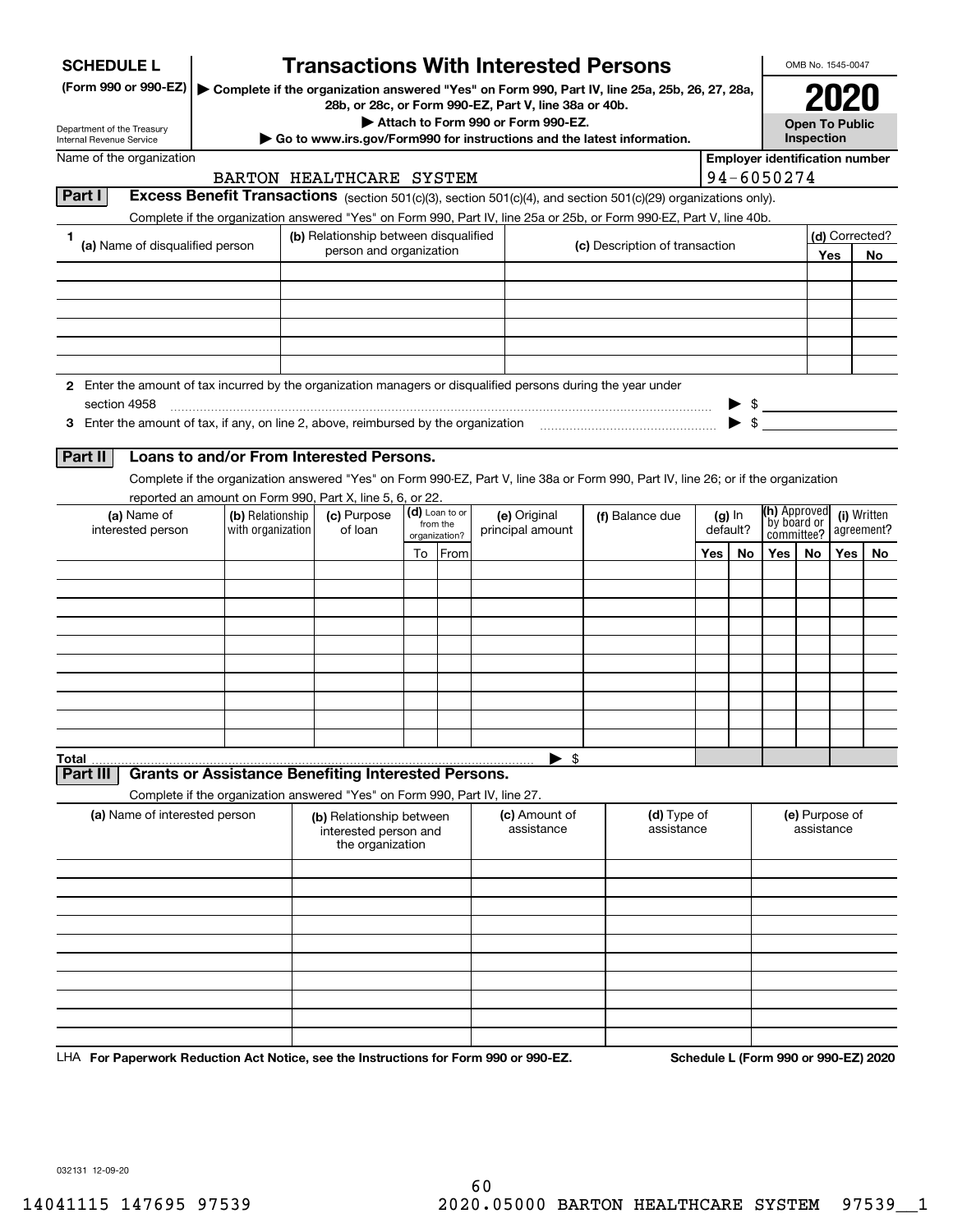| 94-6050274 Page 2<br>Schedule L (Form 990 or 990-EZ) 2020 BARTON HEALTHCARE SYSTEM |  |
|------------------------------------------------------------------------------------|--|
|------------------------------------------------------------------------------------|--|

Complete if the organization answered "Yes" on Form 990, Part IV, line 28a, 28b, or 28c. **Part IV Business Transactions Involving Interested Persons.** 

| OUTINICIO II LIIC ORGANIZATION ANGHOL TOO DITTONIN JOO, FAIL IV, IIIIC EUA, EUD, OF EUC. |                                                                    |                              |                                   |                                               |    |
|------------------------------------------------------------------------------------------|--------------------------------------------------------------------|------------------------------|-----------------------------------|-----------------------------------------------|----|
| (a) Name of interested person                                                            | (b) Relationship between interested<br>person and the organization | (c) Amount of<br>transaction | (d) Description of<br>transaction | (e) Sharing of<br>organization's<br>revenues? |    |
|                                                                                          |                                                                    |                              |                                   | Yes                                           | No |
| MICHAEL NEIGER                                                                           | SPOUSE OF<br>OFFICER<br>-                                          |                              | $124,943.$ EMPLOYEE               |                                               | х  |
| MICHAEL FRY                                                                              | BROTHER OF BOARD ME                                                |                              | $98,673.$ INDEPENDENT             |                                               | Χ  |
|                                                                                          |                                                                    |                              |                                   |                                               |    |
|                                                                                          |                                                                    |                              |                                   |                                               |    |
|                                                                                          |                                                                    |                              |                                   |                                               |    |
|                                                                                          |                                                                    |                              |                                   |                                               |    |
|                                                                                          |                                                                    |                              |                                   |                                               |    |
|                                                                                          |                                                                    |                              |                                   |                                               |    |
|                                                                                          |                                                                    |                              |                                   |                                               |    |
|                                                                                          |                                                                    |                              |                                   |                                               |    |

**Part V** Supplemental Information.

Provide additional information for responses to questions on Schedule L (see instructions).

SCH L, PART IV, BUSINESS TRANSACTIONS INVOLVING INTERESTED PERSONS:

(A) NAME OF PERSON: MICHAEL NEIGER

(B) RELATIONSHIP BETWEEN INTERESTED PERSON AND ORGANIZATION:

SPOUSE OF OFFICER - KELLY NEIGER, CFO

(A) NAME OF PERSON: MICHAEL FRY

(B) RELATIONSHIP BETWEEN INTERESTED PERSON AND ORGANIZATION:

BROTHER OF BOARD MEMBER - PATRICK FRY

(D) DESCRIPTION OF TRANSACTION: INDEPENDENT CONTRACTOR

**Schedule L (Form 990 or 990-EZ) 2020**

032132 12-09-20

61 14041115 147695 97539 2020.05000 BARTON HEALTHCARE SYSTEM 97539\_\_1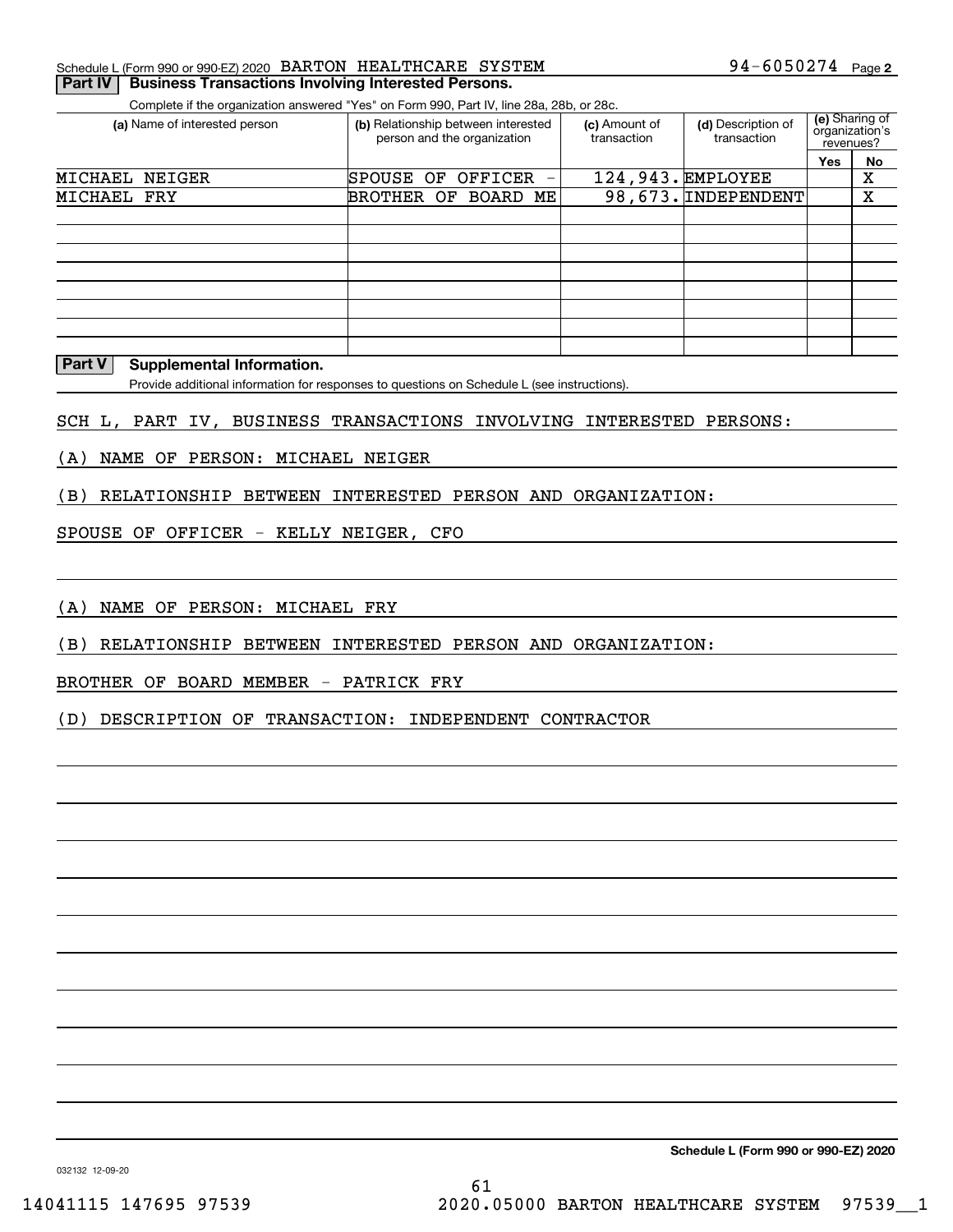### **SCHEDULE M (Form 990)**

## **Noncash Contributions**

OMB No. 1545-0047

**Open to Public**

| Department of the Treasury |
|----------------------------|
| Internal Revenue Service   |

**Complete if the organizations answered "Yes" on Form 990, Part IV, lines 29 or 30.** <sup>J</sup>**2020 Attach to Form 990.** J

 **Go to www.irs.gov/Form990 for instructions and the latest information.** J

| Name of the organization |  |  |  |
|--------------------------|--|--|--|
|--------------------------|--|--|--|

| rmation. | <b>Inspection</b>                     |
|----------|---------------------------------------|
|          | <b>Employer identification number</b> |

|        | BARTON HEALTHCARE SYSTEM                                                                                                       |                               |                                      |                                                                                                      | 94-6050274                                                   |     |     |    |
|--------|--------------------------------------------------------------------------------------------------------------------------------|-------------------------------|--------------------------------------|------------------------------------------------------------------------------------------------------|--------------------------------------------------------------|-----|-----|----|
| Part I | <b>Types of Property</b>                                                                                                       |                               |                                      |                                                                                                      |                                                              |     |     |    |
|        |                                                                                                                                | (a)<br>Check if<br>applicable | (b)<br>Number of<br>contributions or | (c)<br>Noncash contribution<br>amounts reported on<br>items contributed Form 990, Part VIII, line 1g | (d)<br>Method of determining<br>noncash contribution amounts |     |     |    |
| 1.     |                                                                                                                                |                               |                                      |                                                                                                      |                                                              |     |     |    |
| 2      |                                                                                                                                |                               |                                      |                                                                                                      |                                                              |     |     |    |
| З      | Art - Fractional interests                                                                                                     |                               |                                      |                                                                                                      |                                                              |     |     |    |
| 4      |                                                                                                                                |                               |                                      |                                                                                                      |                                                              |     |     |    |
| 5      | Clothing and household goods                                                                                                   | $\mathbf X$                   |                                      | 130,526. THIRFT SHOP VALUE                                                                           |                                                              |     |     |    |
| 6      |                                                                                                                                |                               |                                      |                                                                                                      |                                                              |     |     |    |
| 7      |                                                                                                                                |                               |                                      |                                                                                                      |                                                              |     |     |    |
| 8      |                                                                                                                                |                               |                                      |                                                                                                      |                                                              |     |     |    |
| 9      | Securities - Publicly traded                                                                                                   |                               |                                      |                                                                                                      |                                                              |     |     |    |
| 10     | Securities - Closely held stock                                                                                                |                               |                                      |                                                                                                      |                                                              |     |     |    |
| 11     | Securities - Partnership, LLC, or                                                                                              |                               |                                      |                                                                                                      |                                                              |     |     |    |
|        | trust interests                                                                                                                |                               |                                      |                                                                                                      |                                                              |     |     |    |
| 12     |                                                                                                                                |                               |                                      |                                                                                                      |                                                              |     |     |    |
| 13     | Qualified conservation contribution -                                                                                          |                               |                                      |                                                                                                      |                                                              |     |     |    |
|        | Historic structures                                                                                                            |                               |                                      |                                                                                                      |                                                              |     |     |    |
| 14     | Qualified conservation contribution - Other                                                                                    |                               |                                      |                                                                                                      |                                                              |     |     |    |
| 15     | Real estate - Residential                                                                                                      |                               |                                      |                                                                                                      |                                                              |     |     |    |
| 16     | Real estate - Commercial                                                                                                       |                               |                                      |                                                                                                      |                                                              |     |     |    |
| 17     |                                                                                                                                |                               |                                      |                                                                                                      |                                                              |     |     |    |
| 18     |                                                                                                                                |                               |                                      |                                                                                                      |                                                              |     |     |    |
| 19     |                                                                                                                                |                               |                                      |                                                                                                      |                                                              |     |     |    |
| 20     | Drugs and medical supplies                                                                                                     |                               |                                      |                                                                                                      |                                                              |     |     |    |
| 21     |                                                                                                                                |                               |                                      |                                                                                                      |                                                              |     |     |    |
| 22     |                                                                                                                                |                               |                                      |                                                                                                      |                                                              |     |     |    |
| 23     |                                                                                                                                |                               |                                      |                                                                                                      |                                                              |     |     |    |
| 24     |                                                                                                                                |                               |                                      |                                                                                                      |                                                              |     |     |    |
| 25     | Other $\blacktriangleright$<br>$\left(\begin{array}{ccc}\n&\n&\n\end{array}\right)$                                            |                               |                                      |                                                                                                      |                                                              |     |     |    |
| 26     | Other<br>▸                                                                                                                     |                               |                                      |                                                                                                      |                                                              |     |     |    |
| 27     | Other<br>▸                                                                                                                     |                               |                                      |                                                                                                      |                                                              |     |     |    |
| 28     | Other $\blacktriangleright$                                                                                                    |                               |                                      |                                                                                                      |                                                              |     |     |    |
| 29     | Number of Forms 8283 received by the organization during the tax year for contributions                                        |                               |                                      |                                                                                                      |                                                              |     |     |    |
|        | for which the organization completed Form 8283, Part V, Donee Acknowledgement                                                  |                               |                                      | 29                                                                                                   |                                                              |     | 0   |    |
|        |                                                                                                                                |                               |                                      |                                                                                                      |                                                              |     | Yes | No |
|        | 30a During the year, did the organization receive by contribution any property reported in Part I, lines 1 through 28, that it |                               |                                      |                                                                                                      |                                                              |     |     |    |
|        | must hold for at least three years from the date of the initial contribution, and which isn't required to be used for          |                               |                                      |                                                                                                      |                                                              |     |     |    |
|        | exempt purposes for the entire holding period?                                                                                 |                               |                                      |                                                                                                      |                                                              | 30a |     | X  |
| b      | If "Yes," describe the arrangement in Part II.                                                                                 |                               |                                      |                                                                                                      |                                                              |     |     |    |
| 31     | Does the organization have a gift acceptance policy that requires the review of any nonstandard contributions?                 |                               |                                      |                                                                                                      |                                                              | 31  |     | х  |
|        | 32a Does the organization hire or use third parties or related organizations to solicit, process, or sell noncash              |                               |                                      |                                                                                                      | .                                                            |     |     |    |
|        | contributions?                                                                                                                 |                               |                                      |                                                                                                      |                                                              | 32a |     | X  |
|        | <b>b</b> If "Yes," describe in Part II.                                                                                        |                               |                                      |                                                                                                      |                                                              |     |     |    |
| 33     | If the organization didn't report an amount in column (c) for a type of property for which column (a) is checked,              |                               |                                      |                                                                                                      |                                                              |     |     |    |
|        | describe in Part II.                                                                                                           |                               |                                      |                                                                                                      |                                                              |     |     |    |

For Paperwork Reduction Act Notice, see the Instructions for Form 990. **Schedule M (Form 990) 2020** LHA

032141 11-23-20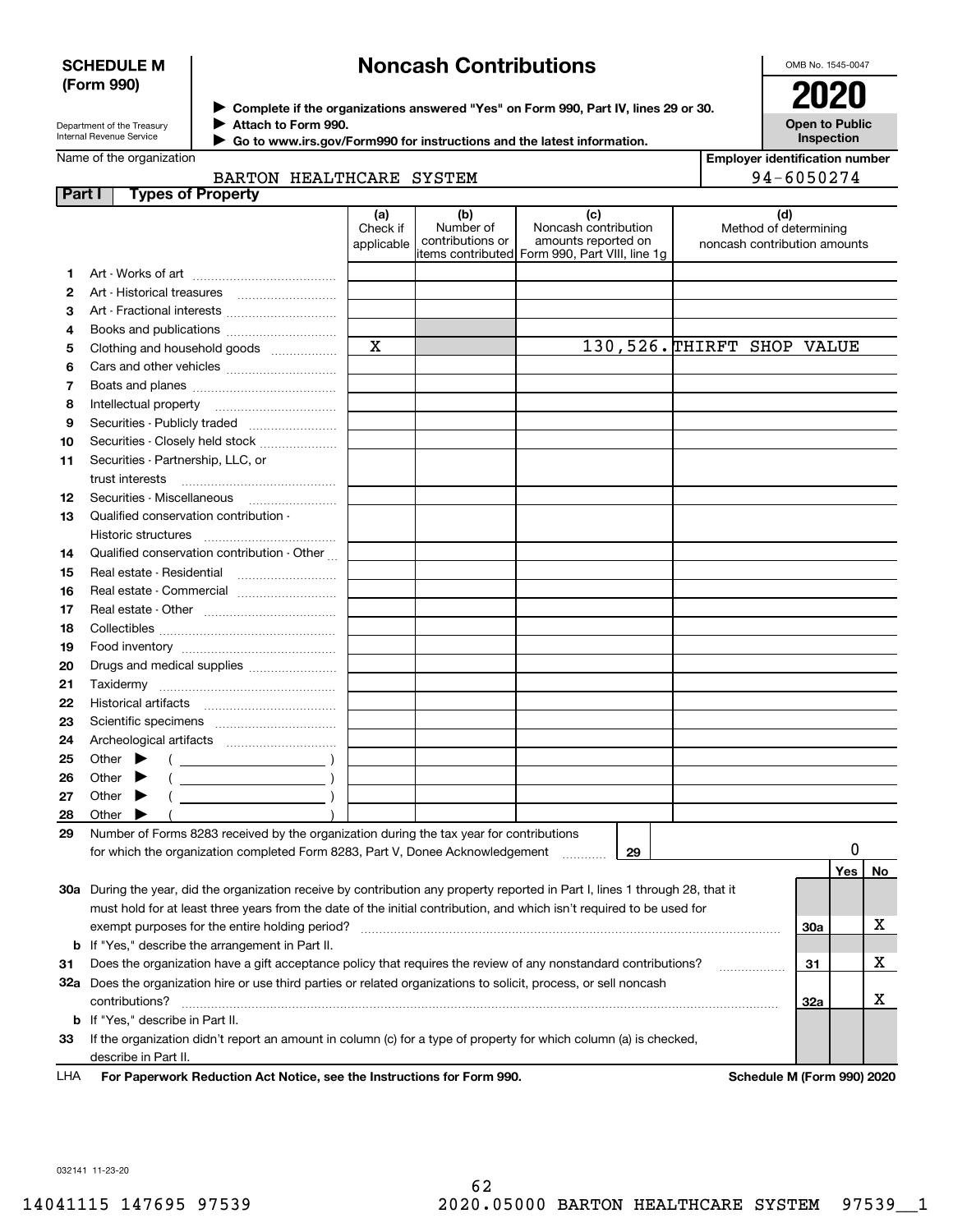| BARTON HEALTHCARE SYSTEM<br>Schedule M (Form 990) 2020 | $94 - 6050274$ | Page |  |
|--------------------------------------------------------|----------------|------|--|
|--------------------------------------------------------|----------------|------|--|

Part II | Supplemental Information. Provide the information required by Part I, lines 30b, 32b, and 33, and whether the organization is reporting in Part I, column (b), the number of contributions, the number of items received, or a combination of both. Also complete this part for any additional information.

032142 11-23-20 **Schedule M (Form 990) 2020**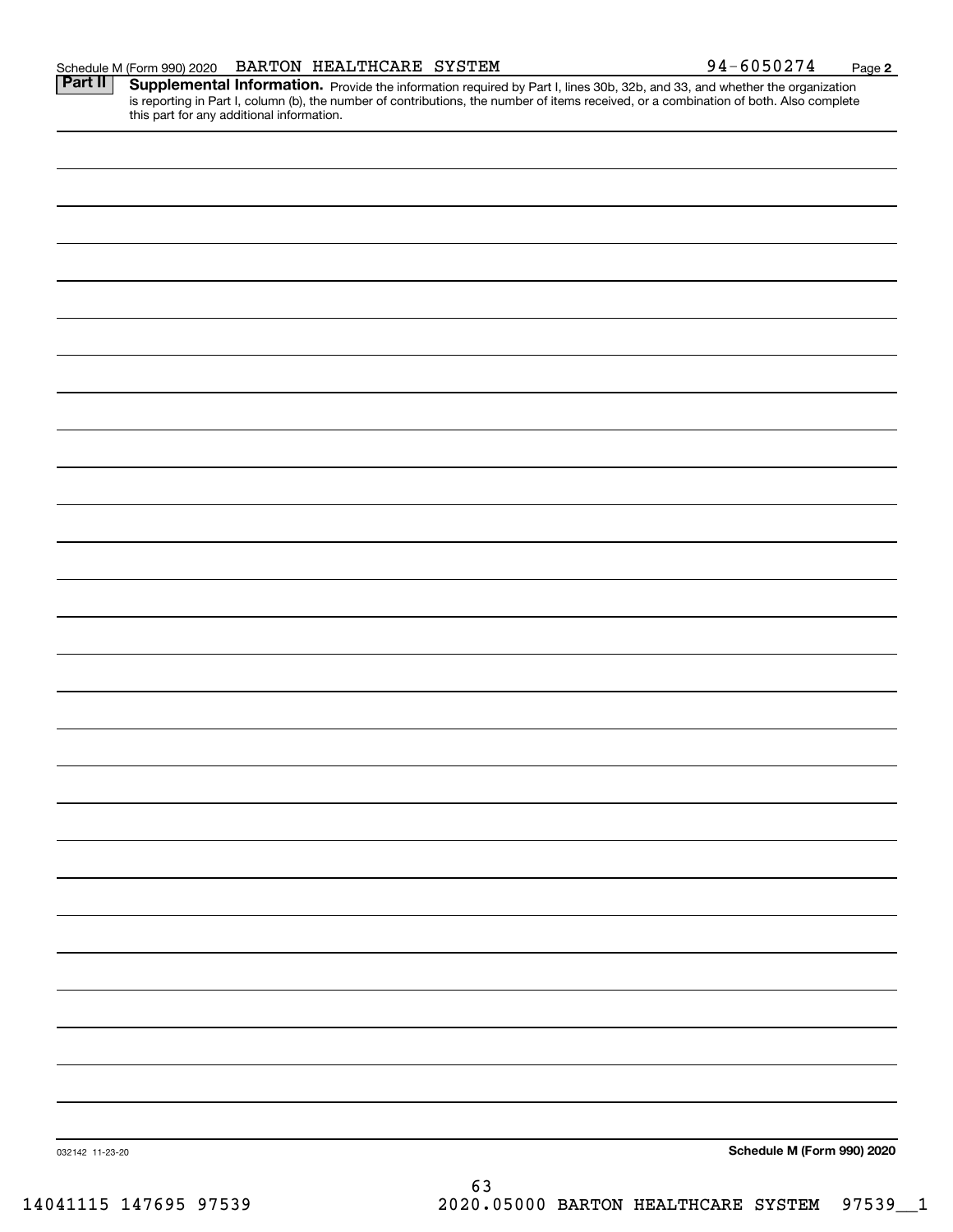**(Form 990 or 990-EZ)**

Department of the Treasury Internal Revenue Service Name of the organization

**SCHEDULE O Supplemental Information to Form 990 or 990-EZ**

**Complete to provide information for responses to specific questions on Form 990 or 990-EZ or to provide any additional information. | Attach to Form 990 or 990-EZ.**

**| Go to www.irs.gov/Form990 for the latest information.**



BARTON HEALTHCARE SYSTEM **194-6050274** 

FORM 990, PART I, LINE 1, DESCRIPTION OF ORGANIZATION MISSION:

OF HEALTH AND WELLNESS. VISION: BARTON HEALTH IS THE COMMUNITY HEALTH

LEADER KNOWN FOR COMPASSION AND CHOSEN FOR QUALITY.

FORM 990, PART III, LINE 2, NEW PROGRAM SERVICES:

FOOD INSECURITY PROGRAM:

IN PARTNERSHIP WITH WHOLE FOODS AND THE FOOD DONATION CONNECTION BARTON

HEALTH DISTRIBUTED HIGH-QUALITY FOOD TO LOCAL PANTRIES, INDIVIDUALS,

FAMILIES, AND FAITH-BASED ORGANIZATIONS. BARTON ALSO PARTNERED WITH

OUR LOCAL HOMELESSNESS AGENCY, THE TAHOE COALITION FOR THE HOMELESS, TO

PROVIDE CONSISTENT HIGH-QUALITY SUPPLEMENTAL MEALS TO THEIR MEDICALLY

AT RISK CLIENTELE LIVING AT THEIR HOMEKEY AND ROOMKEY SITES.

COMMUNITY COVID CALLS:

BARTON HEALTH COORDINATED WEEKLY COMMUNITY CALLS WITH BUSINESS OWNERS

AND CLERGY LEADERS THROUGHOUT 2020. THESE WERE HOSTED BY OUR CEO AND

HIS LEADERSHIP TEAM.

SCHOOL DISTRICT HEALTH AND WELLNESS SERVICES: BARTON HEALTH PARTNERED

WITH THE LAKE TAHOE UNIFIED SCHOOL DISTRICT TO OFFER PHYSICIAN

LEADERSHIP, PR SUPPORT, AND OPERATIONAL DEVELOPMENT TO HELP ESTABLISH

64

POLICIES AND PROCEDURES INTENDED TO PROVIDE THE SAFEST POSSIBLE

ENVIRONMENT FOR STUDENTS TO RETURN TO SCHOOL DURING THE PANDEMIC.

FORM 990, PART III, LINE 4A, PROGRAM SERVICE ACCOMPLISHMENTS:

032211 11-20-20 LHA For Paperwork Reduction Act Notice, see the Instructions for Form 990 or 990-EZ. Schedule O (Form 990 or 990-EZ) 2020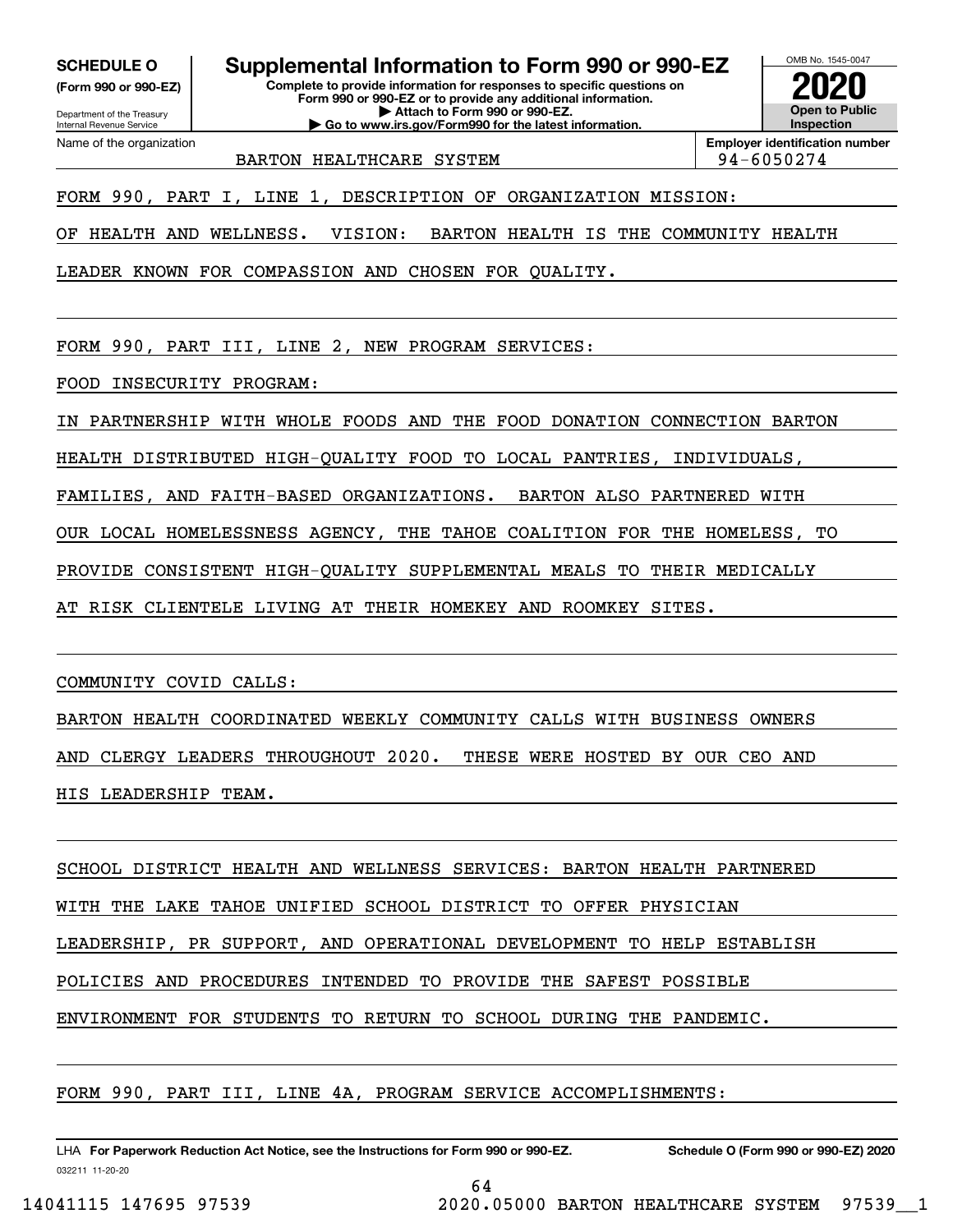HEALTH OF BARTON HEALTH LAKE TAHOE SOUTH SHORE COMMUNITY.

COMMUNITY HEALTH EVENTS: BARTON HEALTH PROVIDES FREE OR DISCOUNTED SERVICES AT COMMUNITY HEALTH EVENTS INCLUDING COMMUNITY HEALTH FAIRS, LAB DRAWS, MAMMOGRAMS, EKG TESTS, FAMILY HEALTH DAY, AND VACCINATION CLINICS, CANCER WELLNESS PROGRAM, SMOKING CESSATION PROGRAMS, AND COMMUNITY EVENT MEDICAL SERVICES. MANY PROGRAMS WERE PAUSED IN 2020, HOWEVER, BARTON DID PARTNER WITH EL DORADO COUNTY TO PROVIDE SIX FLU VACCINE CLINICS, INCLUDING A NEW DRIVE-THROUGH LOCATION WHICH RESULTED IN 800 COMMUNITY MEMBERS BEING INOCULATED.

YOUTH PROGRAMS: BARTON HEALTH PROMOTES HEALTH WITHIN YOUTH POPULATIONS THROUGH PROGRAMS THAT EDUCATE ABOUT THE RAMIFICATIONS OF DRUG AND ALCOHOL USE; DRUNK DRIVING; THE SPONSORSHIP OF YOUTH ACTIVITIES THAT PROMOTE HEALTH; FREE SPORTS PHYSICALS; SPORTS INJURY PREVENTION; AND HEALTH CAREER PROMOTION ACTIVITIES. THESE PROGRAMS WERE PAUSED IN 2020, DUE TO COVID.

COMMUNITY HEALTH EDUCATION PROGRAMS: MAILED COMMUNITY NEWSLETTER; MAILED COMMUNITY BENEFIT REPORT, FREE ONLINE E-NEWSLETTERS AND HEALTH LIBRARY; CHILDBIRTH EDUCATION CLASSES; CHILD/INFANT CPR AND FIRST-AID; NEW MOM'S SUPPORT PROGRAM; AND FREE VIRTUAL COMMUNITY HEALTH WEBINAR SERIES.

COLLABORATION: ACCESS EL DORADO INVOLVING PUBLIC AND PRIVATE AGENCIES

65

TO CREATE HEALTHIER COMMUNITIES ESPECIALLY WITHIN OUR VULNERABLE

POPULATIONS; TELEHEALTH FOR TAHOE THAT BRINGS ADDITIONAL SPECIALTY

032212 11-20-20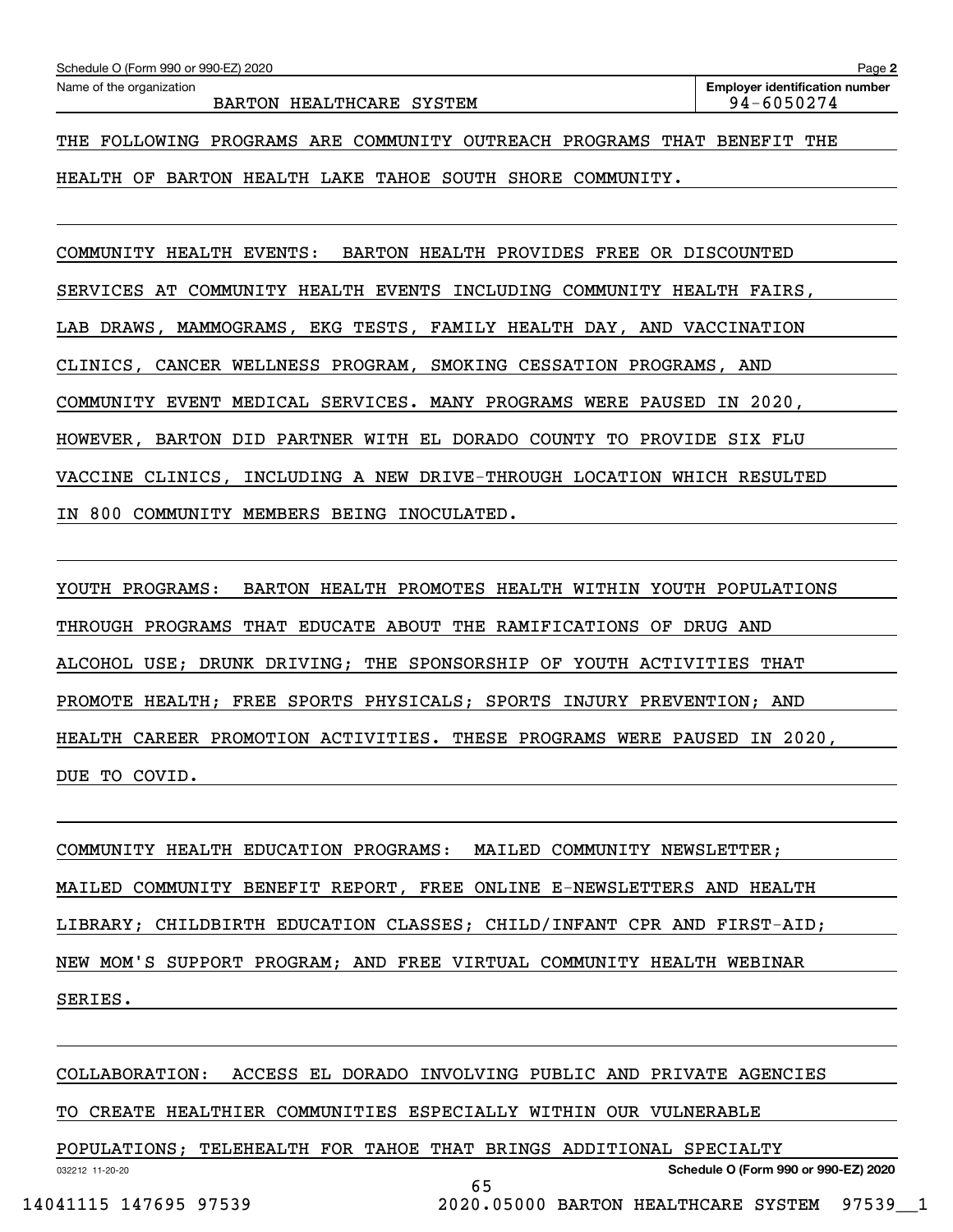| Schedule O (Form 990 or 990-EZ) 2020                                     | Page 2                                              |  |  |  |  |
|--------------------------------------------------------------------------|-----------------------------------------------------|--|--|--|--|
| Name of the organization<br>BARTON HEALTHCARE SYSTEM                     | <b>Employer identification number</b><br>94-6050274 |  |  |  |  |
|                                                                          |                                                     |  |  |  |  |
| HEALTH ACCESSIBLE THROUGH TELEMEDICINE; AND EMERGENCY MANAGEMENT         |                                                     |  |  |  |  |
| (BARTON HEALTH HOSTS AND CHAIRS)<br>COMMUNITY COUNCIL                    | THAT MEETS WITH                                     |  |  |  |  |
| AREAS AGENCIES EVERY OTHER MONTH TO DISCUSS EMERGENCY PREPAREDNESS AND   |                                                     |  |  |  |  |
| EDUCATION WITHIN OUR COMMUNITY.<br>BARTON ADDITIONALLY PARTNERS WITH     |                                                     |  |  |  |  |
| COVERED CALIFORNIA AS A CERTIFIED ENROLLMENT ENTITY THAT ASSISTS         |                                                     |  |  |  |  |
| RESIDENTS WITH ENROLLING FOR HEALTH COVERAGE AT NO COST.                 |                                                     |  |  |  |  |
|                                                                          |                                                     |  |  |  |  |
| BARTON LEADS THE COMMUNITY<br>COMMUNITY HEALTH IMPROVEMENT EFFORTS:      |                                                     |  |  |  |  |
| HEALTH ADVISORY COMMITTEE (25-MEMBER ALL VOLUNTEER COMMUNITY BOARD)      |                                                     |  |  |  |  |
| WHICH IS FOCUSED ON IDENTIFYING AND THEN ADDRESSING UNMET HEALTH NEEDS.  |                                                     |  |  |  |  |
| BARTON PARTICIPATES IN THE BEHAVIORAL HEALTH NETWORK (25-MEMBER          |                                                     |  |  |  |  |
| ALL-VOLUNTEER COMMUNITY ADVISORY BOARD) WHICH IS FOCUSED PRIMARILY ON    |                                                     |  |  |  |  |
| IDENTIFYING AND ADDRESSING THE GAPS IN OUR COMMUNITY'S MENTAL HEALTH     |                                                     |  |  |  |  |
| IN ADDITION, THE BARTON FOUNDATION FUNDS THE BARTON HEALTH<br>SERVICES.  |                                                     |  |  |  |  |
| GRANTS PROGRAM WHICH PROVIDES \$100,000 ANNUALLY TO AREA NONPROFITS THAT |                                                     |  |  |  |  |
| PROVIDE PROGRAMS AND SERVICES THAT CLOSELY ALIGN WITH OUR COMMUNITY'S    |                                                     |  |  |  |  |

COVID-19 OPERATIONS AND RESPONSE PROGRAMS: CLERGY CALLS (4-5 STAFF), COMMUNITY BUSINESS CALLS (4-5 STAFF), LTUSD HEALTH AND WELLNESS TASKFORCE (1 MD AND 2 STAFF).

032212 11-20-20 **Schedule O (Form 990 or 990-EZ) 2020** DURING THE HEIGHT OF THE PANDEMIC, FOOD INSECURITY WAS STATED AS THE #1 CONCERN AMONG VULNERABLE POPULATIONS IN OUR COMMUNITY. BARTON PARTNERED WITH WHOLE FOODS MARKET AND THE FOOD DONATION CONNECTION TO PICK UP AND DISTRIBUTE HIGH-QUALITY FOOD TO LOCAL PANTRIES, CHURCHES, AS WELL AS DIRECTLY TO LOCAL FAMILIES IN NEED. 10,000 HAND-SEWN MASKS COLLECTED AND DISTRIBUTED TO FRONTLINE WORKERS AND COMMUNITY MEMBERS. BARTON 66

NEEDS.

14041115 147695 97539 2020.05000 BARTON HEALTHCARE SYSTEM 97539\_\_1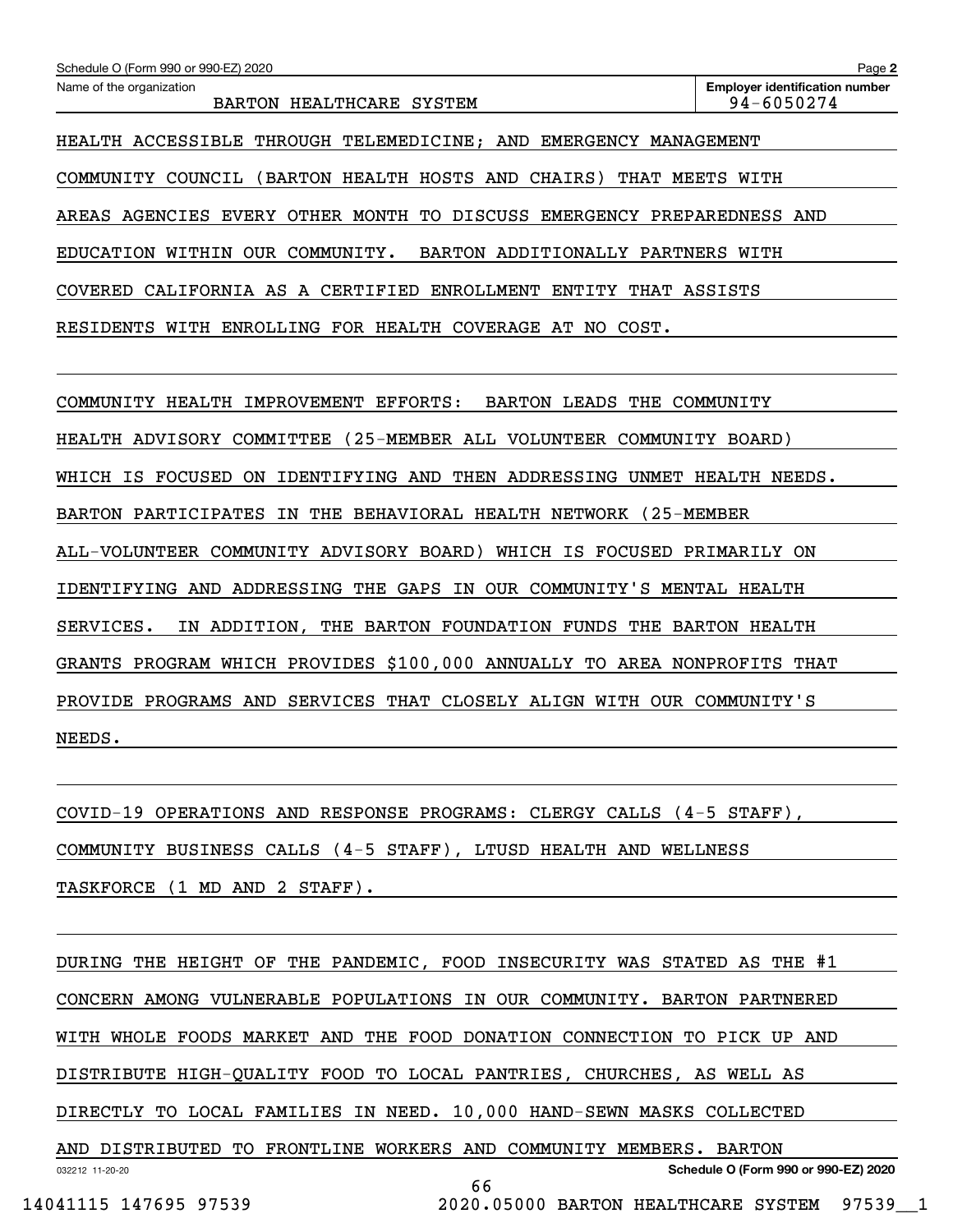| Schedule O (Form 990 or 990-EZ) 2020<br>Name of the organization<br>BARTON HEALTHCARE SYSTEM | Page 2<br><b>Employer identification number</b><br>94-6050274 |
|----------------------------------------------------------------------------------------------|---------------------------------------------------------------|
| LAUNCHED A FOOD DRIVE THAT RESULTED IN THREE TRUCKLOADS OF                                   |                                                               |
| NON-PERISHABLE FOOD ITEMS TO CHRISTMAS CHEER ALL YEAR IN ORDER TO                            |                                                               |
| SUPPORT THEIR EFFORTS. \$20,800 IN CLOTHING, TOYS AND HOUSEHOLD GOODS                        |                                                               |
| WERE DONATED TO TAHOE COALITION FOR THE HOMELESS, BREAD & BROTH AND                          |                                                               |
| CHRISTMAS CHEER FROM JULY TO DECEMBER 2020. 1,250 MASKS WERE DELIVERED                       |                                                               |
| COMMUNITY PARTNERS. \$6,306 IN DURABLE MEDICAL EQUIPMENT WAS DONATED<br>TOI                  |                                                               |
| THE ROTARY CLUB OF SOUTH LAKE TAHOE.<br>TO.                                                  |                                                               |
|                                                                                              |                                                               |
| IN 2020, BARTON WAS PROUD TO SERVE THE COMMUNITY DURING THE COVID-19                         |                                                               |
| PANDEMIC AND REMAINED COMMITTED<br>TO PROVIDING EXCEPTIONAL CARE. SOME OF                    |                                                               |
| THE EFFORTS TO PREPARE AND BETTER PROVIDE FOR THE COMMUNITY INCLUDE:                         |                                                               |
| 120+ COVID-19 UPDATES, \$4 MILLION SPENT ON PPE, EQUIPMENT AND                               |                                                               |
| FACILITIES, 17 CDPH/NATIONAL GUARD STAFFING ASSISTANTS (RNS,                                 |                                                               |
| RESPIRATORY THERAPISTS, TECHNICIANS). 14,458 N95 MASKS USED WITH 900                         |                                                               |
| FIT-TESTED STAFF AND PHYSICIANS AND 2,700 FIT-TESTS. 88,777 GOWNS USED                       |                                                               |
| AND 8,277 FACE SHIELDS USED. TO BEST CARE FOR THE COMMUNITY, 16,000                          |                                                               |
| HEALTH LINE CALLS WERE RECEIVED, 35 PATHWAY TO HOME PATIENTS WERE                            |                                                               |
| SERVED, 400+ CRITICAL SHIFTS, 8,246 COVID-19 TESTS ADMINISTERED, 95                          |                                                               |
| NEGATIVE PRESSURE ROOM CONVERSATIONS, 1,331 COVID-19 PATIENTS TREATED                        |                                                               |
| AT BARTON HEALTH, 25,000 VIRTUAL VISITS, 12,200 CAR VISITS, 129,000                          |                                                               |
| SAFE ENTRY/EXIT VISITS. IN THE EVENT OF A SURGE, BARTON WAS PREPARED TO                      |                                                               |
| SCALE UP AND MEET THE NEEDS OF OUR COMMUNITY BY ADDING INCREASING TO                         |                                                               |
| 150 TOTAL ACUTE BEDS AND 25 BEDS FOR ICU PATIENTS. 140 MEDICAL CORPS                         |                                                               |
| WERE ON STANDBY AND 8 EMERGENCY RESCUE VENTILATORS WERE SECURED.                             |                                                               |

FORM 990, PART III, LINE 4B, PROGRAM SERVICE ACCOMPLISHMENTS:

| PATIENT         |  | ARE SOMETIMES UNDOCUMENTED MIGRANT WORKERS NOT ELIGIBLE FOR |  |  |                                      |  |
|-----------------|--|-------------------------------------------------------------|--|--|--------------------------------------|--|
| 032212 11-20-20 |  |                                                             |  |  | Schedule O (Form 990 or 990-EZ) 2020 |  |
|                 |  |                                                             |  |  |                                      |  |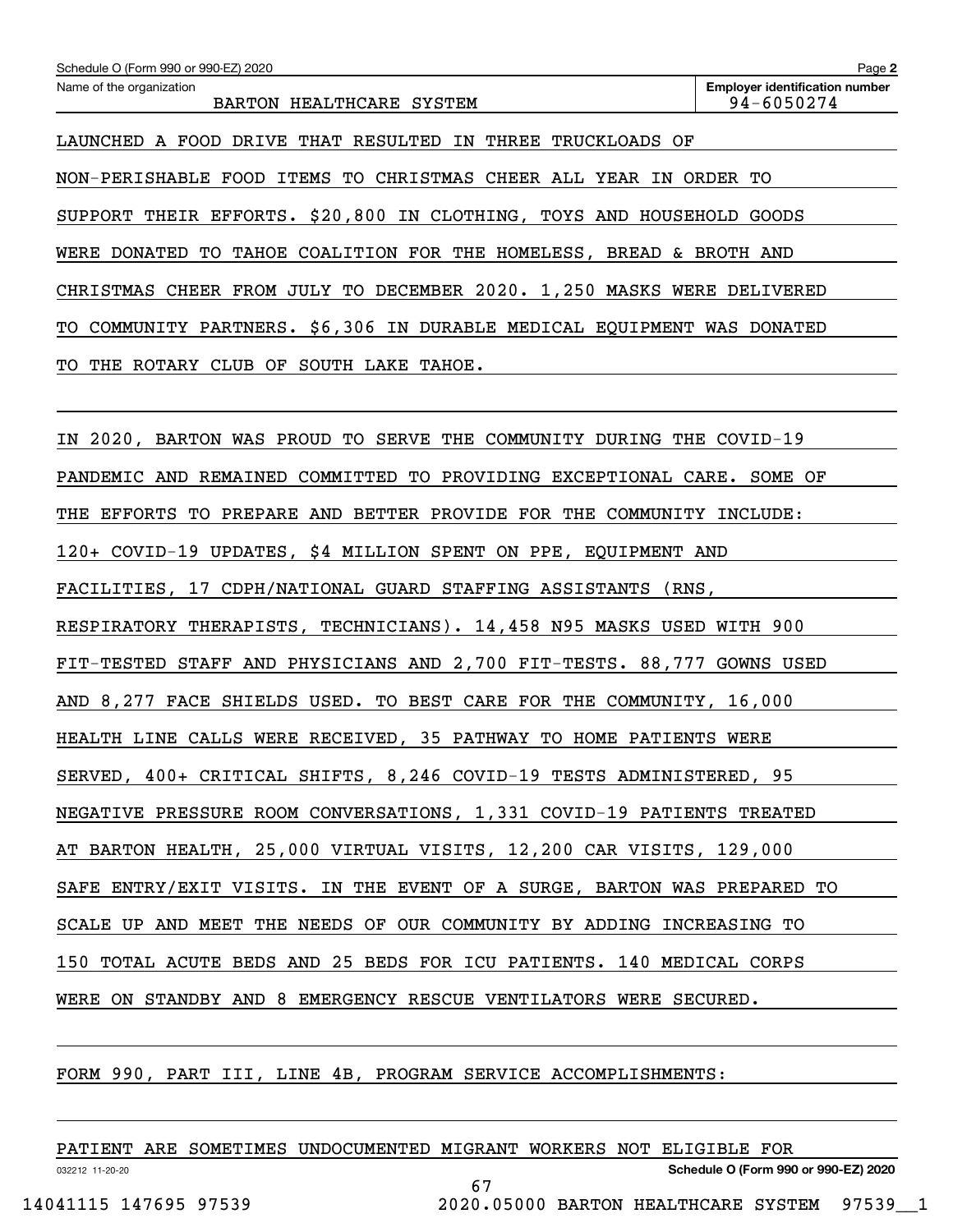| Schedule O (Form 990 or 990-EZ) 2020                                          | Page 2                                              |
|-------------------------------------------------------------------------------|-----------------------------------------------------|
| Name of the organization<br>BARTON HEALTHCARE SYSTEM                          | <b>Employer identification number</b><br>94-6050274 |
| MEDI-CAL OR ARE INSURED LOW INCOME PATIENTS WITH VERY HIGH DEDUCTIBLES.       |                                                     |
| UNDERINSURED AND UNINSURED PRIVATE PAY PATIENTS ARE CHARGED ON A              |                                                     |
| SLIDING SCALE BASED ON INCOME AND SERVICES PROVIDED. BARTON'S                 |                                                     |
| COMMUNITY HEALTH CENTER SERVES AS A GATEWAY FOR PATIENTS IN NEED OF           |                                                     |
| HEALTH CARE INCLUDING THOSE SEEKING FAMILY PLANNING SERVICES,                 |                                                     |
| PRECONCEPTION INFORMATION AND REFERRALS FOR STERILIZATION, LEVEL 1            |                                                     |
| INFERTILITY SERVICES, STD TREATMENT, REFERRALS FOR HIV SERVICES AND           |                                                     |
| SCREENING FOR DES (DIETHYLSTILBESTROL) EXPOSURE.                              |                                                     |
|                                                                               |                                                     |
| FORM 990, PART III, LINE 4C, PROGRAM SERVICE ACCOMPLISHMENTS:                 |                                                     |
| IN CHARITY CARE.                                                              |                                                     |
|                                                                               |                                                     |
| FORM 990, PART VI, SECTION A, LINE 2:                                         |                                                     |
| KIRK LEDBETTER AND JEFF RAHBECK HAVE A BUSINESS RELATIONSHIP.                 |                                                     |
|                                                                               |                                                     |
| FORM 990, PART VI, SECTION A, LINE 6:                                         |                                                     |
| THERE ARE TWO CLASSES OF MEMBERS IN THE ORGANIZATION: VOTING MEMBERS AND      |                                                     |
| ASSOCIATE MEMBERS. CLASS I VOTING MEMBERS ARE THOSE INDIVIDUALS WHO HAVE      |                                                     |
| CONTRIBUTED \$200 OR MORE PRIOR TO JULY 11, 1986. EACH CLASS I VOTING         |                                                     |
| MEMBER HAS THE RIGHT TO CAST 1 VOTE, BUT NOT MORE THAN 5 VOTES FOR EACH       |                                                     |
| \$200 CONTRIBUTION. CLASS II VOTING MEMBERS ARE THOSE INDIVIDUALS ADMITTED    |                                                     |
| AFTER JULY 11, 1986 AND PRIOR TO JULY 1, 2010 WHO HAVE CONTRIBUTED \$1,000    |                                                     |
| EACH CLASS II VOTING MEMBER HAS THE RIGHT TO CAST 1 VOTE, BUT NOT<br>OR MORE. |                                                     |
| MORE THAN 5 VOTES, FOR EACH \$1,000 CONTRIBUTION. CLASS III VOTING MEMBERS    |                                                     |
| ARE THOSE INDIVIDUALS ADMITTED AFTER JULY 1, 2010 WHO HAVE CONTRIBUTED        |                                                     |
| \$1,500 OR MORE. EACH CLASS III VOTING MEMBER HAS THE RIGHT TO CAST 1 VOTE.   |                                                     |
|                                                                               |                                                     |

ASSOCIATE MEMBERS DO NOT HAVE VOTING RIGHTS. MEMBERS DO NOT HAVE THE RIGHT

68

TO APPROVE SIGNIFICANT DECISIONS NOR RECEIVE DISTRIBUTIONS UPON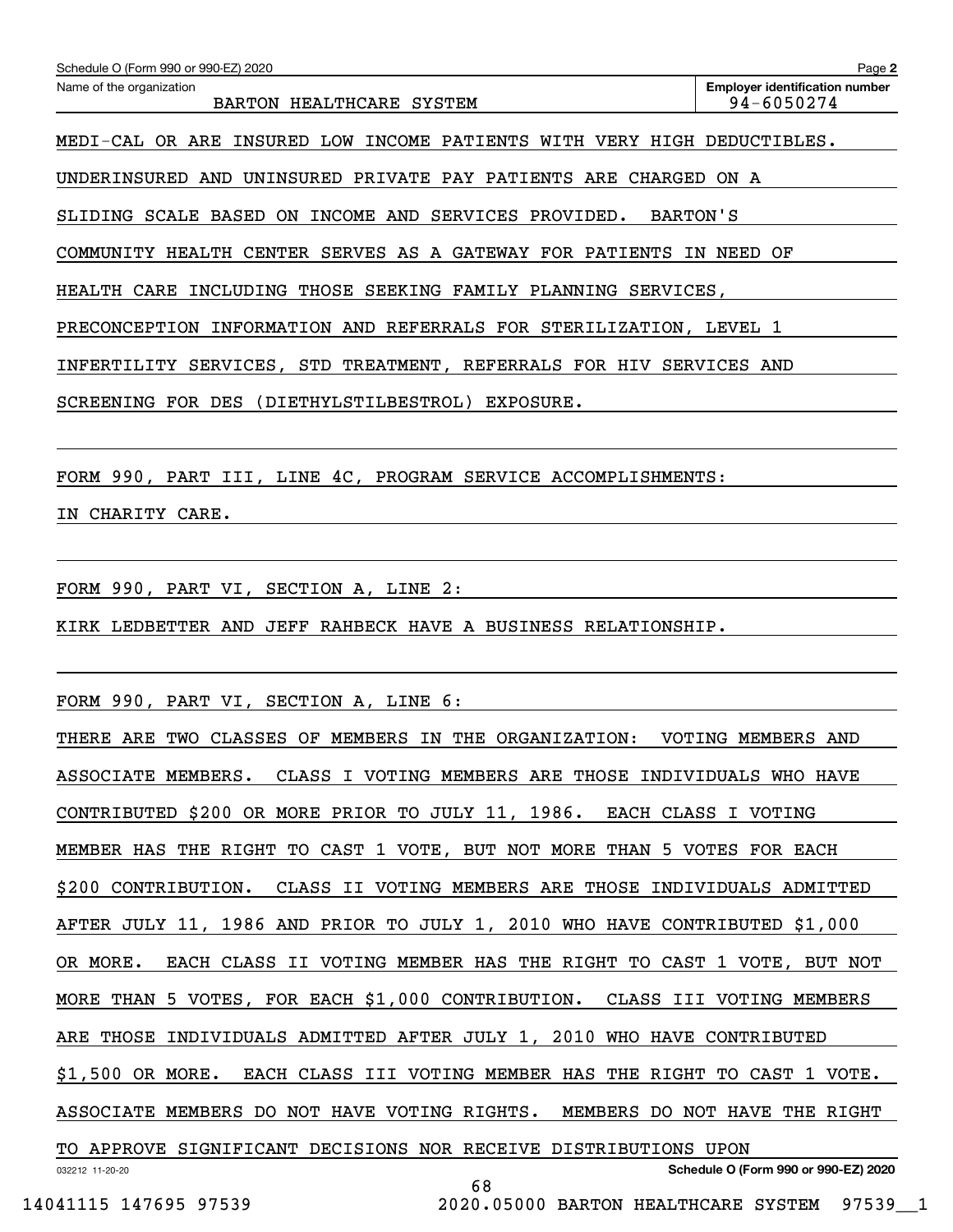|  | Schedule O (Form 990 or 990-EZ) 2020 |  |
|--|--------------------------------------|--|
|  |                                      |  |

BARTON HEALTHCARE SYSTEM **194-6050274** 

DISSOLUTION.

FORM 990, PART VI, SECTION A, LINE 7A:

THE CHAIRMAN OF THE ORGANIZATION SHALL APPOINT A COMMITTEE OF NOT MORE THAN

5 NOR LESS THAN 3 MEMBERS OF THE ORGANIZATION TO SERVE AS A NOMINATING

COMMITTEE IN THE ELECTION OF THE BOARD OF DIRECTORS. ANY 7 MEMBERS MAY

ALSO NOMINATE CANDIDATES FOR DIRECTOR. IF MORE PEOPLE ARE NOMINATED FOR

THE BOARD THAN CAN BE ELECTED, MEMBERS ARE PERMITTED TO VOTE AND THE

CANDIDATES RECEIVING THE HIGHEST NUMBER OF VOTES SHALL BE ELECTED.

FORM 990, PART VI, SECTION A, LINE 7B:

BYLAW AMENDMENTS ARE SUBJECT TO APPROVAL BY THE VOTING MEMBERS.

FORM 990, PART VI, SECTION A, LINE 8B:

THERE ARE NO COMMITTEES THAT HAVE THE AUTHORITY TO ACT ON BEHALF OF THE GOVERNING BOARD.

FORM 990, PART VI, SECTION B, LINE 11B:

EACH MEMBER OF THE GOVERNING BOARD OF DIRECTORS AND OFFICERS ARE PROVIDED WITH AN ELECTRONIC COPY OF THE FORM 990 FOR REVIEW PRIOR TO FILING WITH THE INTERNAL REVENUE SERVICE.

FORM 990, PART VI, SECTION B, LINE 12C:

032212 11-20-20 **Schedule O (Form 990 or 990-EZ) 2020** THE GOVERNING BOARD MEMBERS ARE REQUIRED TO COMPLETE AN ANNUAL CONFLICT OF INTEREST QUESTIONNAIRE PURSUANT TO WRITTEN POLICY, THE BOARD MEMBERS ARE PRECLUDED FROM PARTICIPATING IN DEBATE AND VOTING ON ANY ISSUE IN WHICH THE MEMBER(S) (OR FAMILY MEMBER) MAY HAVE A PERSONAL OR BUSINESS INTEREST. THE BOARD CHAIR AND/OR HOSPITAL COUNSEL WILL DETERMINE IF THERE IS A CONFLICT. 69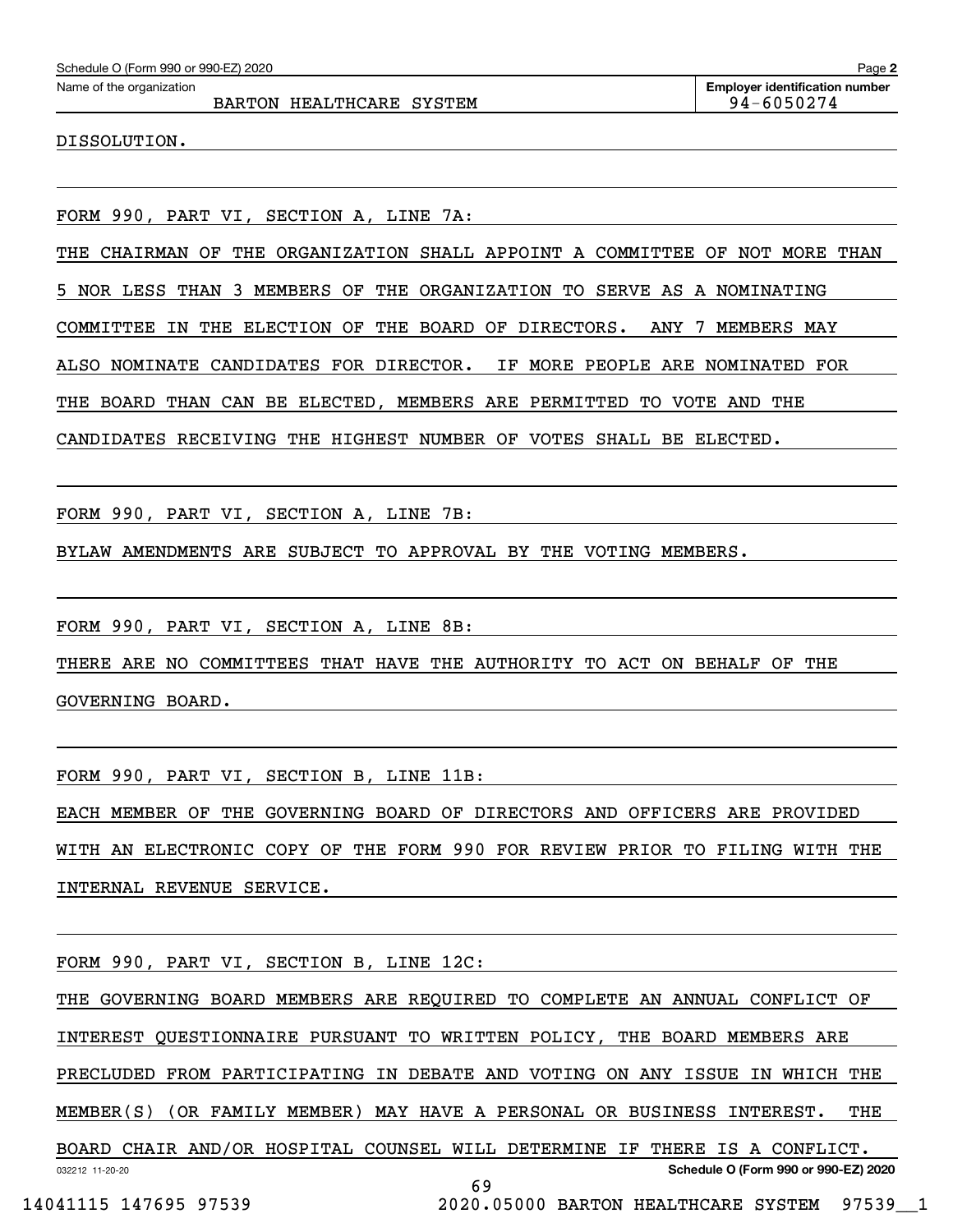| Schedule O (Form 990 or 990-EZ) 2020<br>Page 2                             |  |                          |  |  |  |  |  |  |                                                     |  |
|----------------------------------------------------------------------------|--|--------------------------|--|--|--|--|--|--|-----------------------------------------------------|--|
| Name of the organization                                                   |  | BARTON HEALTHCARE SYSTEM |  |  |  |  |  |  | <b>Employer identification number</b><br>94-6050274 |  |
| EMPLOYEES ARE PROVIDED WITH A COPY OF THE CONFLICT OF INTEREST POLICY THAT |  |                          |  |  |  |  |  |  |                                                     |  |

IS WITHIN AN ELECTRONIC POLICY SOFTWARE PROGRAM THAT REQUIRES EMPLOYEES TO MARK AS READ AS NEW HIRES OR AS CHANGES ARE MADE AND ARE MONITORED BY THEIR IMMEDIATE SUPERVISORS.

EMPLOYEES ARE REQUIRED TO BE FAMILIAR WITH THE POLICY AT ALL TIMES. THEY DO NOT FORMALLY REVIEW THE POLICY ANNUALLY BUT ARE REQUIRED TO STILL DISCLOSE ANY POTENTIAL CONFLICTS THAT MAY ARISE.

FORM 990, PART VI, SECTION B, LINE 15A:

THE ORGANIZATION ENGAGED AN INDEPENDENT FIRM TO CONDUCT AN EXECUTIVE COMPENSATION SURVEY. THE INDEPENDENT FIRM ISSUED A CERTIFICATION OF REASONABLENESS UPON COMPARING EXECUTIVE COMPENSATION WITH SIMILAR ORGANIZATIONS. THE COMPENSATION COMMITTEE CONSISTING OF BOARD MEMBERS REVIEWS THE CEO COMPENSATION AND APPROVES CHANGES TO THE EXECUTIVE TEAM'S CONTRACTS. THE COMMITTEE SUBSTANTIATES THIS PROCESS IN THEIR MINUTES.

032212 11-20-20 **Schedule O (Form 990 or 990-EZ) 2020** THE CEO APPROVES THE COMPENSATION FOR THE REMAINING EXECUTIVE TEAM USING DATA OBTAINED FROM ANNUAL SURVEYS PERFORMED BY THE CALIFORNIA HEALTHCARE ASSOCIATION AND/OR INDEPENDENT COMPENSATION EVALUATION FIRMS AS WELL AS COMPARISONS OF SPECIFIC COMPENSATION OF EXECUTIVES FROM SIMILAR-SIZED HOSPITALS IN CALIFORNIA LOCATED IN THE SAME GEOGRAPHIC AREA. BARTON HEALTHCARE SYSTEM IS A BI-STATE HEALTHCARE PROVIDER THAT INCLUDES A LICENSED 63-BED FULL-SERVICE HOSPITAL WITH A 24-HOUR EMERGENCY ROOM; DESIGNATED LEVEL III TRAUMA CENTER; 48-BED SKILLED NURSING AND LONG-TERM CARE FACILITY; STATE OF THE ART OPERATING ROOMS AND REHABILITATION DEPARTMENTS; CENTER OF ORTHOPEDICS AND WELLNESS; HOME HEALTH, HOSPICE AND PALLIATIVE CARE SERVICES; LAKE TAHOE SURGERY CENTER; 50% OWNERSHIP IN 70

14041115 147695 97539 2020.05000 BARTON HEALTHCARE SYSTEM 97539\_\_1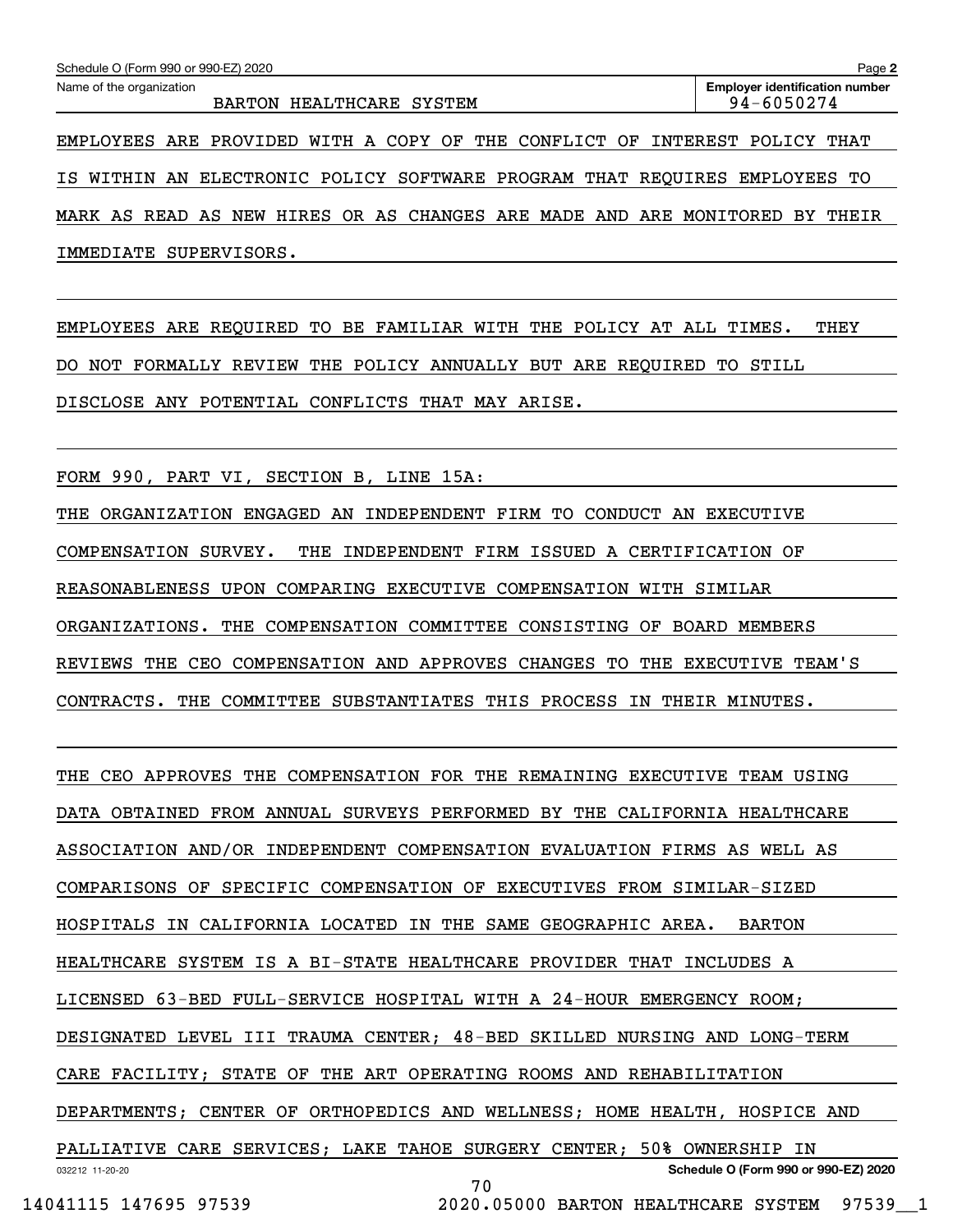| Schedule O (Form 990 or 990-EZ) 2020                                                                             | Page 2                                              |
|------------------------------------------------------------------------------------------------------------------|-----------------------------------------------------|
| Name of the organization<br>BARTON HEALTHCARE SYSTEM                                                             | <b>Employer identification number</b><br>94-6050274 |
| CARSON VALLEY MEDICAL CENTER (A FULL-SERVICE HOSPITAL LOCATED IN THE CARSON                                      |                                                     |
| VALLEY); SATELLITE LAB FACILITIES; BARTON EDUCATION (PROVIDING CLINICAL AND                                      |                                                     |
| COMMUNITY HEALTH EDUCATION); BARTON AUXILIARY; AND BARTON MEMORIAL HOSPITAL                                      |                                                     |
| FOUNDATION (A 501(C)(3) SUPPORTING ORGANIZATION). THE SYSTEM FURTHER                                             |                                                     |
| INCLUDES 22 OUTPATIENT PHYSICIAN CLINICS WHICH ENCOMPASS ORTHOPEDIC                                              |                                                     |
| CLINICS, OB/GYN CLINICS, PEDIATRICS, INTERNAL MEDICINE, REHABILITATION,                                          |                                                     |
| MULTI-SPECIALTY GENERAL SURGERY/GI, RHEUMATOLOGY, NEUROLOGY, UROLOGY,                                            |                                                     |
| ENT/AUDIOLOGY, URGENT CARE/OCCUPATIONAL HEALTH CLINICS, FAMILY CARE                                              |                                                     |
| CLINICS, LOW-INCOME RURAL HEALTH CLINIC, BEHAVIORAL HEALTH AND SEASONAL SKI                                      |                                                     |
| CLINICS.                                                                                                         |                                                     |
|                                                                                                                  |                                                     |
| FORM 990, PART VI, SECTION C, LINE 19:                                                                           |                                                     |
| DOCUMENTS REQUIRING PUBLIC DISCLOSURE ARE AVAILABLE UPON REQUEST AND ARE                                         |                                                     |
| POSTED ON THE ORGANIZATION'S WEBSITE: WWW. BARTONHEALTH.ORG                                                      |                                                     |
|                                                                                                                  |                                                     |
| ORGANIZATION CONTACT MINDI BEFU 530-543-5601                                                                     |                                                     |
|                                                                                                                  |                                                     |
| FORM 990, PART IX, LINE 11G, OTHER FEES:                                                                         |                                                     |
| CONSULTING:                                                                                                      | 607,891.                                            |
| PROGRAM SERVICE EXPENSES                                                                                         |                                                     |
|                                                                                                                  |                                                     |
|                                                                                                                  | 1,312,103.                                          |
| MANAGEMENT AND GENERAL EXPENSES<br>FUNDRAISING EXPENSES                                                          | $0$ .                                               |
| TOTAL EXPENSES                                                                                                   | 1,919,994.                                          |
|                                                                                                                  |                                                     |
|                                                                                                                  |                                                     |
|                                                                                                                  | 1,084,635.                                          |
|                                                                                                                  | 1,898,995.                                          |
| OTHER PURCHASED SERVICES:<br>PROGRAM SERVICE EXPENSES<br>MANAGEMENT AND GENERAL EXPENSES<br>FUNDRAISING EXPENSES | 0.                                                  |
| TOTAL EXPENSES<br>032212 11-20-20                                                                                | 2,983,630.<br>Schedule O (Form 990 or 990-EZ) 2020  |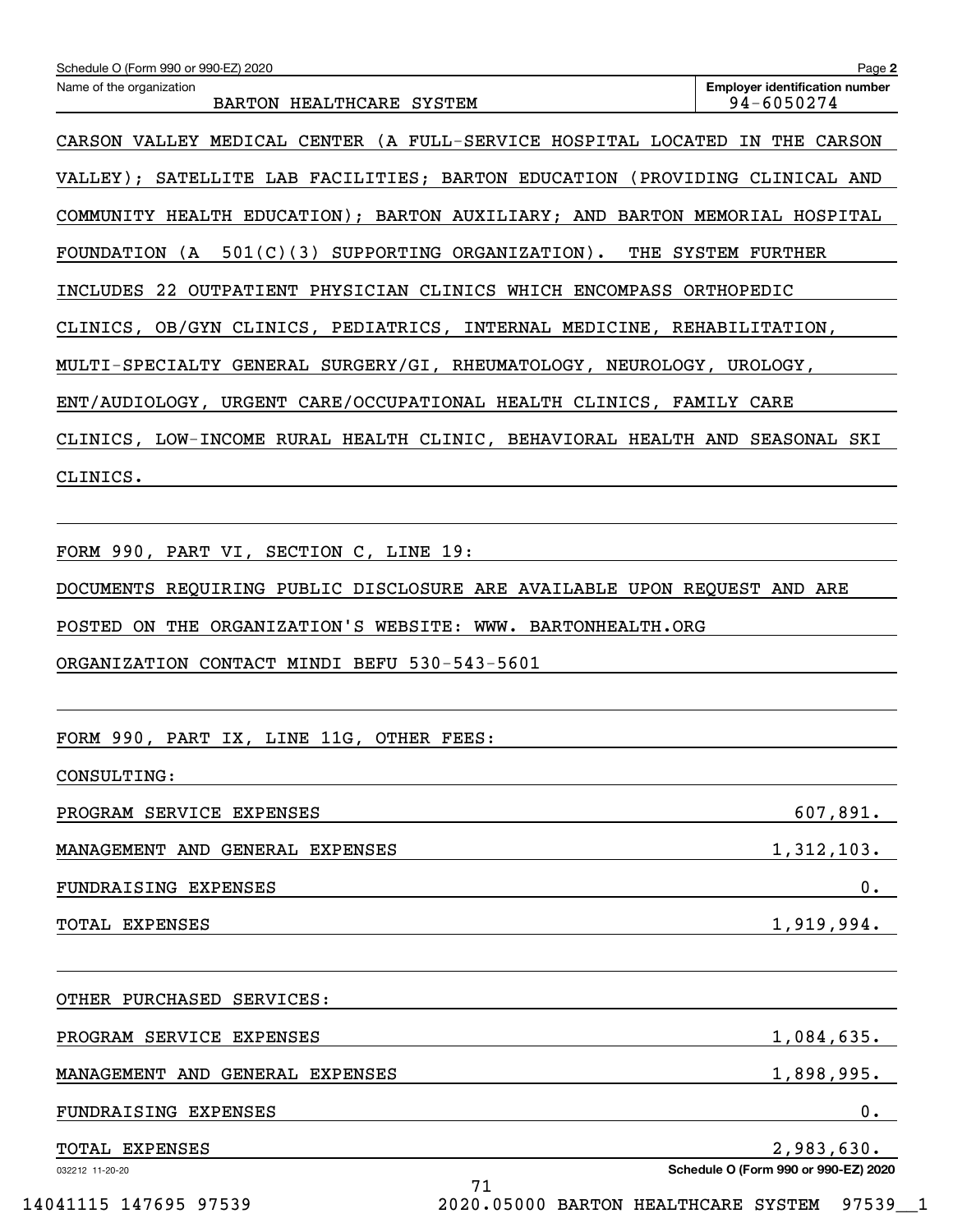| Schedule O (Form 990 or 990-EZ) 2020                   | Page 2                                              |
|--------------------------------------------------------|-----------------------------------------------------|
| Name of the organization<br>BARTON HEALTHCARE SYSTEM   | <b>Employer identification number</b><br>94-6050274 |
|                                                        |                                                     |
| MEDICAL PURCHASED SERVICES:                            |                                                     |
| PROGRAM SERVICE EXPENSES                               | 26,870,601.                                         |
| MANAGEMENT AND GENERAL EXPENSES                        | 550,851.                                            |
| FUNDRAISING EXPENSES                                   | 0.                                                  |
| TOTAL EXPENSES                                         | 27, 421, 452.                                       |
|                                                        |                                                     |
| TEMPORARY PERSONNEL:                                   |                                                     |
| PROGRAM SERVICE EXPENSES                               | 3, 372, 999.                                        |
| MANAGEMENT AND GENERAL EXPENSES                        | 1,188,973.                                          |
| FUNDRAISING EXPENSES                                   | 0.                                                  |
| TOTAL EXPENSES                                         | 4,561,972.                                          |
| TOTAL OTHER FEES ON FORM 990, PART IX, LINE 11G, COL A | 36,887,048.                                         |
|                                                        |                                                     |
|                                                        |                                                     |
|                                                        |                                                     |
|                                                        |                                                     |
|                                                        |                                                     |
|                                                        |                                                     |
|                                                        |                                                     |
|                                                        |                                                     |
|                                                        |                                                     |
|                                                        |                                                     |
|                                                        |                                                     |
|                                                        |                                                     |
|                                                        |                                                     |
|                                                        |                                                     |
|                                                        |                                                     |

72

032212 11-20-20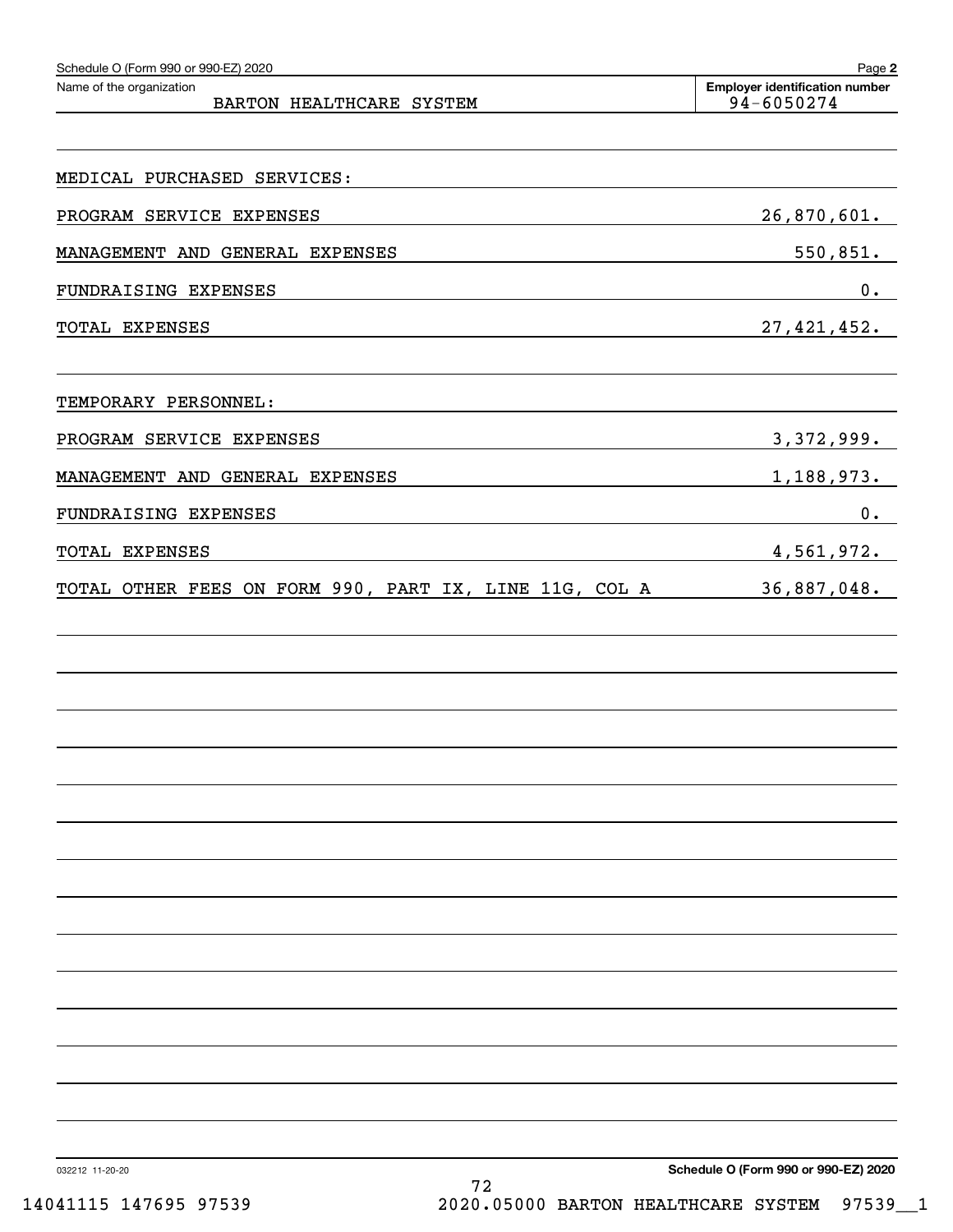| <b>SCHEDULE R</b> |  |
|-------------------|--|
| $(T - 0.00)$      |  |

**(Form 990)**

## **Related Organizations and Unrelated Partnerships**

**Complete if the organization answered "Yes" on Form 990, Part IV, line 33, 34, 35b, 36, or 37.** |

**Attach to Form 990.**  |

OMB No. 1545-0047

**Open to Public 2020**

**Employer identification number**

94-6050274

Department of the Treasury Internal Revenue Service

# **| Go to www.irs.gov/Form990 for instructions and the latest information. Inspection**

Name of the organization

### BARTON HEALTHCARE SYSTEM

**Part I Identification of Disregarded Entities.**  Complete if the organization answered "Yes" on Form 990, Part IV, line 33.

| (a)<br>Name, address, and EIN (if applicable)<br>of disregarded entity | (b)<br>Primary activity     | (c)<br>Legal domicile (state or<br>foreign country) | (d)<br>Total income | (e)<br>End-of-year assets | (f)<br>Direct controlling<br>entity |
|------------------------------------------------------------------------|-----------------------------|-----------------------------------------------------|---------------------|---------------------------|-------------------------------------|
| BHC MSO, LLC - 85-3297586                                              |                             |                                                     |                     |                           |                                     |
| 155 HIGHWAY 50, P.O. BOX 5637                                          |                             |                                                     |                     |                           | <b>BARTON HEALTHCARE</b>            |
| STATELINE, NV 89449                                                    | MANAGEMENT SERVICES         | DELAWARE                                            | 0.                  |                           | 0. SYSTEM                           |
| ACCOUNTABLE CARE COLLABORATIVE, LLC -                                  | OPERATE ACCOUNTABLE CARE    |                                                     |                     |                           |                                     |
| 85-3358643, 155 HIGHWAY 50, P.O. BOX 5637,                             | ORGANIZATION THAT ARRANGES  |                                                     |                     |                           | <b>BARTON HEALTHCARE</b>            |
| STATELINE, NV 89449                                                    | FOR THE PROVISION OF HEALTH | DELAWARE                                            | 0.                  |                           | 0. SYSTEM                           |
|                                                                        |                             |                                                     |                     |                           |                                     |
|                                                                        |                             |                                                     |                     |                           |                                     |

#### **Identification of Related Tax-Exempt Organizations.** Complete if the organization answered "Yes" on Form 990, Part IV, line 34, because it had one or more related tax-exempt **Part II** organizations during the tax year.

| (a)<br>Name, address, and EIN<br>of related organization | (b)<br>Primary activity    | (c)<br>Legal domicile (state or<br>foreign country) | (d)<br><b>Exempt Code</b><br>section | (e)<br>Public charity<br>status (if section | (f)<br>Direct controlling<br>entity |     | $(g)$<br>Section 512(b)(13)<br>controlled<br>entity? |
|----------------------------------------------------------|----------------------------|-----------------------------------------------------|--------------------------------------|---------------------------------------------|-------------------------------------|-----|------------------------------------------------------|
|                                                          |                            |                                                     |                                      | 501(c)(3))                                  |                                     | Yes | No                                                   |
| BARTON MEMORIAL HOSPITAL FOUNDATION, INC. -              |                            |                                                     |                                      |                                             | <b>BARTON HEALTHCARE</b>            |     |                                                      |
| 88-0268799, PO BOX 50, STATELINE, NV 89449               | SUPPORTING ORGANIZATION    | <b>NEVADA</b>                                       | 501(C)(3)                            | LINE 12B, II                                | SYSTEM                              | х   |                                                      |
| BARTON MEDICAL FOUNDATION - 85-3977236                   |                            |                                                     |                                      |                                             |                                     |     |                                                      |
| 2170 SOUTH AVE                                           | ARRANGES FOR THE PROVISION |                                                     |                                      |                                             | <b>BARTON HEALTHCARE</b>            |     |                                                      |
| SOUTH LAKE TAHOE, CA 96150                               | OF HEALTH CARE SERVICES    | CALIFORNIA                                          | 501(C)(3)                            | LINE 10                                     | SYSTEM                              | X   |                                                      |
|                                                          |                            |                                                     |                                      |                                             |                                     |     |                                                      |
|                                                          |                            |                                                     |                                      |                                             |                                     |     |                                                      |

**For Paperwork Reduction Act Notice, see the Instructions for Form 990. Schedule R (Form 990) 2020**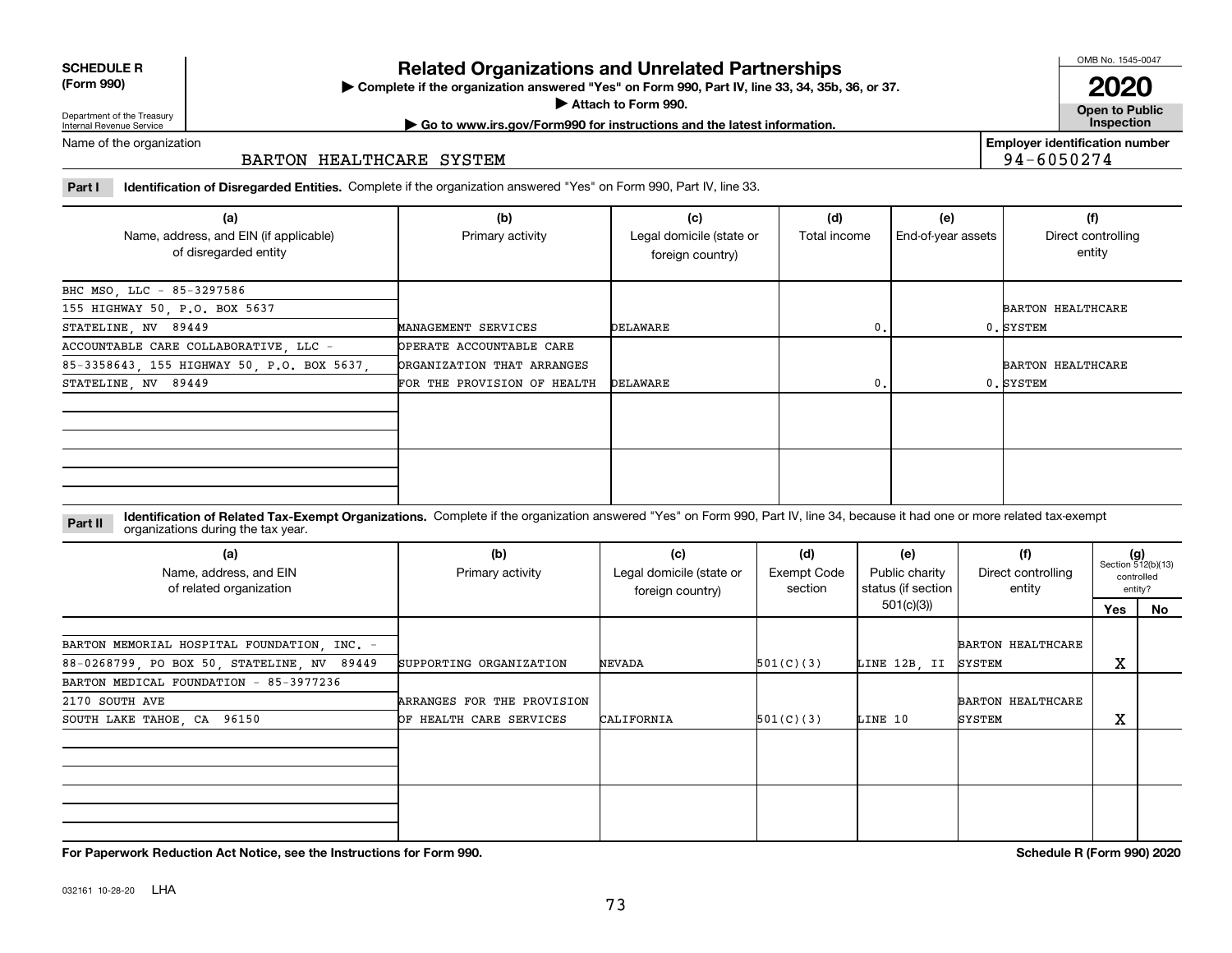#### Schedule R (Form 990) 2020 **BARTON HEALTHCARE SYSTEM** 9 4-6 0 5 0 2 7 4 <sub>Page</sub>

**Identification of Related Organizations Taxable as a Partnership.** Complete if the organization answered "Yes" on Form 990, Part IV, line 34, because it had one or more related **Part III** organizations treated as a partnership during the tax year.

| (a)                                               | (b)              | (c)                  | (d)                          | (e)                                                                  | (f)    | (g)            |              | (h)           | (i)                                                       | (j) | (k)              |            |  |                                                           |
|---------------------------------------------------|------------------|----------------------|------------------------------|----------------------------------------------------------------------|--------|----------------|--------------|---------------|-----------------------------------------------------------|-----|------------------|------------|--|-----------------------------------------------------------|
| Name, address, and EIN<br>of related organization | Primary activity | Legal<br>domicile    | Direct controlling<br>entity | Predominant income                                                   |        | Share of total |              |               | Share of<br>end-of-year                                   |     | Disproportionate | Code V-UBI |  | General or Percentage<br>managing<br>partner?<br>partner? |
|                                                   |                  | (state or<br>foreign |                              | (related, unrelated,<br>excluded from tax under<br>sections 512-514) | income | assets         | allocations? |               |                                                           |     |                  |            |  |                                                           |
|                                                   |                  | country)             |                              |                                                                      |        |                |              | $Yes \mid No$ | amount in box<br>20 of Schedule<br>K-1 (Form 1065) Yes No |     |                  |            |  |                                                           |
|                                                   |                  |                      |                              |                                                                      |        |                |              |               |                                                           |     |                  |            |  |                                                           |
|                                                   |                  |                      |                              |                                                                      |        |                |              |               |                                                           |     |                  |            |  |                                                           |
|                                                   |                  |                      |                              |                                                                      |        |                |              |               |                                                           |     |                  |            |  |                                                           |
|                                                   |                  |                      |                              |                                                                      |        |                |              |               |                                                           |     |                  |            |  |                                                           |
|                                                   |                  |                      |                              |                                                                      |        |                |              |               |                                                           |     |                  |            |  |                                                           |
|                                                   |                  |                      |                              |                                                                      |        |                |              |               |                                                           |     |                  |            |  |                                                           |
|                                                   |                  |                      |                              |                                                                      |        |                |              |               |                                                           |     |                  |            |  |                                                           |
|                                                   |                  |                      |                              |                                                                      |        |                |              |               |                                                           |     |                  |            |  |                                                           |
|                                                   |                  |                      |                              |                                                                      |        |                |              |               |                                                           |     |                  |            |  |                                                           |
|                                                   |                  |                      |                              |                                                                      |        |                |              |               |                                                           |     |                  |            |  |                                                           |
|                                                   |                  |                      |                              |                                                                      |        |                |              |               |                                                           |     |                  |            |  |                                                           |
|                                                   |                  |                      |                              |                                                                      |        |                |              |               |                                                           |     |                  |            |  |                                                           |
|                                                   |                  |                      |                              |                                                                      |        |                |              |               |                                                           |     |                  |            |  |                                                           |
|                                                   |                  |                      |                              |                                                                      |        |                |              |               |                                                           |     |                  |            |  |                                                           |
|                                                   |                  |                      |                              |                                                                      |        |                |              |               |                                                           |     |                  |            |  |                                                           |
|                                                   |                  |                      |                              |                                                                      |        |                |              |               |                                                           |     |                  |            |  |                                                           |
|                                                   |                  |                      |                              |                                                                      |        |                |              |               |                                                           |     |                  |            |  |                                                           |

**Identification of Related Organizations Taxable as a Corporation or Trust.** Complete if the organization answered "Yes" on Form 990, Part IV, line 34, because it had one or more related **Part IV** organizations treated as a corporation or trust during the tax year.

| (a)<br>Name, address, and EIN<br>of related organization | (b)<br>Primary activity | (c)<br>Legal domicile<br>(state or<br>foreign | (d)<br>Direct controlling<br>entity | (e)<br>Type of entity<br>(C corp, S corp,<br>or trust) | (f)<br>Share of total<br>income | (g)<br>Share of<br>end-of-year<br>assets | (h)<br>Percentage<br>ownership | $\begin{array}{c} \textbf{(i)}\\ \text{Section}\\ 512 \text{(b)} \text{(13)}\\ \text{controlled}\\ \text{entity?} \end{array}$ |
|----------------------------------------------------------|-------------------------|-----------------------------------------------|-------------------------------------|--------------------------------------------------------|---------------------------------|------------------------------------------|--------------------------------|--------------------------------------------------------------------------------------------------------------------------------|
|                                                          |                         | country)                                      |                                     |                                                        |                                 |                                          |                                | Yes No                                                                                                                         |
|                                                          |                         |                                               |                                     |                                                        |                                 |                                          |                                |                                                                                                                                |
|                                                          |                         |                                               |                                     |                                                        |                                 |                                          |                                |                                                                                                                                |
|                                                          |                         |                                               |                                     |                                                        |                                 |                                          |                                |                                                                                                                                |
|                                                          |                         |                                               |                                     |                                                        |                                 |                                          |                                |                                                                                                                                |
|                                                          |                         |                                               |                                     |                                                        |                                 |                                          |                                |                                                                                                                                |
|                                                          |                         |                                               |                                     |                                                        |                                 |                                          |                                |                                                                                                                                |
|                                                          |                         |                                               |                                     |                                                        |                                 |                                          |                                |                                                                                                                                |
|                                                          |                         |                                               |                                     |                                                        |                                 |                                          |                                |                                                                                                                                |
|                                                          |                         |                                               |                                     |                                                        |                                 |                                          |                                |                                                                                                                                |
|                                                          |                         |                                               |                                     |                                                        |                                 |                                          |                                |                                                                                                                                |
|                                                          |                         |                                               |                                     |                                                        |                                 |                                          |                                |                                                                                                                                |
|                                                          |                         |                                               |                                     |                                                        |                                 |                                          |                                |                                                                                                                                |
|                                                          |                         |                                               |                                     |                                                        |                                 |                                          |                                |                                                                                                                                |
|                                                          |                         |                                               |                                     |                                                        |                                 |                                          |                                |                                                                                                                                |
|                                                          |                         |                                               |                                     |                                                        |                                 |                                          |                                |                                                                                                                                |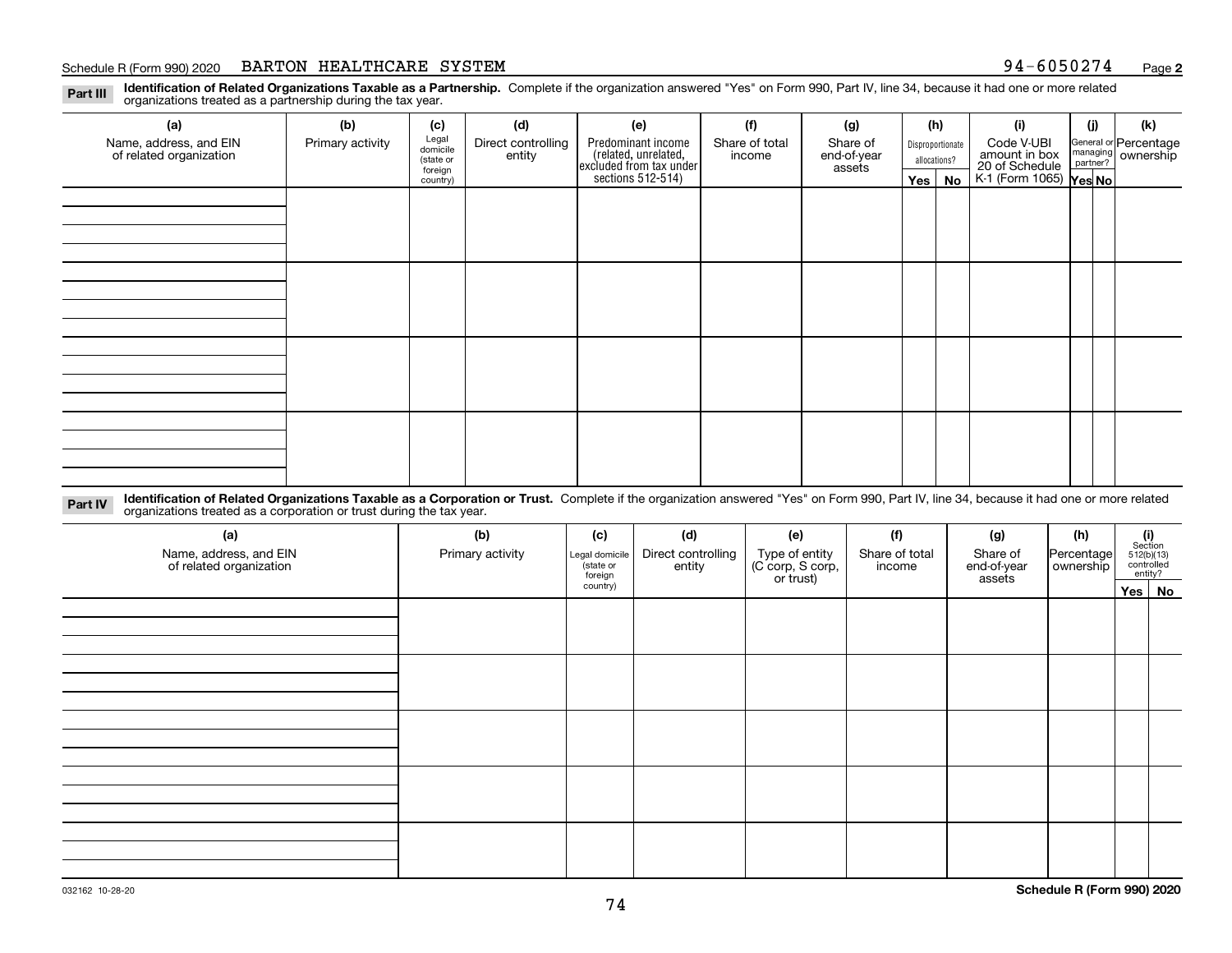#### Schedule R (Form 990) 2020 **BARTON HEALTHCARE SYSTEM** 9 4-6 0 5 0 2 7 4 <sub>Page</sub>

**Part V** T**ransactions With Related Organizations.** Complete if the organization answered "Yes" on Form 990, Part IV, line 34, 35b, or 36.

| Note: Complete line 1 if any entity is listed in Parts II, III, or IV of this schedule.                                                                                                                                                                                                              |                 | Yes | No          |
|------------------------------------------------------------------------------------------------------------------------------------------------------------------------------------------------------------------------------------------------------------------------------------------------------|-----------------|-----|-------------|
| During the tax year, did the organization engage in any of the following transactions with one or more related organizations listed in Parts II-IV?                                                                                                                                                  |                 |     |             |
|                                                                                                                                                                                                                                                                                                      | 1a              |     | X           |
| b Gift, grant, or capital contribution to related organization(s) matching material content and contribution to related organization(s) matching material contribution to related organization(s) matching material material c                                                                       | 1 <sub>b</sub>  | X   |             |
| c Gift, grant, or capital contribution from related organization(s) www.communities.com/www.communities.com/www.communities.com/www.communities.com/www.communities.com/www.communities.com/www.communities.com/www.communitie                                                                       | 1c              | X   |             |
|                                                                                                                                                                                                                                                                                                      | 1 <sub>d</sub>  |     | $\mathbf X$ |
|                                                                                                                                                                                                                                                                                                      | 1e              |     | X           |
| Dividends from related organization(s) www.communically.communically.communically and all properties are constrained as a constrained organization of the constraint of the construction of the constraint of the constraint o                                                                       | 1f              |     | х           |
| g Sale of assets to related organization(s) www.communicallycommunicallycommunicallycommunicallycommunicallycommunicallycommunicallycommunicallycommunicallycommunicallycommunicallycommunicallycommunicallycommunicallycommun                                                                       | 1a              |     | X           |
| h Purchase of assets from related organization(s) manufactured and content to content and content and content and content and content and content and content and content and content and content and content and content and                                                                        | 1 <sub>h</sub>  |     | $\mathbf X$ |
| Exchange of assets with related organization(s) www.communically.communically.communically and a set and a set set or communically and a set or communication of the set of the set of the set of the set of the set of the se                                                                       | 1i              |     | $\mathbf X$ |
| Lease of facilities, equipment, or other assets to related organization(s) manufactured content to the set of facilities, equipment, or other assets to related organization(s) manufactured content to the set of the set of                                                                        | 1i.             |     | X           |
| k Lease of facilities, equipment, or other assets from related organization(s) manufaction content and content to the assets from related organization(s) manufaction content and content and content and content and content                                                                        | 1k              |     | х           |
| Performance of services or membership or fundraising solicitations for related organization(s) manufaction manufactured content and the services or membership or fundraising solicitations for related organization(s) manufa                                                                       | 11              |     | $\mathbf X$ |
| m Performance of services or membership or fundraising solicitations by related organization(s)                                                                                                                                                                                                      | 1m              |     | $\mathbf x$ |
|                                                                                                                                                                                                                                                                                                      | 1n              | X   |             |
| <b>o</b> Sharing of paid employees with related organization(s)                                                                                                                                                                                                                                      | 10 <sub>o</sub> | X   |             |
|                                                                                                                                                                                                                                                                                                      |                 |     |             |
| p Reimbursement paid to related organization(s) for expenses [11111] [12] reasonal content of the separation (s) for expenses [11111] [12] reasonal content content of the separation (s) for expenses [1111] [12] reasonal co                                                                       | 1p.             |     | X           |
|                                                                                                                                                                                                                                                                                                      | 1q              | х   |             |
|                                                                                                                                                                                                                                                                                                      |                 |     |             |
| r Other transfer of cash or property to related organization(s)<br>r Other transfer of cash or property to related organization(s) www.community.com/www.community.com/www.communi<br>S Other transfer of cash or property from related organization(s) www.community.community.community.community. | 1r              |     | X           |
|                                                                                                                                                                                                                                                                                                      | 1s              |     | $\mathbf X$ |
| 2 If the answer to any of the above is "Yes." see the instructions for information on who must complete this line, including covered relationships and transaction thresholds.                                                                                                                       |                 |     |             |

| (a)<br>Name of related organization     | (b)<br>Transaction<br>type (a-s) | (c)<br>Amount involved | (d)<br>Method of determining amount involved |
|-----------------------------------------|----------------------------------|------------------------|----------------------------------------------|
| (1) BARTON MEMORIAL HOSPITAL FOUNDATION | в                                |                        | 458,848. BOOK VALUE/ACTUAL                   |
| (2) BARTON MEMORIAL HOSPITAL FOUNDATION | $\mathsf{C}$                     |                        | 100,000. BOOK VALUE/ACTUAL                   |
| (3) BARTON MEMORIAL HOSPITAL FOUNDATION |                                  |                        | 211, 678. BOOK VALUE/ACTUAL                  |
| (4)                                     |                                  |                        |                                              |
| (5)                                     |                                  |                        |                                              |
| (6)                                     |                                  |                        |                                              |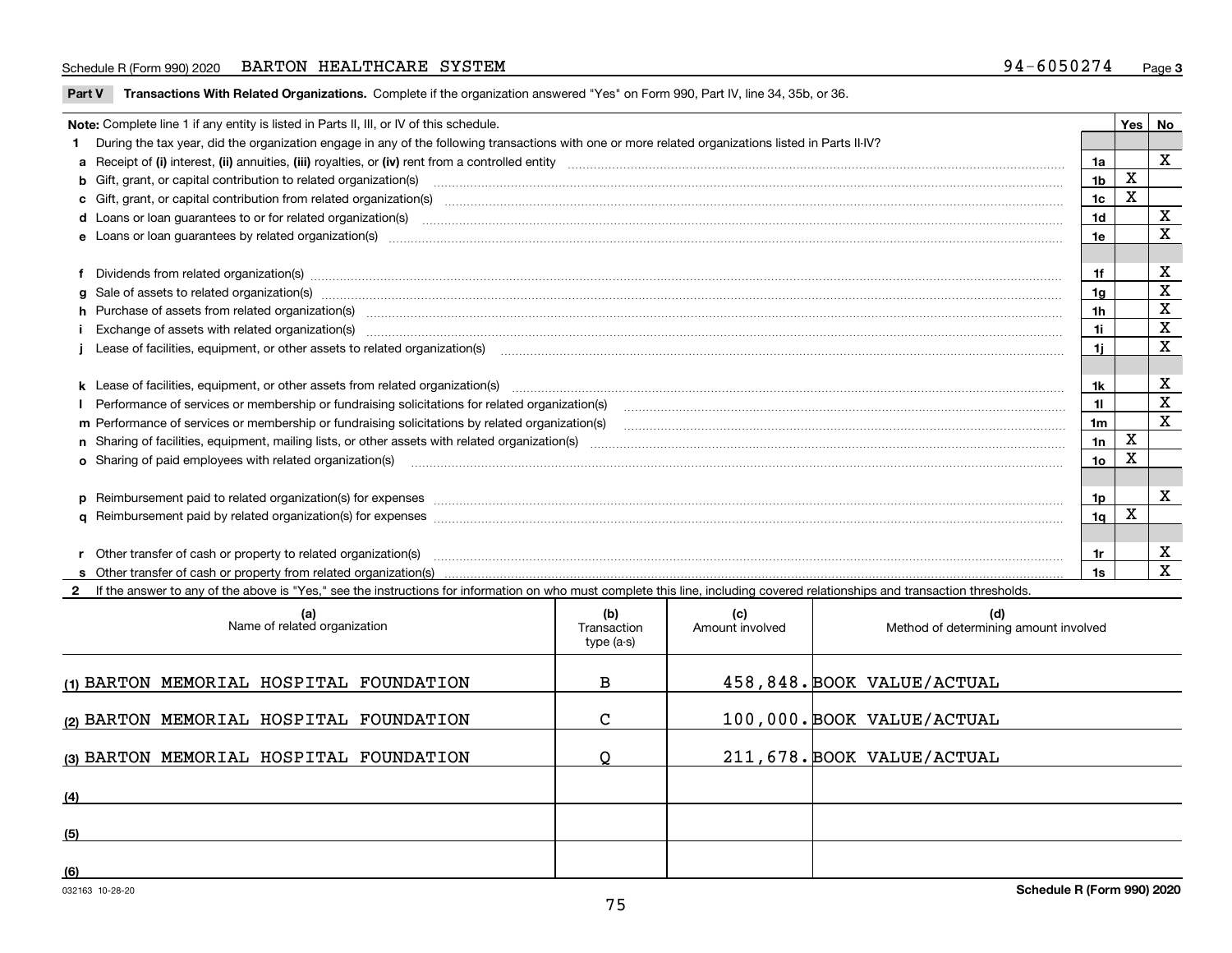#### Schedule R (Form 990) 2020 **BARTON HEALTHCARE SYSTEM** 9 4-6 0 5 0 2 7 4 <sub>Page</sub>

**Part VI Unrelated Organizations Taxable as a Partnership. Complete if the organization answered "Yes" on Form 990, Part IV, line 37.** 

Provide the following information for each entity taxed as a partnership through which the organization conducted more than five percent of its activities (measured by total assets or gross revenue) that was not a related organization. See instructions regarding exclusion for certain investment partnerships.

| ັ                      | ັ<br>ັ           |                   |                                                                                            |                                                                                              |  |          |             |                                  |                                                                                                  |        |     |  |  |  |  |  |  |  |  |  |  |
|------------------------|------------------|-------------------|--------------------------------------------------------------------------------------------|----------------------------------------------------------------------------------------------|--|----------|-------------|----------------------------------|--------------------------------------------------------------------------------------------------|--------|-----|--|--|--|--|--|--|--|--|--|--|
| (a)                    | (b)              | (c)               | (d)                                                                                        | $(e)$<br>Are all                                                                             |  | (f)      | (g)         | (h)                              | (i)                                                                                              | (i)    | (k) |  |  |  |  |  |  |  |  |  |  |
| Name, address, and EIN | Primary activity | Legal domicile    | Predominant income<br>(related, unrelated,<br>excluded from tax under<br>sections 512-514) |                                                                                              |  | Share of | Share of    | Disproportionate<br>allocations? | Code V-UBI<br>amount in box 20 managing<br>of Schedule K-1<br>(Form 1065)<br>$\overline{Yes}$ No |        |     |  |  |  |  |  |  |  |  |  |  |
| of entity              |                  | (state or foreign |                                                                                            | $\begin{array}{c}\n\text{partners} & \text{sec.} \\ 501(c)(3) & \text{orgs.?} \n\end{array}$ |  | total    | end-of-year |                                  |                                                                                                  |        |     |  |  |  |  |  |  |  |  |  |  |
|                        |                  | country)          |                                                                                            |                                                                                              |  | income   | assets      |                                  |                                                                                                  |        |     |  |  |  |  |  |  |  |  |  |  |
|                        |                  |                   |                                                                                            | Yes No                                                                                       |  |          |             | Yes No                           |                                                                                                  | Yes No |     |  |  |  |  |  |  |  |  |  |  |
|                        |                  |                   |                                                                                            |                                                                                              |  |          |             |                                  |                                                                                                  |        |     |  |  |  |  |  |  |  |  |  |  |
|                        |                  |                   |                                                                                            |                                                                                              |  |          |             |                                  |                                                                                                  |        |     |  |  |  |  |  |  |  |  |  |  |
|                        |                  |                   |                                                                                            |                                                                                              |  |          |             |                                  |                                                                                                  |        |     |  |  |  |  |  |  |  |  |  |  |
|                        |                  |                   |                                                                                            |                                                                                              |  |          |             |                                  |                                                                                                  |        |     |  |  |  |  |  |  |  |  |  |  |
|                        |                  |                   |                                                                                            |                                                                                              |  |          |             |                                  |                                                                                                  |        |     |  |  |  |  |  |  |  |  |  |  |
|                        |                  |                   |                                                                                            |                                                                                              |  |          |             |                                  |                                                                                                  |        |     |  |  |  |  |  |  |  |  |  |  |
|                        |                  |                   |                                                                                            |                                                                                              |  |          |             |                                  |                                                                                                  |        |     |  |  |  |  |  |  |  |  |  |  |
|                        |                  |                   |                                                                                            |                                                                                              |  |          |             |                                  |                                                                                                  |        |     |  |  |  |  |  |  |  |  |  |  |
|                        |                  |                   |                                                                                            |                                                                                              |  |          |             |                                  |                                                                                                  |        |     |  |  |  |  |  |  |  |  |  |  |
|                        |                  |                   |                                                                                            |                                                                                              |  |          |             |                                  |                                                                                                  |        |     |  |  |  |  |  |  |  |  |  |  |
|                        |                  |                   |                                                                                            |                                                                                              |  |          |             |                                  |                                                                                                  |        |     |  |  |  |  |  |  |  |  |  |  |
|                        |                  |                   |                                                                                            |                                                                                              |  |          |             |                                  |                                                                                                  |        |     |  |  |  |  |  |  |  |  |  |  |
|                        |                  |                   |                                                                                            |                                                                                              |  |          |             |                                  |                                                                                                  |        |     |  |  |  |  |  |  |  |  |  |  |
|                        |                  |                   |                                                                                            |                                                                                              |  |          |             |                                  |                                                                                                  |        |     |  |  |  |  |  |  |  |  |  |  |
|                        |                  |                   |                                                                                            |                                                                                              |  |          |             |                                  |                                                                                                  |        |     |  |  |  |  |  |  |  |  |  |  |
|                        |                  |                   |                                                                                            |                                                                                              |  |          |             |                                  |                                                                                                  |        |     |  |  |  |  |  |  |  |  |  |  |
|                        |                  |                   |                                                                                            |                                                                                              |  |          |             |                                  |                                                                                                  |        |     |  |  |  |  |  |  |  |  |  |  |
|                        |                  |                   |                                                                                            |                                                                                              |  |          |             |                                  |                                                                                                  |        |     |  |  |  |  |  |  |  |  |  |  |
|                        |                  |                   |                                                                                            |                                                                                              |  |          |             |                                  |                                                                                                  |        |     |  |  |  |  |  |  |  |  |  |  |
|                        |                  |                   |                                                                                            |                                                                                              |  |          |             |                                  |                                                                                                  |        |     |  |  |  |  |  |  |  |  |  |  |
|                        |                  |                   |                                                                                            |                                                                                              |  |          |             |                                  |                                                                                                  |        |     |  |  |  |  |  |  |  |  |  |  |
|                        |                  |                   |                                                                                            |                                                                                              |  |          |             |                                  |                                                                                                  |        |     |  |  |  |  |  |  |  |  |  |  |
|                        |                  |                   |                                                                                            |                                                                                              |  |          |             |                                  |                                                                                                  |        |     |  |  |  |  |  |  |  |  |  |  |
|                        |                  |                   |                                                                                            |                                                                                              |  |          |             |                                  |                                                                                                  |        |     |  |  |  |  |  |  |  |  |  |  |
|                        |                  |                   |                                                                                            |                                                                                              |  |          |             |                                  |                                                                                                  |        |     |  |  |  |  |  |  |  |  |  |  |
|                        |                  |                   |                                                                                            |                                                                                              |  |          |             |                                  |                                                                                                  |        |     |  |  |  |  |  |  |  |  |  |  |
|                        |                  |                   |                                                                                            |                                                                                              |  |          |             |                                  |                                                                                                  |        |     |  |  |  |  |  |  |  |  |  |  |
|                        |                  |                   |                                                                                            |                                                                                              |  |          |             |                                  |                                                                                                  |        |     |  |  |  |  |  |  |  |  |  |  |
|                        |                  |                   |                                                                                            |                                                                                              |  |          |             |                                  |                                                                                                  |        |     |  |  |  |  |  |  |  |  |  |  |
|                        |                  |                   |                                                                                            |                                                                                              |  |          |             |                                  |                                                                                                  |        |     |  |  |  |  |  |  |  |  |  |  |
|                        |                  |                   |                                                                                            |                                                                                              |  |          |             |                                  |                                                                                                  |        |     |  |  |  |  |  |  |  |  |  |  |
|                        |                  |                   |                                                                                            |                                                                                              |  |          |             |                                  |                                                                                                  |        |     |  |  |  |  |  |  |  |  |  |  |
|                        |                  |                   |                                                                                            |                                                                                              |  |          |             |                                  |                                                                                                  |        |     |  |  |  |  |  |  |  |  |  |  |
|                        |                  |                   |                                                                                            |                                                                                              |  |          |             |                                  |                                                                                                  |        |     |  |  |  |  |  |  |  |  |  |  |
|                        |                  |                   |                                                                                            |                                                                                              |  |          |             |                                  |                                                                                                  |        |     |  |  |  |  |  |  |  |  |  |  |
|                        |                  |                   |                                                                                            |                                                                                              |  |          |             |                                  |                                                                                                  |        |     |  |  |  |  |  |  |  |  |  |  |
|                        |                  |                   |                                                                                            |                                                                                              |  |          |             |                                  |                                                                                                  |        |     |  |  |  |  |  |  |  |  |  |  |
|                        |                  |                   |                                                                                            |                                                                                              |  |          |             |                                  |                                                                                                  |        |     |  |  |  |  |  |  |  |  |  |  |
|                        |                  |                   |                                                                                            |                                                                                              |  |          |             |                                  |                                                                                                  |        |     |  |  |  |  |  |  |  |  |  |  |
|                        |                  |                   |                                                                                            |                                                                                              |  |          |             |                                  |                                                                                                  |        |     |  |  |  |  |  |  |  |  |  |  |
|                        |                  |                   |                                                                                            |                                                                                              |  |          |             |                                  |                                                                                                  |        |     |  |  |  |  |  |  |  |  |  |  |
|                        |                  |                   |                                                                                            |                                                                                              |  |          |             |                                  |                                                                                                  |        |     |  |  |  |  |  |  |  |  |  |  |
|                        |                  |                   |                                                                                            |                                                                                              |  |          |             |                                  |                                                                                                  |        |     |  |  |  |  |  |  |  |  |  |  |

**Schedule R (Form 990) 2020**